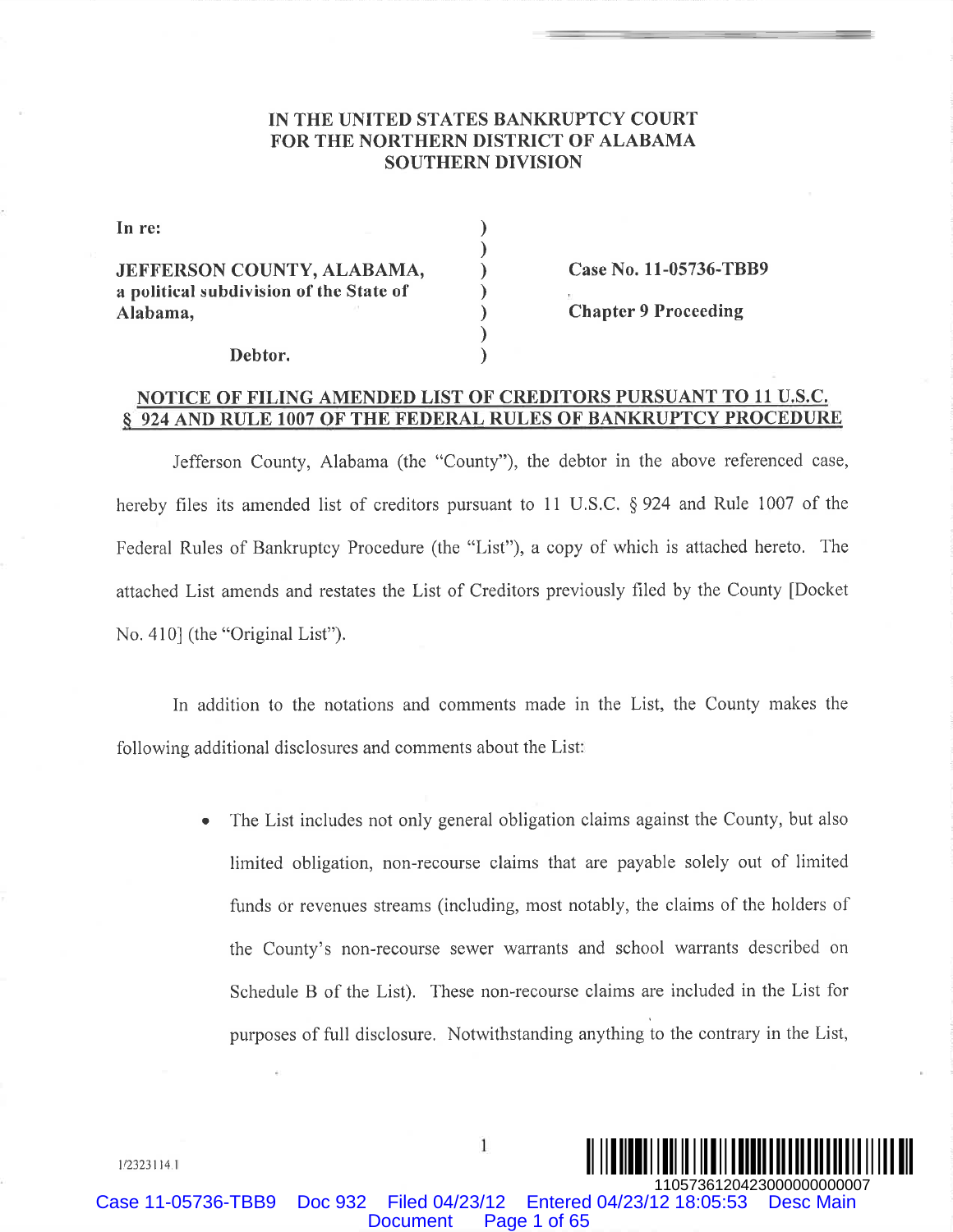the County disclaims and disputes any recourse liability with respect to any and all such limited obligation, non-recourse claims.

- Pursuant to 11 U.S.C. 904, the County has continued postpetition to honor  $\bullet$ prepetition and postpetition obligations to trade vendors that have provided and continue to provide goods and services to the County in the ordinary course of business and according to the credit terms agreed to by such vendors and the County. Accordingly, many of the claims listed in Schedule F of the List have been or will be paid by the County in the ordinary course.
- Pursuant to 11 U.S.C. 904, the County has continued postpetition to honor all current accrued obligations for wages and salaries, including earned vacation, severance and sick leave pay and contributions to employee benefit plans. Accordingly, the County believes it is current on prepetition claims for wages, salaries, and other compensation. To ensure that notice and opportunity to assert claims, the County listed the individuals on Schedule H of the Original List titled "Employees" as creditors holding \$1.00 contingent claims.
- JPMorgan Chase Bank and/or certain of its affiliates (collectively, "JPMorgan") are holders, directly and/or beneficially, of certain claims against the County, including without limitation claims arising with respect to warrants issued by the County and claims arising out of swap agreements with the County. Notwithstanding anything to the contrary herein or in the List, all claims held by JPMorgan are disputed, and the County reserves all of its rights and remedies with

1/2323114.1

Pursuant to the Court's Final Order Granting Debtor's Motion Pursuant to 11 U.S.C. §§ 105 and 107(c) for Entry on an Expedited Basis Restricting Access to Information About Certain Individual Creditors [Docket No. 915], public access to Schedule H of the Original List has been restricted; however, the employees referenced on that Schedule H have received or soon will receive notice of the bar dates for filing claims in the County's case and have the opportunity to file proofs of claims.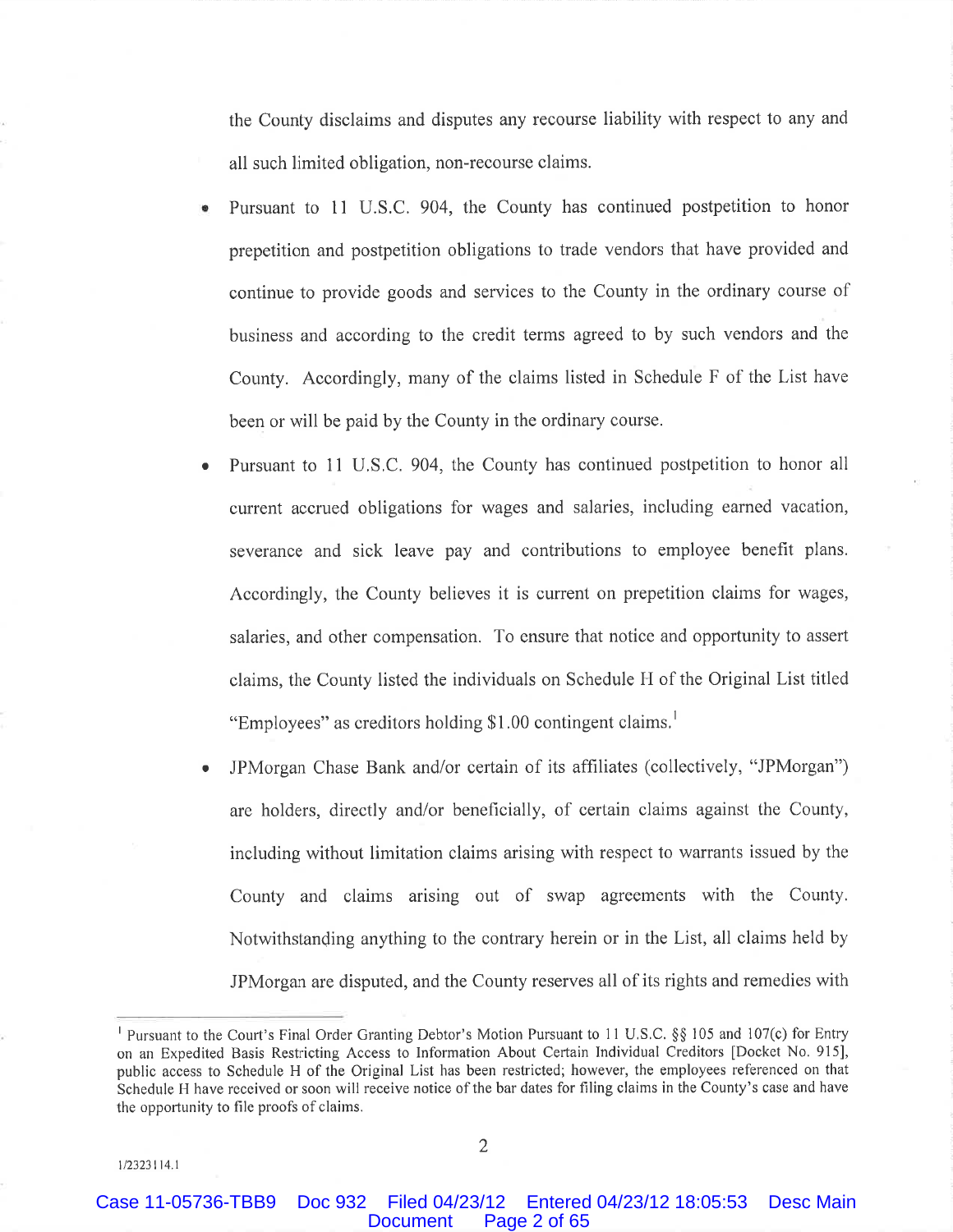respect thereto, including its right to assert counterclaims against JPMorgan and to seek subordination of such claims pursuant to 11 U.S.C.  $\S$  510 or otherwise.

The County reserves its general right under Rule 1009 of the Federal Rules of Bankruptcy Procedure to amend this List as a matter of course at any time before the County's case is closed.

This Notice and List are filed by the County in accordance with the Court's Final Order Granting Debtor's Motion Pursuant to 11 U.S.C. §§ 105 and 107(c) for Entry on an Expedited Basis Restricting Access to Information About Certain Individual Creditors [Docket No. 915].

The County files this Notice and the List without prejudice to or waiver of its rights pursuant to 11 U.S.C.  $\S$  904, and nothing herein is intended as or shall be deemed to constitute the County's consent pursuant to 11 U.S.C.  $\S$  904 to this Court's interference with (a) any of the political or governmental powers of the County, (b) any of the property or revenues of the County, or (c) the County's use or enjoyment of any income-producing property.

Respectfully submitted this 23<sup>rd</sup> day of April, 2012.

JEFFERSON COUNTY, ALABAMA

Name: Ton: Its: County Manager

 $1/2323114.1$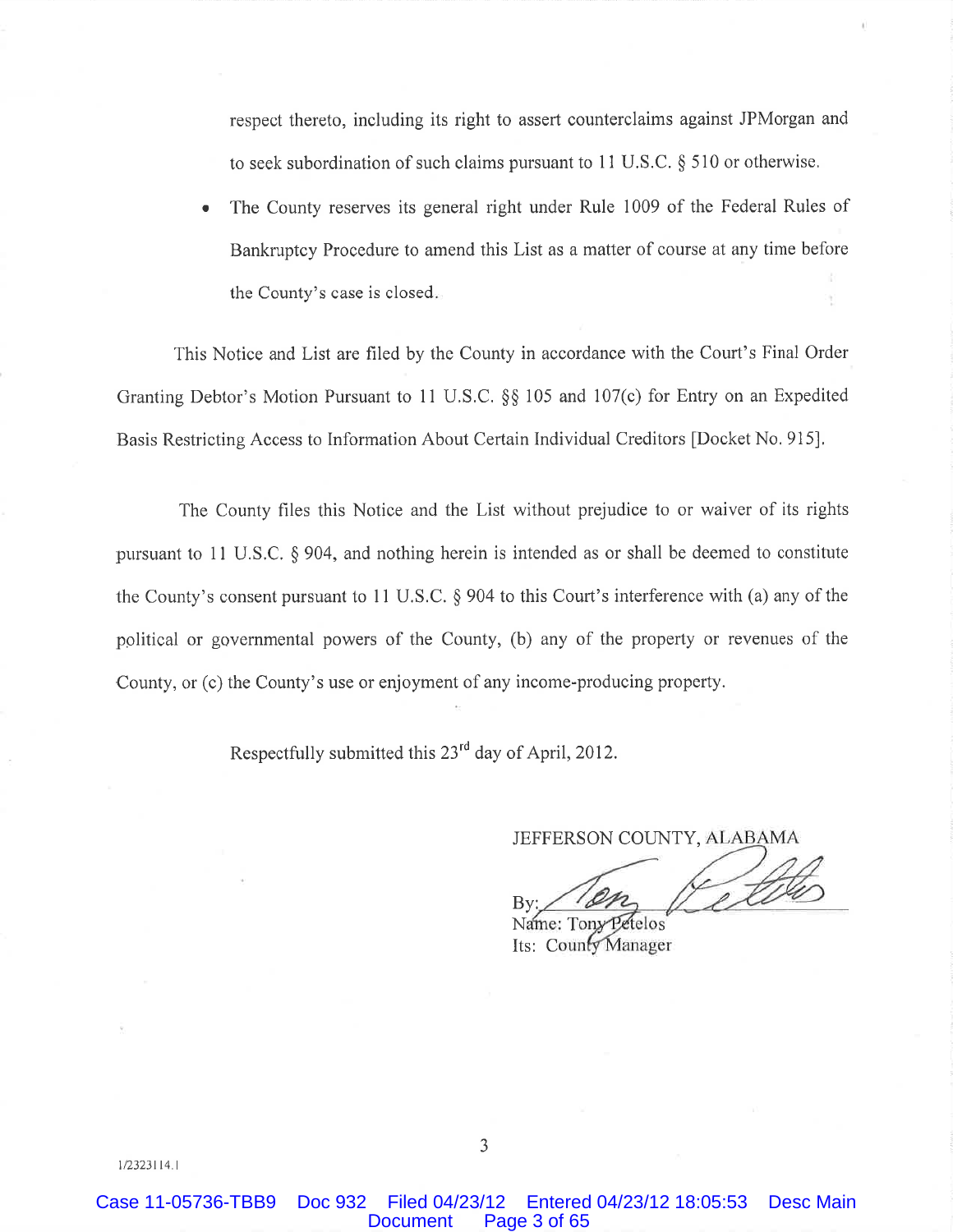By: /s/ Jay Bender

## BRADLEY ARANT BOULT CUMMINGS LLP Co-Counsel for Jefferson County, Alabama Patrick Darby Jay Bender One Federal Place 1819 Fifth Avenue North Birmingham, Alabama 35203-2104 Telephone: (205) 521-8000 Facsimile: (205) 521-8500 pdarby@babc.com jbender@babc.com

and

### KLEE, TUCHIN, BOGDANOFF & STERN **LLP**

Co-Counsel for Jefferson County, Alabama Kenneth N. Klee (pro hac vice) Lee R. Bogdanoff (pro hac vice) David M. Stern (pro hac vice) Robert Pfister (pro hac vice) 1999 Avenue of the Stars, Thirty-Ninth Floor Los Angeles, CA 90067-5061 Telephone: (310) 407-4000 Facsimile: (310) 407-9090 kklee@ktbslaw.com lbogdanoff@ktbslaw.com dstern@ktbslaw.com rpfister@ktbslaw.com

 $1/2323114.1$ 

Case 11-05736-TBB9 Doc 932 Filed 04/23/12 Entered 04/23/12 18:05:53 Desc Main Document Page 4 of 65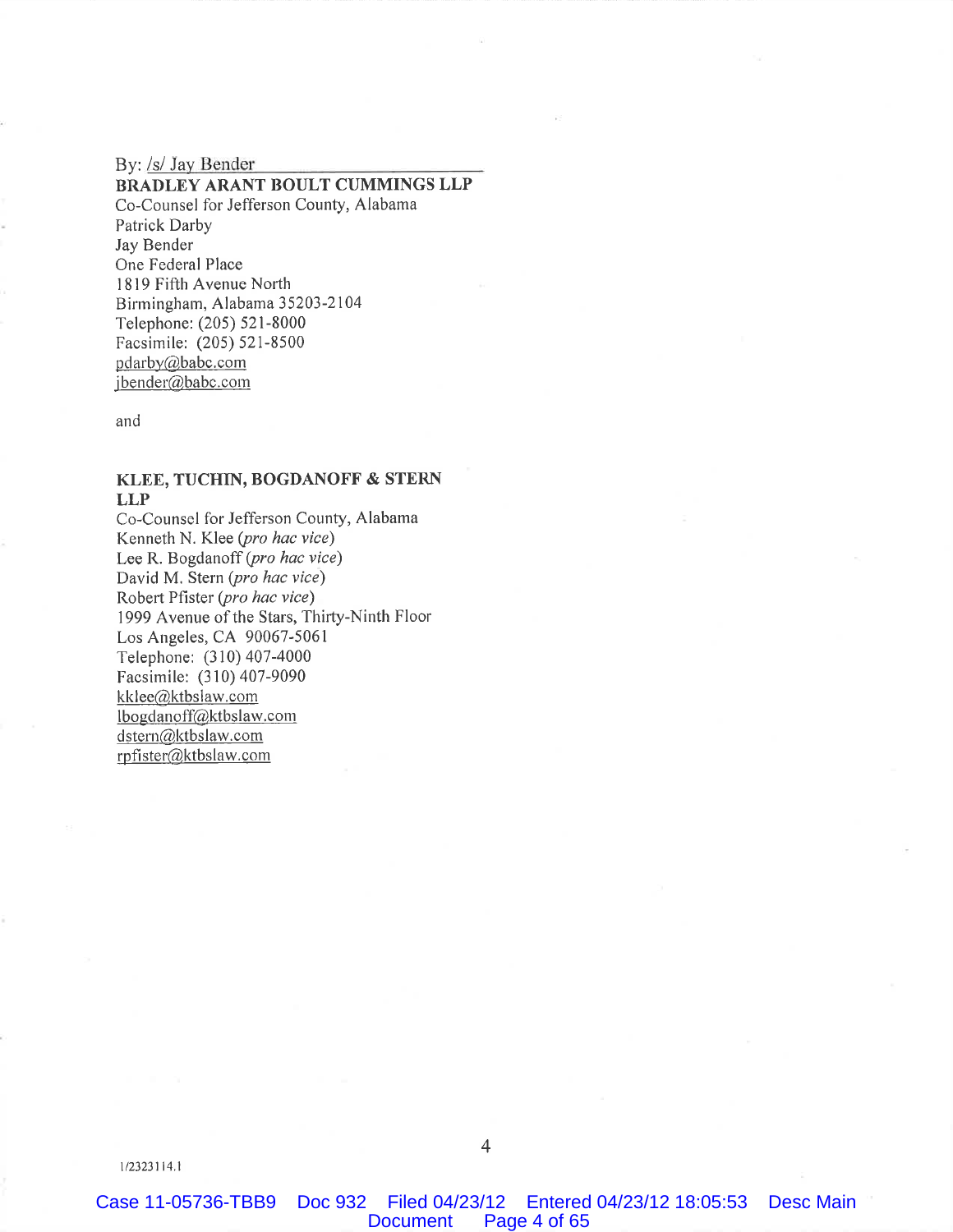# **Jefferson County, Alabama Amended and Restated List of Creditors Summary of Categories Case No. 11‐05736‐TBB9**

| <b>Categories</b>                                    | <b>Amount of Claim</b> | <b>Detail</b> |
|------------------------------------------------------|------------------------|---------------|
| <b>Long-Term Debt Claims</b>                         |                        |               |
| <b>General Obligation Warrant claims</b>             | \$211,300,723.93       | Schedule A    |
| Non-Recourse Special Revenue Warrant claims          | \$4,084,563,974.28     | Schedule B    |
| Lease Revenue Warrant claims                         | \$82,500,002.00        | Schedule C    |
| Conduit Financing Limited Obligation claims          | \$26,255,000.00        | Schedule D    |
| <b>Funding Agreement claims</b>                      | \$1,850,000.00         | Schedule E    |
| <b>Trade Claims</b>                                  | \$3,683,281.24         | Schedule F    |
| <b>Retirees</b>                                      | \$2.00                 | Schedule G    |
| <b>Employees</b>                                     | \$3,240.00             | Schedule H    |
| <b>Workers Compensation</b>                          | \$119.00               | Schedule I    |
| <b>General Liability Claims</b>                      |                        |               |
| Sewer-related                                        | \$59,327.04            | Schedule J    |
| Other                                                | \$54,551.72            | Schedule K    |
| <b>Deposits</b>                                      | \$1,773,518.68         | Schedule L    |
| <b>Pass-Through Obligation claims</b>                | \$21,472,218.63        | Schedule M    |
| <b>Occupational Tax Claims</b>                       | \$106,400,000.00       | Schedule N    |
| <b>Receivership Claims</b>                           | \$75,000,000.00        | Schedule O    |
| <b>Executory Contract and Unexpired Lease claims</b> | \$1,874,690.78         | Schedule P    |

**TOTAL \$4,616,790,649.30**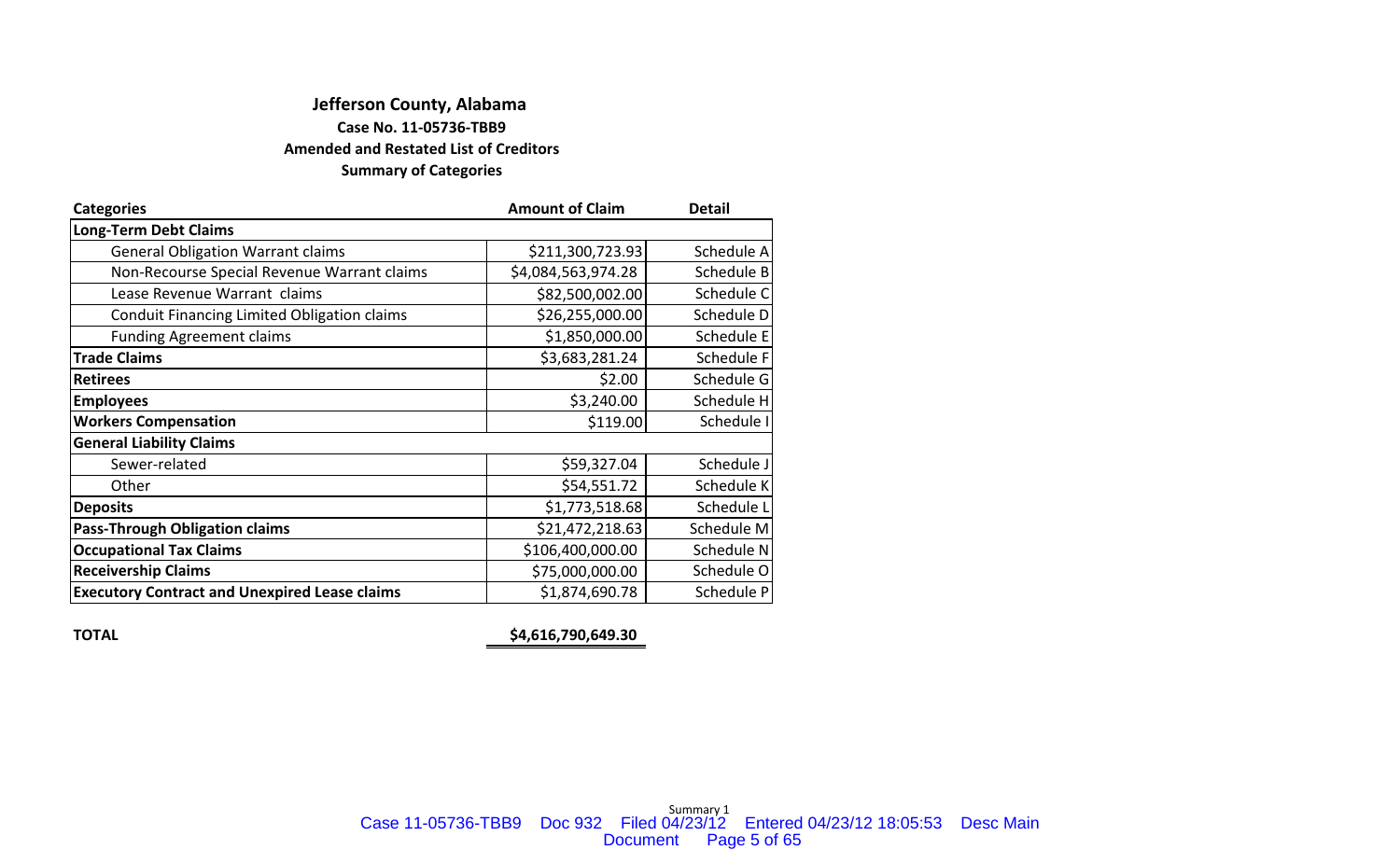#### **Schedule A**

### **Long‐Term Debt Claims: General Obligation Warrant claims (unsecured)**

Note: JPMorgan Chase Bank and/or certain of its affiliates (collectively, "JPMorgan") are holders, directly and/or beneficially, of certain claims against the County, including without limitation claims arising with respect to warrants issued by the County and claims arising out of swap agreements with the County. Notwithstanding anything to the contrary herein, all claims held by JPMorgan are disputed, and the County reserves all of its rights and remedies with respect thereto, including its right to assert counterclaims against JPMorgan and to seek subordination of such claims pursuant to 11 U.S.C. § 510 or otherwise.

|  |                                                |                                                                                |                 |           |                |                                  |             | <b>Is Claim</b> |                                    |                                  |                  |
|--|------------------------------------------------|--------------------------------------------------------------------------------|-----------------|-----------|----------------|----------------------------------|-------------|-----------------|------------------------------------|----------------------------------|------------------|
|  |                                                |                                                                                |                 |           |                |                                  |             | Contingent,     |                                    |                                  |                  |
|  |                                                |                                                                                |                 |           |                |                                  |             | Disputed or     |                                    |                                  |                  |
|  | Name of Creditor                               | <b>Creditor's Mailing Address</b>                                              | City            |           | State Zip Code | Creditor Contact Nature of Claim |             | Unliquidated?   | <b>Amount of Claim</b>             | <b>Comments</b>                  |                  |
|  | 2001-B General Obligation Warrants:            |                                                                                |                 |           |                |                                  |             |                 |                                    |                                  |                  |
|  | Bayerische Landesbank                          | 560 Lexington Avenue, 18th Floor                                               | New York        | <b>NY</b> |                | 10022 Joseph C.                  | General     | <b>No</b>       |                                    | \$52,875,000.00 Principal amount |                  |
|  | (f.k.a. Bayerische                             |                                                                                |                 |           |                | Campagna,                        | obligation  |                 |                                    | only; excludes                   |                  |
|  | Landesbank Girozentrale)                       |                                                                                |                 |           |                | Senior Vice                      | warrant     |                 |                                    | interest; maturity               |                  |
|  |                                                |                                                                                |                 |           |                | President                        | (beneficial |                 |                                    | of warrants                      |                  |
|  |                                                |                                                                                |                 |           |                |                                  | holder)     |                 |                                    | accelerated                      |                  |
|  |                                                |                                                                                |                 |           |                |                                  |             |                 |                                    |                                  |                  |
|  | JPMorgan Chase Bank                            | 60 Wall Street                                                                 | New York        | NY        |                | 10260 Michael Mak                | General     | Disputed        |                                    | \$52,125,000.00 Principal amount |                  |
|  |                                                |                                                                                |                 |           |                |                                  | obligation  |                 |                                    | only; excludes                   |                  |
|  |                                                |                                                                                |                 |           |                |                                  | warrant     |                 |                                    | interest; maturity               |                  |
|  |                                                |                                                                                |                 |           |                |                                  | (beneficial |                 |                                    | of warrants                      |                  |
|  |                                                |                                                                                |                 |           |                |                                  | holder)     |                 |                                    | accelerated                      |                  |
|  |                                                |                                                                                |                 |           |                |                                  |             |                 |                                    |                                  |                  |
|  | The Depository Trust                           | 55 Water Street                                                                | <b>New York</b> | <b>NY</b> | 10041          |                                  | General     | <b>Disputed</b> | \$105,138,677.44 DTC is registered |                                  |                  |
|  | Company                                        |                                                                                |                 |           |                |                                  | obligation  |                 |                                    | holder of                        |                  |
|  |                                                |                                                                                |                 |           |                |                                  | warrant     |                 |                                    | warrants; claim                  |                  |
|  |                                                |                                                                                |                 |           |                |                                  | (registered |                 |                                    | amount includes                  |                  |
|  |                                                |                                                                                |                 |           |                |                                  | holder)     |                 |                                    | principal and                    |                  |
|  |                                                |                                                                                |                 |           |                |                                  |             |                 |                                    | interest                         |                  |
|  | Wells Fargo Bank, N.A., as                     | MAC #N9311-115, 625 Marquette Minneapolis                                      |                 | <b>MN</b> |                | 55479 Gavin C.                   | General     | <b>Disputed</b> | \$105,138,677.44 Wells serves as   |                                  |                  |
|  | successor indenture trustee Avenue, 11th Floor |                                                                                |                 |           |                | Wilkinson, Vice                  | obligation  |                 |                                    | trustee for the                  |                  |
|  |                                                |                                                                                |                 |           |                | President                        | warrant     |                 |                                    | 2001-B GO                        |                  |
|  |                                                |                                                                                |                 |           |                |                                  | lindenture  |                 |                                    | warrants; claim                  |                  |
|  |                                                |                                                                                |                 |           |                |                                  | trustee)    |                 |                                    | amount includes                  |                  |
|  |                                                |                                                                                |                 |           |                |                                  |             |                 |                                    | principal and                    |                  |
|  |                                                |                                                                                |                 |           |                |                                  |             |                 |                                    | interest                         |                  |
|  |                                                | Total claims (including claims only of registered holder to avoid duplication) |                 |           |                |                                  |             |                 |                                    |                                  | \$105,138,677.44 |
|  |                                                |                                                                                |                 |           |                |                                  |             |                 |                                    |                                  |                  |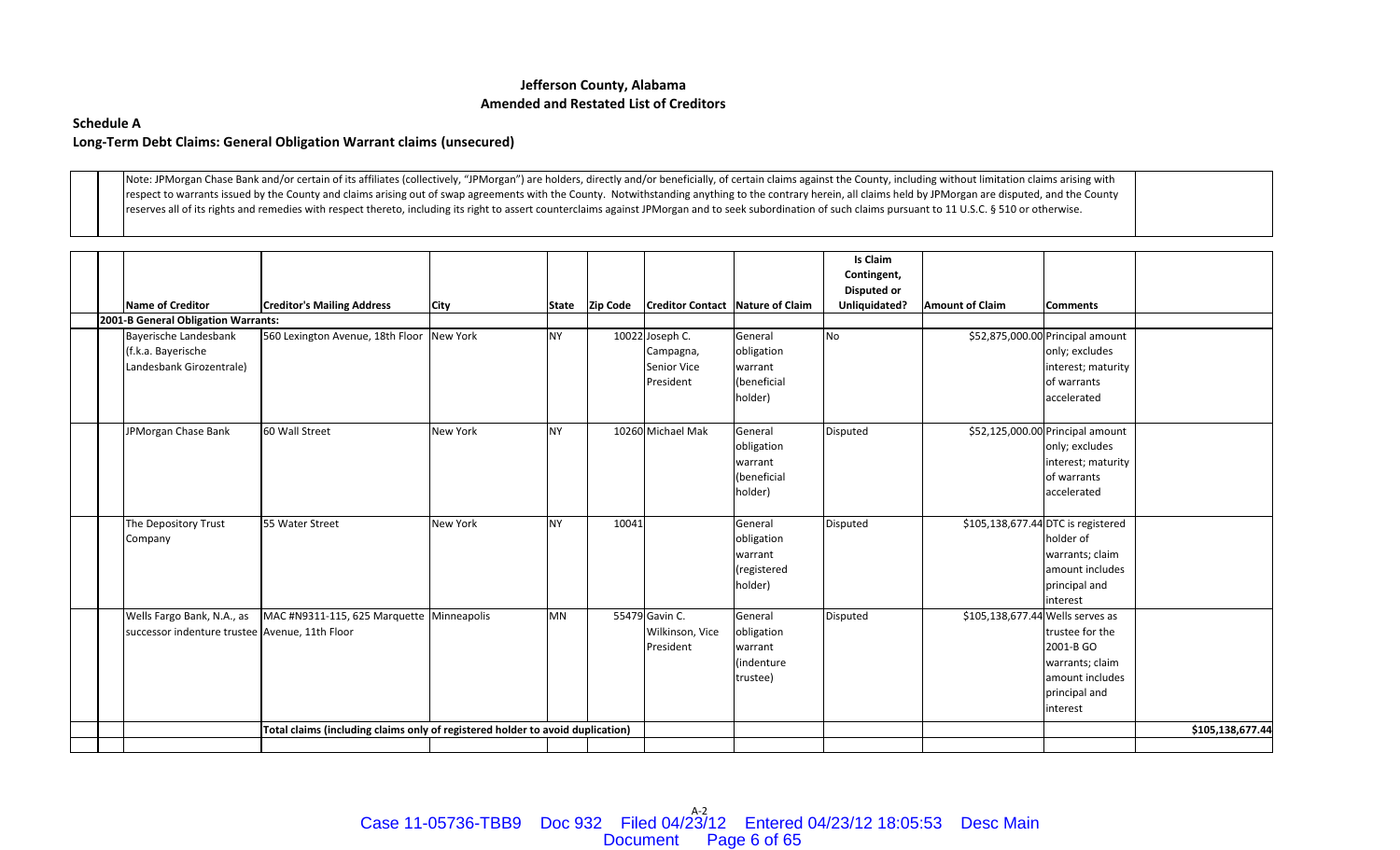|  |                                                            |                                                                                |                 |           |                |                                         |                            | <b>Is Claim</b>                   |                               |                                   |                 |
|--|------------------------------------------------------------|--------------------------------------------------------------------------------|-----------------|-----------|----------------|-----------------------------------------|----------------------------|-----------------------------------|-------------------------------|-----------------------------------|-----------------|
|  |                                                            |                                                                                |                 |           |                |                                         |                            | Contingent,<br><b>Disputed or</b> |                               |                                   |                 |
|  | <b>Name of Creditor</b>                                    | <b>Creditor's Mailing Address</b>                                              | <b>City</b>     |           | State Zip Code | <b>Creditor Contact Nature of Claim</b> |                            | Unliquidated?                     | <b>Amount of Claim</b>        | <b>Comments</b>                   |                 |
|  |                                                            | 2001-B General Obligation Warrants - Swap Termination Claims:                  |                 |           |                |                                         |                            |                                   |                               |                                   |                 |
|  | JPMorgan Chase Bank                                        | 60 Wall Street                                                                 | <b>New York</b> | NY.       |                | 10260 Michael Mak                       | Swap termination Disputed* |                                   |                               | \$7,894,000.00 Termination claim  |                 |
|  |                                                            |                                                                                |                 |           |                |                                         | claim                      |                                   |                               | relating to swap                  |                 |
|  |                                                            |                                                                                |                 |           |                |                                         |                            |                                   |                               | agreement                         |                 |
|  |                                                            |                                                                                |                 |           |                |                                         |                            |                                   |                               | relating to 2001-B                |                 |
|  |                                                            |                                                                                |                 |           |                |                                         |                            |                                   |                               | <b>GO Warrants</b>                |                 |
|  |                                                            | <b>Total Swap Termination Claims</b>                                           |                 |           |                |                                         |                            |                                   |                               |                                   | \$7,894,000.00  |
|  |                                                            |                                                                                |                 |           |                |                                         |                            |                                   |                               |                                   |                 |
|  | 2003-A General Obligation Warrants:                        |                                                                                |                 |           |                |                                         |                            |                                   |                               |                                   |                 |
|  | The Bank of New York                                       | 505 N. 20th Street, Suite 950                                                  | Birmingham      | AL        |                | 35203 Charles S.                        | General                    | <b>No</b>                         | \$46,994,806.27 Principal and |                                   |                 |
|  | Mellon Trust Co., N.A.                                     |                                                                                |                 |           |                | Northen, IV                             | obligation                 |                                   |                               | interest                          |                 |
|  | (f/k/a The Bank of New                                     |                                                                                |                 |           |                |                                         | warrant                    |                                   |                               |                                   |                 |
|  | York Trust Company of                                      |                                                                                |                 |           |                |                                         | (indenture                 |                                   |                               |                                   |                 |
|  | Florida, N.A.), as registrar,<br>transfer agent and paying |                                                                                |                 |           |                |                                         | trustee)                   |                                   |                               |                                   |                 |
|  | agent                                                      |                                                                                |                 |           |                |                                         |                            |                                   |                               |                                   |                 |
|  |                                                            |                                                                                |                 |           |                |                                         |                            |                                   |                               |                                   |                 |
|  | The Depository Trust                                       | 55 Water Street                                                                | <b>New York</b> | <b>NY</b> | 10041          |                                         | General                    | <b>No</b>                         |                               | \$46,994,806.27 DTC is registered |                 |
|  | Company                                                    |                                                                                |                 |           |                |                                         | obligation                 |                                   |                               | holder of                         |                 |
|  |                                                            |                                                                                |                 |           |                |                                         | warrant                    |                                   |                               | warrants; claim                   |                 |
|  |                                                            |                                                                                |                 |           |                |                                         | (registered<br>holder)     |                                   |                               | amount includes<br>principal and  |                 |
|  |                                                            |                                                                                |                 |           |                |                                         |                            |                                   |                               | interest                          |                 |
|  | <b>National Public Finance</b>                             | 113 King Street                                                                | Armonk          | <b>NY</b> |                | 10504 Daniel McManus, General           |                            | Contingent                        | \$46,994,806.27 Principal and |                                   |                 |
|  | Guarantee Corp. (f/k/a                                     |                                                                                |                 |           |                | <b>General Counsel</b>                  | obligation                 |                                   |                               | interest                          |                 |
|  | MBIA Insurance Company),                                   |                                                                                |                 |           |                |                                         | warrant                    |                                   |                               |                                   |                 |
|  | as insurer of the General                                  |                                                                                |                 |           |                |                                         | (insurance policy)         |                                   |                               |                                   |                 |
|  | <b>Obligation Capital</b>                                  |                                                                                |                 |           |                |                                         |                            |                                   |                               |                                   |                 |
|  | Improvement and                                            |                                                                                |                 |           |                |                                         |                            |                                   |                               |                                   |                 |
|  | Refunding Warrants, Series                                 |                                                                                |                 |           |                |                                         |                            |                                   |                               |                                   |                 |
|  | 2003-A                                                     |                                                                                |                 |           |                |                                         |                            |                                   |                               |                                   |                 |
|  |                                                            | Total claims (including claims only of registered holder to avoid duplication) |                 |           |                |                                         |                            |                                   |                               |                                   | \$46,994,806.27 |
|  |                                                            |                                                                                |                 |           |                |                                         |                            |                                   |                               |                                   |                 |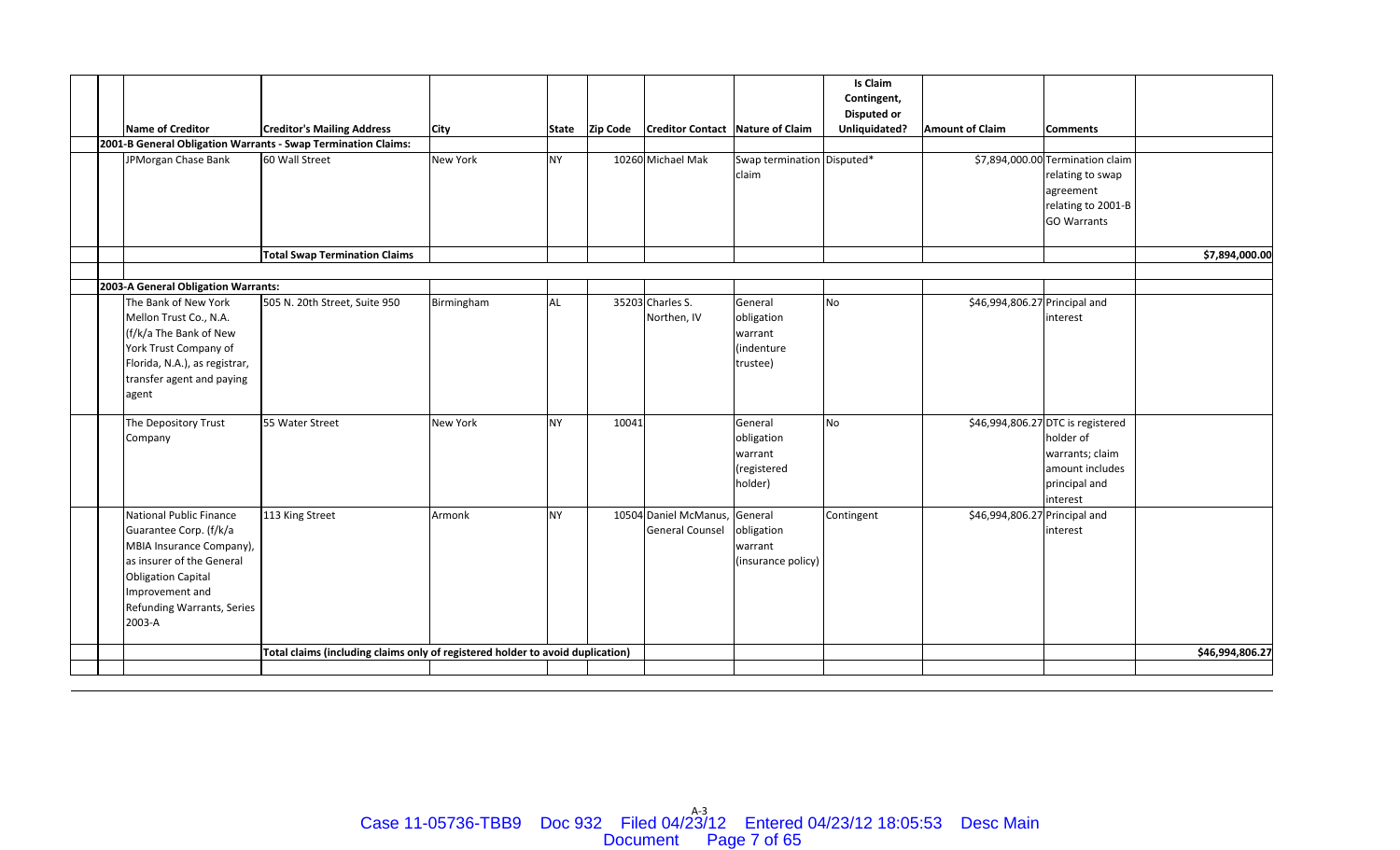|                                                                                |                                                                                                                                                                                  |                                                                                                                |                 |           |                 |                                                 |                                                        | <b>Is Claim</b>                   |                               |                                                                                                                   |                  |
|--------------------------------------------------------------------------------|----------------------------------------------------------------------------------------------------------------------------------------------------------------------------------|----------------------------------------------------------------------------------------------------------------|-----------------|-----------|-----------------|-------------------------------------------------|--------------------------------------------------------|-----------------------------------|-------------------------------|-------------------------------------------------------------------------------------------------------------------|------------------|
|                                                                                |                                                                                                                                                                                  |                                                                                                                |                 |           |                 |                                                 |                                                        | Contingent,<br><b>Disputed or</b> |                               |                                                                                                                   |                  |
|                                                                                | <b>Name of Creditor</b>                                                                                                                                                          | <b>Creditor's Mailing Address</b>                                                                              | <b>City</b>     | State     | <b>Zip Code</b> | Creditor Contact Nature of Claim                |                                                        | Unliquidated?                     | <b>Amount of Claim</b>        | <b>Comments</b>                                                                                                   |                  |
|                                                                                | 2004-A General Obligation Warrants:                                                                                                                                              |                                                                                                                |                 |           |                 |                                                 |                                                        |                                   |                               |                                                                                                                   |                  |
|                                                                                | U.S. Bank, National<br>Association (as successor to Mail Code: EX-AL-WWPH<br>SouthTrust Bank), as paying<br>agent                                                                | 2204 Lakeshore Drive, Suite 302,                                                                               | Homewood        | <b>AL</b> |                 | 35209 Felicia Cannon                            | General<br>obligation<br>warrant<br>(indenture         | No                                | \$51,273,240.22 Principal and | interest                                                                                                          |                  |
|                                                                                |                                                                                                                                                                                  |                                                                                                                |                 |           |                 |                                                 | trustee)                                               |                                   |                               |                                                                                                                   |                  |
|                                                                                | The Depository Trust<br>Company                                                                                                                                                  | 55 Water Street                                                                                                | <b>New York</b> | <b>NY</b> | 10041           |                                                 | General<br>obligation<br>(registered<br>holder)        | No <sup>*</sup>                   |                               | \$51,273,240.22 DTC is registered<br>holder of<br>warrants; claim<br>amount includes<br>principal and<br>interest |                  |
|                                                                                | National Public Finance<br>Guarantee Corp. (f/k/a<br>MBIA Insurance Corp.), as<br>linsurer of the General<br><b>Obligation Capital</b><br>Improvement Warrants,<br>Series 2004-A | 113 King Street                                                                                                | Armonk          | NY        |                 | 10504 Daniel McManus,<br><b>General Counsel</b> | General<br>obligation<br>warrant<br>(insurance policy) | Contingent                        | \$51,273,240.22 Principal and | interest                                                                                                          |                  |
| Total claims (including claims only of registered holder to avoid duplication) |                                                                                                                                                                                  |                                                                                                                |                 |           |                 |                                                 |                                                        |                                   |                               |                                                                                                                   | \$51,273,240.22  |
|                                                                                |                                                                                                                                                                                  |                                                                                                                |                 |           |                 |                                                 |                                                        |                                   |                               |                                                                                                                   |                  |
|                                                                                |                                                                                                                                                                                  | Total General Obligation Debts (excluding contingent claims of insurers and duplicative claims as noted above) |                 |           |                 |                                                 |                                                        |                                   |                               |                                                                                                                   | \$211,300,723.93 |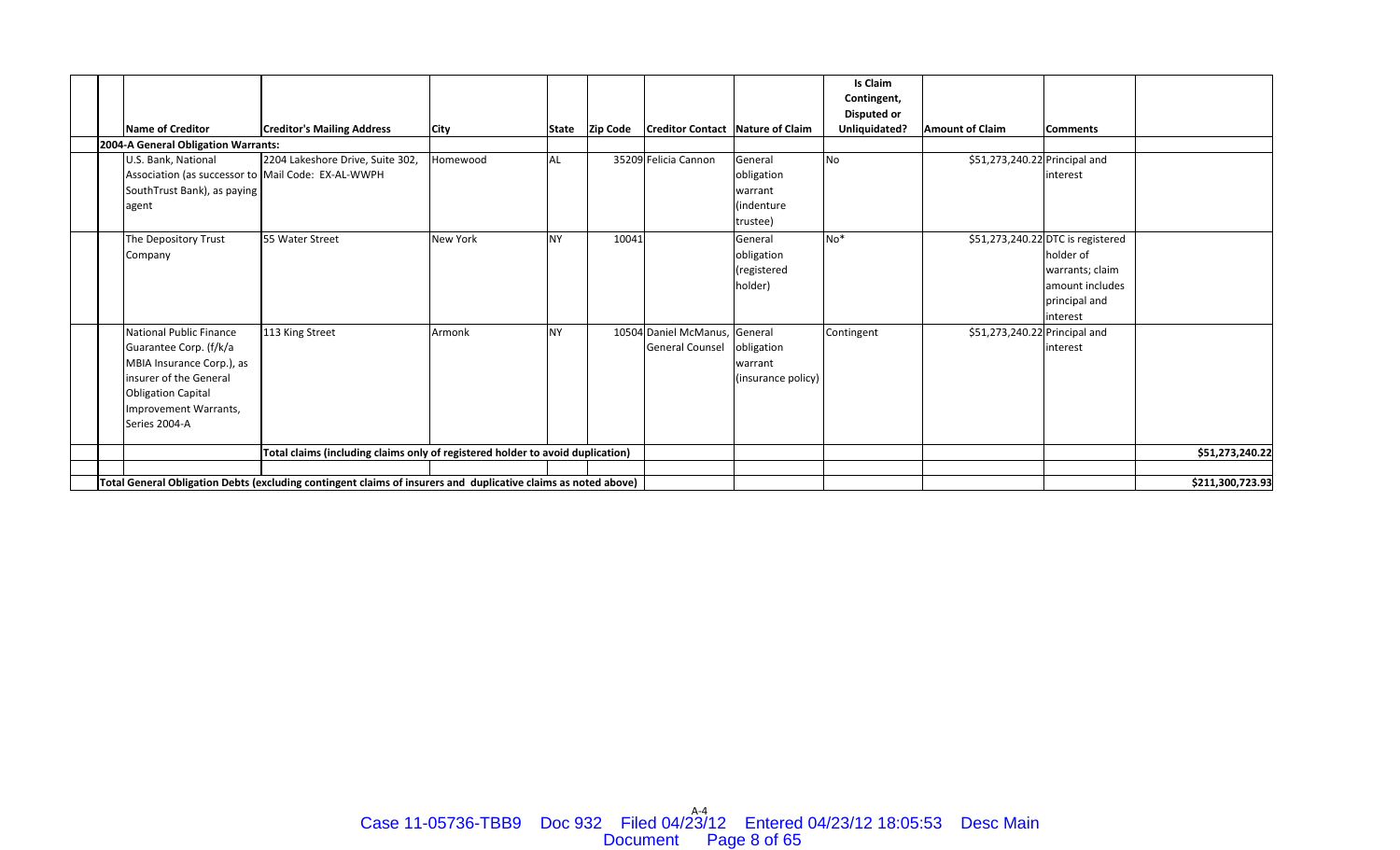#### **Schedule B**

### **Long‐Term Debt Claims: Non‐Recourse Special Revenue Warrant claims(secured)**

| otherwise.                                                                  | Note: JPMorgan Chase Bank and/or certain of its affiliates (collectively, "JPMorgan") are holders, directly and/or beneficially, of certain claims against the County, including without limitation claims arising<br>with respect to warrants issued by the County and claims arising out of swap agreements with the County. Notwithstanding anything to the contrary herein, all claims held by JPMorgan are disputed, and<br>the County reserves all of its rights and remedies with respect thereto, including its right to assert counterclaims against JPMorgan and to seek subordination of such claims pursuant to 11 U.S.C. § 510 or |                 |           |       |                                 |                                                            |                                               |                               |                                                                                                                     |                               |                                                                                   |                  |
|-----------------------------------------------------------------------------|------------------------------------------------------------------------------------------------------------------------------------------------------------------------------------------------------------------------------------------------------------------------------------------------------------------------------------------------------------------------------------------------------------------------------------------------------------------------------------------------------------------------------------------------------------------------------------------------------------------------------------------------|-----------------|-----------|-------|---------------------------------|------------------------------------------------------------|-----------------------------------------------|-------------------------------|---------------------------------------------------------------------------------------------------------------------|-------------------------------|-----------------------------------------------------------------------------------|------------------|
| <b>Name of Creditor</b>                                                     | <b>Creditor's Mailing Address</b>                                                                                                                                                                                                                                                                                                                                                                                                                                                                                                                                                                                                              | City            |           |       | State Zip Code Creditor Contact | <b>Nature of Claim</b>                                     | Is Claim<br>Contingent,<br><b>Disputed or</b> | Unliquidated? Amount of Claim | Collateral                                                                                                          | Value of<br><b>Collateral</b> | <b>Comments</b>                                                                   |                  |
| <b>SCHOOL WARRANTS</b>                                                      |                                                                                                                                                                                                                                                                                                                                                                                                                                                                                                                                                                                                                                                |                 |           |       |                                 |                                                            |                                               |                               |                                                                                                                     |                               |                                                                                   |                  |
|                                                                             | Limited Obligation School Warrants - Series 2004-A, 2005-A and 2005-B:                                                                                                                                                                                                                                                                                                                                                                                                                                                                                                                                                                         |                 |           |       |                                 |                                                            |                                               |                               |                                                                                                                     |                               |                                                                                   |                  |
| <b>U.S. Bank National</b><br>Association, as successor<br>indenture trustee | Hearst Tower, 214 Tryon Street, Charlotte<br>27th Floor                                                                                                                                                                                                                                                                                                                                                                                                                                                                                                                                                                                        |                 | <b>NC</b> | 28202 | Charles S. Hodges               | Non-recourse<br>warrant debt<br>(indenture<br>trustee)     | No                                            |                               | \$814,075,000.00 Gross proceeds of oversecured<br>County's<br>"education tax"<br>and certain other<br>reserve funds |                               | Principal only;<br>excludes interest                                              |                  |
| The Depository Trust<br>Company                                             | 55 Water Street                                                                                                                                                                                                                                                                                                                                                                                                                                                                                                                                                                                                                                | <b>New York</b> | <b>NY</b> | 10041 |                                 | General<br>obligation<br>warrant<br>(registered<br>holder) | <b>Disputed</b>                               |                               | \$814,075,000.00 Gross proceeds of<br>County's<br>"education tax"<br>and certain other<br>reserve funds             | oversecured                   | Principal only;<br>excludes interest                                              |                  |
| Branch                                                                      | DEPFA BANK, plc, New York 623 Fifth Avenue, 22nd Floor                                                                                                                                                                                                                                                                                                                                                                                                                                                                                                                                                                                         | <b>New York</b> | <b>NY</b> | 10022 | David Park                      | Non-recourse<br>Warrant debt<br>(beneficial<br>holder)     | No                                            |                               | \$174,175,000.00 Gross proceeds of<br>County's<br>"education tax"<br>and certain other<br>reserve funds             | oversecured                   | Standby warrant<br>purchase<br>agreement<br>relating to Series<br>2005-B warrants |                  |
| Ambac Assurance<br>Corporation                                              | c/o McDermott Will & Emery<br>LLP, 227 West Monroe Street                                                                                                                                                                                                                                                                                                                                                                                                                                                                                                                                                                                      | Chicago         |           | 60606 | William P. Smith,<br>Esq.       | Warrant<br>insurance (Series<br>2005-A and 2005-           | Contingent                                    |                               | \$279,675,000.00 Gross proceeds of<br>County's<br>"education tax"<br>and certain other<br>reserve funds             | oversecured                   | Insurance for<br>Series 2005-A and<br>2005-B warrants                             |                  |
| Ambac Assurance<br>Corporation                                              | c/o McDermott Will & Emery<br>LLP, 227 West Monroe Street                                                                                                                                                                                                                                                                                                                                                                                                                                                                                                                                                                                      | Chicago         |           | 60606 | William P. Smith,<br>Esq.       | Surety bond                                                | Contingent                                    |                               | \$29,438,296.81 Gross proceeds of<br>County's<br>"education tax"<br>and certain other<br>reserve funds              | oversecured                   | Surety bond<br>posted to<br>replenish debt<br>service reserve<br>fund             |                  |
|                                                                             | Total claims (including claims only of registered holder to avoid duplication)                                                                                                                                                                                                                                                                                                                                                                                                                                                                                                                                                                 |                 |           |       |                                 |                                                            |                                               |                               |                                                                                                                     |                               |                                                                                   | \$814,075,000.00 |
|                                                                             |                                                                                                                                                                                                                                                                                                                                                                                                                                                                                                                                                                                                                                                |                 |           |       |                                 |                                                            |                                               |                               |                                                                                                                     |                               |                                                                                   |                  |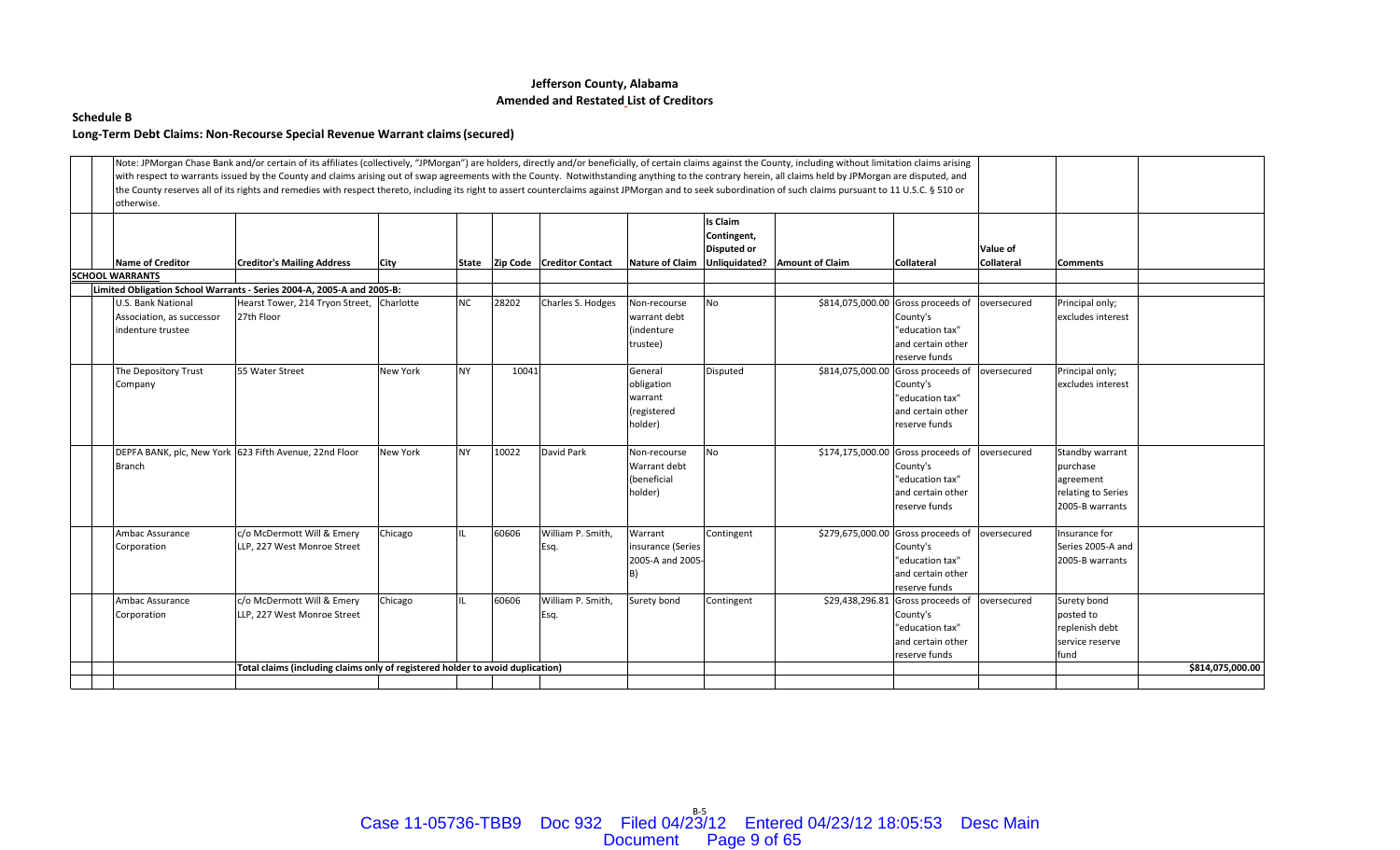|  |                                                 |                                                                                |                 |           |        |                             |                                    | Is Claim<br>Contingent, |                               |                                  |                        |                    |                 |
|--|-------------------------------------------------|--------------------------------------------------------------------------------|-----------------|-----------|--------|-----------------------------|------------------------------------|-------------------------|-------------------------------|----------------------------------|------------------------|--------------------|-----------------|
|  | <b>Name of Creditor</b>                         | <b>Creditor's Mailing Address</b>                                              |                 |           |        |                             |                                    | Disputed or             | Unliquidated? Amount of Claim | Collateral                       | Value of<br>Collateral |                    |                 |
|  | <b>SEWER WARRANTS</b>                           |                                                                                | <b>City</b>     | State     |        | Zip Code   Creditor Contact | <b>Nature of Claim</b>             |                         |                               |                                  |                        | <b>Comments</b>    |                 |
|  |                                                 | Limited Obligation Sewer Warrants - Series 1997-A (Fixed Rate):                |                 |           |        |                             |                                    |                         |                               |                                  |                        |                    |                 |
|  | The Bank of New York                            | 505 N. 20th Street, Suite 950                                                  | Birmingham      | <b>AL</b> | 35203  | Charles S. Northen,         | Non-recourse                       | Disputed                | \$57,030,000.00               | Net sewer system                 | undersecured           | Principal only;    |                 |
|  | Mellon Trust Co., N.A.                          |                                                                                |                 |           |        | IV                          | warrant debt                       |                         |                               | revenues; reserve                |                        | excludes interest  |                 |
|  | (f/k/a The Bank of New                          |                                                                                |                 |           |        |                             | (indenture                         |                         |                               | fund                             |                        |                    |                 |
|  | York Trust Company of                           |                                                                                |                 |           |        |                             | trustee)                           |                         |                               |                                  |                        |                    |                 |
|  | Florida, N.A.), as registrar,                   |                                                                                |                 |           |        |                             |                                    |                         |                               |                                  |                        |                    |                 |
|  | transfer agent and paying                       |                                                                                |                 |           |        |                             |                                    |                         |                               |                                  |                        |                    |                 |
|  | agent                                           |                                                                                |                 |           |        |                             |                                    |                         |                               |                                  |                        |                    |                 |
|  | The Depository Trust                            | 55 Water Street                                                                | New York        | <b>NY</b> | 10041  |                             | General                            | Disputed                |                               | \$57,030,000.00 Net sewer system | undersecured           | Principal only;    |                 |
|  | Company                                         |                                                                                |                 |           |        |                             | obligation                         |                         |                               | revenues; reserve                |                        | excludes interest  |                 |
|  |                                                 |                                                                                |                 |           |        |                             | warrant                            |                         |                               | fund                             |                        |                    |                 |
|  |                                                 |                                                                                |                 |           |        |                             | (registered                        |                         |                               |                                  |                        |                    |                 |
|  |                                                 |                                                                                |                 |           |        |                             | holder)                            |                         |                               |                                  |                        |                    |                 |
|  |                                                 |                                                                                |                 |           |        |                             |                                    |                         |                               |                                  |                        |                    |                 |
|  | <b>Financial Guaranty</b>                       | c/o King & Spaulding, 1185                                                     | New York        | <b>NY</b> | 10036- | H. Slayton "Slate"          | Warrant                            | Contingent;             | \$57,030,000                  | Net sewer system                 | undersecured           | Insurance for      |                 |
|  | <b>Insurance Corporation</b>                    | Avenue of the Americas                                                         |                 |           | 4003   | Dabney, Jr., Esq.           | insurance                          | Disputed                |                               | revenues; reserve                |                        | Series 1997-A non- |                 |
|  |                                                 |                                                                                |                 |           |        |                             |                                    |                         |                               | fund                             |                        | recourse warrants  |                 |
|  |                                                 |                                                                                |                 |           |        |                             |                                    |                         |                               |                                  |                        |                    |                 |
|  |                                                 | Total claims (including claims only of registered holder to avoid duplication) |                 |           |        |                             |                                    |                         |                               |                                  |                        |                    | \$57,030,000.00 |
|  |                                                 |                                                                                |                 |           |        |                             |                                    |                         |                               |                                  |                        |                    |                 |
|  |                                                 | Limited Obligation Sewer Warrants - Series 2001-A (Fixed Rate):                |                 |           |        |                             |                                    |                         |                               |                                  |                        |                    |                 |
|  | The Bank of New York                            | 505 N. 20th Street, Suite 950                                                  | Birmingham      | AL        | 35203  | Charles S. Northen.<br>IV   | Non-recourse                       | Disputed                |                               | \$11,010,000.00 Net sewer system | undersecured           | Principal only;    |                 |
|  | Mellon Trust Co., N.A.                          |                                                                                |                 |           |        |                             | warrant debt<br><i>(indenture)</i> |                         |                               | revenues; reserve<br>fund        |                        | excludes interest  |                 |
|  | (f/k/a The Bank of New<br>York Trust Company of |                                                                                |                 |           |        |                             |                                    |                         |                               |                                  |                        |                    |                 |
|  | Florida, N.A.), as registrar,                   |                                                                                |                 |           |        |                             | trustee)                           |                         |                               |                                  |                        |                    |                 |
|  | transfer agent and paying                       |                                                                                |                 |           |        |                             |                                    |                         |                               |                                  |                        |                    |                 |
|  | agent                                           |                                                                                |                 |           |        |                             |                                    |                         |                               |                                  |                        |                    |                 |
|  | The Depository Trust                            | 55 Water Street                                                                | <b>New York</b> | <b>NY</b> | 10041  |                             | Non-recourse                       | Disputed                |                               | \$11,010,000.00 Net sewer system | undersecured           | Principal only;    |                 |
|  | Company                                         |                                                                                |                 |           |        |                             | warrant debt                       |                         |                               | revenues; reserve                |                        | excludes interest  |                 |
|  |                                                 |                                                                                |                 |           |        |                             | (registered                        |                         |                               | fund                             |                        |                    |                 |
|  |                                                 |                                                                                |                 |           |        |                             | holder)                            |                         |                               |                                  |                        |                    |                 |
|  |                                                 |                                                                                |                 |           |        |                             |                                    |                         |                               |                                  |                        |                    |                 |
|  |                                                 |                                                                                |                 |           |        |                             |                                    |                         |                               |                                  |                        |                    |                 |
|  | <b>Financial Guaranty</b>                       | c/o King & Spaulding, 1185                                                     | <b>New York</b> | <b>NY</b> | 10036- | H. Slayton "Slate"          | Warrant                            | Contingent;             |                               | \$11,010,000.00 Net sewer system | undersecured           | Insurance for      |                 |
|  | <b>Insurance Corporation</b>                    | Avenue of the Americas                                                         |                 |           | 4003   | Dabney, Jr., Esq.           | insurance                          | Disputed                |                               | revenues; reserve                |                        | Series 2001-A non- |                 |
|  |                                                 |                                                                                |                 |           |        |                             |                                    |                         |                               | fund                             |                        | recourse warrants  |                 |
|  |                                                 |                                                                                |                 |           |        |                             |                                    |                         |                               |                                  |                        |                    |                 |
|  |                                                 | Total claims (including claims only of registered holder to avoid duplication) |                 |           |        |                             |                                    |                         |                               |                                  |                        |                    | \$11,010,000.00 |
|  |                                                 |                                                                                |                 |           |        |                             |                                    |                         |                               |                                  |                        |                    |                 |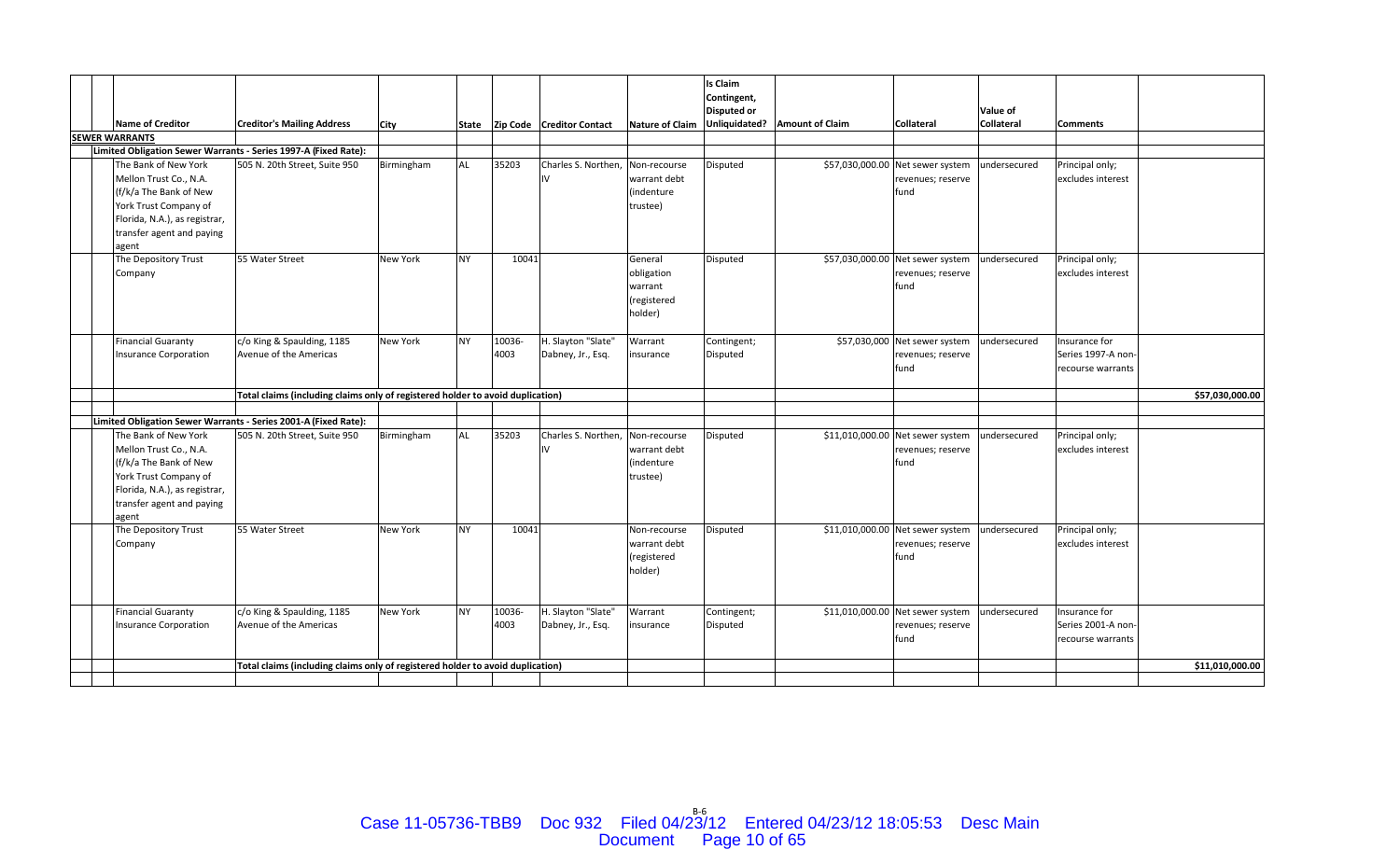| <b>Name of Creditor</b>                                                                                                                                                  | <b>Creditor's Mailing Address</b>                                                   | City       | State     |                | Zip Code   Creditor Contact             | <b>Nature of Claim</b>                                 | <b>Is Claim</b><br>Contingent,<br><b>Disputed or</b> | Unliquidated? Amount of Claim | <b>Collateral</b>                                              | Value of<br><b>Collateral</b> | <b>Comments</b>                                          |                  |
|--------------------------------------------------------------------------------------------------------------------------------------------------------------------------|-------------------------------------------------------------------------------------|------------|-----------|----------------|-----------------------------------------|--------------------------------------------------------|------------------------------------------------------|-------------------------------|----------------------------------------------------------------|-------------------------------|----------------------------------------------------------|------------------|
|                                                                                                                                                                          | Limited Obligation Sewer Warrants - Series 2002-A (Variable Rate):                  |            |           |                |                                         |                                                        |                                                      |                               |                                                                |                               |                                                          |                  |
| The Bank of New York<br>Mellon Trust Co., N.A.<br>(f/k/a The Bank of New<br>York Trust Company of<br>Florida, N.A.), as registrar,<br>transfer agent and paying<br>agent | 505 N. 20th Street, Suite 950                                                       | Birmingham | AL        | 35203          | Charles S. Northen.<br>IV               | Non-recourse<br>warrant debt<br>(indenture<br>trustee) | Disputed                                             |                               | \$101,465,000.00 Net sewer system<br>revenues; reserve<br>fund | undersecured                  | Principal only;<br>excludes interest                     |                  |
| The Depository Trust<br>Company                                                                                                                                          | 55 Water Street                                                                     | New York   | <b>NY</b> | 10041          |                                         | Non-recourse<br>warrant debt<br>(registered<br>holder) | Disputed                                             |                               | \$101,465,000.00 Net sewer system<br>revenues; reserve<br>fund | undersecured                  | Principal only;<br>excludes interest                     |                  |
| <b>Financial Guaranty</b><br><b>Insurance Corporation</b>                                                                                                                | c/o King & Spaulding, 1185<br>Avenue of the Americas                                | New York   | <b>NY</b> | 10036-<br>4003 | H. Slayton "Slate"<br>Dabney, Jr., Esq. | Warrant<br>insurance                                   | Contingent;<br>Disputed                              |                               | \$101,465,000.00 Net sewer system<br>revenues; reserve<br>fund | undersecured                  | Insurance for<br>Series 2002-A non-<br>recourse warrants |                  |
|                                                                                                                                                                          | Total claims (including claims only of registered holder to avoid duplication)      |            |           |                |                                         |                                                        |                                                      |                               |                                                                |                               |                                                          | \$101,465,000.00 |
|                                                                                                                                                                          |                                                                                     |            |           |                |                                         |                                                        |                                                      |                               |                                                                |                               |                                                          |                  |
|                                                                                                                                                                          | Limited Obligation Sewer Warrants - Series 2002-C (Auction Rate and Variable Rate): |            |           |                |                                         |                                                        |                                                      |                               |                                                                |                               |                                                          |                  |
| The Bank of New York<br>Mellon Trust Co., N.A.<br>(f/k/a The Bank of New<br>York Trust Company of<br>Florida, N.A.), as registrar,<br>transfer agent and paying<br>agent | 505 N. 20th Street. Suite 950                                                       | Birmingham | AL        | 35203          | Charles S. Northen, Non-recourse<br>IV  | warrant debt<br>(indenture<br>trustee)                 | <b>Disputed</b>                                      |                               | \$806,737,500.00 Net sewer system<br>revenues; reserve<br>fund | undersecured                  | Principal only;<br>excludes interest                     |                  |
| The Depository Trust<br>Company                                                                                                                                          | 55 Water Street                                                                     | New York   | <b>NY</b> | 10041          |                                         | Non-recourse<br>warrant debt<br>(registered<br>holder) | Disputed                                             |                               | \$806,737,500.00 Net sewer system<br>revenues; reserve<br>fund | undersecured                  | Principal only;<br>excludes interest                     |                  |
| Syncora Guarantee Inc.<br>(formerly known as XL<br>Capital Assurance Inc.)                                                                                               | c/o Quinn Emanuel Urquhart &<br>Sullivan, LLP, 51 Madison<br>Avenue, 22nd Floor     | New York   | <b>NY</b> | 10010          | Susheel Kirpalani,<br>Esq.              | Warrant<br>insurance<br>(Variable rate)                | Contingent;<br>Disputed                              |                               | \$409,637,500.00 Net sewer system<br>revenues; reserve<br>fund | undersecured                  | Insurance for<br>Series 2002-A non-<br>recourse warrants |                  |
| Syncora Guarantee Inc.<br>(formerly known as XL<br>Capital Assurance Inc.)                                                                                               | c/o Quinn Emanuel Urquhart &<br>Sullivan, LLP, 51 Madison<br>Avenue, 22nd Floor     | New York   | <b>NY</b> | 10010          | Susheel Kirpalani,<br>Esq.              | Warrant<br>insurance<br>(Auction rate)                 | Contingent;<br>Disputed                              |                               | \$397,100,000.00 Net sewer system<br>revenues; reserve<br>fund | undersecured                  | Insurance for<br>Series 2002-A non-<br>recourse warrants |                  |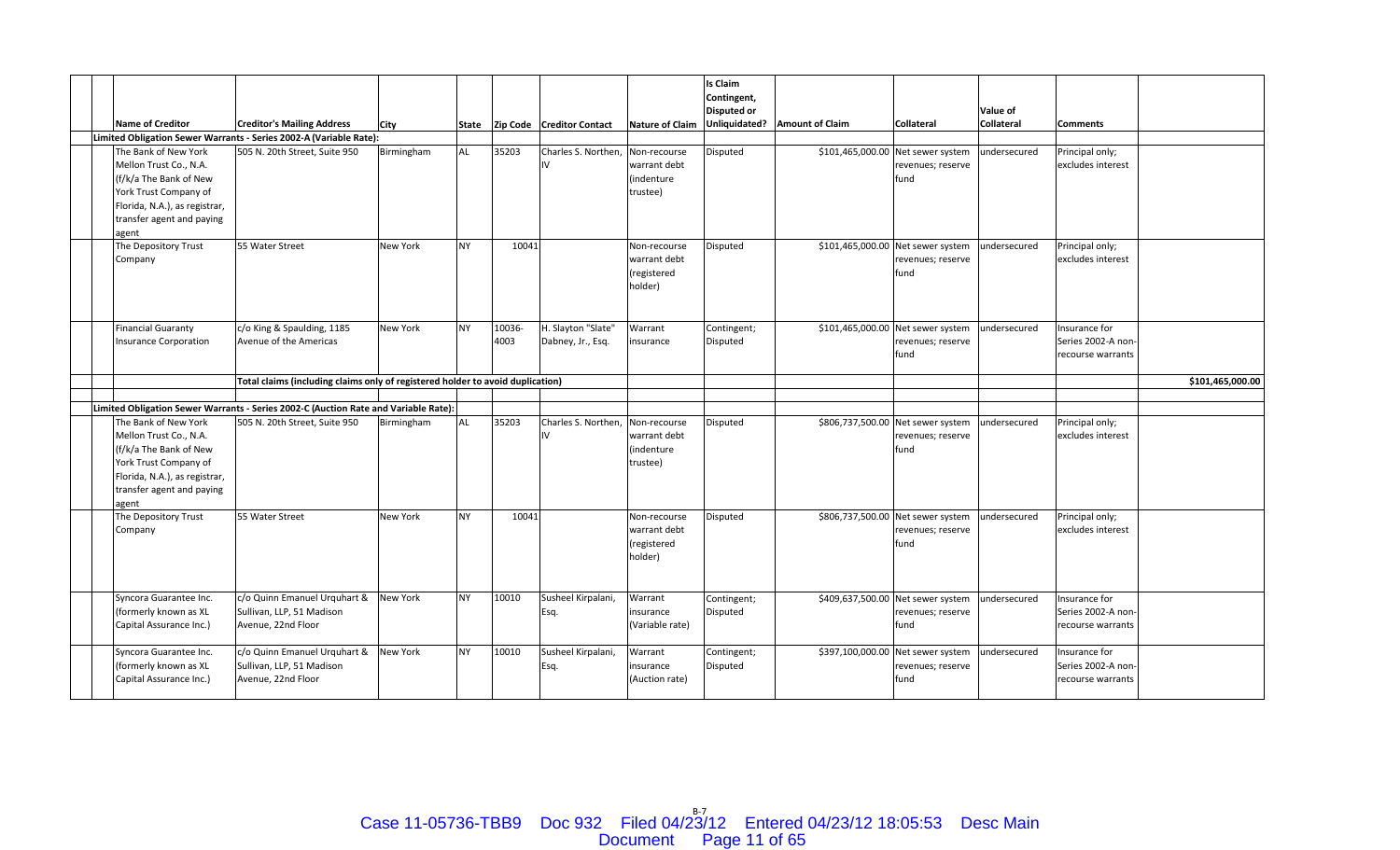| <b>Name of Creditor</b>              | <b>Creditor's Mailing Address</b>                                                          | City            | <b>State</b> |       | Zip Code Creditor Contact    | <b>Nature of Claim</b>                                                           | <b>Is Claim</b><br>Contingent,<br><b>Disputed or</b> | Unliquidated? Amount of Claim | <b>Collateral</b>                             | Value of<br><b>Collateral</b> | <b>Comments</b>                                                                                                  |  |
|--------------------------------------|--------------------------------------------------------------------------------------------|-----------------|--------------|-------|------------------------------|----------------------------------------------------------------------------------|------------------------------------------------------|-------------------------------|-----------------------------------------------|-------------------------------|------------------------------------------------------------------------------------------------------------------|--|
| JPMorgan Chase Bank, N.A.            | c/o Simpson Thacher & Bartlett<br>LLP, 425 Lexington Avenue                                | <b>New York</b> | <b>NY</b>    | 10017 | Steven M.<br>Fuhrman, Esq.   | Non-recourse<br><b>Warrant Debt</b><br>(variable rate)<br>(beneficial<br>holder) | Disputed                                             | amount unknown                | Net sewer system<br>revenues; reserve<br>fund | undersecured                  | Warrants<br>purchased<br>pursuant to<br><b>Standby Warrant</b><br>Purchase<br>Agreement with                     |  |
| Bank of Nova Scotia                  | c/o Chapman & Cutler LLP, 111<br><b>West Monroe Street</b>                                 | Chicago         | lu.          | 60603 | James E. Spiotto,<br>Esq.    | Non-recourse<br><b>Warrant Debt</b><br>(variable rate)<br>(beneficial<br>holder) | Disputed                                             | amount unknown                | Net sewer system<br>revenues; reserve<br>fund | undersecured                  | County<br>Warrants<br>purchased<br>pursuant to<br><b>Standby Warrant</b><br>Purchase<br>Agreement with           |  |
| Lloyds TSB Bank Plc                  | c/o Chapman & Cutler LLP, 111<br><b>West Monroe Street</b>                                 | Chicago         |              | 60603 | James E. Spiotto,<br>Esq.    | Non-recourse<br><b>Warrant Debt</b><br>(variable rate)<br>(beneficial<br>holder) | Disputed                                             | amount unknown                | Net sewer system<br>revenues; reserve<br>fund | undersecured                  | County<br>Warrants<br>purchased<br>pursuant to<br><b>Standby Warrant</b><br>Purchase<br>Agreement with           |  |
| <b>Branch</b>                        | Société Genérale, New York c/o Ashurst LLP, 7 Times Square New York                        |                 | <b>NY</b>    | 10036 | Jack J. Rose, Esq.           | Non-recourse<br><b>Warrant Debt</b><br>(variable rate)<br>(beneficial<br>holder) | Disputed                                             | amount unknown                | Net sewer system<br>revenues; reserve<br>fund | undersecured                  | County<br>Warrants<br>purchased<br>pursuant to<br><b>Standby Warrant</b><br>Purchase<br>Agreement with           |  |
| State Street Bank & Trust<br>Company | c/o Mintz Levin Cohn Ferris<br>Glovsky & Popeo, PC, One<br><b>Financial Center</b>         | Boston          | <b>MA</b>    | 02111 | William W. Kannel,<br>Esq.   | Non-recourse<br><b>Warrant Debt</b><br>(variable rate)<br>(beneficial<br>holder) | Disputed                                             | amount unknown                | Net sewer system<br>revenues; reserve<br>fund | undersecured                  | County<br>Warrants<br>purchased<br>pursuant to<br><b>Standby Warrant</b><br>Purchase<br>Agreement with<br>County |  |
| <b>Regions Bank</b>                  | c/o Maynard, Cooper & Gale<br>P.C., 1901 Sixth Avenue North,<br>2400 Regions/Harbert Plaza | Birmingham      | <b>AL</b>    | 35203 | Jayna Partain<br>Lamar, Esq. | Non-recourse<br><b>Warrant Debt</b><br>(variable rate)<br>(beneficial<br>holder) | Disputed                                             | amount unknown                | Net sewer system<br>revenues; reserve<br>fund | undersecured                  | Warrants<br>purchased<br>pursuant to<br><b>Standby Warrant</b><br>Purchase<br>Agreement with<br>County           |  |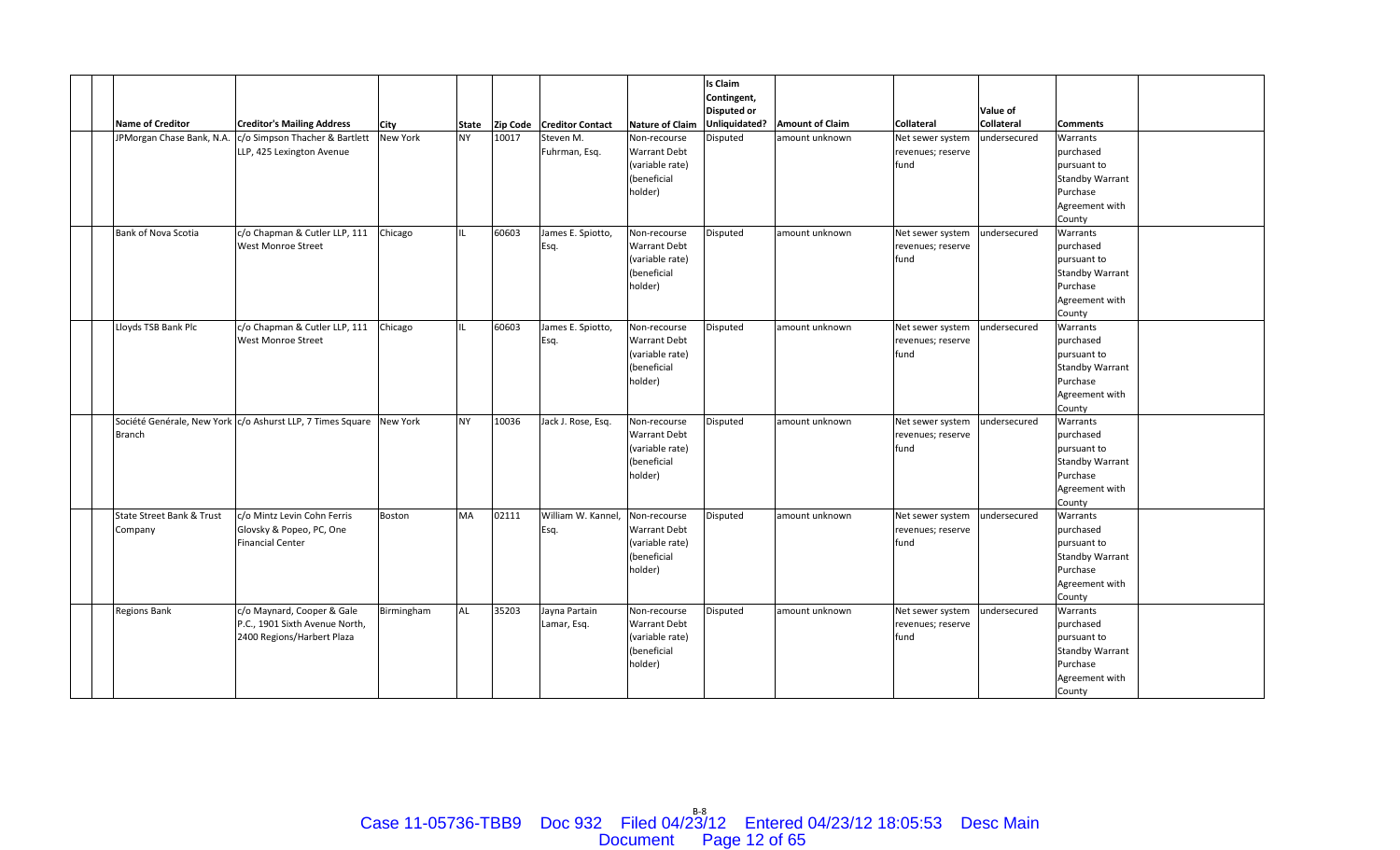|                               |                                                                                                                                   |                 |       |       |                                   |                              | Is Claim<br>Contingent, |                                     |                                  |                   |                                      |                  |
|-------------------------------|-----------------------------------------------------------------------------------------------------------------------------------|-----------------|-------|-------|-----------------------------------|------------------------------|-------------------------|-------------------------------------|----------------------------------|-------------------|--------------------------------------|------------------|
|                               |                                                                                                                                   |                 |       |       |                                   |                              | <b>Disputed or</b>      |                                     |                                  | Value of          |                                      |                  |
| <b>Name of Creditor</b>       | <b>Creditor's Mailing Address</b>                                                                                                 | City            | State |       | Zip Code Creditor Contact         | Nature of Claim              | Unliquidated?           | <b>Amount of Claim</b>              | <b>Collateral</b>                | <b>Collateral</b> | <b>Comments</b>                      |                  |
| The Bank of New York          | c/o Orrick, Herrington & Sutcliffe San Francisco                                                                                  |                 | CA    | 94105 | Thomas C. Mitchell. Non-recourse  |                              | <b>Disputed</b>         | amount unknown                      | Net sewer system                 | undersecured      | Warrants                             |                  |
| Mellon                        | LLP. 405 Howard Street                                                                                                            |                 |       |       | Esq.                              | <b>Warrant Debt</b>          |                         |                                     | revenues; reserve                |                   | purchased                            |                  |
|                               |                                                                                                                                   |                 |       |       |                                   | (variable rate)              |                         |                                     | fund                             |                   | pursuant to                          |                  |
|                               |                                                                                                                                   |                 |       |       |                                   | (beneficial                  |                         |                                     |                                  |                   | <b>Standby Warrant</b>               |                  |
|                               |                                                                                                                                   |                 |       |       |                                   | holder)                      |                         |                                     |                                  |                   | Purchase                             |                  |
|                               |                                                                                                                                   |                 |       |       |                                   |                              |                         |                                     |                                  |                   | Agreement with                       |                  |
|                               |                                                                                                                                   |                 |       |       |                                   |                              |                         |                                     |                                  |                   | County                               |                  |
| Bank of America, N.A.         | c/o Moore & Van Allen, PLLC,                                                                                                      | Charlotte       | NC.   | 28202 | David L. Eades, Esg. Non-recourse |                              | Disputed                | amount unknown                      | Net sewer system                 | undersecured      | Warrants                             |                  |
|                               | 100 North Tryon Street, 47th                                                                                                      |                 |       |       |                                   | <b>Warrant Debt</b>          |                         |                                     | revenues; reserve                |                   | purchased                            |                  |
|                               | Floor                                                                                                                             |                 |       |       |                                   | (variable rate)              |                         |                                     | fund                             |                   | pursuant to                          |                  |
|                               |                                                                                                                                   |                 |       |       |                                   | (beneficial                  |                         |                                     |                                  |                   | <b>Standby Warrant</b>               |                  |
|                               |                                                                                                                                   |                 |       |       |                                   | holder)                      |                         |                                     |                                  |                   | Purchase                             |                  |
|                               |                                                                                                                                   |                 |       |       |                                   |                              |                         |                                     |                                  |                   | Agreement with                       |                  |
|                               |                                                                                                                                   |                 |       |       |                                   |                              |                         |                                     |                                  |                   | County                               |                  |
|                               | Total claims (including claims only of registered holder to avoid duplication)                                                    |                 |       |       |                                   |                              |                         |                                     |                                  |                   |                                      | \$806,737,500.00 |
|                               |                                                                                                                                   |                 |       |       |                                   |                              |                         |                                     |                                  |                   |                                      |                  |
|                               |                                                                                                                                   |                 |       |       |                                   |                              |                         |                                     |                                  |                   |                                      |                  |
|                               | Limited Obligation Sewer Warrants - Series 2003-A SRF (Fixed Rate):                                                               |                 |       |       |                                   |                              |                         |                                     |                                  |                   |                                      |                  |
| The Bank of New York          | 505 N. 20th Street, Suite 950                                                                                                     | Birmingham      | AL    | 35203 | Charles S. Northen,               | Non-recourse                 | Disputed                |                                     | \$15,280,000.00 Net sewer system | undersecured      | Principal only;                      |                  |
| Mellon Trust Co., N.A.        |                                                                                                                                   |                 |       |       | IV.                               | warrant debt                 |                         |                                     | revenues                         |                   | excludes interest                    |                  |
| (f/k/a The Bank of New        |                                                                                                                                   |                 |       |       |                                   | (indenture                   |                         |                                     |                                  |                   |                                      |                  |
| York Trust Company of         |                                                                                                                                   |                 |       |       |                                   | trustee)                     |                         |                                     |                                  |                   |                                      |                  |
| Florida, N.A.), as registrar, |                                                                                                                                   |                 |       |       |                                   |                              |                         |                                     |                                  |                   |                                      |                  |
| transfer agent and paying     |                                                                                                                                   |                 |       |       |                                   |                              |                         |                                     |                                  |                   |                                      |                  |
| agent                         |                                                                                                                                   |                 |       |       |                                   |                              |                         |                                     |                                  |                   |                                      |                  |
| Alabama Water Pollution       | <b>State Capitol</b>                                                                                                              | Montgomery      | AL    | 36130 | <b>Finance Director</b>           | Non-recourse                 | Disputed                |                                     | \$15,280,000.00 Net sewer system | undersecured      | Principal only;                      |                  |
| <b>Control Authority</b>      |                                                                                                                                   |                 |       |       |                                   | Warrant debt                 |                         |                                     | revenues                         |                   | excludes interest                    |                  |
|                               |                                                                                                                                   |                 |       |       |                                   | (holder)                     |                         |                                     |                                  |                   |                                      |                  |
|                               | Total claims (including claims only of holder to avoid duplication)                                                               |                 |       |       |                                   |                              |                         |                                     |                                  |                   |                                      | \$15,280,000.00  |
|                               |                                                                                                                                   |                 |       |       |                                   |                              |                         |                                     |                                  |                   |                                      |                  |
| The Bank of New York          | Limited Obligation Sewer Warrants - Series 2003-B (Fixed Rate, Auction Rate, and Variable Rate):<br>505 N. 20th Street, Suite 950 |                 | AL    | 35203 | Charles S. Northen,               |                              |                         |                                     |                                  |                   |                                      |                  |
| Mellon Trust Co., N.A.        |                                                                                                                                   | Birmingham      |       |       | IV.                               | Non-recourse<br>warrant debt | Disputed                | \$1,100,830,000.00 Net sewer system | revenues; reserve                | undersecured      | Principal only;<br>excludes interest |                  |
| (f/k/a The Bank of New        |                                                                                                                                   |                 |       |       |                                   | (indenture                   |                         |                                     | fund                             |                   |                                      |                  |
|                               |                                                                                                                                   |                 |       |       |                                   |                              |                         |                                     |                                  |                   |                                      |                  |
| York Trust Company of         |                                                                                                                                   |                 |       |       |                                   | trustee)                     |                         |                                     |                                  |                   |                                      |                  |
| Florida, N.A.), as registrar, |                                                                                                                                   |                 |       |       |                                   |                              |                         |                                     |                                  |                   |                                      |                  |
| transfer agent and paying     |                                                                                                                                   |                 |       |       |                                   |                              |                         |                                     |                                  |                   |                                      |                  |
| agent<br>The Depository Trust | 55 Water Street                                                                                                                   | <b>New York</b> | NY    | 10041 |                                   | Non-recourse                 | <b>Disputed</b>         | \$1,100,830,000.00 Net sewer system |                                  | undersecured      | Principal only;                      |                  |
|                               |                                                                                                                                   |                 |       |       |                                   |                              |                         |                                     |                                  |                   |                                      |                  |
| Company                       |                                                                                                                                   |                 |       |       |                                   | warrant debt                 |                         |                                     | revenues; reserve                |                   | excludes interest                    |                  |
|                               |                                                                                                                                   |                 |       |       |                                   | (registered                  |                         |                                     | fund                             |                   |                                      |                  |
|                               |                                                                                                                                   |                 |       |       |                                   | holder)                      |                         |                                     |                                  |                   |                                      |                  |
|                               |                                                                                                                                   |                 |       |       |                                   |                              |                         |                                     |                                  |                   |                                      |                  |
|                               |                                                                                                                                   |                 |       |       |                                   |                              |                         |                                     |                                  |                   |                                      |                  |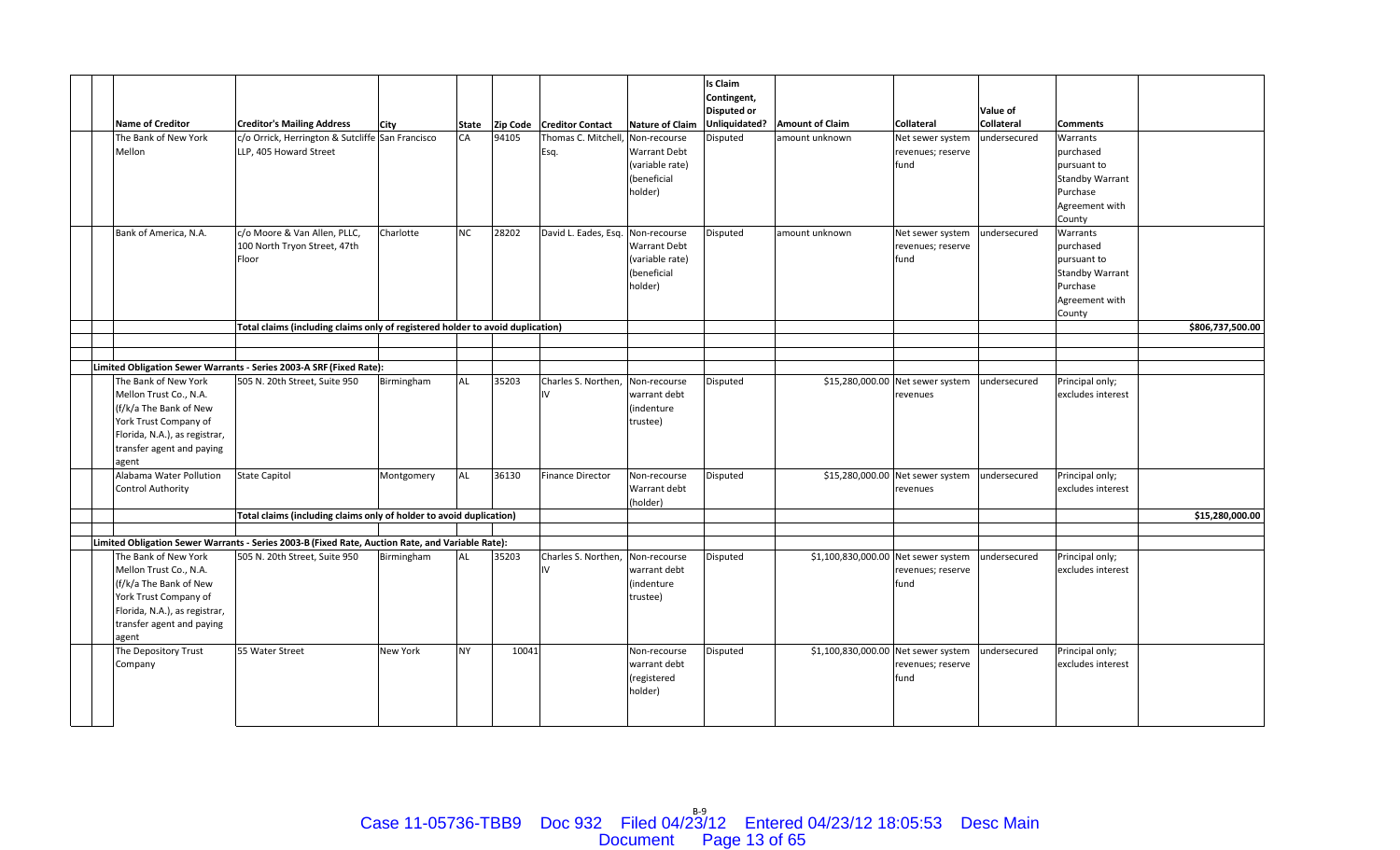| <b>Name of Creditor</b>                                                                                                                                                  | <b>Creditor's Mailing Address</b>                                               | <b>City</b> | State     |                | Zip Code   Creditor Contact                                          |                                                        | <b>Is Claim</b><br>Contingent,<br><b>Disputed or</b> | Nature of Claim Unliquidated? Amount of Claim | <b>Collateral</b>                                              | Value of<br><b>Collateral</b> | <b>Comments</b>                                          |                    |
|--------------------------------------------------------------------------------------------------------------------------------------------------------------------------|---------------------------------------------------------------------------------|-------------|-----------|----------------|----------------------------------------------------------------------|--------------------------------------------------------|------------------------------------------------------|-----------------------------------------------|----------------------------------------------------------------|-------------------------------|----------------------------------------------------------|--------------------|
| Syncora Guarantee Inc.<br>(formerly known as XL<br>Capital Assurance Inc.)                                                                                               | c/o Quinn Emanuel Urguhart &<br>Sullivan, LLP, 51 Madison<br>Avenue, 22nd Floor | New York    | <b>NY</b> | 10010          | Susheel Kirpalani,<br>Esq.                                           | Warrant<br>insurance<br>(Variable Rate)                | Contingent;<br>Disputed                              |                                               | \$281,260,000.00 Net sewer system<br>revenues; reserve<br>fund | undersecured                  | Insurance for<br>Series 2003-B non-<br>recourse warrants |                    |
| <b>Assured Guaranty</b><br>Municipal Corp. (formerly<br>known as Financial Security<br>Assurance, Inc.)                                                                  | c/o Winston & Strawn LLP, 200 New York<br>Park Avenue                           |             | <b>NY</b> | 10166-<br>4193 | Lawrence A. Larose, Warrant<br>Esq.                                  | insurance (Fixed Disputed<br>Rate)                     | Contingent;                                          |                                               | \$95,845,000.00 Net sewer system<br>revenues; reserve<br>fund  |                               | Insurance for<br>Series 2003-B non-<br>recourse warrants |                    |
| <b>Financial Guaranty</b><br><b>Insurance Corporation</b>                                                                                                                | c/o King & Spaulding, 1185<br>Avenue of the Americas                            | New York    | <b>NY</b> | 10036-<br>4003 | H. Slayton "Slate"<br>Dabney, Jr., Esq.                              | Warrant<br>insurance<br>(Auction Rate)                 | Contingent;<br>Disputed                              |                                               | \$735,800,000.00 Net sewer system<br>revenues; reserve<br>fund | undersecured                  | Insurance for<br>Series 2003-C non-<br>recourse warrants |                    |
|                                                                                                                                                                          | Total claims (including claims only of registered holder to avoid duplication)  |             |           |                |                                                                      |                                                        |                                                      |                                               |                                                                |                               |                                                          | \$1,100,830,000.00 |
|                                                                                                                                                                          | Limited Obligation Sewer Warrants - Series 2003-C (Auction Rates):              |             |           |                |                                                                      |                                                        |                                                      |                                               |                                                                |                               |                                                          |                    |
| The Bank of New York<br>Mellon Trust Co., N.A.<br>(f/k/a The Bank of New<br>York Trust Company of<br>Florida, N.A.), as registrar,<br>transfer agent and paying<br>agent | 505 N. 20th Street, Suite 950                                                   | Birmingham  | AL        | 35203          | Charles S. Northen,<br>IV.                                           | Non-recourse<br>warrant debt<br>(indenture<br>trustee) | Disputed                                             | \$1,043,625,000.00 Net sewer system           | revenues; reserve<br>fund                                      | undersecured                  | Principal only;<br>excludes interest                     |                    |
| The Depository Trust<br>Company                                                                                                                                          | 55 Water Street                                                                 | New York    | NY        | 10041          |                                                                      | Non-recourse<br>warrant debt<br>(registered<br>holder) | Disputed                                             | \$1,043,625,000.00 Net sewer system           | revenues; reserve<br>fund                                      | undersecured                  | Principal only;<br>excludes interest                     |                    |
| <b>Financial Guaranty</b><br><b>Insurance Corporation</b>                                                                                                                | c/o King & Spaulding, 1185<br>Avenue of the Americas                            | New York    | <b>NY</b> | 10036-<br>4003 | H. Slayton "Slate"<br>Dabney, Jr., Esq.                              | Warrant<br>insurance<br>(Auction Rate)                 | Contingent;<br>Disputed                              |                                               | \$820,000,000.00 Net sewer system<br>revenues; reserve<br>fund | undersecured                  | Insurance for<br>Series 2003-C non-<br>recourse warrants |                    |
| <b>Assured Guaranty</b><br>Municipal Corp. (formerly<br>known as Financial Security<br>Assurance, Inc.)                                                                  | c/o Winston & Strawn LLP, 200 New York<br>Park Avenue                           |             | <b>NY</b> | 10166-<br>4193 | Lawrence A. Larose, Warrant<br>Esq.                                  | insurance<br>(Auction Rate)                            | Contingent;<br>Disputed                              |                                               | \$223,625,000.00 Net sewer system<br>revenues; reserve<br>fund | undersecured                  | Insurance for<br>Series 2003-C non-<br>recourse warrants |                    |
|                                                                                                                                                                          | Total claims (including claims only of registered holder to avoid duplication)  |             |           |                |                                                                      |                                                        |                                                      |                                               |                                                                |                               |                                                          | \$1,043,625,000.00 |
|                                                                                                                                                                          |                                                                                 |             |           |                |                                                                      |                                                        |                                                      |                                               |                                                                |                               |                                                          |                    |
|                                                                                                                                                                          |                                                                                 |             |           |                | TOTAL SEWER WARRANT CLAIMS (excluding interest) = \$3,135,977,500.00 |                                                        |                                                      |                                               |                                                                |                               |                                                          |                    |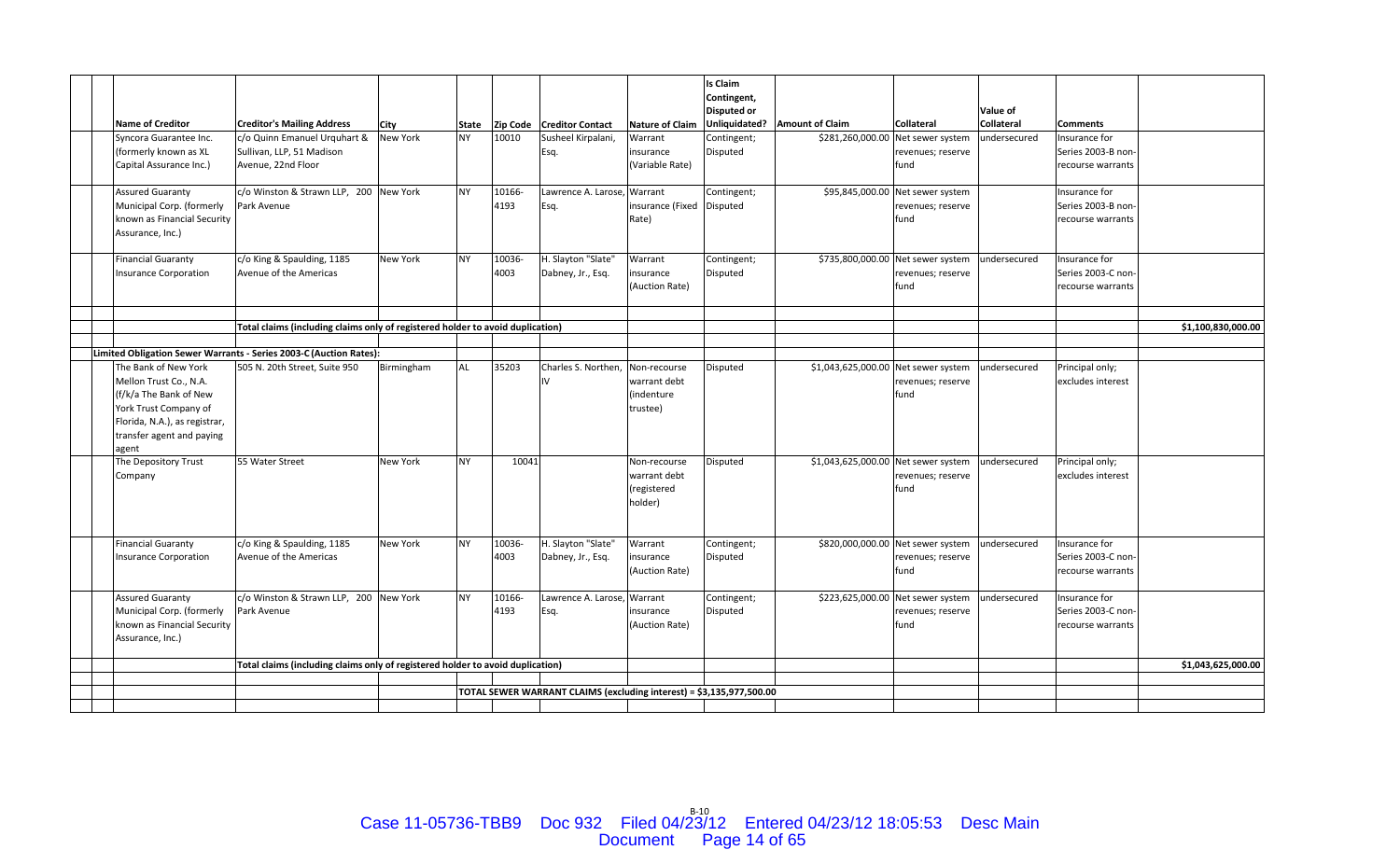|  |                              |                                                                            |          |           |        |                           |                        | Is Claim<br>Contingent, |                               |                                  |                                   |                                  |  |
|--|------------------------------|----------------------------------------------------------------------------|----------|-----------|--------|---------------------------|------------------------|-------------------------|-------------------------------|----------------------------------|-----------------------------------|----------------------------------|--|
|  |                              |                                                                            |          |           |        |                           |                        | <b>Disputed or</b>      |                               |                                  | Value of                          |                                  |  |
|  | <b>Name of Creditor</b>      | <b>Creditor's Mailing Address</b>                                          | City     | State     |        | Zip Code Creditor Contact | <b>Nature of Claim</b> |                         | Unliquidated? Amount of Claim | <b>Collateral</b>                | <b>Collateral</b>                 | <b>Comments</b>                  |  |
|  |                              | <b>SEWER WARRANT - DEBT SERVICE RESERVE INSURANCE REIMBURSEMENT CLAIMS</b> |          |           |        |                           |                        |                         |                               |                                  |                                   |                                  |  |
|  | <b>Financial Guaranty</b>    | c/o King & Spaulding, 1185                                                 | New York | <b>NY</b> | 10036- | H. Slayton "Slate"        | Debt service           | Contingent and          |                               | \$14,318,478.00 Net sewer system | unsecured (claim Claim relates to |                                  |  |
|  | <b>Insurance Corporation</b> | Avenue of the Americas                                                     |          |           | 4003   | Dabney, Jr., Esq.         | reserve                | disputed                |                               | revenues; reserve                | subordinate to                    | Debt Service                     |  |
|  |                              |                                                                            |          |           |        |                           | insurance -- non-      |                         |                               | fund; subordinate                | sewer warrants)                   | <b>Reserve Fund</b>              |  |
|  |                              |                                                                            |          |           |        |                           | recourse               |                         |                               | lien                             |                                   | <b>Policy Agreement</b>          |  |
|  |                              |                                                                            |          |           |        |                           | reimbursement          |                         |                               |                                  |                                   | dated 3/22/2001                  |  |
|  |                              |                                                                            |          |           |        |                           | claim                  |                         |                               |                                  |                                   | with policy limit of             |  |
|  |                              |                                                                            |          |           |        |                           |                        |                         |                               |                                  |                                   | \$14,318,478.00.                 |  |
|  |                              |                                                                            |          |           |        |                           |                        |                         |                               |                                  |                                   | In letter dated                  |  |
|  |                              |                                                                            |          |           |        |                           |                        |                         |                               |                                  |                                   | 10/20/09, FGIC                   |  |
|  |                              |                                                                            |          |           |        |                           |                        |                         |                               |                                  |                                   | made claim upon                  |  |
|  |                              |                                                                            |          |           |        |                           |                        |                         |                               |                                  |                                   | County for<br>\$3,482,186.29 for |  |
|  |                              |                                                                            |          |           |        |                           |                        |                         |                               |                                  |                                   | all amounts                      |  |
|  |                              |                                                                            |          |           |        |                           |                        |                         |                               |                                  |                                   | allegedly due                    |  |
|  |                              |                                                                            |          |           |        |                           |                        |                         |                               |                                  |                                   | under all FGIC                   |  |
|  |                              |                                                                            |          |           |        |                           |                        |                         |                               |                                  |                                   | debt service                     |  |
|  |                              |                                                                            |          |           |        |                           |                        |                         |                               |                                  |                                   | reserve policies                 |  |
|  |                              |                                                                            |          |           |        |                           |                        |                         |                               |                                  |                                   | relating to sewer                |  |
|  |                              |                                                                            |          |           |        |                           |                        |                         |                               |                                  |                                   | warrants.                        |  |
|  |                              |                                                                            |          |           |        |                           |                        |                         |                               |                                  |                                   |                                  |  |
|  |                              |                                                                            |          |           |        |                           |                        |                         |                               |                                  |                                   |                                  |  |
|  | <b>Financial Guaranty</b>    | c/o King & Spaulding, 1185                                                 | New York | <b>NY</b> | 10036- | H. Slayton "Slate"        | Debt service           | Contingent and          |                               | \$5,566,000.00 Net sewer system  | unsecured (claim Claim relates to |                                  |  |
|  | <b>Insurance Corporation</b> | Avenue of the Americas                                                     |          |           | 4003   | Dabney, Jr., Esq.         | reserve                | disputed                |                               | revenues; reserve                | subordinate to                    | Debt Service                     |  |
|  |                              |                                                                            |          |           |        |                           | insurance -- non-      |                         |                               | fund; subordinate                | sewer warrants)                   | Reserve Fund                     |  |
|  |                              |                                                                            |          |           |        |                           | recourse               |                         |                               | lien                             |                                   | Policy Agreement                 |  |
|  |                              |                                                                            |          |           |        |                           | reimbursement          |                         |                               |                                  |                                   | dated 3/6/2002                   |  |
|  |                              |                                                                            |          |           |        |                           | claim                  |                         |                               |                                  |                                   | with policy limit of             |  |
|  |                              |                                                                            |          |           |        |                           |                        |                         |                               |                                  |                                   | \$5,566,000.00. In               |  |
|  |                              |                                                                            |          |           |        |                           |                        |                         |                               |                                  |                                   | letter dated                     |  |
|  |                              |                                                                            |          |           |        |                           |                        |                         |                               |                                  |                                   | 10/20/09, FGIC                   |  |
|  |                              |                                                                            |          |           |        |                           |                        |                         |                               |                                  |                                   | made claim upon                  |  |
|  |                              |                                                                            |          |           |        |                           |                        |                         |                               |                                  |                                   | County for                       |  |
|  |                              |                                                                            |          |           |        |                           |                        |                         |                               |                                  |                                   | \$3,482,186.29 for               |  |
|  |                              |                                                                            |          |           |        |                           |                        |                         |                               |                                  |                                   | all amounts                      |  |
|  |                              |                                                                            |          |           |        |                           |                        |                         |                               |                                  |                                   | allegedly due                    |  |
|  |                              |                                                                            |          |           |        |                           |                        |                         |                               |                                  |                                   | under all FGIC                   |  |
|  |                              |                                                                            |          |           |        |                           |                        |                         |                               |                                  |                                   | debt service                     |  |
|  |                              |                                                                            |          |           |        |                           |                        |                         |                               |                                  |                                   | reserve policies                 |  |
|  |                              |                                                                            |          |           |        |                           |                        |                         |                               |                                  |                                   | relating to sewer                |  |
|  |                              |                                                                            |          |           |        |                           |                        |                         |                               |                                  |                                   | warrants.                        |  |
|  |                              |                                                                            |          |           |        |                           |                        |                         |                               |                                  |                                   |                                  |  |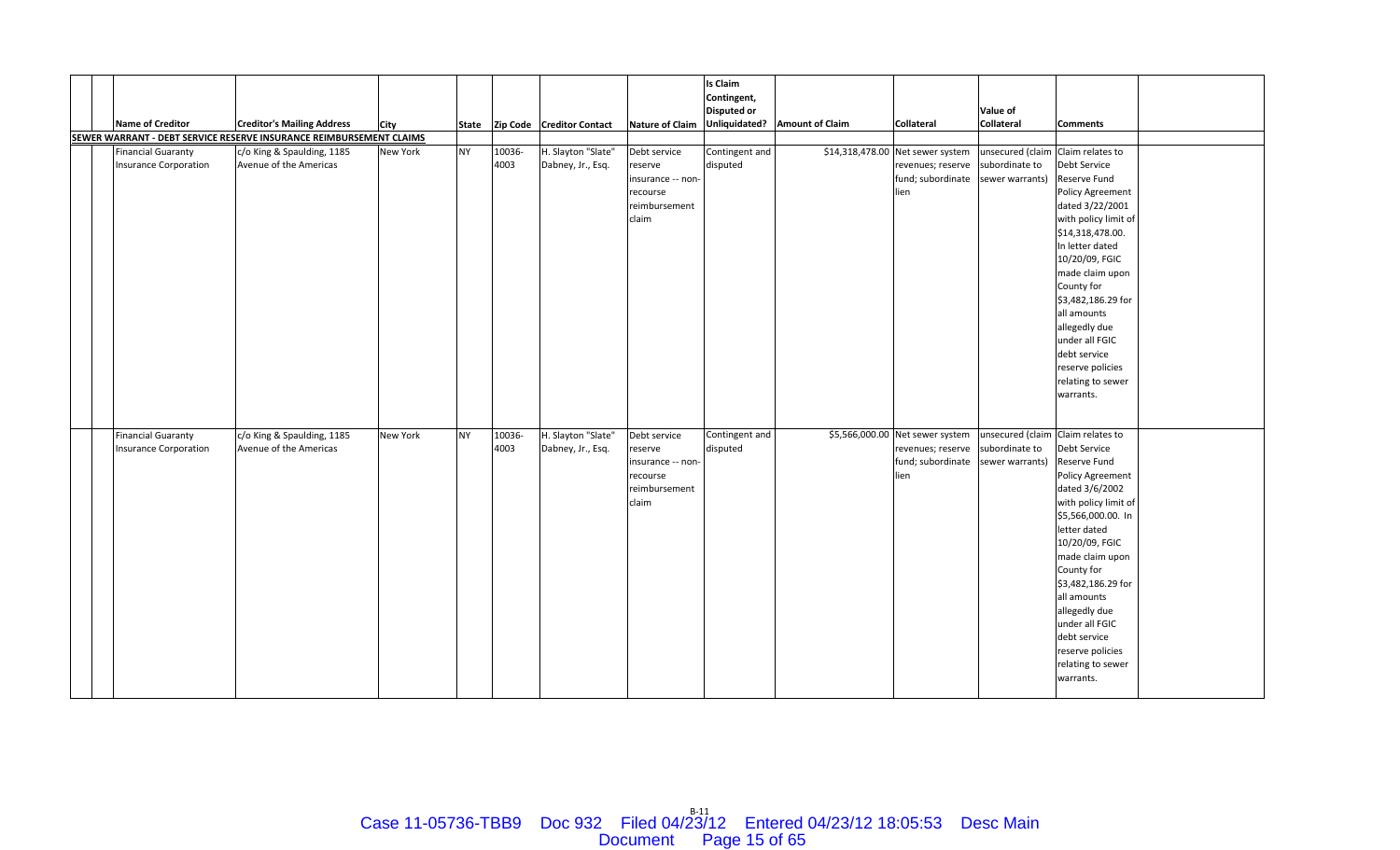|                             |                                                                                                           |          |              |        |                                  |                        | <b>Is Claim</b>    |                        |                                   |                               |                         |                 |
|-----------------------------|-----------------------------------------------------------------------------------------------------------|----------|--------------|--------|----------------------------------|------------------------|--------------------|------------------------|-----------------------------------|-------------------------------|-------------------------|-----------------|
|                             |                                                                                                           |          |              |        |                                  |                        | Contingent,        |                        |                                   |                               |                         |                 |
|                             |                                                                                                           |          |              |        |                                  |                        | <b>Disputed or</b> |                        |                                   | Value of                      |                         |                 |
| <b>Name of Creditor</b>     | <b>Creditor's Mailing Address</b>                                                                         | City     | <b>State</b> |        | Zip Code   Creditor Contact      | <b>Nature of Claim</b> | Unliquidated?      | <b>Amount of Claim</b> | <b>Collateral</b>                 | <b>Collateral</b>             | <b>Comments</b>         |                 |
| <b>Assured Guaranty</b>     | c/o Winston & Strawn LLP, 200 New York                                                                    |          | NY.          | 10166- | Lawrence A. Larose, Debt service |                        | Contingent and     |                        | \$22,031,755.37 Net sewer system  | unsecured (claim              | Remaining               |                 |
| Municipal Corp. (formerly   | Park Avenue                                                                                               |          |              | 4193   | Esq.                             | reserve                | disputed           |                        | revenues; reserve                 | subordinate to                | coverage under          |                 |
|                             |                                                                                                           |          |              |        |                                  | insurance -- non-      |                    |                        | fund; subordinate                 | sewer warrants)               | <b>Municipal Bond</b>   |                 |
| known as Financial Security |                                                                                                           |          |              |        |                                  |                        |                    |                        |                                   |                               | Debt Service            |                 |
| Assurance, Inc.)            |                                                                                                           |          |              |        |                                  | recourse               |                    |                        | lien                              |                               |                         |                 |
|                             |                                                                                                           |          |              |        |                                  | reimbursement          |                    |                        |                                   |                               | <b>Reserve Policy</b>   |                 |
|                             |                                                                                                           |          |              |        |                                  | claim                  |                    |                        |                                   |                               | dated 4/1/2005          |                 |
|                             |                                                                                                           |          |              |        |                                  |                        |                    |                        |                                   |                               | (original policy        |                 |
|                             |                                                                                                           |          |              |        |                                  |                        |                    |                        |                                   |                               | limit \$26,421,902)     |                 |
|                             |                                                                                                           |          |              |        |                                  |                        |                    |                        |                                   |                               |                         |                 |
| <b>Assured Guaranty</b>     | c/o Winston & Strawn LLP, 200 New York                                                                    |          | <b>NY</b>    | 10166- | Lawrence A. Larose, Debt service |                        | <b>Disputed</b>    |                        | \$5,032,109.16 Net sewer system   | unsecured (claim Non-recourse |                         |                 |
| Municipal Corp. (formerly   | Park Avenue                                                                                               |          |              | 4193   | Esq.                             | reserve                |                    |                        | revenues; reserve                 | subordinate to                | reimbursement           |                 |
| known as Financial Security |                                                                                                           |          |              |        |                                  | insurance -- non-      |                    |                        | fund; subordinate                 | sewer warrants)               | claim -- principal,     |                 |
| Assurance, Inc.)            |                                                                                                           |          |              |        |                                  | recourse               |                    |                        | lien                              |                               | interest, and           |                 |
|                             |                                                                                                           |          |              |        |                                  | reimbursement          |                    |                        |                                   |                               | expenses --             |                 |
|                             |                                                                                                           |          |              |        |                                  | claim                  |                    |                        |                                   |                               | <b>Municipal Bond</b>   |                 |
|                             |                                                                                                           |          |              |        |                                  |                        |                    |                        |                                   |                               | Debt Service            |                 |
|                             |                                                                                                           |          |              |        |                                  |                        |                    |                        |                                   |                               | <b>Reserve Policy</b>   |                 |
|                             |                                                                                                           |          |              |        |                                  |                        |                    |                        |                                   |                               | dated 4/1/2005          |                 |
|                             |                                                                                                           |          |              |        |                                  |                        |                    |                        |                                   |                               |                         |                 |
| Syncora Guarantee Inc.      | c/o Quinn Emanuel Urquhart &                                                                              | New York | <b>NY</b>    | 10010  | Susheel Kirpalani,               | Debt service           | Contingent and     |                        | \$137,469,528.60 Net sewer system | unsecured (claim Remaining    |                         |                 |
| (formerly known as XL       | Sullivan, LLP, 51 Madison                                                                                 |          |              |        | Esq.                             | reserve                | disputed           |                        | revenues; reserve                 | subordinate to                | coverage under          |                 |
| Capital Assurance Inc.)     | Avenue, 22nd Floor                                                                                        |          |              |        |                                  | insurance -- non-      |                    |                        | fund; subordinate                 | sewer warrants)               | Debt Service            |                 |
|                             |                                                                                                           |          |              |        |                                  | recourse               |                    |                        | lien                              |                               | Reserve Insurance       |                 |
|                             |                                                                                                           |          |              |        |                                  | reimbursement          |                    |                        |                                   |                               | Policy dated            |                 |
|                             |                                                                                                           |          |              |        |                                  | claim                  |                    |                        |                                   |                               | 12/30/2004              |                 |
|                             |                                                                                                           |          |              |        |                                  |                        |                    |                        |                                   |                               | (original policy        |                 |
|                             |                                                                                                           |          |              |        |                                  |                        |                    |                        |                                   |                               | limit                   |                 |
|                             |                                                                                                           |          |              |        |                                  |                        |                    |                        |                                   |                               | \$164,863,746.40)       |                 |
|                             |                                                                                                           |          |              |        |                                  |                        |                    |                        |                                   |                               |                         |                 |
| Syncora Guarantee Inc.      | c/o Quinn Emanuel Urquhart &                                                                              | New York | NY.          | 10010  | Susheel Kirpalani,               | Debt service           | Disputed           |                        | \$32,722,119.20 Net sewer system  | unsecured (claim Non-recourse |                         |                 |
| (formerly known as XL       | Sullivan, LLP, 51 Madison                                                                                 |          |              |        | Esq.                             | reserve                |                    |                        | revenues; reserve                 | subordinate to                | reimbursement           |                 |
| Capital Assurance Inc.)     | Avenue, 22nd Floor                                                                                        |          |              |        |                                  | insurance -- non-      |                    |                        | fund; subordinate                 | sewer warrants)               | claim -- principal,     |                 |
|                             |                                                                                                           |          |              |        |                                  | recourse               |                    |                        | lien                              |                               | interest, and           |                 |
|                             |                                                                                                           |          |              |        |                                  | reimbursement          |                    |                        |                                   |                               | expenses -- Debt        |                 |
|                             |                                                                                                           |          |              |        |                                  | claim                  |                    |                        |                                   |                               | Service Reserve         |                 |
|                             |                                                                                                           |          |              |        |                                  |                        |                    |                        |                                   |                               | <b>Insurance Policy</b> |                 |
|                             |                                                                                                           |          |              |        |                                  |                        |                    |                        |                                   |                               | effective date          |                 |
|                             |                                                                                                           |          |              |        |                                  |                        |                    |                        |                                   |                               | 12/30/2004              |                 |
|                             |                                                                                                           |          |              |        |                                  |                        |                    |                        |                                   |                               |                         |                 |
|                             |                                                                                                           |          |              |        |                                  |                        |                    |                        |                                   |                               |                         |                 |
|                             | Total Sewer Warrant - Debt Service Reserve Insurance Reimbursement Claims (excluding contingent claims) = |          |              |        |                                  |                        |                    |                        |                                   |                               |                         | \$37,754,228.36 |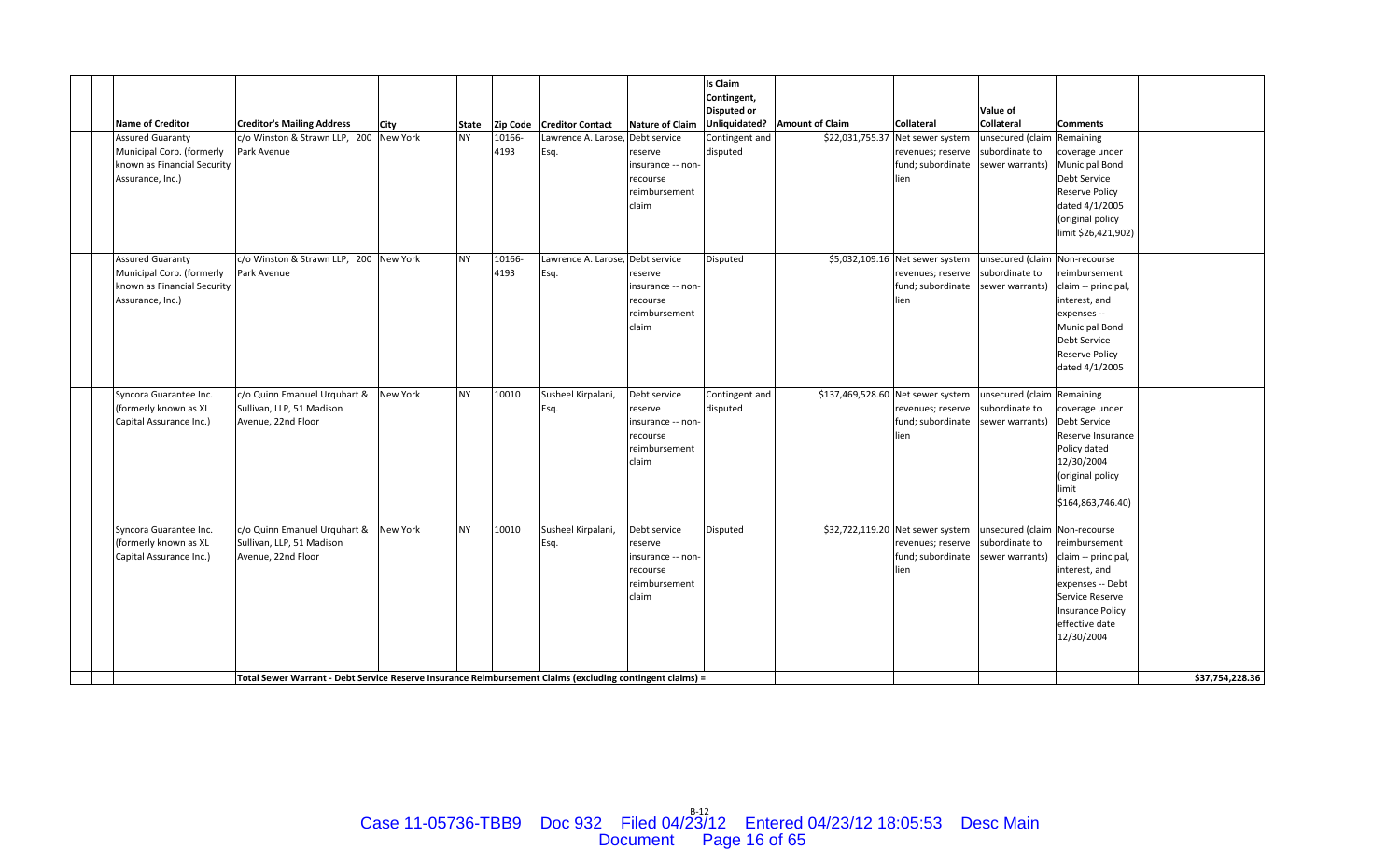|  | <b>Name of Creditor</b>                   | <b>Creditor's Mailing Address</b>                                                     | <b>City</b>     | State     |       | Zip Code Creditor Contact         |                                              | Is Claim<br>Contingent,<br><b>Disputed or</b> | Nature of Claim   Unliquidated?   Amount of Claim | <b>Collateral</b>                                                      | Value of<br><b>Collateral</b>     | <b>Comments</b>                                                                                                                                                    |                 |
|--|-------------------------------------------|---------------------------------------------------------------------------------------|-----------------|-----------|-------|-----------------------------------|----------------------------------------------|-----------------------------------------------|---------------------------------------------------|------------------------------------------------------------------------|-----------------------------------|--------------------------------------------------------------------------------------------------------------------------------------------------------------------|-----------------|
|  |                                           |                                                                                       |                 |           |       |                                   |                                              |                                               |                                                   |                                                                        |                                   |                                                                                                                                                                    |                 |
|  | SEWER WARRANT SWAP AGREEMENT CLAIMS       |                                                                                       |                 |           |       |                                   |                                              |                                               |                                                   |                                                                        |                                   |                                                                                                                                                                    |                 |
|  | Lehman Brothers Special<br>Financing Inc. | 745 Seventh Avenue, 5th Floor                                                         | <b>New York</b> | <b>NY</b> | 10019 |                                   | Non-recourse<br>swap<br>termination<br>claim | Disputed                                      |                                                   | \$65,568,284.92 Net sewer system<br>revenues<br>(subordinate<br>claim) | subordinate to<br>sewer warrants) | unsecured (claim termination claim<br>under ISDA<br>Master<br>Agreement dated<br>as of 10/23/2002;<br>excludes interest                                            |                 |
|  | Bank of America, N.A.                     | c/o Moore & Van Allen, PLLC,<br>100 North Tryon Street, 47th<br>Floor                 | Charlotte       | NC        | 28202 | David L. Eades, Esq. Non-recourse | swap<br>termination<br>claim                 | Disputed                                      |                                                   | \$31,188,960 Net sewer system<br>revenues<br>(subordinate<br>claim)    | subordinate to<br>sewer warrants) | unsecured (claim termination claim<br>under ISDA<br>Master<br>Agreement dated<br>as of 10/23/2002;<br>excludes interest                                            |                 |
|  | JPMorgan Chase Bank, N.A.                 | c/o Simpson Thacher & Bartlett<br>LLP, 425 Lexington Avenue                           | New York        | <b>NY</b> | 10017 | Steven M.<br>Fuhrman, Esq.        | Non-recourse<br>swap<br>termination<br>claim | Disputed                                      |                                                   | \$1.00 Net sewer system<br>revenues<br>(subordinate<br>claim)          | subordinate to<br>sewer warrants) | unsecured (claim JPMorgan waived<br>all claims relating<br>to swap<br>agreement per<br>settlement<br>agreement with<br>Securities<br>Exchange<br>Commission        |                 |
|  |                                           | JPMorgan Chase Bank, N.A. c/o Simpson Thacher & Bartlett<br>LLP, 425 Lexington Avenue | <b>New York</b> | <b>NY</b> | 10017 | Steven M.<br>Fuhrman, Esg.        | Non-recourse<br>swap<br>termination<br>claim | Disputed                                      |                                                   | \$1.00 Net sewer system<br>revenues<br>(subordinate<br>claim)          | subordinate to<br>sewer warrants) | unsecured (claim JPMorgan waived<br>all claims relating<br>to swap<br>agreement per<br>settlement<br>agreement with<br><b>Securities</b><br>Exchange<br>Commission |                 |
|  |                                           | Total Sewer Warrant Swap Agreement Claims                                             |                 |           |       |                                   |                                              |                                               |                                                   |                                                                        |                                   |                                                                                                                                                                    | \$96,757,245.92 |

**TOTAL LONG‐TERM NON‐RECOURSE CLAIMS <sup>=</sup> \$4,084,563,974.28**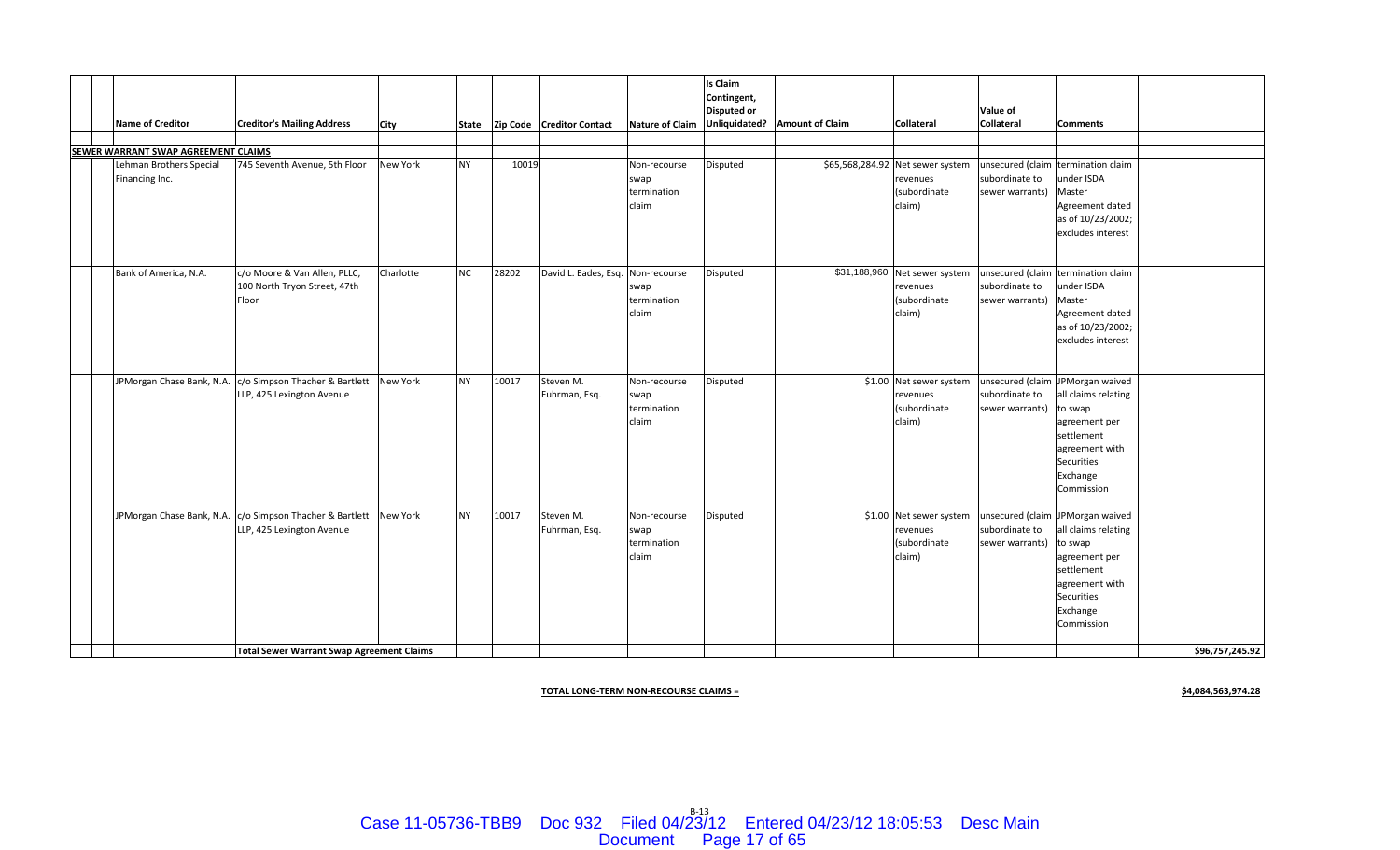|                                                          |                                                                                       |             |              |       | Jefferson County, Alabama                     |                                                                   |                                                             |                        |                   |                                                                                                                                                                                                                                                                                                                           |
|----------------------------------------------------------|---------------------------------------------------------------------------------------|-------------|--------------|-------|-----------------------------------------------|-------------------------------------------------------------------|-------------------------------------------------------------|------------------------|-------------------|---------------------------------------------------------------------------------------------------------------------------------------------------------------------------------------------------------------------------------------------------------------------------------------------------------------------------|
|                                                          |                                                                                       |             |              |       | <b>Amended and Restated List of Creditors</b> |                                                                   |                                                             |                        |                   |                                                                                                                                                                                                                                                                                                                           |
| Schedule C                                               |                                                                                       |             |              |       |                                               |                                                                   |                                                             |                        |                   |                                                                                                                                                                                                                                                                                                                           |
|                                                          | Long-Term Debt claims: Lease Revenue Warrant claims                                   |             |              |       |                                               |                                                                   |                                                             |                        |                   |                                                                                                                                                                                                                                                                                                                           |
|                                                          |                                                                                       |             |              |       |                                               |                                                                   |                                                             |                        |                   |                                                                                                                                                                                                                                                                                                                           |
| Name of Creditor                                         | <b>Creditor's Mailing Address</b>                                                     | <b>City</b> | <b>State</b> |       | Zip Code   Creditor Contact                   | <b>Nature of Claim</b>                                            | Is Claim Contingent,<br><b>Disputed or</b><br>Unliquidated? | <b>Amount of Claim</b> | <b>Collateral</b> | <b>Comments</b>                                                                                                                                                                                                                                                                                                           |
| The Jefferson County<br><b>Public Building Authority</b> | c/o Jefferson County<br>Commission, 716 Richard<br>Arrington Jr. Blvd. N.             | Birmingham  | <b>AL</b>    |       | 35263 Finance Director                        | Lease                                                             | Contingent, disputed<br>and unliquidated                    | \$82,500,000.00 none   |                   | County is lessee under<br>Lease Agreement with<br>The Jefferson County<br><b>Public Building Authority</b><br>relating to the issuance of<br>\$86,475,000 Lease<br>Revenue Warrants, Series<br>2006, by Authority.<br>County is not liable for<br>these warrants, which are<br>insured by Ambac<br>Assurance Corporation. |
|                                                          | JPMorgan Chase Bank, N.A. c/o Simpson Thacher & Bartlett<br>LLP, 425 Lexington Avenue | New York    | <b>NY</b>    | 10017 | Steven M.<br>Fuhrman, Esq.                    | Reserve Fund<br>Forward<br>Delivery<br>Agreement<br>dated 8/31/06 | Disputed;<br>contingent;<br>unliquidated                    | $$1.00$ none           |                   |                                                                                                                                                                                                                                                                                                                           |
| First Commercial Bank, as<br><b>Trustee</b>              | Corporate Trust Department,<br>800 Shades Creek Parkway, P.O.<br>Box 11746            | Birmingham  | <b>AL</b>    | 35209 | Dean D. Matthews Reserve Fund                 | Forward<br>Delivery<br>Agreement<br>dated 8/31/06                 | Disputed;<br>contingent;<br>unliquidated                    | $$1.00$ none           |                   |                                                                                                                                                                                                                                                                                                                           |
|                                                          |                                                                                       |             |              |       |                                               |                                                                   |                                                             |                        |                   |                                                                                                                                                                                                                                                                                                                           |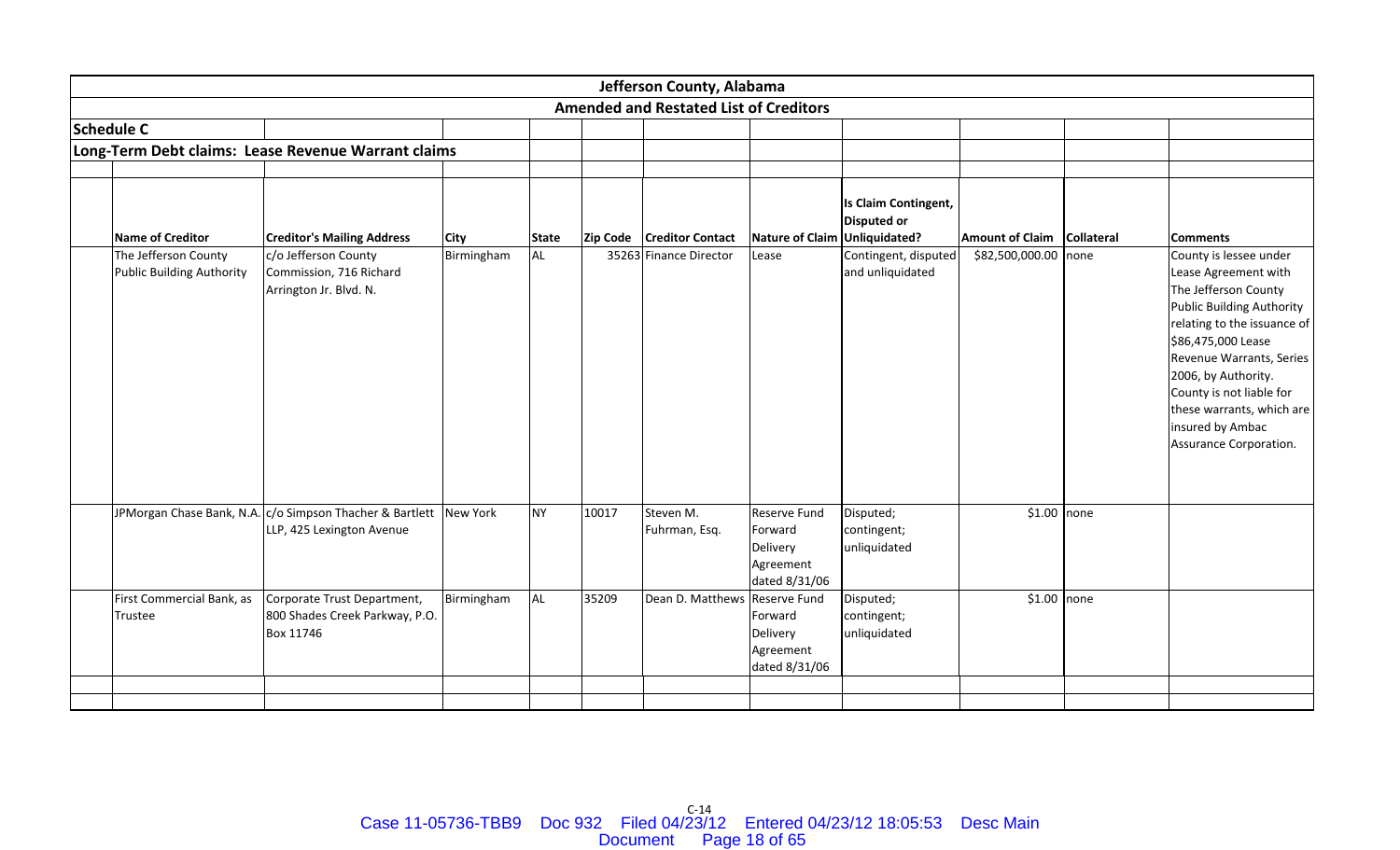|                                                                      |                                                                    |             |              |                 | Jefferson County, Alabama                     |                                                          |                                               |                        |                                                                                                                                                                                                                                                           |                            |                |
|----------------------------------------------------------------------|--------------------------------------------------------------------|-------------|--------------|-----------------|-----------------------------------------------|----------------------------------------------------------|-----------------------------------------------|------------------------|-----------------------------------------------------------------------------------------------------------------------------------------------------------------------------------------------------------------------------------------------------------|----------------------------|----------------|
|                                                                      |                                                                    |             |              |                 | <b>Amended and Restated List of Creditors</b> |                                                          |                                               |                        |                                                                                                                                                                                                                                                           |                            |                |
| <b>Schedule D</b>                                                    |                                                                    |             |              |                 |                                               |                                                          |                                               |                        |                                                                                                                                                                                                                                                           |                            |                |
|                                                                      | Long-Term Debt Claims: Conduit Financing Limited Obligation claims |             |              |                 |                                               |                                                          |                                               |                        |                                                                                                                                                                                                                                                           |                            |                |
|                                                                      |                                                                    |             |              |                 |                                               |                                                          |                                               |                        |                                                                                                                                                                                                                                                           |                            |                |
|                                                                      |                                                                    |             |              |                 |                                               |                                                          | <b>Is Claim</b><br>Contingent,<br>Disputed or |                        |                                                                                                                                                                                                                                                           |                            |                |
| Name of Creditor                                                     | <b>Creditor's Mailing Address</b>                                  | <b>City</b> | <b>State</b> | <b>Zip Code</b> | <b>Creditor Contact</b>                       | Nature of Claim                                          | Unliquidated?                                 | <b>Amount of Claim</b> | <b>Collateral</b>                                                                                                                                                                                                                                         | <b>Value of Collateral</b> | <b>Comment</b> |
| U.S. Bank National<br>Association, as successor<br>indenture trustee | Hearst Tower, 214 Tryon Street,<br>27th Floor                      | Charlotte   | <b>NC</b>    | 28202           | Charles S. Hodges                             | Limited Obligation No<br>School Warrants,<br>Series 2000 |                                               |                        | \$26,255,000.00 Revenues and receipts oversecured<br>derived by the County<br>from the Lease<br>Agreement dated July<br>1, 2000 between the<br>County, as landlord,<br>and the Board of<br><b>Education of Jefferson</b><br>County, Alabama, as<br>lessee |                            |                |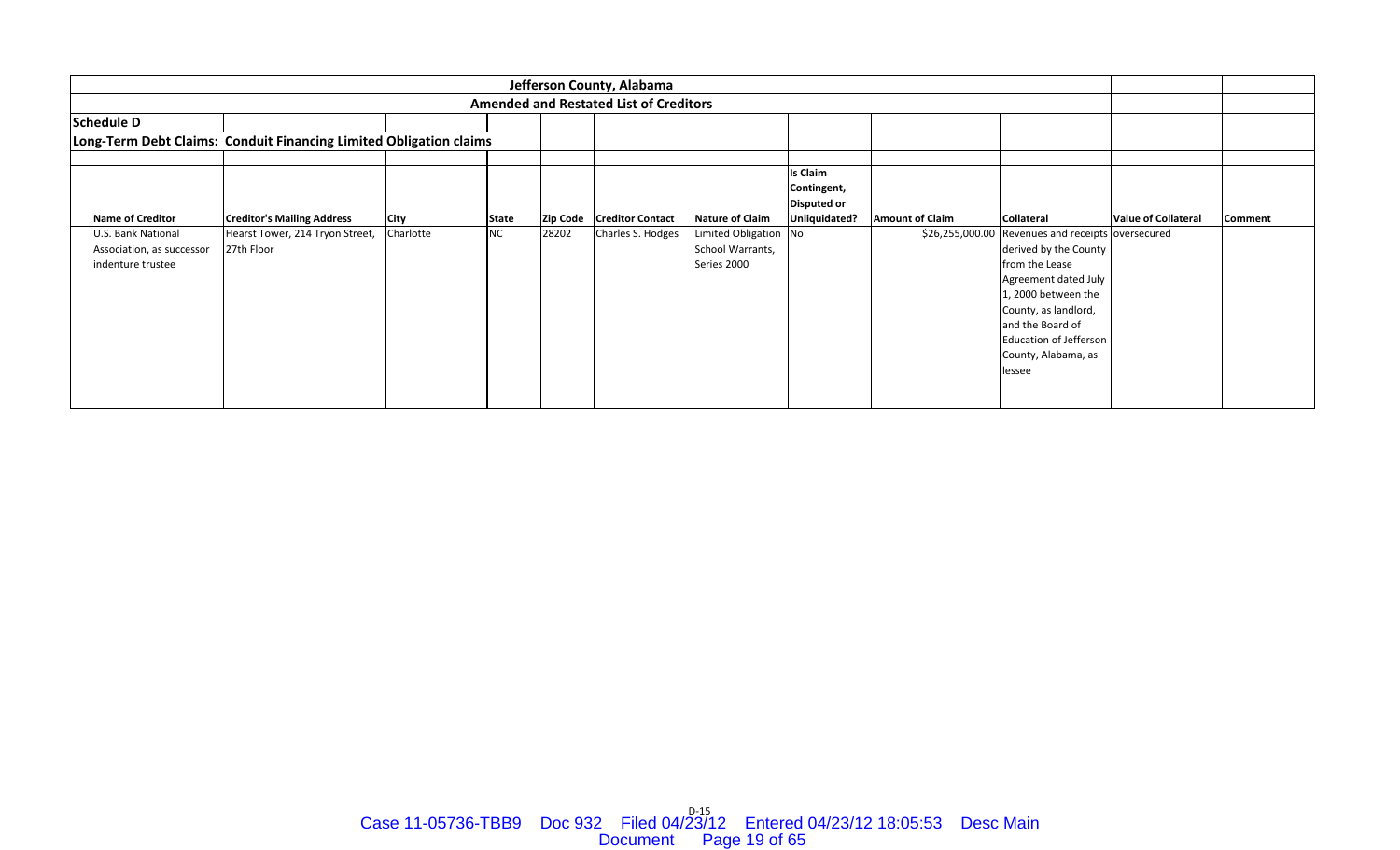### **Schedule E**

# **Long‐Term Debt Claims: Funding Agreement claims**

|                           |                                            |             |              |                             |                        | <b>Is Claim</b>    |                        |                   |                             |
|---------------------------|--------------------------------------------|-------------|--------------|-----------------------------|------------------------|--------------------|------------------------|-------------------|-----------------------------|
|                           |                                            |             |              |                             |                        | Contingent,        |                        |                   |                             |
|                           |                                            |             |              |                             |                        | <b>Disputed or</b> |                        |                   |                             |
| <b>Name of Creditor</b>   | <b>Creditor's Mailing Address</b>          | <b>City</b> | <b>State</b> | Zip Code   Creditor Contact | <b>Nature of Claim</b> | Unliquidated?      | <b>Amount of Claim</b> | <b>Collateral</b> | <b>Comments</b>             |
| Regions Bank as successor | Corporate Trust Operations, 298 Birmingham |             | AL.          | 35209 T. Franklin Caley     | Funding                | Contingent         | \$1,850,000.00*        | Fully secured by  | <b>Funding Agreement</b>    |
| indenture trustee         | West Valley Avenue, 2nd Floor              |             |              |                             | Agreement              |                    |                        | Debt Service      | executed by County          |
|                           |                                            |             |              |                             |                        |                    |                        | Reserve Fund      | relating to The Jefferson   |
|                           |                                            |             |              |                             |                        |                    |                        |                   | County Economic and         |
|                           |                                            |             |              |                             |                        |                    |                        |                   | Development Authority       |
|                           |                                            |             |              |                             |                        |                    |                        |                   | \$10,650,000 Industrial     |
|                           |                                            |             |              |                             |                        |                    |                        |                   | Park Revenue Bonds,         |
|                           |                                            |             |              |                             |                        |                    |                        |                   | Series 2004, pursuant to    |
|                           |                                            |             |              |                             |                        |                    |                        |                   | which County agreed to      |
|                           |                                            |             |              |                             |                        |                    |                        |                   | make debt service           |
|                           |                                            |             |              |                             |                        |                    |                        |                   | payments to extent that     |
|                           |                                            |             |              |                             |                        |                    |                        |                   | sufficient funds are not in |
|                           |                                            |             |              |                             |                        |                    |                        |                   | Debt Service Reserve fund   |
|                           |                                            |             |              |                             |                        |                    |                        |                   | to make such payments.      |
|                           |                                            |             |              |                             |                        |                    |                        |                   |                             |
|                           |                                            |             |              |                             |                        |                    |                        |                   |                             |
|                           |                                            |             |              |                             |                        |                    |                        |                   |                             |

\* Amount of claim as of September 30, 2010.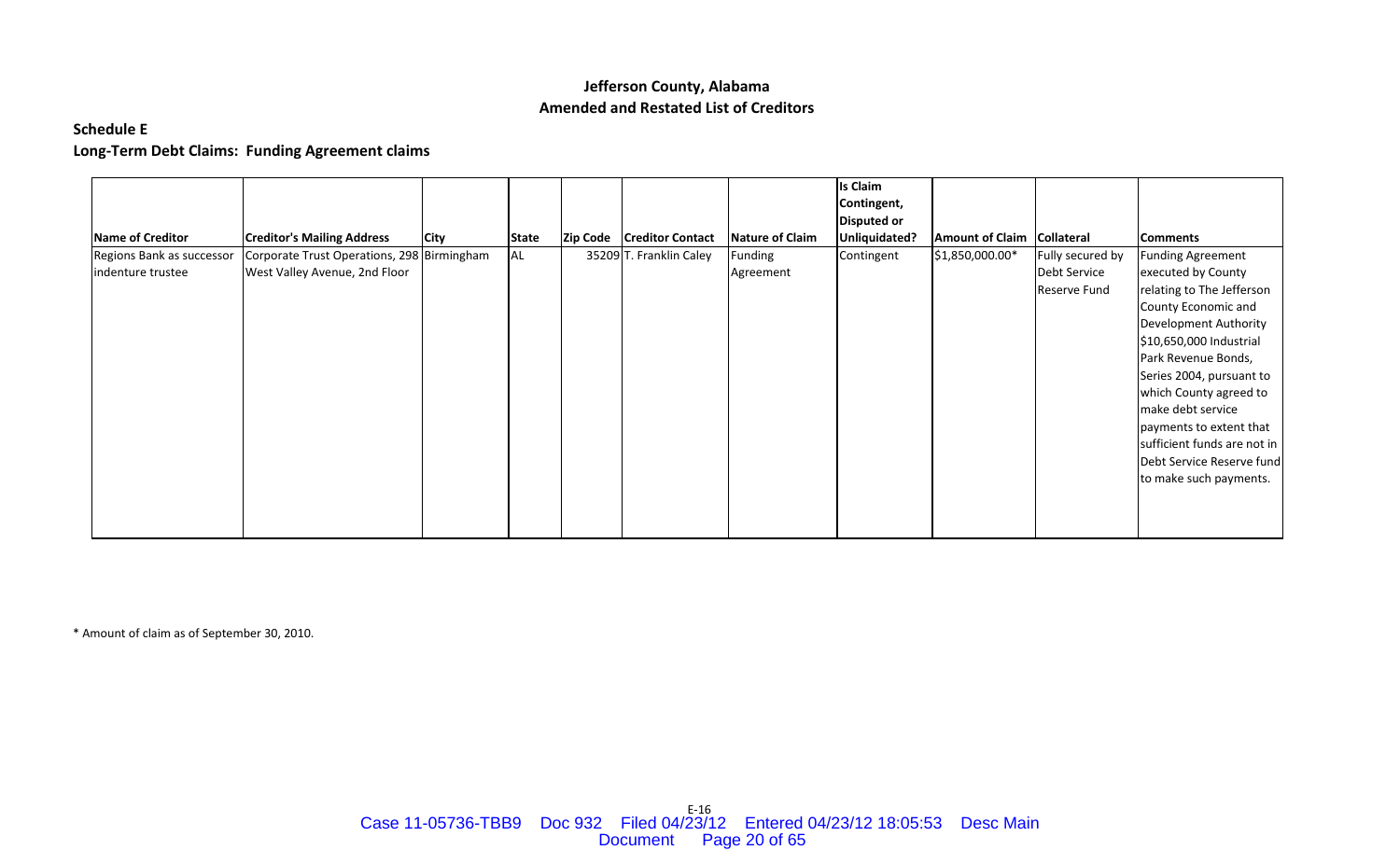## **Schedule F Vendors: Trade Claims (unsecured)**

Note: Pursuant to 11 U.S.C. 904, the County has continued postpetition to honor prepetition and postpetition obligations to trade vendors that have provided and continue to provide goods and services to the County in the ordinary course of business and according to the credit terms agreed to by such vendors and the County. Accordingly, many of the claims listed in this Schedule have been or will be paid by **the County in the ordinary course.**

|                                                                       |                                   |                   |              |            |                   | <b>Is Claim</b><br>Contingent, |                        |                  |
|-----------------------------------------------------------------------|-----------------------------------|-------------------|--------------|------------|-------------------|--------------------------------|------------------------|------------------|
|                                                                       |                                   |                   |              |            |                   | <b>Disputed or</b>             |                        |                  |
| <b>Name of Creditor</b>                                               | <b>Creditor's Mailing Address</b> | <b>City</b>       | <b>State</b> | Zip Code   | Nature of Claim   | Unliquidated?                  | <b>Amount of Claim</b> | <b>IComments</b> |
| ADI                                                                   | P O BOX 409863                    | <b>ATLANTA</b>    | GA           | 30384-9863 | <b>Trade Debt</b> |                                | \$5,518.44             |                  |
| AAA SOLUTIONS INC                                                     | P O BOX 170215                    | <b>BIRMINGHAM</b> | AL           | 35217      | Trade Debt        |                                | \$727.68               |                  |
| <b>ACCA DISTRICT MEETINGS</b>                                         | 100 N JACKSON STREET              | <b>MONTGOMERY</b> | AL           | 36104      | Trade Debt        |                                | \$125.00               |                  |
| ADS LLC                                                               | PO BOX 673809                     | <b>DETROIT</b>    | MI           | 48267-3809 | <b>Trade Debt</b> |                                | \$12,355.83            |                  |
| ADVANCED IMAGING                                                      | <b>2100 LONGLEAF TRAIL</b>        | <b>BIRMINGHAM</b> | <b>AL</b>    | 35243      | Trade Debt        |                                | \$497.00               |                  |
| ADVANCETEC INDUSTRIES, INC.                                           | 1150 NW 163RD DRIVE               | <b>MIAMI</b>      | FL           | 33169      | <b>Trade Debt</b> |                                | \$1,001.00             |                  |
| <b>AKZO NOBEL PAINTS LLC</b>                                          | P O BOX 905066                    | <b>CHARLOTTE</b>  | <b>NC</b>    | 38290-5066 | Trade Debt        |                                | \$73.84                |                  |
| <b>ALA CONSTRUCTION SUPPLY</b>                                        | P O BOX 320267                    | <b>BIRMINGHAM</b> | <b>AL</b>    | 35232      | <b>Trade Debt</b> |                                | \$462.80               |                  |
| ALA GRAPHICS & ENG SUPPLY                                             | 2801 5TH AVENUE SOUTH             | <b>BIRMINGHAM</b> | <b>AL</b>    | 35233-2819 | <b>Trade Debt</b> |                                | \$293.50               |                  |
| <b>ALA SPECIALTIES</b>                                                | 7223 FIRST AVE NORTH              | <b>BIRMINGHAM</b> | <b>AL</b>    | 35206      | <b>Trade Debt</b> |                                | \$1,430.00             |                  |
| ALABAMA ALLERGY & ASTHMA CENTER LL $110\,$ OLD MONTGOMERY HWY STE 100 |                                   | <b>BIRMINGHAM</b> | <b>AL</b>    | 35209      | <b>Trade Debt</b> |                                | \$141.00               |                  |
| <b>ALABAMA ASSOCIATION</b>                                            | 100 N. JACKSON STREET             | <b>MONTGOMERY</b> | AL.          | 36104      | <b>Trade Debt</b> |                                | \$100.00               |                  |
| <b>ALABAMA GRAPHICS</b>                                               | 2801 5TH AVENUE SOUTH             | <b>BIRMINGHAM</b> | AL.          | 35233      | Trade Debt        |                                | \$1,554.44             |                  |
| ALABAMA MESSENGER                                                     | 205 NORTH 20TH ST-STE 706         | <b>BIRMINGHAM</b> | AL.          | 35203      | <b>Trade Debt</b> |                                | \$813.60               |                  |
| ALCON LABORATORIES INC                                                | P O BOX 951125                    | <b>DALLAS</b>     | TX           | 75395-1125 | <b>Trade Debt</b> |                                | \$11,609.76            |                  |
| <b>ALL TEMPS INC</b>                                                  | P O BOX 610009                    | <b>BIRMINGHAM</b> | AL.          | 35261      | <b>Trade Debt</b> |                                | \$1,740.80             |                  |
| <b>ALLGAS INC</b>                                                     | 6700 OLD HWY 31 NORTH             | <b>GARDENDALE</b> | AL           | 35071      | <b>Trade Debt</b> |                                | \$125.40               |                  |
| ALLIED UNIVERSAL CORP                                                 | 3901 NW 115 AVENUE                | <b>MIAMI</b>      | FL           | 33178      | <b>Trade Debt</b> |                                | \$3,284.40             |                  |
| <b>AMCAD</b>                                                          | <b>15867 NORTH MOUNTAIN ROAD</b>  | <b>BROADWAY</b>   | VA           | 22815      | <b>Trade Debt</b> |                                | \$167,258.00           |                  |
| AMERICAN COMPUTER (ACCI)                                              | 2496 VALLYEDALE ROAD              | <b>BIRMINGHAM</b> | <b>AL</b>    | 35244      | <b>Trade Debt</b> |                                | \$25.00                |                  |
| AMERICAN FACILITY SERVICES INC                                        | 1325 UNION HILL IND CT-SUITE A    | <b>ALPHARETTA</b> | GA           | 30040      | <b>Trade Debt</b> |                                | \$14,350.19            |                  |
| <b>AMERICAN OSMENT CHEMICALS</b>                                      | PO BOX 52918                      | LAFAYETTE         | LA           | 70505-2918 | <b>Trade Debt</b> |                                | \$4,664.00             |                  |
| <b>AMERICAN RED CROSS</b>                                             | P O BOX 905890                    | <b>CHARLOTTE</b>  | <b>NC</b>    | 28290-5890 | <b>Trade Debt</b> | Disputed                       | \$105,978.75           |                  |
| AMSCO                                                                 | 2401 WOODRIDGE DRIVE              | <b>JASPER</b>     | AL.          | 35504      | <b>Trade Debt</b> |                                | \$3,880.00             |                  |
| AMT MEDICAL STAFFING INC                                              | P O BOX 12105                     | <b>BIRMINGHAM</b> | AL.          | 35202      | <b>Trade Debt</b> | Disputed                       | \$21,166.12            |                  |
| ANGIODYNAMICS INC                                                     | P O BOX 1549                      | <b>ALBANY</b>     | <b>NY</b>    | 12201-1549 | Trade Debt        |                                | \$2,935.74             |                  |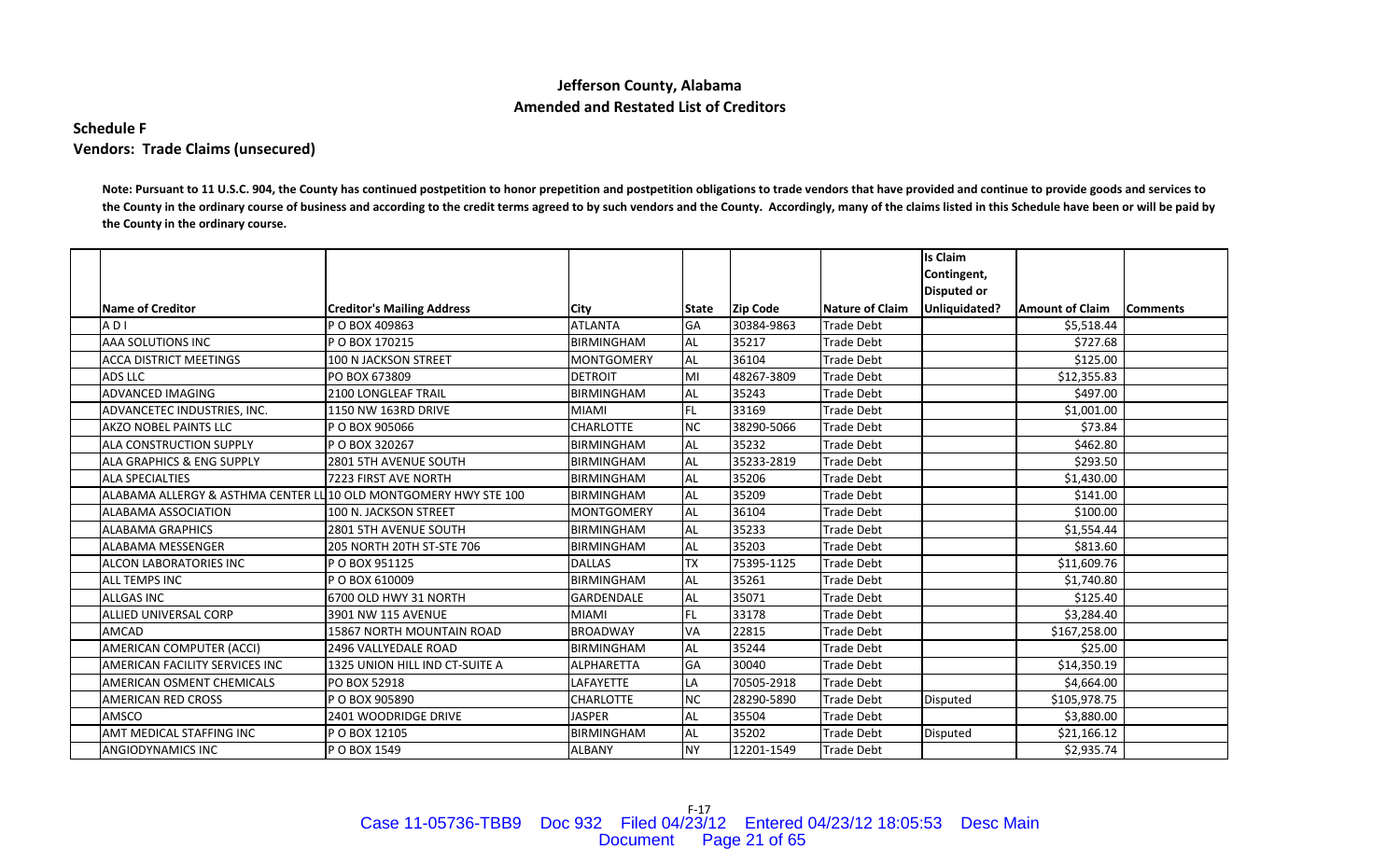|                                                      |                                   |                      |               |                 |                        | <b>Is Claim</b>    |                        |                 |
|------------------------------------------------------|-----------------------------------|----------------------|---------------|-----------------|------------------------|--------------------|------------------------|-----------------|
|                                                      |                                   |                      |               |                 |                        | Contingent,        |                        |                 |
|                                                      |                                   |                      |               |                 |                        | <b>Disputed or</b> |                        |                 |
| <b>Name of Creditor</b>                              | <b>Creditor's Mailing Address</b> | City                 | <b>IState</b> | <b>Zip Code</b> | <b>Nature of Claim</b> | Unliquidated?      | <b>Amount of Claim</b> | <b>Comments</b> |
| ANN KIRKLAND                                         | 1909 HICKORY LANE                 | <b>FULTONDALE</b>    | AL.           | 35068           | <b>Trade Debt</b>      |                    | \$150.00               |                 |
| ANNA J DAVIS                                         | 928 INDEPENDENCE DRIVE            | <b>ALABASTER</b>     | <b>AL</b>     | 35007           | <b>Trade Debt</b>      |                    | \$223.09               |                 |
| APAC ALABAMA INC                                     | P O BOX 198495                    | <b>ATLANTA</b>       | GA            | 30384-8495      | <b>Trade Debt</b>      |                    | \$1,337.35             |                 |
| APPLIED MEDICAL RESOURCES                            | P O BOX 1120                      | <b>NEW YORK</b>      | NΥ            | 10008-1120      | <b>Trade Debt</b>      |                    | \$4,171.95             |                 |
| APPRAISAL INSTITUTE                                  | APPRAISAL INSTITUTE DEPT 77-0659  | <b>CHICAGO</b>       | IL            | 60678-1060      | <b>Trade Debt</b>      |                    | \$73.00                |                 |
| <b>ARRAY SOFTWARE</b>                                | 540 MEADOW ST EXT                 | AGAWAM               | MA            | 01001           | Trade Debt             |                    | \$291.16               |                 |
| ARTHREX INCORPORATED                                 | PO BOX 403511                     | <b>ATLANTA</b>       | GA            | 30384-3511      | <b>Trade Debt</b>      |                    | \$2,485.61             |                 |
| ATC HEALTHCARE SVCS INC                              | 25393 NETWORK PLACE               | CHICAGO              | IL.           | 60673           | Trade Debt             | Disputed           | \$48,246.75            |                 |
| ATD-AMERICAN                                         | 135 GREENWOOD AVENUE              | <b>WYNCOTE</b>       | PA            | 19095-1396      | <b>Trade Debt</b>      |                    | \$1,396.80             |                 |
| <b>AUBURN UNIVERSITY</b>                             | 2236 HALEY CENTER                 | <b>AUBURN UNIVER</b> | AL            | 36849-5225      | <b>Trade Debt</b>      |                    | \$220.00               |                 |
| <b>AUGMENTATION INC</b>                              | <b>SUITE 101</b>                  | <b>BIRMINGHAM</b>    | <b>AL</b>     | 35209           | <b>Trade Debt</b>      | Disputed           | \$16,760.73            |                 |
| AURORA CASKET COMPANY INC                            | LOCATIONS 00502                   | <b>CINCINNATI</b>    | HO            | 45264-0502      | Trade Debt             |                    | \$4,695.00             |                 |
| BAIRD CONTRACTING CO INC                             | 276 SNOW DRIVE                    | <b>BIRMINGHAM</b>    | <b>AL</b>     | 35209           | Trade Debt             | Disputed           | \$32,727.85            |                 |
| <b>BARBER DAIRY</b>                                  | BOX 60498                         | <b>CHARLOTTE</b>     | <b>NC</b>     | 28260-0498      | <b>Trade Debt</b>      |                    | \$821.11               |                 |
| <b>BAXTER HEALTHCARE HOSP</b>                        | P O BOX 905788                    | <b>CHARLOTTE</b>     | <b>NC</b>     | 28290-5788      | <b>Trade Debt</b>      |                    | \$7,152.00             |                 |
| <b>BECKMAN COULTER</b>                               | <b>DEPT CH10164</b>               | <b>PALATINE</b>      | IL.           | 60055-0164      | <b>Trade Debt</b>      | <b>Disputed</b>    | \$242,924.61           |                 |
| BECKMAN COULTER, INC.                                | P.O. BOX 8000                     | <b>BREA</b>          | CA            | 92822-8000      | <b>Trade Debt</b>      |                    | \$95,472.36            |                 |
| <b>BEN ATKINSON MOTORS INC</b>                       | P O BOX 780070                    | <b>TALLASSEE</b>     | AL            | 36078           | Trade Debt             | Disputed           | \$42,105.00            |                 |
| <b>BENCHMARK CHRYSLER JEEP INC</b>                   | 1313 GRANTS MILL WAY              | <b>BIRMINGHAM</b>    | <b>AL</b>     | 35210           | <b>Trade Debt</b>      |                    | \$95.00                |                 |
| BERNEY OFFICE SOLUTIONS                              | P O BOX 210699                    | <b>MONTGOMERY</b>    | <b>AL</b>     | 36121-0699      | Trade Debt             |                    | \$7,597.88             |                 |
| <b>BERNICE WALLACE</b>                               | 4104 SMITHFIELD FOREST DRIVE      | PLEASANG GROVE       | <b>AL</b>     | 35127           | <b>Trade Debt</b>      |                    | \$58.08                |                 |
| <b>BEVERLY AMISON</b>                                | 3310 TODD AVENUE SW               | <b>BIRMINGHAM</b>    | <b>AL</b>     | 35211           | <b>Trade Debt</b>      |                    | \$1,247.00             |                 |
| <b>BHAM COMPUTER PRODUCTS</b>                        | 2702 19TH STREET SOUTH            | <b>HOMEWOOD</b>      | <b>AL</b>     | 35209           | <b>Trade Debt</b>      |                    | \$185.00               |                 |
| BHAM LARGE USERS GROUP                               | P O BOX 1943                      | <b>BIRMINGHAM</b>    | <b>AL</b>     | 35201-1943      | Trade Debt             |                    | \$200.00               |                 |
| <b>BHAM NUCLEAR PHARMACY</b>                         | PO BOX 402126                     | <b>ATLANTA</b>       | GA            | 30384-2126      | <b>Trade Debt</b>      | Disputed           | \$25,069.94            |                 |
| <b>BHAM PARKING AUTHORITY</b>                        | 1732 5TH AVENUE NORTH             | <b>BIRMINGHAM</b>    | AL            | 35203           | <b>Trade Debt</b>      |                    | \$3,285.06             |                 |
| <b>BHAM REGIONAL EMS SYSTEM</b>                      | 1114 16TH STREET SOUTH            | <b>BIRMINGHAM</b>    | <b>AL</b>     | 35205           | <b>Trade Debt</b>      |                    | \$1,000.00             |                 |
| <b>BHAM RUBBER STAMP</b>                             | P O BOX 11083                     | <b>BIRMINGHAM</b>    | <b>AL</b>     | 35202           | <b>Trade Debt</b>      |                    | \$51.00                |                 |
| BHAM TOWING & RECOVERY IN                            | P O BOX 610158                    | <b>BIRMINGHAM</b>    | <b>AL</b>     | 35261           | <b>Trade Debt</b>      |                    | \$814.50               |                 |
| <b>BIOMERIEUX VITEK INC</b>                          | P O BOX 500308                    | <b>ST LOUIS</b>      | <b>MO</b>     | 63150-0308      | Trade Debt             |                    | \$6,120.00             |                 |
| BIRMINGHAM POWDER & SUPPLY CO INC 2804 CHERRY AVENUE |                                   | <b>BIRMINGHAM</b>    | <b>AL</b>     | 35214           | Trade Debt             |                    | \$2,192.30             |                 |
| <b>BJC ANIMAL CONTROL SVCS</b>                       | <b>6227 FIFTH AVE NORTH</b>       | <b>BIRMINGHAM</b>    | <b>AL</b>     | 35212           | <b>Trade Debt</b>      |                    | \$50.00                |                 |
| <b>BLACK &amp; VEATCH CORPORATION</b>                | P O BOX 803823                    | <b>KANSAS CITY</b>   | <b>MO</b>     | 64180-3823      | <b>Trade Debt</b>      |                    | \$19,455.00            |                 |
| <b>BRACCO DIAGNOSTICS</b>                            | P O BOX 532411                    | CHARLOTTE            | <b>NC</b>     | 28290-2411      | Trade Debt             |                    | \$2,720.00             |                 |
| <b>BRANNON ELECTRIC MOTOR</b>                        | 3022 SOUTH 6TH AVENUE             | <b>BIRMINGHAM</b>    | <b>AL</b>     | 35233           | Trade Debt             |                    | \$651.38               |                 |
| BRASFIELD & GORRIE, INC.                             | P.O. BOX 10383                    | <b>BIRMINGHAM</b>    | AL.           | 35202           | Trade Debt             | Contingent         | \$34,511.34            |                 |
| <b>BRENNTAG MID-SOUTH INC</b>                        | 3796 RELIABLE PARKWAY             | <b>CHICAGO</b>       | IL            | 60686-0037      | <b>Trade Debt</b>      |                    | \$3,584.00             |                 |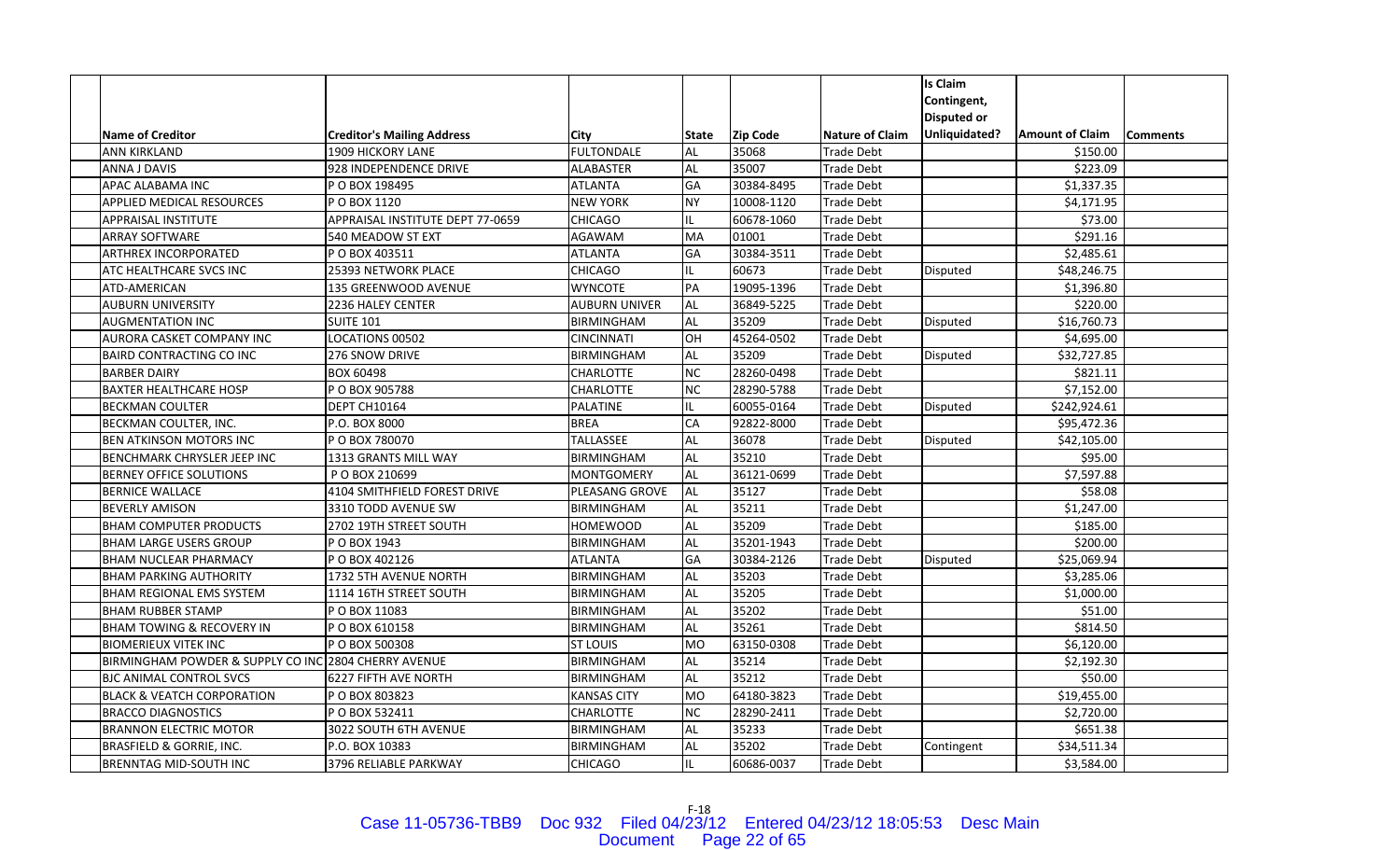|                                               |                                   |                            |              |                 |                        | Is Claim           |                        |                 |
|-----------------------------------------------|-----------------------------------|----------------------------|--------------|-----------------|------------------------|--------------------|------------------------|-----------------|
|                                               |                                   |                            |              |                 |                        | Contingent,        |                        |                 |
|                                               |                                   |                            |              |                 |                        | <b>Disputed or</b> |                        |                 |
| <b>Name of Creditor</b>                       | <b>Creditor's Mailing Address</b> | City                       | <b>State</b> | <b>Zip Code</b> | <b>Nature of Claim</b> | Unliquidated?      | <b>Amount of Claim</b> | <b>Comments</b> |
| <b>BRIAN HUFF</b>                             | 120 2ND COURT                     | <b>BIRMINGHAM</b>          | AL           | 35204-4765      | <b>Trade Debt</b>      |                    | \$201.50               |                 |
| <b>BRICE BUILDING CO LLC</b>                  | <b>201 SUNBELT PARKWAY</b>        | <b>BIRMINGHAM</b>          | AL.          | 35211           | <b>Trade Debt</b>      | Contingent         | \$196,019.88           |                 |
| <b>BUDGET JANITORIAL SUPPLY</b>               | P O BOX 1846                      | PELHAM                     | AL           | 35124-5846      | <b>Trade Debt</b>      |                    | \$513.25               |                 |
| <b>BUFFALO ROCK COMPANY</b>                   | P O BOX 2247                      | <b>BIRMINGHAM</b>          | <b>AL</b>    | 35202           | <b>Trade Debt</b>      |                    | \$480.00               |                 |
| <b>BUSINESS SYSTEMS &amp; CONSULTANTS INC</b> | 113 LITTLE VALLEY COURT           | <b>HOOVER</b>              | AL           | 35244           | Trade Debt             |                    | \$222.80               |                 |
| C R BARD INC                                  | P O BOX 75767                     | <b>CHARLOTTE</b>           | <b>NC</b>    | 28275           | Trade Debt             |                    | \$4,515.00             |                 |
| CALLAHAN EYE FOUNDATION                       | 1720 UNIVERSITY BLVD              | <b>BIRMINGHAM</b>          | <b>AL</b>    | 35233           | Trade Debt             |                    | \$2,261.00             |                 |
| CAMILLE THERIAQUE                             | 7 GLEN STREET                     | HOLYOKE                    | MA           | 01040           | Trade Debt             |                    | \$146.87               |                 |
| CARDINAL CONTRACTORS INC                      | 2201 CANTU COURT-STE 202          | SARASOTA                   | FL.          | 34232           | <b>Trade Debt</b>      |                    | \$10,654.70            |                 |
| <b>CARDINAL HEALTH</b>                        | P O BOX 905867                    | <b>CHARLOTTE</b>           | <b>NC</b>    | 28290-5867      | <b>Trade Debt</b>      | Contingent         | \$5,590.69             |                 |
| CARE PROFESSIONAL SVCS IN                     | P O BOX 223                       | <b>MOBILE</b>              | AL           | 36601           | <b>Trade Debt</b>      |                    | \$1,705.64             |                 |
| CAROLYN CLARK                                 | 3900 41ST STREET SW               | <b>BIRMINGHAM</b>          | <b>AL</b>    | 35221           | Trade Debt             |                    | \$215.00               |                 |
| CCA FINANCIAL LLC                             | P O BOX 758760                    | <b>BALTIMORE</b>           | <b>MD</b>    | 21275-8760      | <b>Trade Debt</b>      |                    | \$3,120.80             |                 |
| <b>CENTER FOR GOVERNMENTAL</b>                | 2236 HALEY CENTER                 | <b>AUBURN UNIV</b>         | <b>AL</b>    | 36849-5225      | <b>Trade Debt</b>      |                    | \$550.00               |                 |
| CENTRAL PAPER COMPANY INC                     | P O BOX 12807                     | <b>BIRMINGHAM</b>          | <b>AL</b>    | 35202           | <b>Trade Debt</b>      |                    | \$3,859.94             |                 |
| <b>CHERRY BROTHERS INC</b>                    | P O BOX 117                       | PINSON                     | <b>AL</b>    | 35126           | <b>Trade Debt</b>      | Contingent         | \$7,268.37             |                 |
| <b>CINTAS-THE UNIFORM PEOPLE</b>              | PO BOX 630910                     | <b>CINCINNATI</b>          | HO           | 45263-0910      | Trade Debt             |                    | \$602.40               |                 |
| CITICAPITAL                                   | POBOX 7247-6725                   | PHILADELPHIA               | PA           | 19170-6725      | Trade Debt             |                    | \$9,429.42             |                 |
| <b>CIVCO MEDICAL SOLUTIONS</b>                | BOX 933598                        | <b>ATLANTA</b>             | GA           | 31193-3598      | Trade Debt             |                    | \$533.00               |                 |
| CLINICAL INNOVATIONS, LLC                     | 747 WEST 4170 SOUTH               | <b>MURRAY</b>              | UT           | 84123           | Trade Debt             |                    | \$1,139.85             |                 |
| COMMUNITY A DIV OF JASPER                     | P O BOX 231                       | <b>JASPER</b>              | IN           | 47547           | Trade Debt             |                    | \$8,889.30             |                 |
| CONTINUITY HEALTH CARE IN                     | 4212 CARMICHAEL ROAD              | <b>MONTGOMERY</b>          | AL           | 36177-7340      | <b>Trade Debt</b>      |                    | \$4,200.00             |                 |
| <b>CORA BOYKINS</b>                           | 913 HONEYSUCKLE DRIVE             | <b>FULTONDALE</b>          | AL           | 35068           | Trade Debt             |                    | \$28.13                |                 |
| <b>COVIDIEN</b>                               | PO BOX 120823                     | <b>DALLAS</b>              | <b>TX</b>    | 75312-0823      | Trade Debt             |                    | \$267.15               |                 |
| <b>CRITICAL CARE TRANSPORT</b>                | <b>1516 ARLINGTON BUSINESS</b>    | <b>BIRMINGHAM</b>          | AL           | 35233-6976      | <b>Trade Debt</b>      |                    | \$1,066.00             |                 |
| CRYSTAL MOUNTAIN NATURAL                      | PO BOX 5810                       | <b>HUNTSVILLE</b>          | <b>AL</b>    | 35814           | <b>Trade Debt</b>      |                    | \$841.53               |                 |
| D R HORTON, INC.                              | 3570 GRANDVIEW PARKWAY            | <b>BIRMINGHAM</b>          | AL           | 35243           | <b>Trade Debt</b>      |                    | \$22,830.00            |                 |
| DATA INNOVATIONS INC                          | 120 KIMBALL AVENUE-STE 100        | <b>SOUTH BURLINGTON VT</b> |              | 05403           | Trade Debt             |                    | \$55,022.40            |                 |
| <b>DAVID DENARD</b>                           | <b>COURTHOUSE</b>                 | <b>BIRMINGHAM</b>          | <b>AL</b>    | 35203           | Trade Debt             |                    | \$34.78                |                 |
| <b>DAVID NEIGHBORS</b>                        | <b>5807 DELOR</b>                 | <b>ST LOUIS</b>            | <b>MO</b>    | 63109           | Trade Debt             |                    | \$125.00               |                 |
| DEBORAH WALKER, DNP, CRNP, AOCN               | 2752 MILNER COURT SOUTH           | <b>BIRMINGHAM</b>          | AL           | 35205           | <b>Trade Debt</b>      |                    | \$2,500.00             |                 |
| <b>DECATUR ANESTHESIOLOGY</b>                 | P O BOX 55962                     | <b>BIRMINGHAM</b>          | <b>AL</b>    | 35255           | <b>Trade Debt</b>      |                    | \$180,666.66           |                 |
| <b>DELL MARKETING L P</b>                     | P O BOX 534118                    | <b>ATLANTA</b>             | GA           | 30353-4118      | <b>Trade Debt</b>      |                    | \$3,336.84             |                 |
| <b>DELLA MILLER</b>                           | 8510 OLD SARDIS ROAD LOT 2        | <b>MORRIS</b>              | AL           | 35116           | Trade Debt             |                    | \$170.89               |                 |
| <b>DENISE P SHELTON</b>                       | COURTHOUSE                        | <b>BIRMINGHAM</b>          | AL           | 35203           | Trade Debt             |                    | \$415.00               |                 |
| DIAGNOSTICA STAGO INC                         | PO BOX 416347                     | <b>BOSTON</b>              | MA           | 02241-6347      | Trade Debt             |                    | \$16,180.80            |                 |
| DIRECT SUPPLY INC                             | BOX 88201                         | MILWAUKEE                  | WI           | 53288-0201      | <b>Trade Debt</b>      |                    | \$373.30               |                 |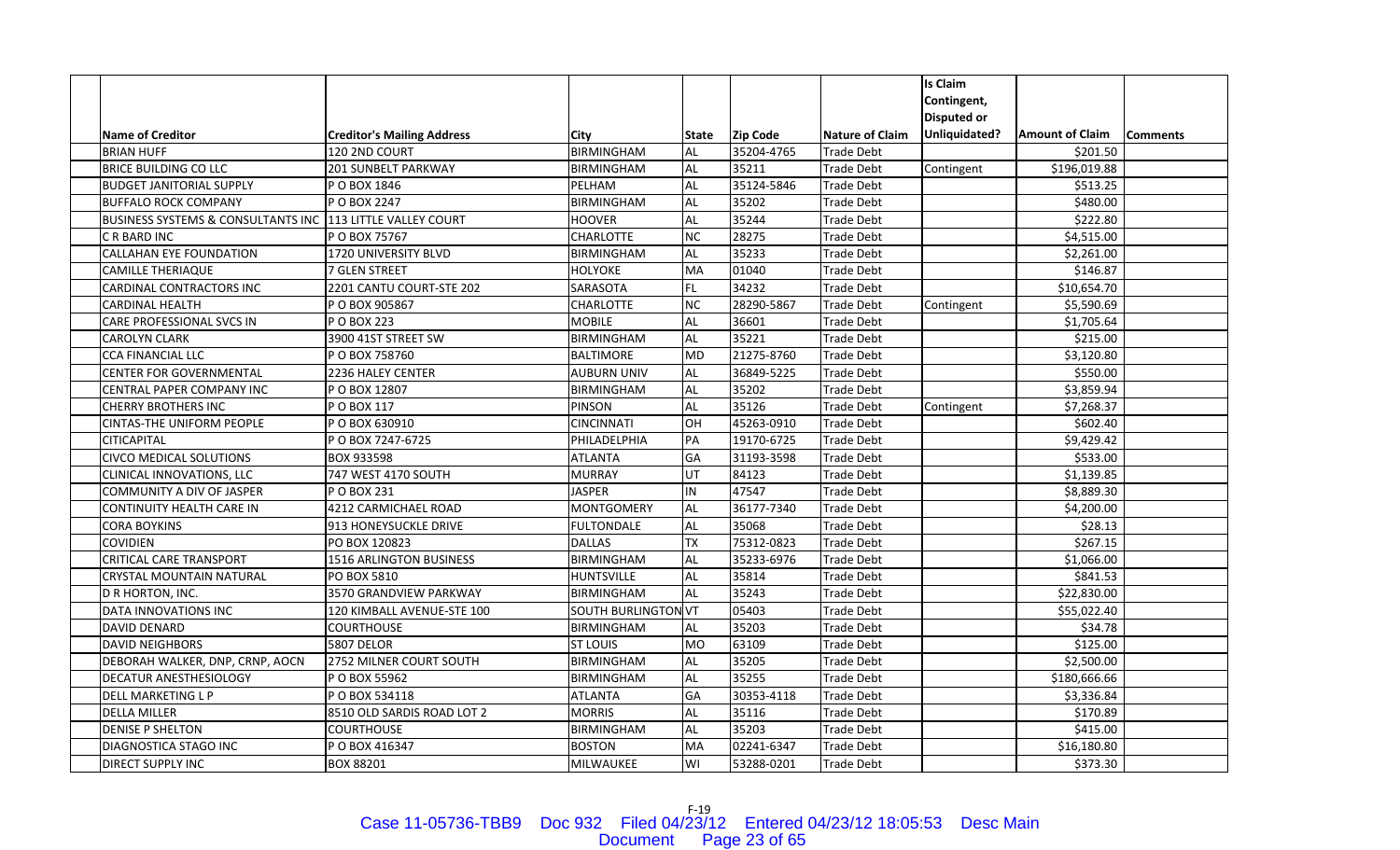|                                        |                                   |                    |              |                 |                        | Is Claim           |                        |                 |
|----------------------------------------|-----------------------------------|--------------------|--------------|-----------------|------------------------|--------------------|------------------------|-----------------|
|                                        |                                   |                    |              |                 |                        | Contingent,        |                        |                 |
|                                        |                                   |                    |              |                 |                        | <b>Disputed or</b> |                        |                 |
| <b>Name of Creditor</b>                | <b>Creditor's Mailing Address</b> | City               | <b>State</b> | <b>Zip Code</b> | <b>Nature of Claim</b> | Unliquidated?      | <b>Amount of Claim</b> | <b>Comments</b> |
| <b>DIXON &amp; MURPHY INC</b>          | 2550 CONE DRIVE                   | <b>BIRMINGHAM</b>  | AL           | 35217           | Trade Debt             | Contingent         | \$180.25               |                 |
| <b>DJO INC</b>                         | P O BOX 650777                    | <b>DALLAS</b>      | <b>TX</b>    | 75265-0777      | <b>Trade Debt</b>      |                    | \$196.10               |                 |
| <b>DON T SMITH</b>                     | 1337 14TH STREET                  | PLEASANT GROVE     | <b>AL</b>    | 35127           | Trade Debt             |                    | \$117.92               |                 |
| <b>DORIS STEPHENSON</b>                | 4017 DRAKE DRIVE                  | <b>BIRMINGHAM</b>  | <b>AL</b>    | 35214           | <b>Trade Debt</b>      |                    | \$630.38               |                 |
| <b>DOUG TURNER</b>                     | 5314 PINSON RIDGE                 | PINSON             | AL           | 35126           | <b>Trade Debt</b>      |                    | \$1,239.78             |                 |
| DR AHMED FARAH                         | <b>6031 GARDEN OAKES DRIVE</b>    | <b>TUSCALOOSA</b>  | <b>AL</b>    | 35405           | <b>Trade Debt</b>      | Disputed           | \$41,118.12            |                 |
| DR LARRY DOWNS                         | <b>COURTHOUSE</b>                 | <b>BIRMINGHAM</b>  | AL           | 35203           | Trade Debt             |                    | \$175.84               |                 |
| DUNN CONSTRUCTION ROAD DV              | <b>PO DRAWER 11967</b>            | <b>BIRMINGHAM</b>  | AL.          | 35202           | Trade Debt             |                    | \$181.65               |                 |
| DVA RENAL HEALTHCARE                   | P O BOX 403008                    | <b>ATLANTA</b>     | GA           | 30384-3008      | <b>Trade Debt</b>      |                    | \$123,603.87           |                 |
| <b>ECG SCANNING &amp; MED SERVICES</b> | P O BOX 73970                     | CLEVELAND          | <b>OH</b>    | 44193           | <b>Trade Debt</b>      |                    | \$1,280.00             |                 |
| <b>ECOLAB FOOD SAFETY SPECIALTIES</b>  | 24198 NETWORK PLACE               | <b>CHICAGO</b>     |              | 60673-1241      | <b>Trade Debt</b>      |                    | \$205.07               |                 |
| <b>ECOLAB INC</b>                      | PO BOX 905327                     | <b>CHARLOTTE</b>   | <b>NC</b>    | 28290-5327      | <b>Trade Debt</b>      |                    | \$6,775.46             |                 |
| ECONOMIC DEV ADM/US DEPT OF            | ROOM 7217/1401 CONSTITUTION AVE   | <b>WASHINGTON</b>  | <b>DC</b>    | 20230           | Trade Debt             |                    | \$607.17               |                 |
| <b>ELECTION SYSTMS &amp; SFTWARE</b>   | PO BOX 1807                       | <b>BIRMINGHAM</b>  | <b>AL</b>    | 35201           | <b>Trade Debt</b>      |                    | \$5,570.00             |                 |
| ELECTRONIC COMMUNICATIONS              | 182 TRAFALGAR SQUARE              | <b>BIRMINGHAM</b>  | AL           | 35215           | <b>Trade Debt</b>      |                    | \$1,800.00             |                 |
| <b>ELIZABETH EARL</b>                  | <b>42 BATTON ROAD</b>             | <b>WARRIOR</b>     | <b>AL</b>    | 35180           | <b>Trade Debt</b>      |                    | \$2,520.11             |                 |
| <b>EMMA HEARD</b>                      | <b>COURTHOUSE</b>                 | <b>BIRMINGHAM</b>  | <b>AL</b>    | 35233           | Trade Debt             |                    | \$125.55               |                 |
| <b>ESTATE OF ROBERT SHARRITT</b>       | 3501 BRAKEFIELD DAIRY ROAD        | <b>JASPER</b>      | <b>AL</b>    | 35503           | Trade Debt             |                    | \$315.82               |                 |
| <b>EVANS MEATS</b>                     | P O BOX 12164                     | <b>BIRMINGHAM</b>  | AL           | 35202-2164      | Trade Debt             |                    | \$596.45               |                 |
| <b>EVERGREEN MEDICAL SERVICES</b>      | 824 LOCUST STREET-STE 200         | HENDERSONVILLE     | <b>NC</b>    | 28792           | <b>Trade Debt</b>      |                    | \$1,030.00             |                 |
| <b>EXPRESS PRINT &amp;</b>             | 2009 CARRAWAY LANE                | <b>BIRMINGHAM</b>  | <b>AL</b>    | 35235           | <b>Trade Debt</b>      |                    | \$2,494.50             |                 |
| <b>FEDERAL EXPRESS</b>                 | PO BOX 660481                     | <b>DALLAS</b>      | <b>TX</b>    | 75266-0481      | <b>Trade Debt</b>      |                    | \$148.53               |                 |
| FIKES OF ALABAMA INC                   | PO BOX 360273                     | <b>BIRMINGHAM</b>  | AL           | 35236-0273      | <b>Trade Debt</b>      |                    | \$13.00                |                 |
| <b>FIREMASTER</b>                      | <b>DEPT 1019</b>                  | <b>DALLAS</b>      | <b>TX</b>    | 75312-1019      | Trade Debt             |                    | \$415.90               |                 |
| FIRST CHOICE MEDICAL                   | P O BOX 3608                      | <b>JACKSON</b>     | MS           | 39207           | Trade Debt             |                    | \$2,560.90             |                 |
| FISHER SCIENTIFIC LLC                  | PO BOX 404705                     | <b>ATLANTA</b>     | GA           | 30384-4705      | <b>Trade Debt</b>      |                    | \$1,328.52             |                 |
| <b>FORMFAST INC</b>                    | 13421 MANCHESTER RD-SUITE 208     | <b>ST LOUIS</b>    | <b>MO</b>    | 63131           | <b>Trade Debt</b>      |                    | \$6,341.00             |                 |
| FREEDOM REPORTING INC                  | 2015 3RD AVENUE NORTH             | <b>BIRMINGHAM</b>  | AL           | 35203           | Trade Debt             |                    | \$1,809.00             |                 |
| <b>GARY CRIDER</b>                     | 159 CRIDER ROAD                   | <b>LOCUST FORK</b> | AL           | 35097           | Trade Debt             |                    | \$1,302.02             |                 |
| <b>GAYMAR INDUSTRIES</b>               | P O BOX 1308                      | <b>BUFFALO</b>     | <b>NY</b>    | 14240-1308      | Trade Debt             |                    | \$6,603.73             |                 |
| <b>GLENNON THREATT ESQ</b>             | P O BOX 186                       | <b>BIRMINGHAM</b>  | AL           | 35201           | Trade Debt             |                    | \$1,250.00             |                 |
| <b>GLOBAL PHARMACEUTICAL</b>           | PO BOX 625                        | EFFINGHAM          | IL           | 62401           | <b>Trade Debt</b>      |                    | \$4,853.00             |                 |
| <b>GRANVILLE WHITE</b>                 | 2846 LUDLOW ROAD                  | CLEVELAND          | OH           | 44120           | Trade Debt             |                    | \$162.15               |                 |
| <b>HAHMEDICAL</b>                      | 7747 EDGEWATER COURT              | <b>LONE TREE</b>   | CO           | 80124           | <b>Trade Debt</b>      |                    | \$517.00               |                 |
| <b>H&amp;M MECHANICAL INC</b>          | P O BOX 36397                     | <b>BIRMINGHAM</b>  | AL           | 35236           | Trade Debt             | Contingent         | \$7,471.65             |                 |
| <b>HERSHEL YATES</b>                   | 412 CULLMAN ROAD                  | GARDENDALE         | AL           | 35071           | Trade Debt             |                    | \$557.30               |                 |
| <b>HGH HARDWARE SUPPLY</b>             | 3912 2ND AVENUE SOUTH             | <b>BIRMINGHAM</b>  | AL           | 35222           | <b>Trade Debt</b>      |                    | \$72.60                |                 |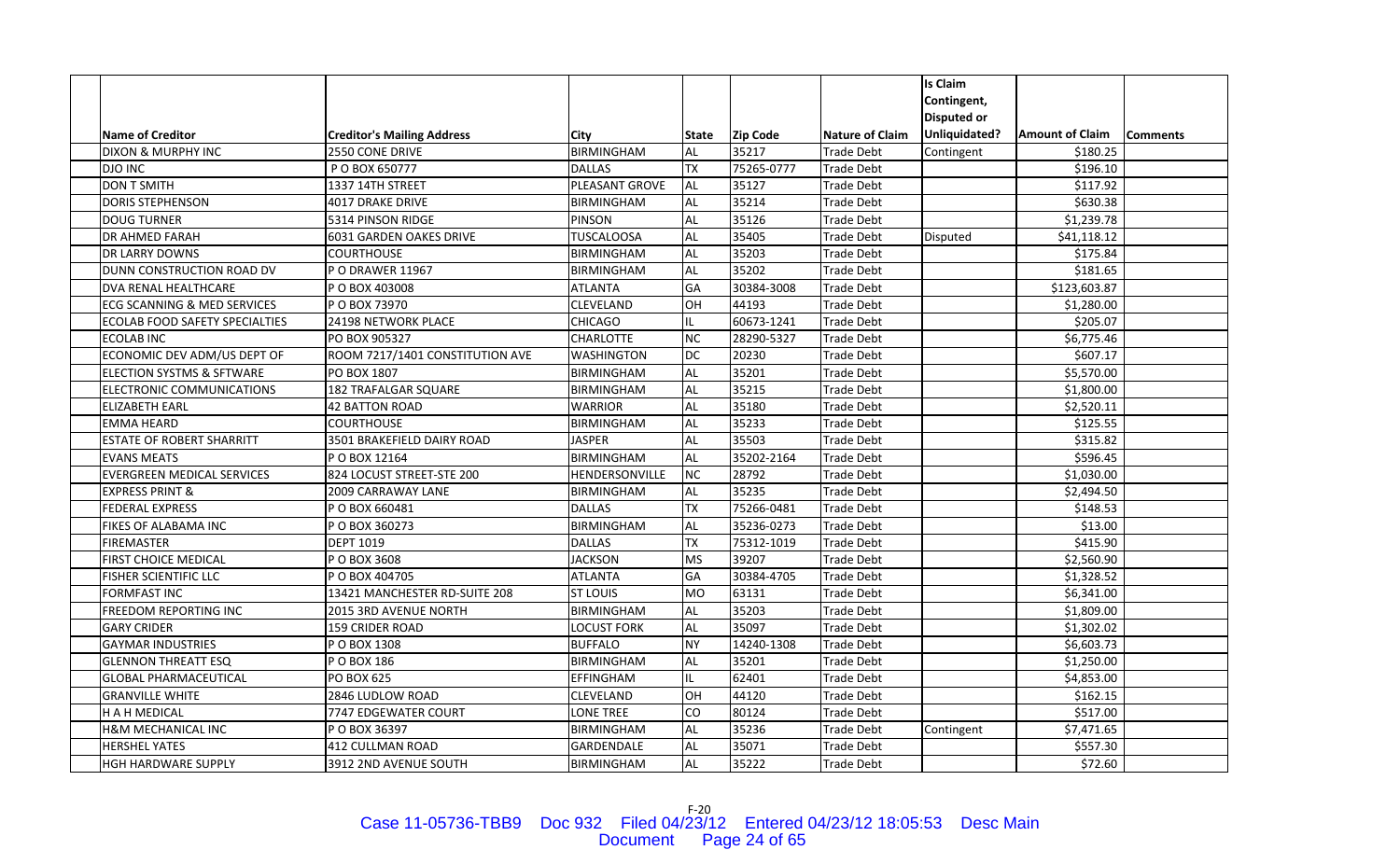|                                     |                                       |                       |              |                 |                        | <b>Is Claim</b>    |                        |                 |
|-------------------------------------|---------------------------------------|-----------------------|--------------|-----------------|------------------------|--------------------|------------------------|-----------------|
|                                     |                                       |                       |              |                 |                        | Contingent,        |                        |                 |
|                                     |                                       |                       |              |                 |                        | <b>Disputed or</b> |                        |                 |
| <b>Name of Creditor</b>             | <b>Creditor's Mailing Address</b>     | City                  | <b>State</b> | <b>Zip Code</b> | <b>Nature of Claim</b> | Unliquidated?      | <b>Amount of Claim</b> | <b>Comments</b> |
| HILE CONTROLS OF ALABAMA            | 311 APPLEGATE PARK WAY                | PELHAM                | AL           | 35124           | <b>Trade Debt</b>      |                    | \$1,618.34             |                 |
| <b>HOLLISTER INC</b>                | 72035 EAGLE WAY                       | <b>CHICAGO</b>        | IL           | 60678-7250      | <b>Trade Debt</b>      |                    | \$261.45               |                 |
| HOSPIRA WORLDWIDE INC               | <b>75 REMITTANCE DRIVE</b>            | <b>CHICAGO</b>        | IL.          | 60675-6136      | <b>Trade Debt</b>      |                    | \$9,370.50             |                 |
| <b>HYDRA SERVICE</b>                | P O BOX 365                           | <b>WARRIOR</b>        | <b>AL</b>    | 35180           | <b>Trade Debt</b>      |                    | \$1,680.00             |                 |
| <b>IMMUCOR INC</b>                  | PO BOX 102118                         | <b>ATLANTA</b>        | GA           | 30368-2118      | Trade Debt             | Disputed           | \$10,515.01            |                 |
| <b>INDUSTRIAL FIRE &amp; SAFETY</b> | P O BOX 10601                         | <b>BIRMINGHAM</b>     | <b>AL</b>    | 35202           | <b>Trade Debt</b>      |                    | \$1,437.78             |                 |
| <b>INFILCO DEGREMONT INC</b>        | P O BOX 758758                        | <b>BALTIMORE</b>      | <b>MD</b>    | 21275-8758      | <b>Trade Debt</b>      |                    | \$2,548.00             |                 |
| <b>INFOLAB INC</b>                  | PO BOX 1309                           | CLARKSDALE            | <b>MS</b>    | 38614           | <b>Trade Debt</b>      |                    | \$1,873.89             |                 |
| <b>INGERSOLL RAND</b>               | <b>15768 COLLECTIONS CENTER DRIVE</b> | <b>CHICAGO</b>        | IL.          | 60693           | <b>Trade Debt</b>      |                    | \$29,205.24            |                 |
| <b>INLINE ELECTRIC SUPPLY CO</b>    | P O BOX 7267                          | <b>HUNTSVILLE</b>     | <b>AL</b>    | 35807           | <b>Trade Debt</b>      | Disputed           | \$6,325.48             |                 |
| <b>INNOVATION ASSOCIATES</b>        | 627 FIELD STREET                      | <b>JOHNSON CITY</b>   | <b>NY</b>    | 13790           | <b>Trade Debt</b>      | Disputed           | \$16,420.50            |                 |
| <b>INSITUFORM TECHNOLOGIES INC</b>  | 3061 DUBLIN CIRCLE                    | <b>BESSEMER</b>       | <b>AL</b>    | 35022           | <b>Trade Debt</b>      | Contingent         | \$28,042.44            |                 |
| INTEGRATED MEDICAL SYSTEMS          | P O BOX 2725                          | COLUMBUS              | OH           | 31902-2725      | <b>Trade Debt</b>      |                    | \$2,302.00             |                 |
| <b>INTEGRATED ORBITAL</b>           | 12625 HIGH BLUFF DRIVE-SUITE 314      | <b>SAN DIEGO</b>      | CA           | 92130-2054      | <b>Trade Debt</b>      |                    | \$1,935.00             |                 |
| <b>INTERSTATE BRANDS CORP</b>       | P O BOX 405542                        | <b>ATLANTA</b>        | GA           | 30384           | <b>Trade Debt</b>      |                    | \$1,530.92             |                 |
| <b>IRENE J GAINES</b>               | 1228 1 ST AVENUE                      | <b>BESSEMER</b>       | <b>AL</b>    | 35020           | <b>Trade Debt</b>      |                    | \$396.00               |                 |
| <b>IRMA LONDON</b>                  | 2017 ETOWAH STREET                    | <b>TARRANT</b>        | <b>AL</b>    | 35217           | <b>Trade Debt</b>      |                    | \$373.33               |                 |
| <b>IRON MOUNTAIN</b>                | P O BOX 27129                         | <b>NEW YORK</b>       | <b>NY</b>    | 10087-7129      | <b>Trade Debt</b>      |                    | \$2,740.39             |                 |
| <b>ISOTIS ORTHOBIOLOGICS</b>        | 16386 COLLECTIONS CENTER DRIVE        | <b>CHICAGO</b>        | IL.          | 60693           | Trade Debt             | Disputed           | \$3,075.00             |                 |
| J H WRIGHT & ASSOCIATES             | 27395 POLLARD ROAD                    | <b>DAPHNE</b>         | <b>AL</b>    | 36526           | <b>Trade Debt</b>      |                    | \$55,667.20            |                 |
| <b>JACQUELINE TOUNES</b>            |                                       | <b>HOMEWOOD</b>       | AL           | 35259           | <b>Trade Debt</b>      |                    | \$421.80               |                 |
| <b>JAMES DUNCAN</b>                 | <b>2875 BARRETT COURT</b>             | <b>POWDER SPRINGS</b> | GA           | 30127           | <b>Trade Debt</b>      |                    | \$217.45               |                 |
| <b>JANET BELL</b>                   | 1801 3RD AVE NORTH, COURTHOUSE        | <b>BESSEMER</b>       | AL           | 35020           | <b>Trade Debt</b>      |                    | \$704.52               |                 |
| <b>JANPAK</b>                       | 2515 HWY 78 SUITE 100                 | <b>MOODY</b>          | AL.          | 35004           | <b>Trade Debt</b>      |                    | \$8,911.20             |                 |
| <b>JEFF MCGEE</b>                   | COURTHOUSE                            | <b>BIRMINGHAM</b>     | <b>AL</b>    | 35204           | Trade Debt             |                    | \$109.35               |                 |
| JEFFERSON CLINIC PC                 | P O BOX 55845                         | <b>BIRMINGHAM</b>     | <b>AL</b>    | 35255           | <b>Trade Debt</b>      |                    | \$1,005.40             |                 |
| JEFFERSON CO TREASURER              | ROOM 300 COURTHOUSE                   | <b>BIRMINGHAM</b>     | <b>AL</b>    | 35203           | <b>Trade Debt</b>      |                    | \$6,827.36             |                 |
| JEFFERSON COUNTY EMERGENCY          | 709 NORTH 19TH STREET                 | <b>BIRMINGHAM</b>     | <b>AL</b>    | 35203           | <b>Trade Debt</b>      |                    | \$2,000.00             |                 |
| JEFFERSON STATE COMM COLLEGE        | 2601 CARSON ROAD                      | <b>BIRMINGHAM</b>     | <b>AL</b>    | 35215           | Trade Debt             |                    | \$25.00                |                 |
| JERRY WHITEHEAD                     | 6225 LAKEWOOD TRAIL                   | <b>PINSON</b>         | AL.          | 35126           | Trade Debt             |                    | \$195.17               |                 |
| <b>JIM HOUSE &amp; ASSOCIATES</b>   | P O BOX 320129                        | <b>BIRMINGHAM</b>     | <b>AL</b>    | 35232           | <b>Trade Debt</b>      |                    | \$8,890.07             |                 |
| JOHN PLOTT COMPANY INC              | 2804 RICE MINE ROAD NE                | <b>TUSCALOOSA</b>     | AL           | 35406           | <b>Trade Debt</b>      | Contingent         | \$213,285.51           |                 |
| JOHN S YOUNG JR LLC                 | 109 KINGDALE AVENUE                   | <b>CHERRY HILL</b>    | <b>NJ</b>    | 08003           | <b>Trade Debt</b>      |                    | \$4,160.40             |                 |
| JORDAN EXCAVATING CO INC            | 740 VOLARE DRIVE                      | <b>BIRMINGHAM</b>     | <b>AL</b>    | 35244           | Trade Debt             | Contingent         | \$9,847.90             |                 |
| JOYCE MILLER BRIDGES                | 4620 WOODMORE VIEW CIRCLE             | CHATTANOOGA           | <b>TN</b>    | 37411           | Trade Debt             |                    | \$258.65               |                 |
| JUDY SULLIVAN                       | 5100 BIDDLE CIRCLE                    | MT. OLIVE             | AL           | 35117           | <b>Trade Debt</b>      |                    | \$396.02               |                 |
| KAMAN INDUSTRIAL                    | P O BOX 402847                        | ATLANTA               | GA           | 30384-2847      | <b>Trade Debt</b>      |                    | \$2,405.49             |                 |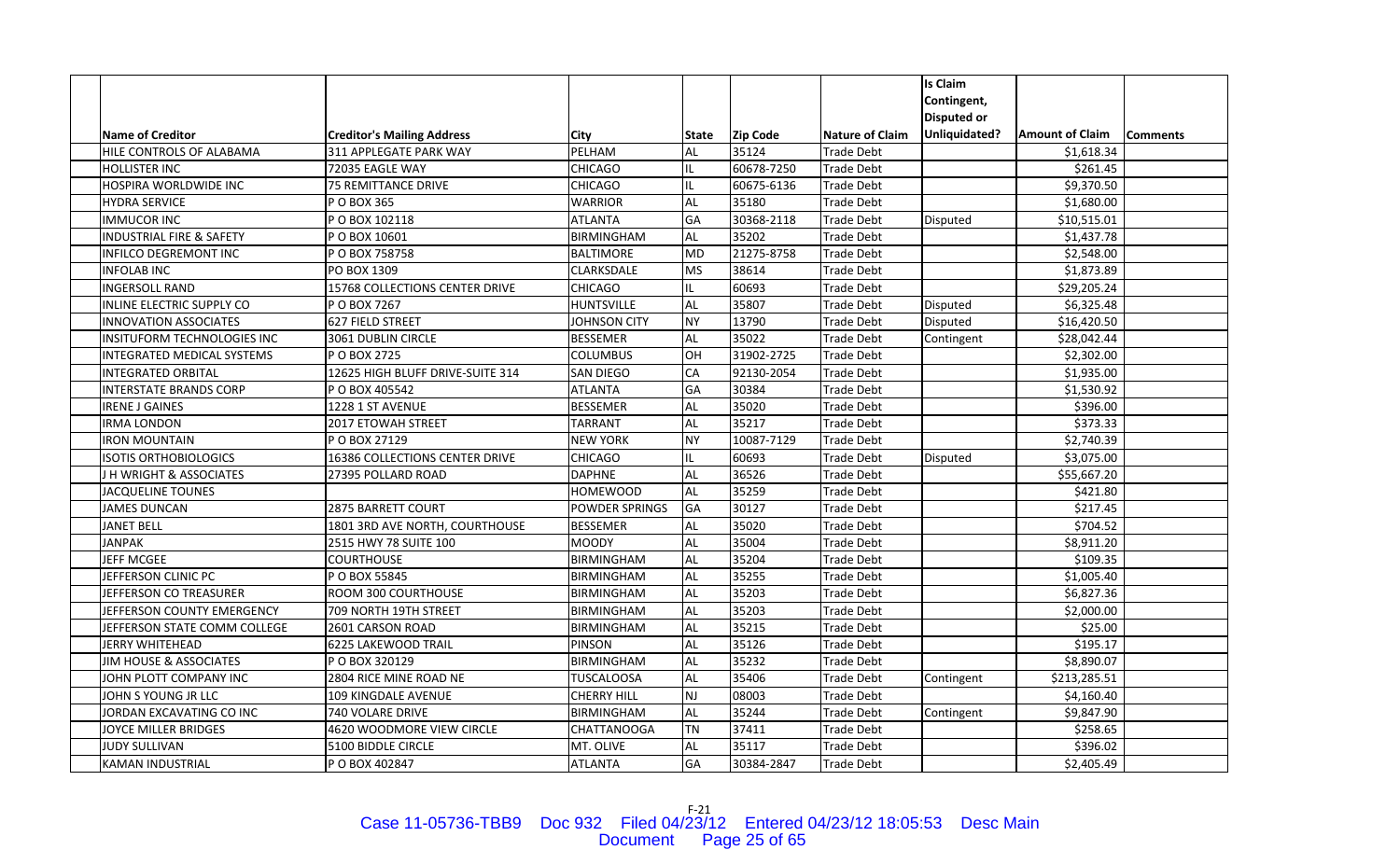|                                  |                                     |                       |              |                 |                        | <b>Is Claim</b>    |                        |                 |
|----------------------------------|-------------------------------------|-----------------------|--------------|-----------------|------------------------|--------------------|------------------------|-----------------|
|                                  |                                     |                       |              |                 |                        | Contingent,        |                        |                 |
|                                  |                                     |                       |              |                 |                        | <b>Disputed or</b> |                        |                 |
| <b>Name of Creditor</b>          | <b>Creditor's Mailing Address</b>   | City                  | <b>State</b> | <b>Zip Code</b> | <b>Nature of Claim</b> | Unliquidated?      | <b>Amount of Claim</b> | <b>Comments</b> |
| KATHLEEN HARTMAN                 | 3721 MOUNT ROYAL CIRCLE             | <b>MOUNTAIN BROOK</b> | AL           | 35216           | <b>Trade Debt</b>      |                    | \$608.75               |                 |
| <b>KELLY WATSON</b>              | RD & TRANS/RIGHT-OF-WAY             | <b>BIRMINGHAM</b>     | AL.          | 35203           | <b>Trade Debt</b>      |                    | \$415.00               |                 |
| <b>KENNETH WALKER</b>            | 920 CHARLES COURT                   | <b>BIRMINGHAM</b>     | <b>AL</b>    | 35215           | Trade Debt             |                    | \$160.53               |                 |
| KENTRON HEALTHCARE INC           | P O BOX 120                         | SPRINGFIELD           | <b>TN</b>    | 37172           | <b>Trade Debt</b>      |                    | \$234.00               |                 |
| KINETIC CONCEPTS INC             | P O BOX 203086                      | <b>HOUSTON</b>        | ТX           | 77216-3086      | <b>Trade Debt</b>      |                    | \$21,045.67            |                 |
| <b>KONE INC</b>                  | P O BOX 429                         | <b>MOLINE</b>         | IL.          | 61266-0429      | <b>Trade Debt</b>      |                    | \$9,345.41             |                 |
| LABORATORY CORPORATION OF        |                                     |                       |              |                 |                        |                    |                        |                 |
| AMERICA                          | P O BOX 12140                       | <b>BURLINGTON</b>     | NС           | 27216-2140      | <b>Trade Debt</b>      | Disputed           | \$116,776.20           |                 |
| LABSCO                           | 3782 RELIABLE PKWY                  | <b>CHICAGO</b>        | IL.          | 60686-0037      | <b>Trade Debt</b>      |                    | \$2,875.77             |                 |
| LANGUAGE LINE SERVICES INC       | PO BOX 202564                       | <b>DALLAS</b>         | <b>TX</b>    | 75320-2564      | <b>Trade Debt</b>      |                    | \$104.23               |                 |
| LEHE PLANNING LLC                | 300 CENTURY PARK SO-STE 216         | <b>BIRMINGHAM</b>     | <b>AL</b>    | 35226           | <b>Trade Debt</b>      |                    | \$765.00               |                 |
| LEICA BIOSYSTEMS RICHMOND INC    | 16604 COLLECTIONS CENTER DRIVE      | <b>CHICAGO</b>        | IL.          | 60693           | <b>Trade Debt</b>      |                    | \$2,723.97             |                 |
| LERCH BATES & ASSOCIATES         | 8089 SOUTH LINCOLN-ST 300           | LITTLETON             | CO           | 80122           | <b>Trade Debt</b>      | <b>Disputed</b>    | \$8,000.00             |                 |
| <b>LESTER N WRIGHT</b>           | <b>1855 KENTUCKY AVENUE</b>         | <b>BIRMINGHAM</b>     | <b>AL</b>    | 35216           | Trade Debt             |                    | \$854.50               |                 |
| LHOIST NORTH AMERICA             | 5221 PAYSPHERE CIRCLE               | <b>CHICAGO</b>        |              | 60674           | <b>Trade Debt</b>      |                    | \$3,792.44             |                 |
| LIFEGAS DIVISION OF              | 88222 EXPEDITE WAY                  | <b>CHICAGO</b>        | IL.          | 60695-1700      | <b>Trade Debt</b>      |                    | \$5,206.91             |                 |
| LIFEGAS LLC                      | P O BOX 803285                      | CHICAGO               | IL.          | 60680-3285      | <b>Trade Debt</b>      |                    | \$115.70               |                 |
| <b>LINDA D JENNINGS</b>          | <b>65 JANE STREET</b>               | <b>VINCENT</b>        | <b>AL</b>    | 35178           | Trade Debt             |                    | \$117.92               |                 |
| LINDA DIANE PEAVY                | <b>COURTHOUSE</b>                   | <b>BIRMINGHAM</b>     | AL           | 35203           | Trade Debt             |                    | \$150.00               |                 |
| LLOYD GRAY WHITEHEAD & MONROE PC | 2501 TWENTIETH PLACE SO-STE 300     | <b>BIRMINGHAM</b>     | <b>AL</b>    | 35223           | <b>Trade Debt</b>      |                    | \$2,561.50             |                 |
| <b>LOLA TAYLOR</b>               | 924 WEST PARK LANE                  | <b>FULTONDALE</b>     | <b>AL</b>    | 35068           | <b>Trade Debt</b>      |                    | \$228.43               |                 |
| <b>LSS DATA SYSTEMS</b>          | 6423 CITY WEST PARKWAY              | <b>EDEN PRAIRIE</b>   | MN           | 55344           | <b>Trade Debt</b>      |                    | \$2,570.00             |                 |
| LUDECA, INC.                     | 1425 NW 88TH AVENUE                 | <b>DORAL</b>          | FL.          | 33172           | Trade Debt             |                    | \$1,661.19             |                 |
| LYNN CAMPISI PC                  | 3008 PUMP HOUSE ROAD                | <b>BIRMINGHAM</b>     | <b>AL</b>    | 35243           | Trade Debt             |                    | \$600.00               |                 |
| LYNN T BURNS                     | <b>1140 COUNTY PARK LANE</b>        | TALLEDEGA             | <b>AL</b>    | 35160           | Trade Debt             |                    | \$241.74               |                 |
| MALLINCKRODT NELLCOR PURITAN     | P O BOX 905835                      | CHARLOTTE             | <b>NC</b>    | 28290-5835      | <b>Trade Debt</b>      | <b>Disputed</b>    | \$50,390.45            |                 |
| <b>MARY HORTON</b>               | P.O. BOX 121                        | <b>NEW CASTLE</b>     | AL           | 35119           | <b>Trade Debt</b>      |                    | \$780.84               |                 |
| <b>MARY T WADDELL</b>            | 759 MAIN STREET-APT M               | <b>GARDENDALE</b>     | <b>AL</b>    | 35071           | <b>Trade Debt</b>      |                    | \$2,057.82             |                 |
| <b>MATTHEW T ALPAUGH</b>         | STEA300 716 RICHARD ARRINGTON JR BL | <b>BIRMINGHAM</b>     | <b>AL</b>    | 35203           | Trade Debt             |                    | \$101.96               |                 |
| MAXIM HEALTHCARE SVCS INC        | 12558 COLLECTIONS CTR DR            | <b>CHICAGO</b>        | IL.          | 60693           | Trade Debt             |                    | \$1,949.33             |                 |
| <b>MAYER ELECTRIC</b>            | DEPT 1440/P O BOX 2153              | <b>BIRMINGHAM</b>     | <b>AL</b>    | 35287           | Trade Debt             |                    | \$826.39               |                 |
| <b>MCCAIN UNIFORMS</b>           | 2130 5TH AVENUE NORTH               | <b>BIRMINGHAM</b>     | <b>AL</b>    | 35203           | <b>Trade Debt</b>      |                    | \$76.00                |                 |
| MCKESSON HEALTH SOLUTIONS        | 22423 NETWORK PLACE                 | <b>CHICAGO</b>        | IL           | 60673-1224      | <b>Trade Debt</b>      |                    | \$1,000.28             |                 |
| MCPHERSON OIL PRODUCTS           | P O BOX 890145                      | CHARLOTTE             | <b>NC</b>    | 28289-0145      | <b>Trade Debt</b>      |                    | \$3,163.60             |                 |
| MEADOWOOD INDUSTRY               | <b>601 GRAYMONT AVENUE NORTH</b>    | <b>BIRMINGHAM</b>     | <b>AL</b>    | 35203           | Trade Debt             |                    | \$720.00               |                 |
| MEDICAL DATA SYSTEMS INC         | 2001 9TH AVENUE-SUITE 312           | <b>VERO BEACH</b>     | FL.          | 32963           | Trade Debt             | Disputed           | \$108,028.00           |                 |
| MEDICAL INFORMATION TECH         | P O BOX 74569                       | <b>CHICAGO</b>        | IL.          | 60696           | <b>Trade Debt</b>      | Disputed           | \$27,682.00            |                 |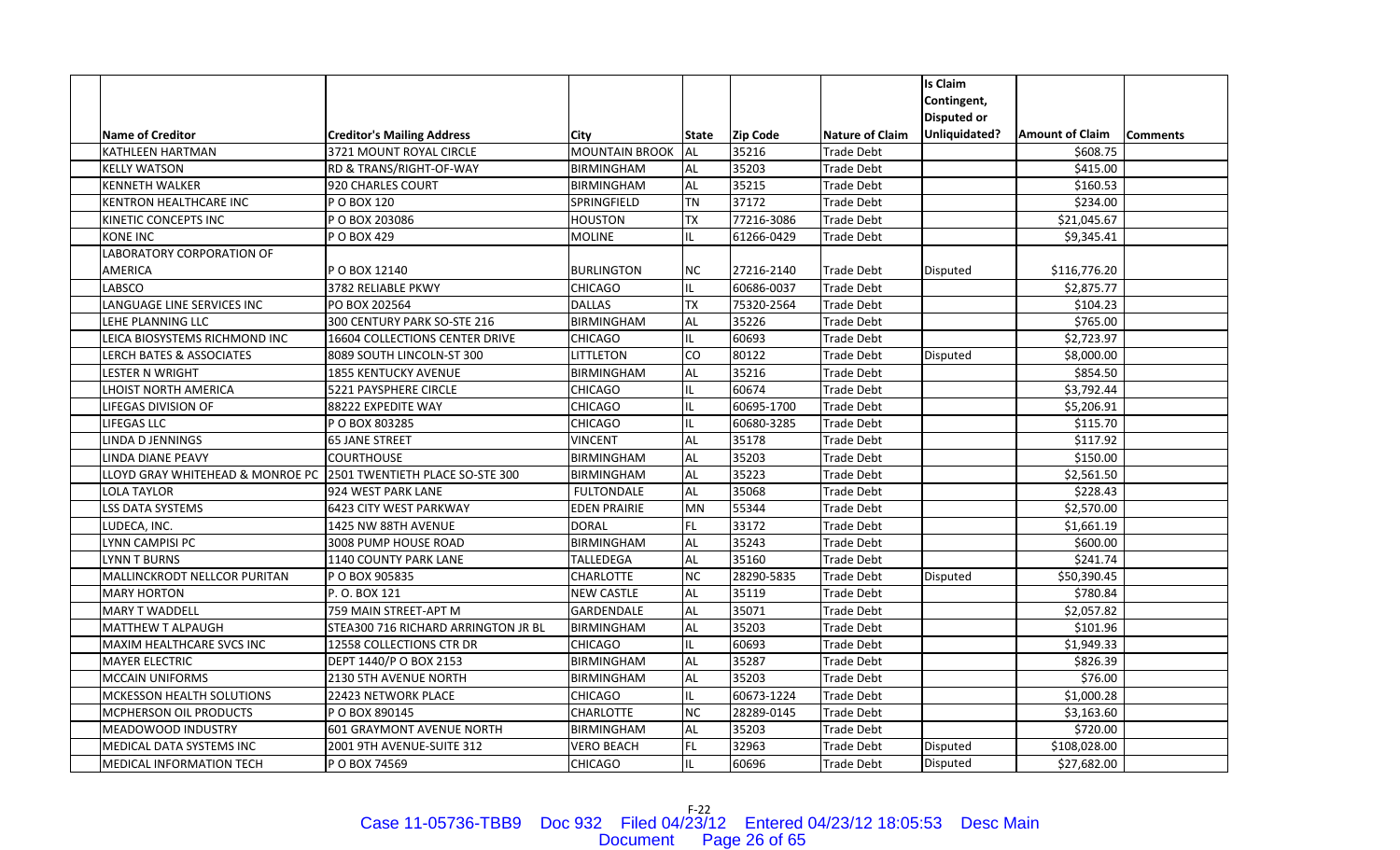|                                  |                                               |                      |              |                 |                        | <b>Is Claim</b>    |                        |                 |
|----------------------------------|-----------------------------------------------|----------------------|--------------|-----------------|------------------------|--------------------|------------------------|-----------------|
|                                  |                                               |                      |              |                 |                        | Contingent,        |                        |                 |
|                                  |                                               |                      |              |                 |                        | <b>Disputed or</b> |                        |                 |
| <b>Name of Creditor</b>          | <b>Creditor's Mailing Address</b>             | City                 | <b>State</b> | <b>Zip Code</b> | <b>Nature of Claim</b> | Unliquidated?      | <b>Amount of Claim</b> | <b>Comments</b> |
| <b>MEDLINE INDUSTRIES</b>        | <b>DEPT CH 14400</b>                          | <b>PALATINE</b>      | IL.          | 60055-4400      | <b>Trade Debt</b>      |                    | \$10,336.25            |                 |
| MEEKS ENVIRONMENTAL SVCS LLC     | <b>1625 HOLMES DRIVE</b>                      | <b>BESSEMER</b>      | <b>AL</b>    | 35020           | <b>Trade Debt</b>      |                    | \$225.00               |                 |
| MERCY EMERGENCY PHYSICIANS LLP   | <b>PO BOX 793</b>                             | <b>TRAVERSE CITY</b> | MI           | 49685           | <b>Trade Debt</b>      | Disputed           | \$23,325.04            |                 |
| <b>MERIDIAN PARTNERS</b>         | 1000 5TH STREET, SUITE 200                    | MIAMI BEACH          | <b>FL</b>    | 33139           | <b>Trade Debt</b>      |                    | \$50,841.50            |                 |
| MILLIPORE CORPORATION            | 2736 PAYSPHERE CIRCLE                         | <b>CHICAGO</b>       | IL.          | 60674           | <b>Trade Debt</b>      |                    | \$610.00               |                 |
| MOLTON ALLEN & WILLIAMS LLC      | 1000 URBAN CENTER DRIVE SUITE 400             | <b>BIRMINGHAM</b>    | AL           | 35242           | <b>Trade Debt</b>      |                    | \$375.00               |                 |
| MOORE MEDICAL CORP               | P O BOX 99718                                 | <b>CHICAGO</b>       | IL           | 60696           | <b>Trade Debt</b>      |                    | \$685.26               |                 |
| MORGAN CONTRACTING INC           | 6575 HWY 189N                                 | <b>BAKER</b>         | <b>FL</b>    | 32531           | <b>Trade Debt</b>      | Contingent         | \$70,537.03            |                 |
| <b>MOTION INDUSTRIES</b>         | P O BOX 404130                                | <b>ATLANTA</b>       | GA           | 30384-4130      | <b>Trade Debt</b>      |                    | \$2,021.60             |                 |
| <b>MSC INDUSTRIAL SUPPLY</b>     | DEPT CH 0075                                  | <b>PALATINE</b>      | IL           | 60055-0075      | <b>Trade Debt</b>      |                    | \$1,077.58             |                 |
| <b>MTS SAFETY PRODUCTS</b>       | P O BOX 204                                   | GOLDEN               | <b>MS</b>    | 38847           | <b>Trade Debt</b>      |                    | \$4,940.00             |                 |
| <b>NACO</b>                      | P O BOX 79007                                 | <b>BALTIMORE</b>     | <b>MD</b>    | 21279-0007      | <b>Trade Debt</b>      | Disputed           | \$14,235.00            |                 |
| <b>NANCY YOUNG</b>               | P.O. Box 606                                  | WARRIOR              | <b>AL</b>    | 35180           | <b>Trade Debt</b>      |                    | \$628.00               |                 |
| NATIONAL CTR FOR STATE COURTS    | <b>300 NEWPORT AVENUE</b>                     | WILLIAMSBURG         | VA           | 23185-4147      | <b>Trade Debt</b>      |                    | \$125.00               |                 |
| NATL ASSOC OF MEDICAL            | 430 PRYOR STREET SW                           | <b>ATLANTA</b>       | GA           | 30312           | <b>Trade Debt</b>      |                    | \$1,212.00             |                 |
| NEC CORPORATION OF AMERICA       | 22529 NETWORK PLACE                           | <b>CHICAGO</b>       | IL           | 60673-1225      | <b>Trade Debt</b>      |                    | \$2,214.00             |                 |
| NEOPOST LEASING INC              | P O BOX 45840                                 | <b>SAN FRANCISCO</b> | CA           | 94145-0840      | <b>Trade Debt</b>      |                    | \$106.77               |                 |
| <b>NEXAIR LLC</b>                | P O BOX 125                                   | <b>MEMPHIS</b>       | <b>TN</b>    | 38101-0125      | <b>Trade Debt</b>      |                    | \$2,498.01             |                 |
| NIHON KOHDEN AMERICA INC         | BOX 776017 6017 SOLUTIONS CENTER              | <b>CHICAGO</b>       | IL.          | 60677-6000      | <b>Trade Debt</b>      | Disputed           | \$4,325.46             |                 |
| <b>NOHAB BUSINESS PRODUCTS</b>   | 3489 INDEPENDENCE DRIVE                       | <b>BIRMINGHAM</b>    | <b>AL</b>    | 35209           | <b>Trade Debt</b>      |                    | \$8,992.12             |                 |
| <b>NORMA CAIN</b>                | 9400 CENTRAL ROAD                             | <b>WARRIOR</b>       | AL           | 35180           | <b>Trade Debt</b>      |                    | \$671.88               |                 |
| OFFICE DEPOT BUSINESS            | PO BOX 633211                                 | <b>CINCINNATI</b>    | OH           | 45263-3211      | <b>Trade Debt</b>      |                    | \$9,645.45             |                 |
| <b>ONYX INC</b>                  | 1240 POWDER PLANT RD SW                       | <b>BESSEMER</b>      | <b>AL</b>    | 35022           | Trade Debt             |                    | \$21,327.13            |                 |
| <b>OSSUR NORTH AMERICA</b>       | P O BOX 51942                                 | <b>LOS ANGELES</b>   | CA           | 90051-6242      | <b>Trade Debt</b>      |                    | \$171.60               |                 |
| <b>OWENS &amp; MINOR INC</b>     | P O BOX 100281                                | <b>ATLANTA</b>       | GA           | 30384-0281      | <b>Trade Debt</b>      |                    | \$26,699.52            |                 |
| P & M MECHANICAL INC             | <b>PO BOX 500</b>                             | MT OLIVE             | AL           | 35117           | <b>Trade Debt</b>      | Contingent         | \$8,548.45             |                 |
| P F MOON & COMPANY INC           | P O BOX 346                                   | <b>WEST POINT</b>    | GA           | 31833           | <b>Trade Debt</b>      | Contingent         | \$45,988.51            |                 |
| PAMELA MAPP                      | COMMUNITY DEVELOPMENT - WORKEFORCE BIRMINGHAM |                      | AL           | 35203           | <b>Trade Debt</b>      |                    | \$2,235.04             |                 |
| PAUL REYNOLDS                    | 586 BELTONA LANE                              | <b>WARRIOR</b>       | AL           | 35180           | <b>Trade Debt</b>      |                    | \$303.12               |                 |
| PAULINE HOOD                     | 3012 BRAKEFIELD DRIVE                         | <b>FULTONDALE</b>    | <b>AL</b>    | 35068           | <b>Trade Debt</b>      |                    | \$457.43               |                 |
| PEGASUS EMERGENCY - TROY ALABAMA | P.O. BOX 8500-8466                            | PHILADELPHIA         | PA           | 19178-8500      | <b>Trade Debt</b>      |                    | \$500.00               |                 |
| PENNSYLVANIA CYTOLOGY            | 339 OLD HAYMAKER ROAD                         | <b>MONROEVILLE</b>   | PA           | 15146           | <b>Trade Debt</b>      |                    | \$11,396.55            |                 |
| PEREGRINE CORPORATION            | 2070 VALLEYDALE ROAD STE 7                    | <b>BIRMINGHAM</b>    | <b>AL</b>    | 35244           | <b>Trade Debt</b>      |                    | \$1,214.00             |                 |
| PHILIPS MEDICAL CAPITAL          | P O BOX 92449                                 | CLEVELAND            | OH           | 44193-0003      | <b>Trade Debt</b>      |                    | \$2,105.79             |                 |
| PHILIPS MEDICAL SYSTEMS          | P O BOX 100355                                | <b>ATLANTA</b>       | GA           | 30384-0355      | Trade Debt             | Disputed           | \$14,240.53            |                 |
| <b>PICIS</b>                     | 200 QUANNAPOWITT PARKWAY                      | WAKEFIELD            | MA           | 01880           | Trade Debt             | Disputed           | \$21,562.45            |                 |
| POLYDYNE INC                     | P O BOX 404642                                | <b>ATLANTA</b>       | GA           | 30384-4642      | <b>Trade Debt</b>      |                    | \$57,165.80            |                 |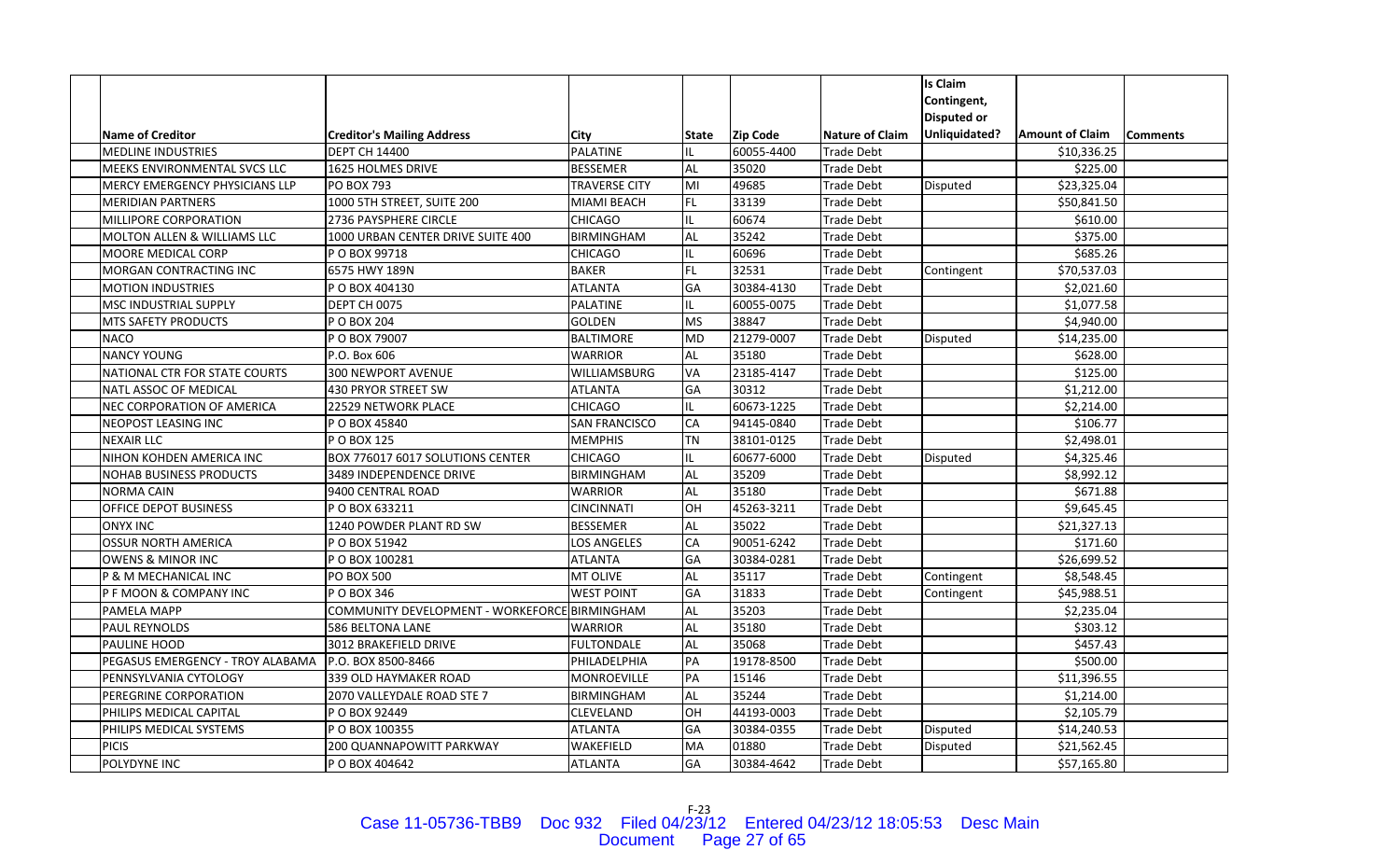|                                     |                                     |                     |              |                 |                        | <b>Is Claim</b>    |                        |                 |
|-------------------------------------|-------------------------------------|---------------------|--------------|-----------------|------------------------|--------------------|------------------------|-----------------|
|                                     |                                     |                     |              |                 |                        | Contingent,        |                        |                 |
|                                     |                                     |                     |              |                 |                        | <b>Disputed or</b> |                        |                 |
| <b>Name of Creditor</b>             | <b>Creditor's Mailing Address</b>   | City                | <b>State</b> | <b>Zip Code</b> | <b>Nature of Claim</b> | Unliquidated?      | <b>Amount of Claim</b> | <b>Comments</b> |
| PRECISION DYNAMICS CORP             | <b>4193 SOLUTIONS CENTER</b>        | <b>CHICAGO</b>      |              | 60677-4001      | Trade Debt             |                    | \$3,174.00             |                 |
| PRINT SMART                         | 1701 WOODLANDS INDUSTRIAL DRIVE     | <b>TRUSSVILLE</b>   | AL           | 35173           | Trade Debt             |                    | \$1,190.77             |                 |
| PRIORITY MEDICAL SOLUTIONS LLC      | P O BOX 888387                      | <b>ATLANTA</b>      | GA           | 30356           | Trade Debt             |                    | \$1,479.00             |                 |
| PROBATE CT OF JEFF CO               | <b>BESSEMER COURTHOUSE</b>          | <b>BESSEMER</b>     | AL           | 35020           | <b>Trade Debt</b>      | <b>Disputed</b>    | \$17,613.38            |                 |
| PROMOTIONAL CREATIONS INC           | 1005 MONTGOMERY HIGHWAY             | <b>BIRMINGHAM</b>   | AL           | 35216           | Trade Debt             |                    | \$938.75               |                 |
| <b>QUALITY PLUS MEDICAL SERV</b>    | P O BOX 1968                        | PELHAM              | <b>AL</b>    | 35124           | <b>Trade Debt</b>      |                    | \$14,359.00            |                 |
| <b>QUALITY TRAFFIC SYSTEMS</b>      | 862 VISCO DRIVE                     | NASHVILLE           | <b>TN</b>    | 37210           | Trade Debt             | Disputed           | \$3,734.87             |                 |
| RADIOMETER AMERICA INC              | 13217 COLLECTIONS CTR DR            | <b>CHICAGO</b>      |              | 60693           | Trade Debt             |                    | \$3,247.29             |                 |
| RED DIAMOND FOOD SERVICE            | P O BOX 11407                       | <b>BIRMINGHAM</b>   | <b>AL</b>    | 35246-1422      | <b>Trade Debt</b>      |                    | \$905.47               |                 |
| REGIONAL BIOMEDICAL LAB             | <b>604 SOUTH 4TH STREET</b>         | <b>GADSDEN</b>      | <b>AL</b>    | 35901           | <b>Trade Debt</b>      |                    | \$383.08               |                 |
| REGIONAL PRODUCE DISTRIBUTORS       | 624 16TH AVENUE WEST                | <b>BIRMINGHAM</b>   | <b>AL</b>    | 35204           | Trade Debt             |                    | \$1,294.55             |                 |
| RICKEY DAVIS JR                     | 1801 3RD AVE NORTH, ROOM 209        | <b>BESSEMER</b>     | AL           | 35020           | <b>Trade Debt</b>      |                    | \$599.63               |                 |
| ROBERT LEAGUE                       | 5370 TYLER LOOP ROAD                | <b>PINSON</b>       | AL.          | 35126           | Trade Debt             |                    | \$395.54               |                 |
| ROLAND LARKIN                       | 5213 SHORT LEAF LANE                | <b>GARDENDALE</b>   | <b>AL</b>    | 35071           | Trade Debt             |                    | \$7.71                 |                 |
| RONALD NORMAN                       | 3304 BRISCOE DRIVE                  | <b>FULTONDALE</b>   | AL           | 35068           | <b>Trade Debt</b>      |                    | \$2,328.75             |                 |
| ROSE HAMMOND                        | 2040 POTTER ROAD                    | <b>BESSEMER</b>     | <b>AL</b>    | 35022           | <b>Trade Debt</b>      |                    | \$10,527.51            |                 |
| RURAL METRO AMBULANCE               | 5600 SHIRLEY PARK DRIVE             | <b>BESSEMER</b>     | <b>AL</b>    | 35022           | Trade Debt             |                    | \$6,010.16             |                 |
| SAAB TIRE COMPANY                   | P O BOX 1886                        | <b>BIRMINGHAM</b>   | <b>AL</b>    | 35201           | Trade Debt             |                    | \$75.00                |                 |
| <b>SACS - STATON AND ASSOCIATES</b> | 1708 INDIAN SUMMER DRIVE            | <b>BIRMINGHAM</b>   | AL           | 35215           | Trade Debt             |                    | \$3,620.00             |                 |
| <b>SANDRA LITTLE BROWN</b>          | SUITE 250 716 RICHARD ARRINGTON, JR | <b>BIRMINGHAM</b>   | <b>AL</b>    | 35203           | Trade Debt             |                    | \$181.32               |                 |
| SHELIA E LONG                       | <b>6240 VICTORY STREET</b>          | <b>BIRMINGHAM</b>   | AL           | 35217           | <b>Trade Debt</b>      |                    | \$44,760.00            |                 |
| <b>SHIRLEY TOYER</b>                | 5168 GOLDMAR DRIAVE                 | <b>BIRMINGHAM</b>   | AL           | 35210           | Trade Debt             |                    | \$270.11               |                 |
| SIEMENS INDUSTRY INC                | PO BOX 2134                         | <b>CAROL STREAM</b> | IL.          | 60132-2134      | Trade Debt             |                    | \$3,979.30             |                 |
| SIEMENS MEDICAL SOLUTIONS           | 3780 MANSELL ROAD                   | <b>ALPHARETTA</b>   | GA           | 30022           | Trade Debt             |                    | \$14,006.25            |                 |
| SIEMENS WATER TECHNOLOGIES CORP     | P O BOX 360766                      | PITTSBURGH          | PA           | 15250-6766      | Trade Debt             |                    | \$713.00               |                 |
| <b>SIGNATURE HOMES</b>              | 3545 MARKET STREET                  | <b>HOOVER</b>       | AL           | 35226           | <b>Trade Debt</b>      |                    | \$3,130.00             |                 |
| SIMPLEXGRINNELL LP                  | <b>DEPT CH 10320</b>                | PALATINE            |              | 60055           | Trade Debt             |                    | \$1,781.50             |                 |
| <b>SMITH &amp; NEPHEW ENDOSCOPY</b> | PO BOX 60333                        | <b>CHARLOTTE</b>    | NC.          | 28260-0333      | <b>Trade Debt</b>      | <b>Disputed</b>    | \$3,277.62             |                 |
| SMITH & NEPHEW ORTHOPEDIC           | P O BOX 933782                      | <b>ATLANTA</b>      | GA           | 31193-3782      | Trade Debt             |                    | \$12,853.10            |                 |
| SMITHS MEDICAL ASD INC              | POBOX 7247-7784                     | PHILADELPHIA        | PA           | 19170-7784      | Trade Debt             |                    | \$2,103.54             |                 |
| SOCIAL SECURITY ADMINISTRATION      | 1972 GADSDEN HIGHWAY                | <b>BIRMINGHAM</b>   | <b>AL</b>    | 35235           | Trade Debt             |                    | \$386.31               |                 |
| SOFTWARE HOUSE INTNL                | P O BOX 952121                      | <b>DALLAS</b>       | <b>TX</b>    | 75395-2121      | <b>Trade Debt</b>      |                    | \$7,378.95             |                 |
| <b>SOLUTIONS 4SURE</b>              | P O BOX 416444                      | <b>BOSTON</b>       | MA           | 02241-6444      | Trade Debt             |                    | \$66.49                |                 |
| SOURCEONE HEALTHCARE                | P O BOX 8004                        | <b>MENTOR</b>       | OH           | 44061-8004      | Trade Debt             |                    | \$26,677.29            |                 |
| SOUTHERN LINC                       | <b>4601 SOUTHLAKE PKWY</b>          | HOOVER              | AL           | 35244           | Trade Debt             |                    | \$211.62               |                 |
| SOUTHLAND MEDICAL                   | 466 W MEATS AVENUE                  | ORANGE              | СA           | 92865           | Trade Debt             |                    | \$1,868.26             |                 |
| STAPLES ADVANTAGE                   | 39143 TREASURY CENTER               | <b>CHICAGO</b>      |              | 60694-9100      | Trade Debt             |                    | \$4,562.50             |                 |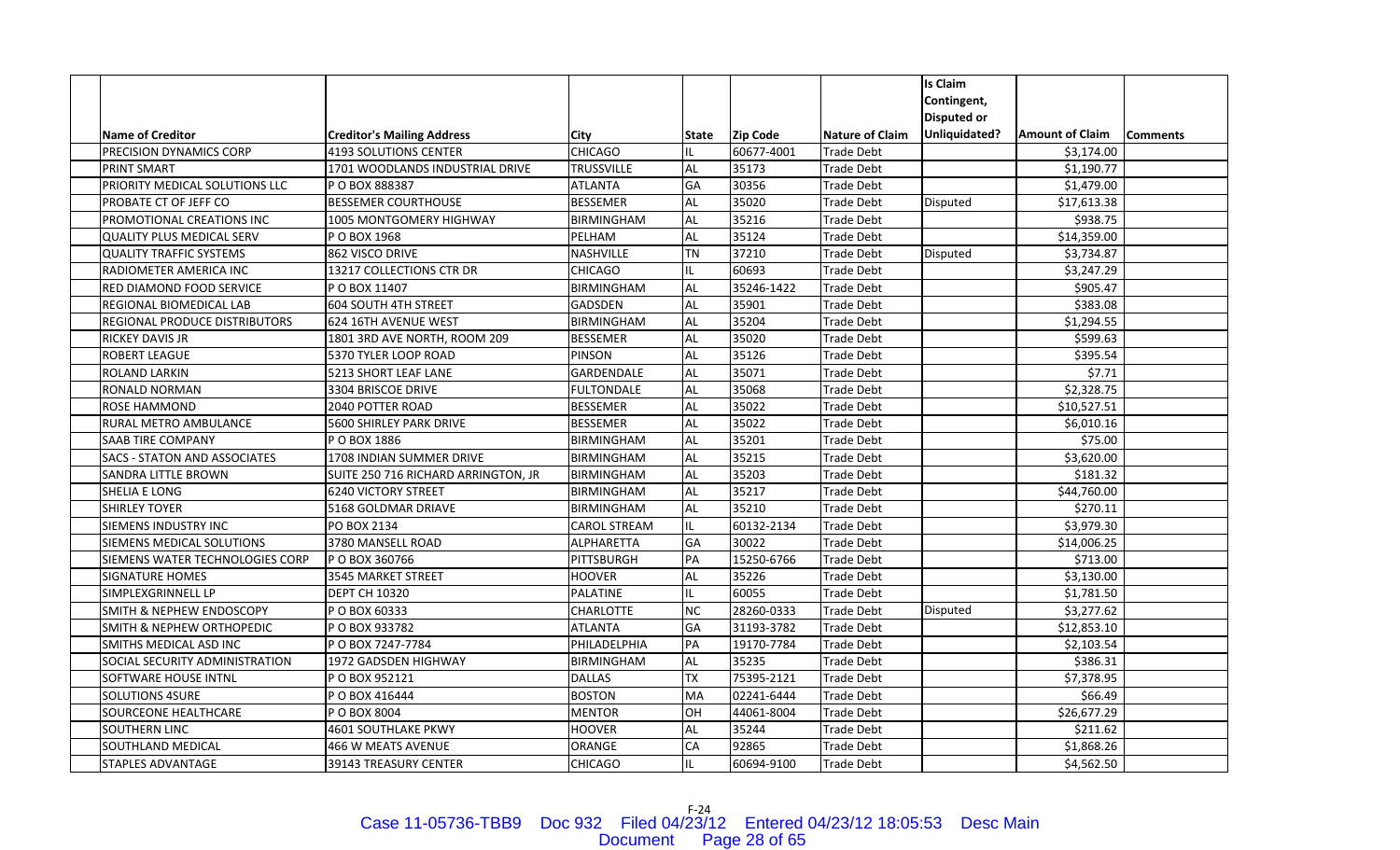|                                     |                                   |                     |           |                 |                   | <b>Is Claim</b>    |                        |                 |
|-------------------------------------|-----------------------------------|---------------------|-----------|-----------------|-------------------|--------------------|------------------------|-----------------|
|                                     |                                   |                     |           |                 |                   | Contingent,        |                        |                 |
|                                     |                                   |                     |           |                 |                   | <b>Disputed or</b> |                        |                 |
| <b>Name of Creditor</b>             | <b>Creditor's Mailing Address</b> | City                | State     | <b>Zip Code</b> | Nature of Claim   | Unliquidated?      | <b>Amount of Claim</b> | <b>Comments</b> |
| <b>STAPLES TECHNOLOGY SOLUTIONS</b> | P O BOX 95230                     | <b>CHICAGO</b>      | IL.       | 60694           | <b>Trade Debt</b> |                    | \$30.91                |                 |
| <b>STAR LINEN</b>                   | <b>1501 LANCER DRIVE</b>          | <b>MOORESTOWN</b>   | <b>NJ</b> | 08057-4233      | <b>Trade Debt</b> |                    | \$95.96                |                 |
| STATE OF AL DEPT OF PUB HEALTH      | P O BOX 303017                    | <b>MONTGOMERY</b>   | <b>AL</b> | 36130-3017      | <b>Trade Debt</b> |                    | \$3,600.00             |                 |
| STATE OF ALA DEPT OF IND RELATIONS  | 649 MONROE ST-RM 2228/FIN DIV     | <b>MONTGOMERY</b>   | AL        | 36131           | <b>Trade Debt</b> |                    | \$509.11               |                 |
| <b>STEAK OUT</b>                    | P O BOX 590123                    | <b>BIRMINGHAM</b>   | <b>AL</b> | 35259           | <b>Trade Debt</b> |                    | \$235.62               |                 |
| <b>STERIS CORPORATION</b>           | PO BOX 676548                     | <b>DALLAS</b>       | <b>TX</b> | 75267-6548      | Trade Debt        | <b>Disputed</b>    | \$85,247.69            |                 |
| <b>STOP HEART ATTACK</b>            | 1572 MONTGOMERY HWY               | <b>BIRMINGHAM</b>   | <b>AL</b> | 35216           | Trade Debt        |                    | \$444.90               |                 |
| STRICKLAND PAPER CO INC             | PO BOX 11407                      | <b>BIRMINGHAM</b>   | AL        | 35246           | Trade Debt        |                    | \$4,964.56             |                 |
| <b>STRYKER CORPORATION</b>          | PO BOX 93308                      | <b>CHICAGO</b>      |           | 60673-3308      | <b>Trade Debt</b> |                    | \$1,718.65             |                 |
| <b>STRYKER ORTHOPAEDICS</b>         | PO BOX 93213                      | <b>CHICAGO</b>      |           | 60673-3213      | <b>Trade Debt</b> |                    | \$2,277.90             |                 |
| <b>SUE AMASON</b>                   | 3196 HAPPY TOP ROAD               | <b>MORRIS</b>       | AL        | 35116           | Trade Debt        |                    | \$2,266.29             |                 |
| SUPREME MEDICAL                     | PO BOX 850247                     | <b>MOBILE</b>       | AL        | 36685           | <b>Trade Debt</b> |                    | \$1,211.83             |                 |
| TABB TEXTILE CO.                    | PO BOX 532788                     | <b>ATLANTA</b>      | GA        | 30353-2788      | Trade Debt        |                    | \$6,283.00             |                 |
| <b>TACY MEDICAL</b>                 | PO BOX 15807                      | FERNANDINA BEACH FL |           | 32035-3114      | Trade Debt        |                    | \$2,546.60             |                 |
| <b>TEAM SESCO</b>                   | 7101 CESSNA DRIVE                 | GREENSBORO          | <b>NC</b> | 27409           | <b>Trade Debt</b> |                    | \$2,751.85             |                 |
| <b>TECHNOLOGY AMERICA</b>           | 2050 WEST SAM HOUSTON PKWY N      | <b>HOUSTON</b>      | <b>TX</b> | 77043           | <b>Trade Debt</b> |                    | \$1,600.00             |                 |
| TERMINIX INTERNATIONAL              | PO BOX 742592                     | <b>CINCINNATI</b>   | OН        | 45274-2592      | <b>Trade Debt</b> |                    | \$2,254.00             |                 |
| <b>TERRI CONSTABLE</b>              | 901 20TH AVENUE N W               | <b>BIRMINGHAM</b>   | <b>AL</b> | 35215           | Trade Debt        |                    | \$375.00               |                 |
| <b>TERRY REED</b>                   | 200 HARBOR GLENN DRIVE SW         | MADISON             | AL        | 35756           | Trade Debt        |                    | \$565.32               |                 |
| THE BIRMINGHAM NEWS                 | P O BOX 905523                    | <b>CHARLOTTE</b>    | NC        | 28290-5523      | <b>Trade Debt</b> |                    | \$995.50               |                 |
| THE ESHELMAN COMPANY                | P O BOX 361984                    | <b>BIRMINGHAM</b>   | AL.       | 35236           | <b>Trade Debt</b> |                    | \$4,920.00             |                 |
| THE MICHAEL MAZER FAMILY            | 816 GREENSPRINGS HIGHWAY          | <b>BIRMINGHAM</b>   | AL        | 35209           | Trade Debt        | <b>Disputed</b>    | \$24,598.00            |                 |
| THE ST JOHN COMPANIES               | P O BOX 51263                     | <b>LOS ANGELES</b>  | CA        | 90051-5563      | <b>Trade Debt</b> |                    | \$1,743.94             |                 |
| THE TITLE GROUP                     | SUITE 375 3500 COLONNADE PARKWAY  | <b>BIRMINGHAM</b>   | <b>AL</b> | 35243           | Trade Debt        |                    | \$75.00                |                 |
| THE TUTWILER WYNDAM GRAND           | 2021 PARK PLACE NO                | <b>BIRMINGHAM</b>   | <b>AL</b> | 35203           | Trade Debt        |                    | \$5,737.75             |                 |
| THERESA O EJEM                      | 1515 6TH AVENUE SOUTH             | <b>BIRMINGHAM</b>   | <b>AL</b> | 35233           | Trade Debt        |                    | \$107.50               |                 |
| <b>THOMPSON TRACTOR</b>             | P O BOX 934005                    | <b>ATLANTA</b>      | GA        | 31193-4005      | <b>Trade Debt</b> |                    | \$6,743.90             |                 |
| TOOL-SMITH COMPANY                  | 1300 4TH AVENUE SOUTH             | <b>BIRMINGHAM</b>   | <b>AL</b> | 35233           | <b>Trade Debt</b> |                    | \$29.00                |                 |
| <b>TRACTOR &amp; EQUIPMENT CO</b>   | PO BOX 12326                      | <b>BIRMINGHAM</b>   | <b>AL</b> | 35202-2326      | <b>Trade Debt</b> |                    | \$509.15               |                 |
| TRANS UNION CORPORATION             | P O BOX 99506                     | <b>CHICAGO</b>      | IL.       | 60693-9506      | Trade Debt        |                    | \$3,604.38             |                 |
| TRC STAFFING SERVICES               | P O BOX 468389                    | <b>ATLANTA</b>      | GA        | 31146           | <b>Trade Debt</b> |                    | \$9,466.38             |                 |
| TRI-ANIM HEALTH SVC INC             | 25197 NETWORK PLACE               | <b>CHICAGO</b>      |           | 60673-1251      | <b>Trade Debt</b> |                    | \$1,643.19             |                 |
| TRIPLE POINT INDUSTRIES             | PO BOX 36423                      | <b>HOOVER</b>       | AL        | 35236           | Trade Debt        |                    | \$4,295.00             |                 |
| <b>TROY ETHRIDGE</b>                | 2040 POTTER ROAD                  | <b>BESSEMER</b>     | AL        | 35022           | <b>Trade Debt</b> |                    | \$10,527.51            |                 |
| TROY SYSTEMS INTEGRATION GROUP      | P O BOX 448                       | HUNTSVILLE          | AL        | 35804           | Trade Debt        |                    | \$12,603.83            |                 |
| <b>U S ENDOSCOPY</b>                | 5976 HEISLEY ROAD                 | MENTOR              | OH        | 44060           | Trade Debt        |                    | \$2,655.62             |                 |
| <b>U S FOUNDRY &amp; MFG CORP</b>   | PO BOX 028556                     | <b>MIAMI</b>        | FL.       | 33102-8556      | <b>Trade Debt</b> |                    | \$2,234.50             |                 |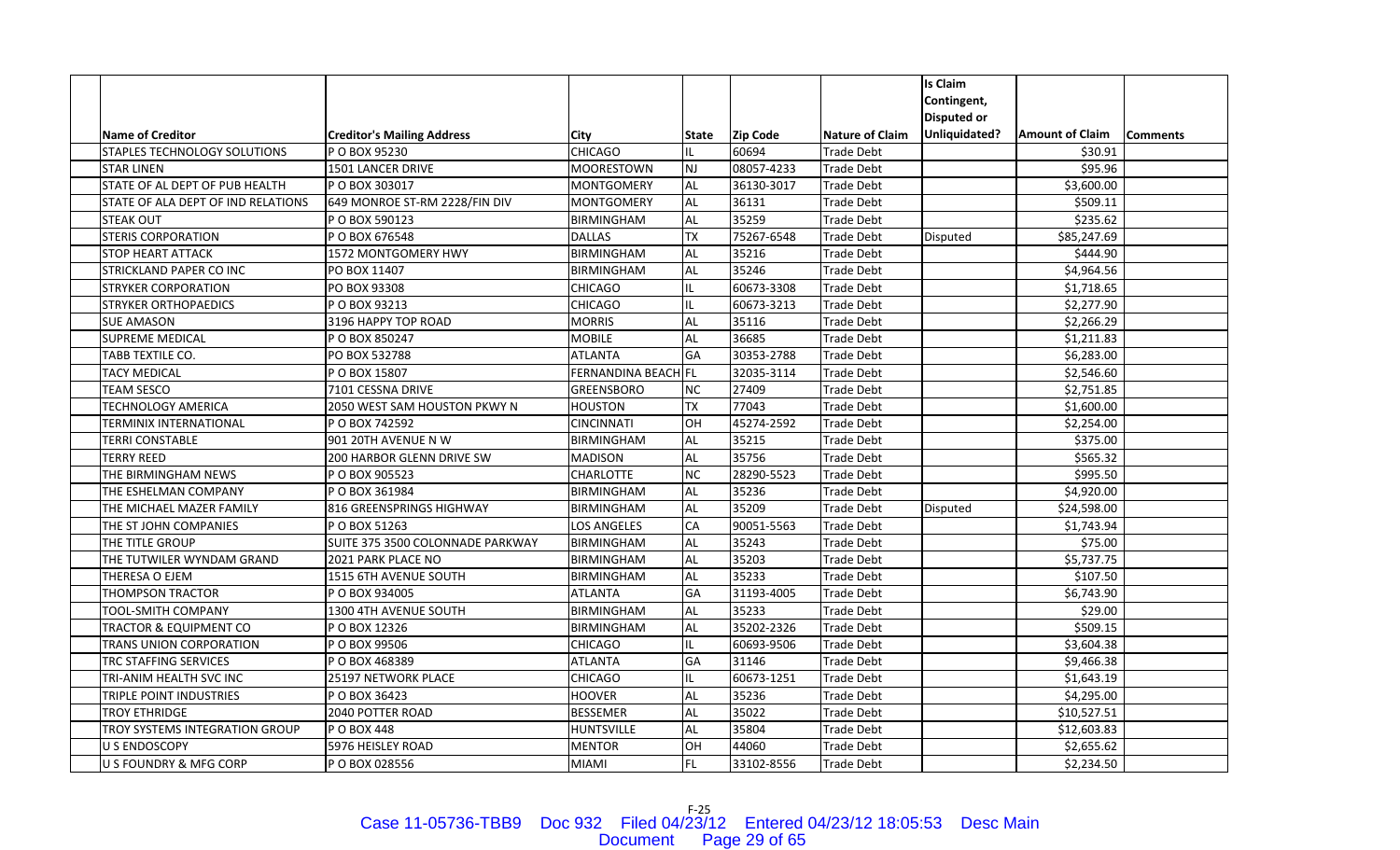|                                  |                                   |                    |           |                 |                   | Is Claim<br>Contingent, |                        |                  |
|----------------------------------|-----------------------------------|--------------------|-----------|-----------------|-------------------|-------------------------|------------------------|------------------|
|                                  |                                   |                    |           |                 |                   | Disputed or             |                        |                  |
| Name of Creditor                 | <b>Creditor's Mailing Address</b> | <b>City</b>        | State     | <b>Zip Code</b> | Nature of Claim   | Unliquidated?           | <b>Amount of Claim</b> | <b>IComments</b> |
| UAB HEALTH SVC FOUNDATION        | P O BOX 55309                     | <b>BIRMINGHAM</b>  | AL        | 35255-5309      | Trade Debt        | Disputed                | \$8,175.00             |                  |
| <b>UAB-INFECTIOUS DISEASES</b>   | 1900 UNIVERSITY BLVD              | <b>BIRMINGHAM</b>  | AL        | 35294           | Trade Debt        |                         | \$550.00               |                  |
| UNITED TRUST LIFE INS CO         | P O BOX 12523                     | <b>BIRMINGHAM</b>  | AL        | 35202-6523      | <b>Trade Debt</b> |                         | \$55,589.96            |                  |
| UNIVERSAL HOSPITAL SVCS          | P O BOX 86                        | <b>MINNEAPOLIS</b> | <b>MN</b> | 55486-0940      | Trade Debt        | Disputed                | \$130,512.12           |                  |
| UNIVERSITY OF NORTH ALABAMA      | <b>UNA BOX 5036</b>               | <b>FLORENCE</b>    | AL        | 35632-0001      | Trade Debt        |                         | \$125.00               |                  |
| <b>USA MOBILITY WIRELESS INC</b> | P O BOX 660770                    | <b>DALLAS</b>      | ТX        | 75266-0770      | <b>Trade Debt</b> |                         | \$180.15               |                  |
| VISION LANDSCAPES, INC.          | P.O. BOX 101324                   | <b>IRONDALE</b>    | AL        | 35210           | Trade Debt        |                         | \$33,909.77            |                  |
| <b>VULCAN MATERIALS COMPANY</b>  | DRAWER 0344/P O BOX 11407         | <b>BIRMINGHAM</b>  | AL        | 35246-0344      | Trade Debt        |                         | \$499.42               |                  |
| <b>WW GRAINGER</b>               | DEPT 080-800849812                | <b>PALATINE</b>    | IL        | 60038           | Trade Debt        |                         | \$1,020.78             |                  |
| <b>WEATHERTECH DISTRIBUTING</b>  | P O BOX 100609                    | <b>IRONDALE</b>    | AL        | 35210           | Trade Debt        | Disputed                | \$8,900.00             |                  |
| <b>WENDY VINCENT</b>             | 5736 LASVIRGENES ROAD #122        | CALABASAS          | AL        | 91302           | Trade Debt        |                         | \$605.26               |                  |
| <b>WESCOR INC</b>                | 370 WEST 1700 SOUTH               | LOGAN              | <b>UT</b> | 84321           | Trade Debt        |                         | \$542.32               |                  |
| <b>WILLIE JAMES BROWN</b>        | 1001 HAMPTON PLACE                | <b>BIRMINGHAM</b>  | <b>AL</b> | 35242           | Trade Debt        |                         | \$117.92               |                  |
| <b>WOOD-FRUITTICHER GROC CO</b>  | 2900 ALTON ROAD-BLDG 1            | <b>BIRMINGHAM</b>  | AL        | 35210           | Trade Debt        |                         | \$43,320.08            |                  |
| <b>ZEP MANUFACTURING CO</b>      | P O BOX 404628                    | <b>ATLANTA</b>     | GA        | 30384-4628      | <b>Trade Debt</b> |                         | \$2,151.69             |                  |
| <b>ZIMMER US INC</b>             | P O BOX 277530                    | <b>ATLANTA</b>     | GA        | 30384-7530      | <b>Trade Debt</b> |                         | \$2,663.28             |                  |

**TOTAL TRADE**

**CLAIMS \$3,683,281.24**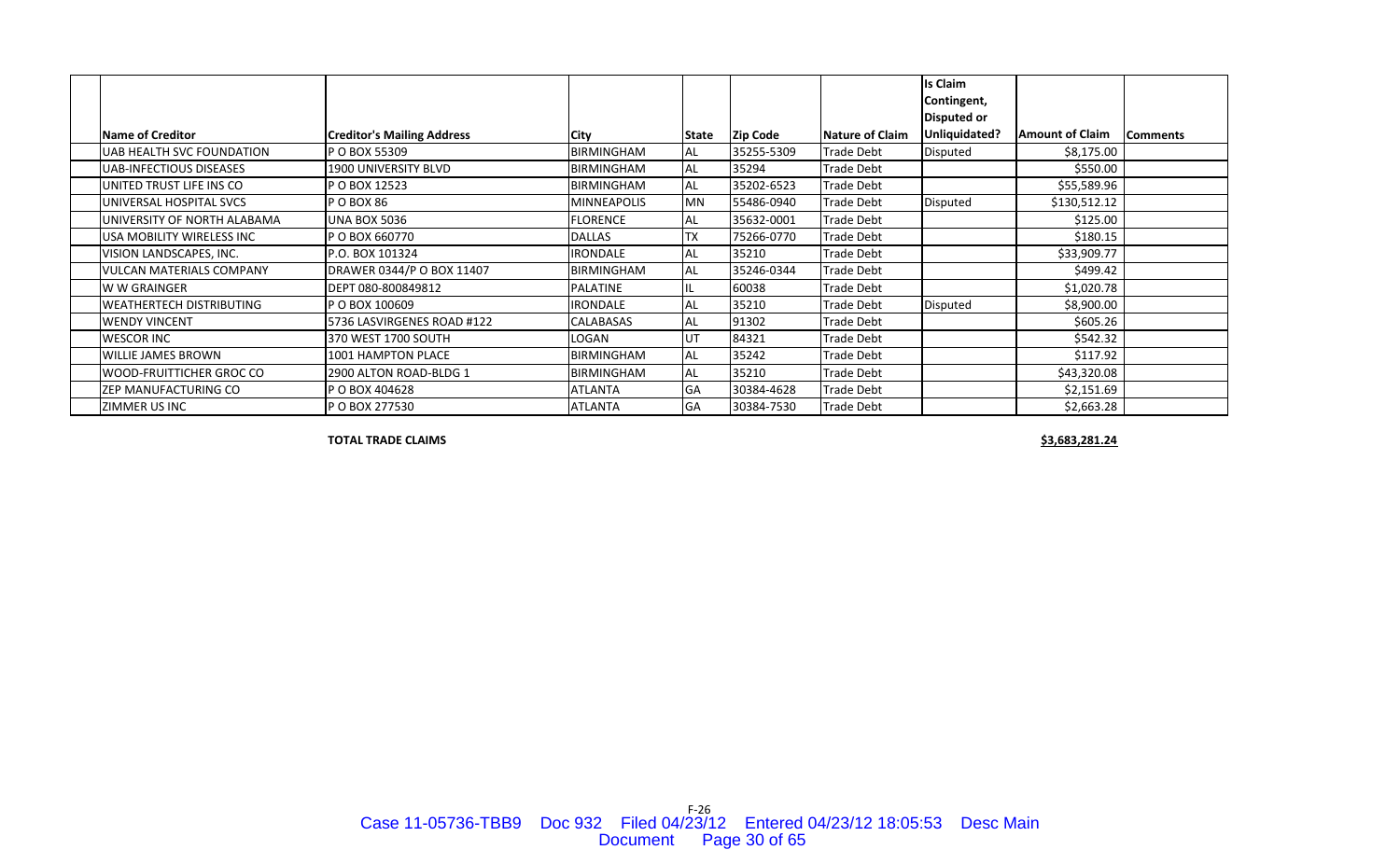| Jefferson County, Alabama                |                                                     |                                                                                                           |  |                 |                                                                                                       |                                                                       |                           |  |                                                                                                                                                                                |  |  |  |  |
|------------------------------------------|-----------------------------------------------------|-----------------------------------------------------------------------------------------------------------|--|-----------------|-------------------------------------------------------------------------------------------------------|-----------------------------------------------------------------------|---------------------------|--|--------------------------------------------------------------------------------------------------------------------------------------------------------------------------------|--|--|--|--|
|                                          |                                                     |                                                                                                           |  |                 |                                                                                                       |                                                                       |                           |  |                                                                                                                                                                                |  |  |  |  |
|                                          |                                                     |                                                                                                           |  |                 |                                                                                                       |                                                                       |                           |  |                                                                                                                                                                                |  |  |  |  |
|                                          |                                                     |                                                                                                           |  |                 |                                                                                                       |                                                                       |                           |  |                                                                                                                                                                                |  |  |  |  |
|                                          |                                                     |                                                                                                           |  |                 |                                                                                                       |                                                                       |                           |  |                                                                                                                                                                                |  |  |  |  |
| <b>Creditor's Mailing Address</b>        |                                                     | <b>State</b>                                                                                              |  |                 | Nature of Claim                                                                                       | <b>Is Claim</b><br>Contingent,<br><b>Disputed or</b><br>Unliquidated? | Amount of<br><b>Claim</b> |  |                                                                                                                                                                                |  |  |  |  |
| Richard Arrington Blvd. N., Suite<br>430 |                                                     | <b>AL</b>                                                                                                 |  |                 | Defined Benefit<br><b>Pension Plan</b><br>obligations                                                 | Unliquidated                                                          |                           |  |                                                                                                                                                                                |  |  |  |  |
| Richard Arrington Blvd. N., Suite<br>430 |                                                     | <b>AL</b>                                                                                                 |  | Attorney        | <b>Other Post</b><br>Employment<br>Benefits (OPEB)                                                    | Unliquidated                                                          |                           |  |                                                                                                                                                                                |  |  |  |  |
|                                          | System for Employees of<br>Jefferson County Retiree | <b>City</b><br>Jefferson County Courthouse, 716 Birmingham<br>Jefferson County Courthouse, 716 Birmingham |  | <b>Zip Code</b> | <b>Amended and Restated List of Creditors</b><br><b>Creditor Contact</b><br>35203<br>35203 c/o County |                                                                       |                           |  | <b>Comments</b><br>\$1.00<br>\$1.00 County has<br>engaged outside<br>actuarial firm to<br>provide County<br>with estimated<br>liability for OPEB<br>in accordance<br>with GAAP |  |  |  |  |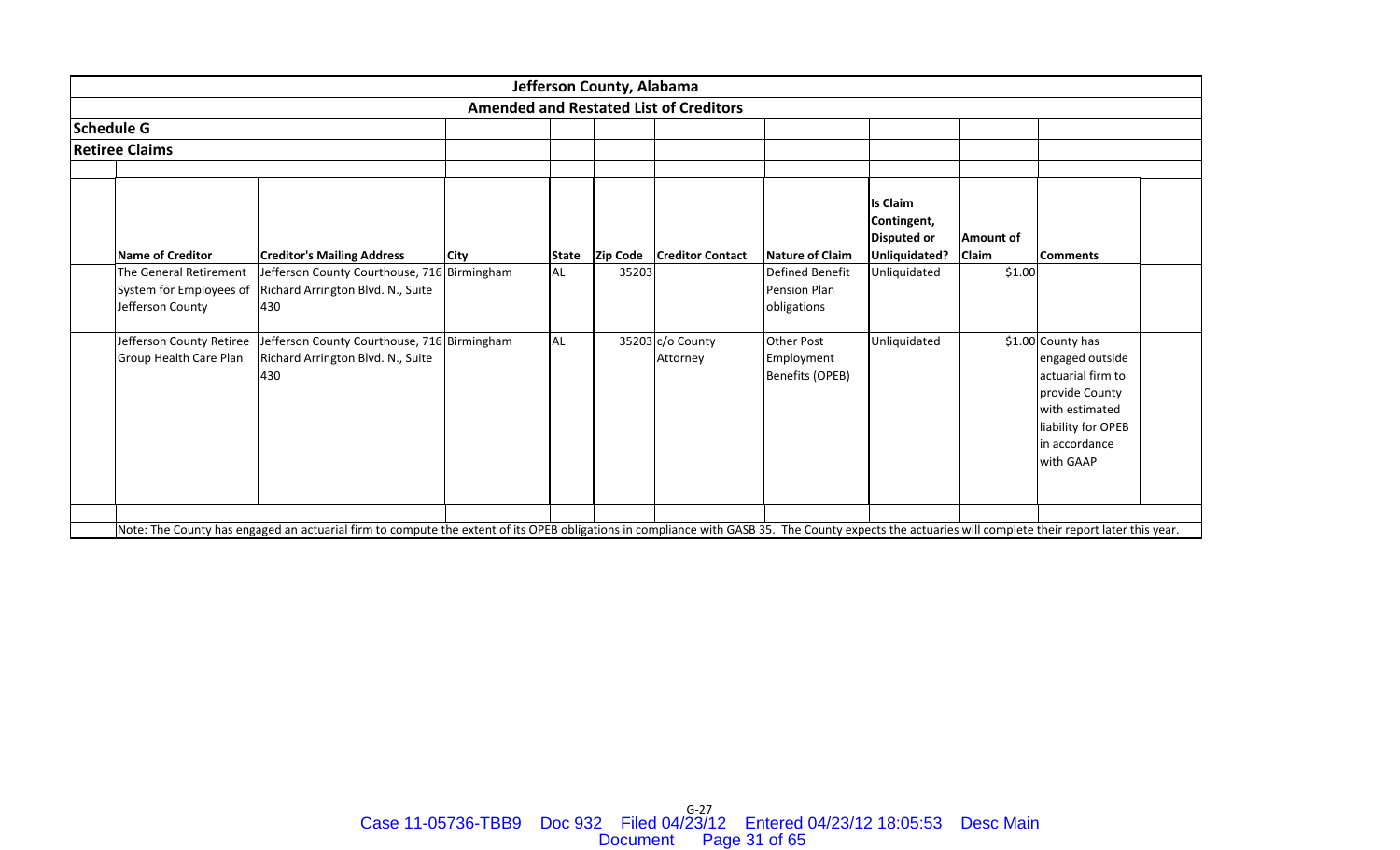## **Jefferson County, Alabama List of Creditors**

**Schedule HEmployees (unsecured)**

> Note: Pursuant to 11 U.S.C. 904, the County has continued postpetition to honor all current accrued obligations for wages and salaries, including earned vacation, severance and sick leave pay and contributions to employee benefit plans. Accordingly, the County believes it is current on prepetition claims for wages, salaries, benefits and other compensation. To ensure notice and opportunity to assert claims, the County lists the **following individuals as creditors holding \$1.00 contingent claims.**

<u>Note:</u> Pursuant to order of the Bankruptcy Court, public access to this Schedule H has been restricted to protect potentially confidential information contained therein.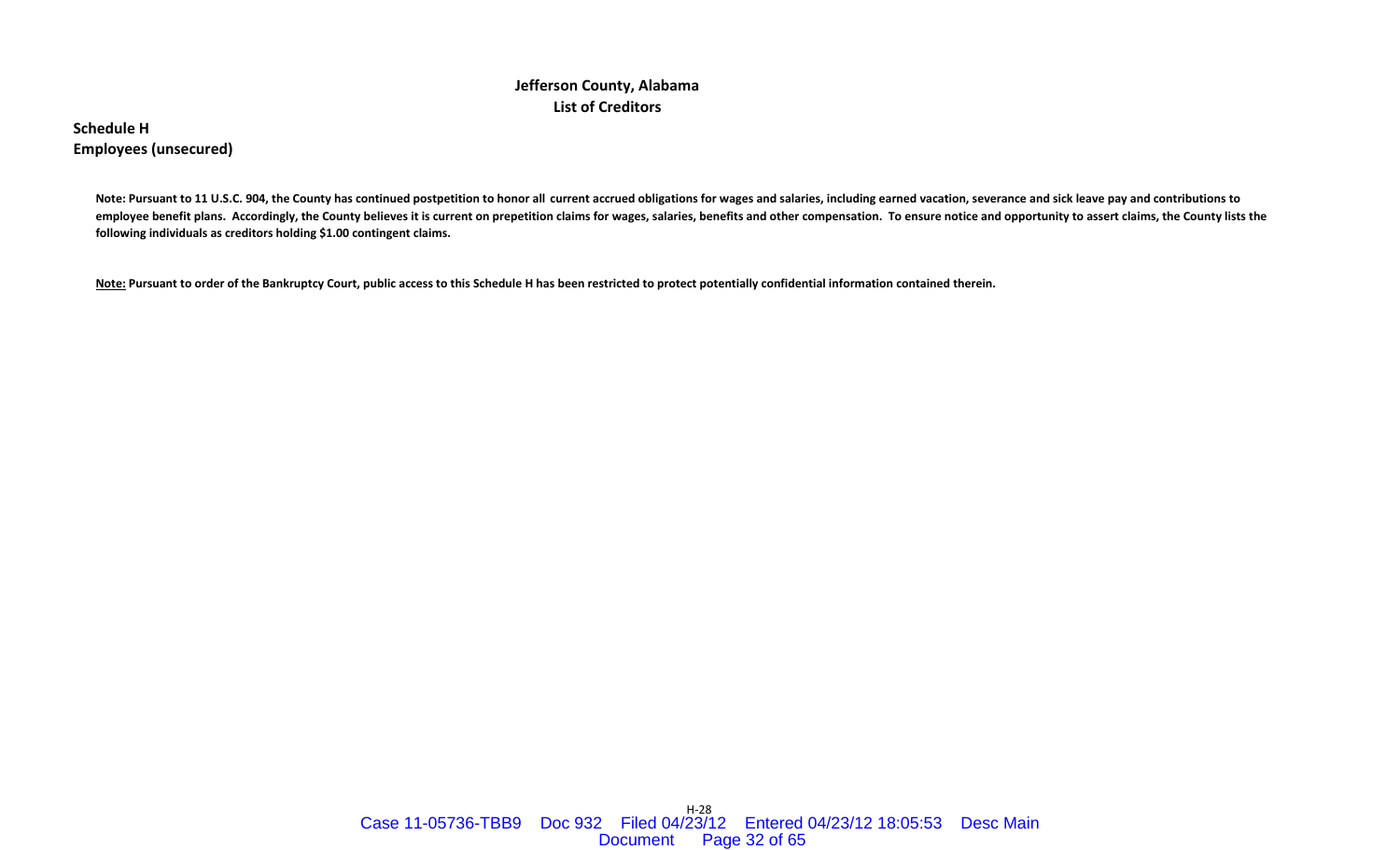**Schedule I Workers Compensation Claims (unsecured)**

<u>Note:</u> Pursuant to order of the Bankruptcy Court, public access to this Schedule Ihas been restricted to protect potentially confidential information contained therein. The Schedule listed 119 potential claims, all of which were scheduled as contingent, disputed, and unliquidated in the amount of \$1.00.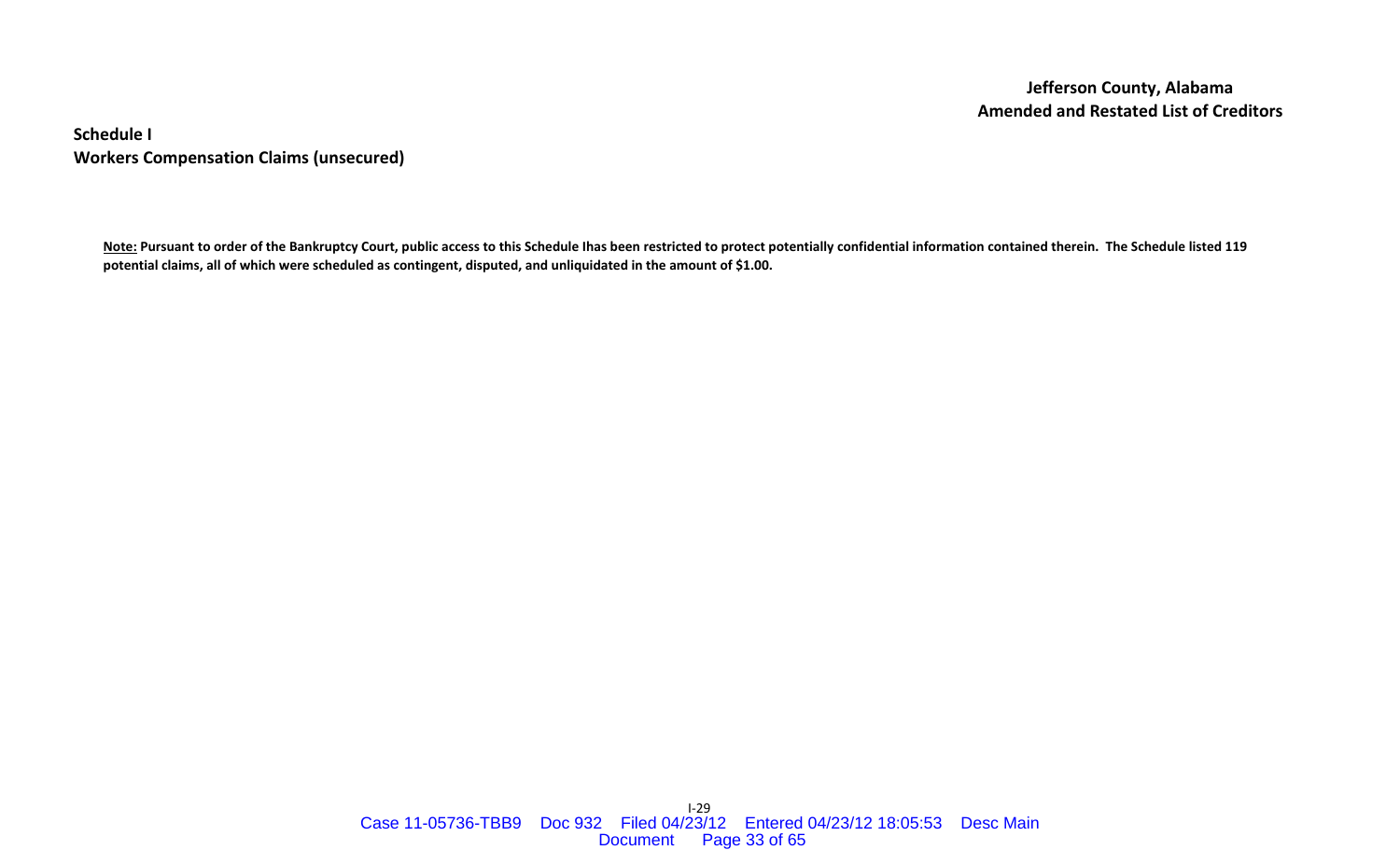## **Schedule J**

**General Liability Claims: Sewer‐related (unsecured)**

|                      |                                   |                     |              |                 |                                       | <b>Is Claim</b>    |            |                 |
|----------------------|-----------------------------------|---------------------|--------------|-----------------|---------------------------------------|--------------------|------------|-----------------|
|                      |                                   |                     |              |                 |                                       | Contingent,        |            |                 |
|                      |                                   |                     |              |                 |                                       | <b>Disputed or</b> | Amount of  |                 |
| Name of Creditor     | <b>Creditor's Mailing Address</b> | <b>City</b>         | <b>State</b> | <b>Zip Code</b> | Nature of Claim                       | Unliquidated?      | Claim      | <b>Comments</b> |
|                      |                                   |                     |              |                 |                                       | Contingent,        |            |                 |
|                      |                                   |                     |              |                 |                                       | Disputed and       |            |                 |
| Armstrong, Walter    | 2316 17th Avenue                  | <b>Bessemer</b>     | <b>AL</b>    |                 | 35020 General Liability Sewer Back Up | Unliquidated       | \$1.00     |                 |
|                      |                                   |                     |              |                 |                                       | Contingent,        |            |                 |
|                      |                                   |                     |              |                 |                                       | Disputed and       |            |                 |
| Brown, Bradford      | 119 Vann Street                   | Midfield            | <b>AL</b>    |                 | 35228 General Liability Sewer Back Up | Unliquidated       | \$1.00     |                 |
|                      |                                   |                     |              |                 |                                       | Contingent,        |            |                 |
|                      |                                   |                     |              |                 |                                       | Disputed and       |            |                 |
| Burch, Lynn          | 1533 Highland Drive               | Birmingham          | AL.          |                 | 35235 General Liability Sewer Back Up | Unliquidated       | \$1.00     |                 |
|                      |                                   |                     |              |                 |                                       | Contingent,        |            |                 |
|                      |                                   |                     |              |                 |                                       | Disputed and       |            |                 |
| Burgess, Janet       | 24 Crest Dr.                      | Birmingham          | <b>AL</b>    |                 | 35209 Sewer Liability Claim           | Unliquidated       | \$3,883.00 |                 |
|                      |                                   |                     |              |                 |                                       | Contingent,        |            |                 |
|                      |                                   |                     |              |                 |                                       | Disputed and       |            |                 |
| Burrell, James       | 1906 Summer Circle                | <b>Center Point</b> | <b>AL</b>    |                 | 35215 General Liability Sewer Back Up | Unliquidated       | \$1.00     |                 |
|                      |                                   |                     |              |                 |                                       | Contingent,        |            |                 |
|                      |                                   |                     |              |                 |                                       | Disputed and       |            |                 |
| Bussey, Dessiree     | 1020 Mason Circle                 | Odenville           | <b>AL</b>    |                 | 35120 General Liability Sewer Back Up | Unliquidated       | \$1.00     |                 |
|                      |                                   |                     |              |                 |                                       | Contingent,        |            |                 |
|                      |                                   |                     |              |                 |                                       | Disputed and       |            |                 |
| Carter, Linda        | 4650 Cades Cove Drive             | Gardendale          | AL.          |                 | 35071 General Liability Sewer Back Up | Unliquidated       | \$1.00     |                 |
|                      |                                   |                     |              |                 |                                       | Contingent,        |            |                 |
|                      |                                   |                     |              |                 |                                       | Disputed and       |            |                 |
| Cooper, Daniel       | 1115 Montevallo Road              | Leeds               | AL.          |                 | 35094 General Liability Sewer Back Up | Unliquidated       | \$1.00     |                 |
|                      |                                   |                     |              |                 |                                       | Contingent,        |            |                 |
|                      |                                   |                     |              |                 |                                       | Disputed and       |            |                 |
| Crowe, Cissy Edwards | 408 Nichols Way                   | Trussville          | <b>AL</b>    |                 | 35173 General Liability Sewer Back Up | Unliquidated       | \$1.00     |                 |

J‐30 Case 11-05736-TBB9 Doc 932 Filed 04/23/12 Entered 04/23/12 18:05:53 Desc MainDocument Page 34 of 65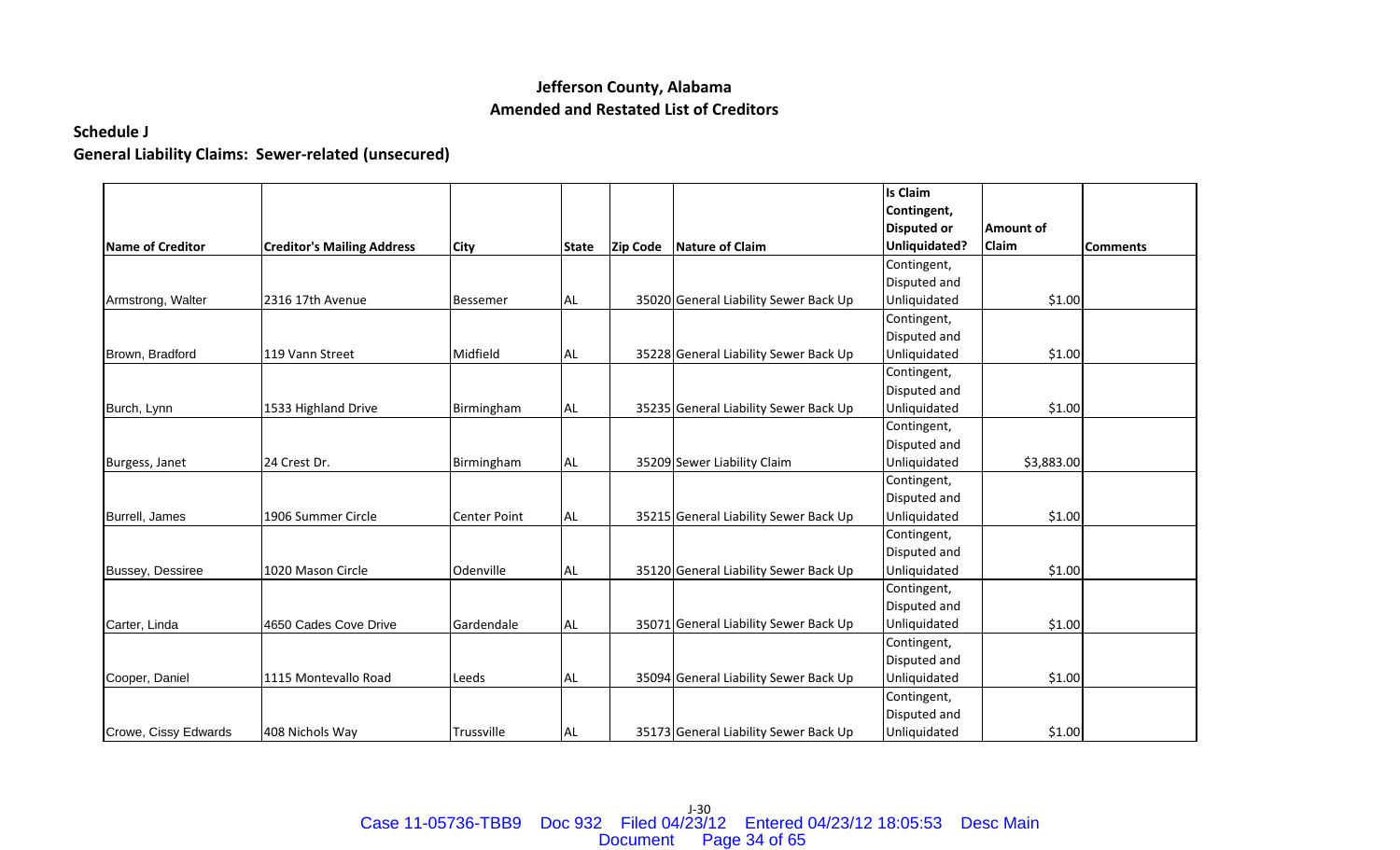|                           |                                   |                       |              |                 |                                       | Is Claim           |                  |                 |
|---------------------------|-----------------------------------|-----------------------|--------------|-----------------|---------------------------------------|--------------------|------------------|-----------------|
|                           |                                   |                       |              |                 |                                       | Contingent,        |                  |                 |
|                           |                                   |                       |              |                 |                                       | <b>Disputed or</b> | <b>Amount of</b> |                 |
| <b>Name of Creditor</b>   | <b>Creditor's Mailing Address</b> | <b>City</b>           | <b>State</b> | <b>Zip Code</b> | Nature of Claim                       | Unliquidated?      | Claim            | <b>Comments</b> |
|                           |                                   |                       |              |                 |                                       | Contingent,        |                  |                 |
|                           |                                   |                       |              |                 |                                       | Disputed and       |                  |                 |
| Dee Dee's Beauty Salon II | 6704 Grasselli Road               | Fairfield             | AL           |                 | 35064 General Liability Sewer Back Up | Unliquidated       | \$1.00           |                 |
|                           |                                   |                       |              |                 |                                       | Contingent,        |                  |                 |
|                           |                                   |                       |              |                 |                                       | Disputed and       |                  |                 |
| Eddins, Timothy           | 1765 Vestavia Ln.                 | Vestavia Hills        | <b>AL</b>    |                 | 35216 Sewer Liability Claim           | Unliquidated       | \$1,580.59       |                 |
|                           |                                   |                       |              |                 |                                       | Contingent,        |                  |                 |
|                           |                                   |                       |              |                 |                                       | Disputed and       |                  |                 |
| Fells, Willie             | 1333 Stonehedge Drive             | Birmingham            | <b>AL</b>    |                 | 35235 General Liability Sewer Back Up | Unliquidated       | \$1.00           |                 |
|                           |                                   |                       |              |                 |                                       | Contingent and     |                  |                 |
| Foy, Leon                 | 1661 Fulton Ave. SW               | Birmingham            | AL           |                 | 35211 Sewer Liability Claim           | Disputed           | \$1.00           |                 |
|                           |                                   |                       |              |                 |                                       | Contingent,        |                  |                 |
|                           |                                   |                       |              |                 |                                       | Disputed and       |                  |                 |
| Gray, Rosemary            | 6806 68th Street South            | Birmingham            | <b>AL</b>    |                 | 35212 General Liability Sewer Back Up | Unliquidated       | \$1.00           |                 |
|                           |                                   |                       |              |                 |                                       | Contingent,        |                  |                 |
|                           |                                   |                       |              |                 |                                       | Disputed and       |                  |                 |
| Hill, Philip              | 80 13th Street West               | Birmingham            | <b>AL</b>    |                 | 35208 General Liability Sewer Back Up | Unliquidated       | \$1.00           |                 |
|                           |                                   |                       |              |                 |                                       | Contingent,        |                  |                 |
|                           |                                   |                       |              |                 |                                       | Disputed and       |                  |                 |
| Hill, Vanessa D.          | 455 Pinellas Street               | Birmingham            | <b>AL</b>    |                 | 35206 Sewer Liability Claim           | Unliquidated       | \$2,917.00       |                 |
|                           |                                   |                       |              |                 |                                       | Contingent,        |                  |                 |
|                           |                                   |                       |              |                 |                                       | Disputed and       |                  |                 |
| Hudson, Robbie Lee        | 1906 Summer Circle                | Birmingham            | <b>AL</b>    |                 | 35215 General Liability Sewer Back Up | Unliquidated       | \$1.00           |                 |
|                           |                                   |                       |              |                 |                                       | Contingent,        |                  |                 |
|                           |                                   |                       |              |                 |                                       | Disputed and       |                  |                 |
| Humphries, Santita        | 1661 Fulton Ave. SW               | Birmingham            | <b>AL</b>    |                 | 35211 Sewer Liability Claim           | Unliquidated       | \$1.00           |                 |
|                           |                                   |                       |              |                 |                                       | Contingent,        |                  |                 |
|                           |                                   |                       |              |                 |                                       | Disputed and       |                  |                 |
| Hydinger, Steven          | 2535 Watkins Road                 | <b>Mountain Brook</b> | <b>AL</b>    |                 | 35223 General Liability Sewer Back Up | Unliquidated       | \$1.00           |                 |
|                           |                                   |                       |              |                 |                                       | Contingent,        |                  |                 |
|                           |                                   |                       |              |                 |                                       | Disputed and       |                  |                 |
| Jackson, Anntrienna       | 990 Montevallo Road               | Leeds                 | <b>AL</b>    |                 | 35094 General Liability Sewer Back Up | Unliquidated       | \$1.00           |                 |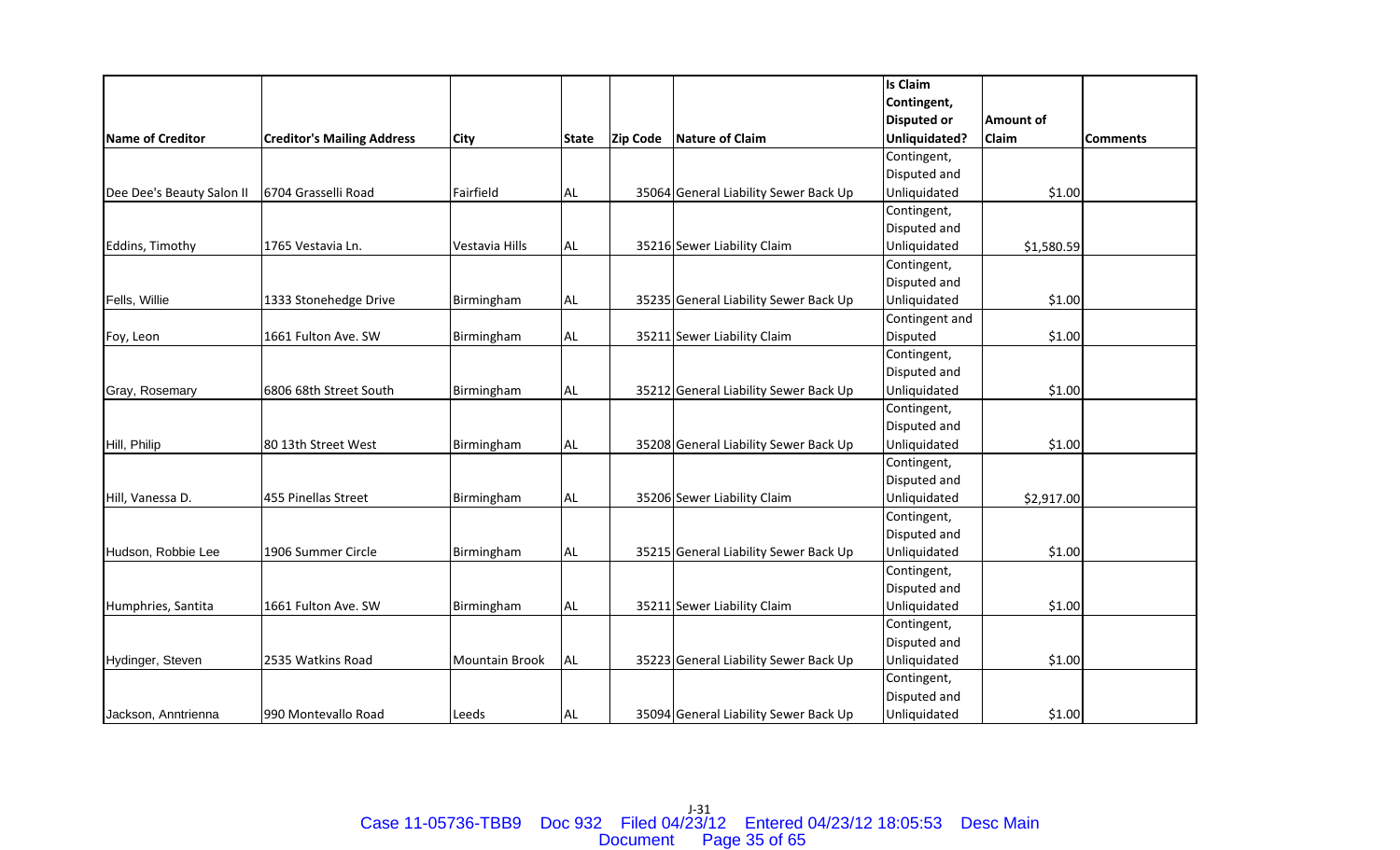|                         |                                   |                |              |                 |                                       | <b>Is Claim</b>    |            |                 |
|-------------------------|-----------------------------------|----------------|--------------|-----------------|---------------------------------------|--------------------|------------|-----------------|
|                         |                                   |                |              |                 |                                       | Contingent,        |            |                 |
|                         |                                   |                |              |                 |                                       | <b>Disputed or</b> | Amount of  |                 |
| <b>Name of Creditor</b> | <b>Creditor's Mailing Address</b> | <b>City</b>    | <b>State</b> | <b>Zip Code</b> | Nature of Claim                       | Unliquidated?      | Claim      | <b>Comments</b> |
|                         |                                   |                |              |                 |                                       | Contingent,        |            |                 |
|                         |                                   |                |              |                 |                                       | Disputed and       |            |                 |
| Jemison, Tonya          | 2720 Lee Avenue SW                | Birmingham     | <b>AL</b>    |                 | 35211 General Liability Sewer Back Up | Unliquidated       | \$1.00     |                 |
|                         |                                   |                |              |                 |                                       | Contingent,        |            |                 |
|                         |                                   |                |              |                 |                                       | Disputed and       |            |                 |
| Johnson, Willie         | 6645 Grasselli Road               | Fairfield      | AL           |                 | 35064 General Liability Sewer Back Up | Unliquidated       | \$1.00     |                 |
|                         |                                   |                |              |                 |                                       | Contingent,        |            |                 |
|                         |                                   |                |              |                 |                                       | Disputed and       |            |                 |
| Knight, Bruce           | P. O. Box 94302                   | Birmingham     | <b>AL</b>    |                 | 35220 General Liability Sewer Back Up | Unliquidated       | \$1.00     |                 |
|                         |                                   |                |              |                 |                                       | Contingent,        |            |                 |
|                         |                                   |                |              |                 |                                       | Disputed and       |            |                 |
| Lacey, James            | 3316 Wisteria Drive               | Vestavia       | <b>AL</b>    |                 | 35216 General Liability Sewer Back Up | Unliquidated       | \$1.00     |                 |
|                         |                                   |                |              |                 |                                       | Contingent,        |            |                 |
|                         |                                   |                |              |                 |                                       | Disputed and       |            |                 |
| Manly, Reid             | 2923 Balmoral Rd.                 | Mountain Brook | AL           |                 | 35223 Sewer Liability Claim           | Unliquidated       | \$4,319.37 |                 |
|                         |                                   |                |              |                 |                                       | Contingent,        |            |                 |
|                         |                                   |                |              |                 |                                       | Disputed and       |            |                 |
| Morgan, Garrett         | 6722 Grasselli Road               | Birmingham     | <b>AL</b>    |                 | 35064 General Liability Sewer Back Up | Unliquidated       | \$1.00     |                 |
|                         |                                   |                |              |                 |                                       | Contingent,        |            |                 |
|                         |                                   |                |              |                 |                                       | Disputed and       |            |                 |
| Murphy, Fernando        | 1661 Fulton Ave. SW               | Birmingham     | <b>AL</b>    |                 | 35211 Sewer Liability Claim           | Unliquidated       | \$1.00     |                 |
|                         |                                   |                |              |                 |                                       | Contingent,        |            |                 |
|                         |                                   |                |              |                 |                                       | Disputed and       |            |                 |
| Murphy, Marchay         | 1661 Fulton Ave. SW               | Birmingham     | AL.          |                 | 35211 Sewer Liability Claim           | Unliquidated       | \$1.00     |                 |
|                         |                                   |                |              |                 |                                       | Contingent,        |            |                 |
|                         |                                   |                |              |                 |                                       | Disputed and       |            |                 |
| Murphy, Sherlesia       | 1661 Fulton Ave. SW               | Birmingham     | <b>AL</b>    |                 | 35211 Sewer Liability Claim           | Unliquidated       | \$1.00     |                 |
|                         |                                   |                |              |                 |                                       | Contingent,        |            |                 |
|                         |                                   |                |              |                 |                                       | Disputed and       |            |                 |
| Nomberg, David P.       | 5749 8th Ct. S                    | Birmingham     | <b>AL</b>    |                 | 35212 Sewer Liability Claim           | Unliquidated       | \$635.29   |                 |
|                         |                                   |                |              |                 |                                       | Contingent,        |            |                 |
|                         |                                   |                |              |                 |                                       | Disputed and       |            |                 |
| Ona's Music Room        | 423 20th Street South             | Birmingham     | AL.          |                 | 35233 General Liability Sewer Back Up | Unliquidated       | \$1.00     |                 |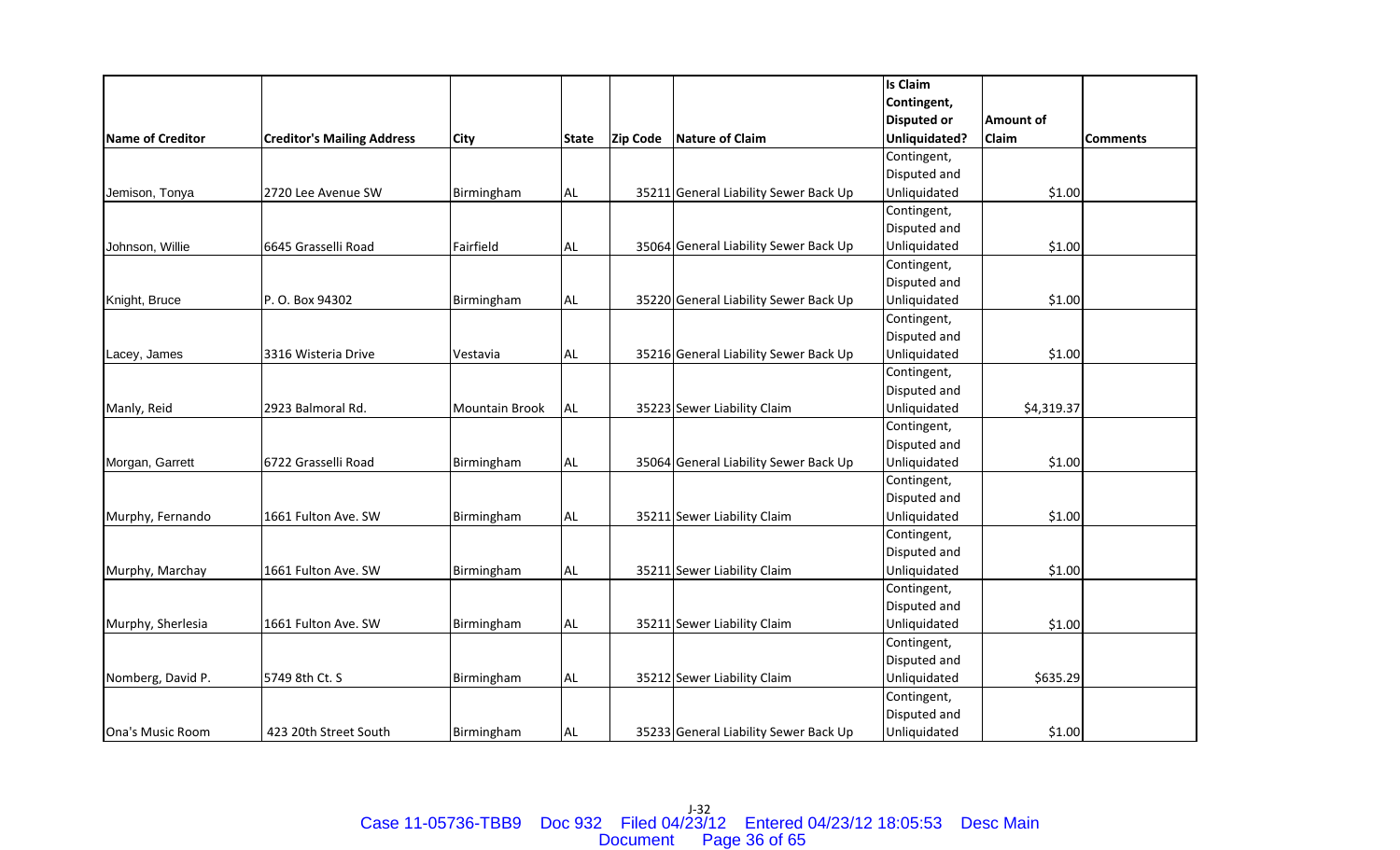|                          |                                   |                |              |                 |                                       | Is Claim           |            |                 |
|--------------------------|-----------------------------------|----------------|--------------|-----------------|---------------------------------------|--------------------|------------|-----------------|
|                          |                                   |                |              |                 |                                       | Contingent,        |            |                 |
|                          |                                   |                |              |                 |                                       | <b>Disputed or</b> | Amount of  |                 |
| Name of Creditor         | <b>Creditor's Mailing Address</b> | <b>City</b>    | <b>State</b> | <b>Zip Code</b> | Nature of Claim                       | Unliquidated?      | Claim      | <b>Comments</b> |
|                          |                                   |                |              |                 |                                       | Contingent,        |            |                 |
|                          |                                   |                |              |                 |                                       | Disputed and       |            |                 |
| Pennington, Leon         | 1421 56th St. W                   | Birmingham     | AL           |                 | 35228 Sewer Liability Claim           | Unliquidated       | \$1.00     |                 |
|                          |                                   |                |              |                 |                                       | Contingent,        |            |                 |
| Q & S Soul Food          |                                   |                |              |                 |                                       | Disputed and       |            |                 |
| Restaurant               | 215 41st Street South             | Birmingham     | <b>AL</b>    |                 | 35222 General Liability Sewer Back Up | Unliquidated       | \$1.00     |                 |
|                          |                                   |                |              |                 |                                       | Contingent,        |            |                 |
|                          |                                   |                |              |                 |                                       | Disputed and       |            |                 |
| Raine, Joy               | 8648 9th Court Cir S              | Birmingham     | <b>AL</b>    |                 | 35206 General Liability Sewer Back Up | Unliquidated       | \$1.00     |                 |
|                          |                                   |                |              |                 |                                       | Contingent,        |            |                 |
| Richard, Angela and      | c/o Mark Pickens, P.O. Box        |                |              |                 |                                       | Disputed and       |            |                 |
| <b>Matthew Rasmussen</b> | 59372                             | Birmingham     | <b>AL</b>    |                 | 35259 Sewer Liability Claim           | Unliquidated       | \$1.00     |                 |
|                          |                                   |                |              |                 |                                       | Contingent,        |            |                 |
|                          |                                   |                |              |                 |                                       | Disputed and       |            |                 |
| Riles, Juanita           | 1661 Fulton Ave. SW               | Birmingham     | <b>AL</b>    |                 | 35211 Sewer Liability Claim           | Unliquidated       | \$1.00     |                 |
|                          |                                   |                |              |                 |                                       | Contingent,        |            |                 |
|                          |                                   |                |              |                 |                                       | Disputed and       |            |                 |
| Selander, Katri          | 501 Woodland Drive                | Homewood       | <b>AL</b>    |                 | 35209 General Liability Sewer Back Up | Unliquidated       | \$1.00     |                 |
|                          |                                   |                |              |                 |                                       | Contingent,        |            |                 |
|                          |                                   |                |              |                 |                                       | Disputed and       |            |                 |
| Shaffer, Clinton         | 3633 Kings Hill Road              | Mountain Brook | <b>AL</b>    |                 | 35223 General Liability Sewer Back Up | Unliquidated       | \$1.00     |                 |
|                          |                                   |                |              |                 |                                       | Contingent,        |            |                 |
|                          |                                   |                |              |                 |                                       | Disputed and       |            |                 |
| Simmons, Bonnie          | 1108D Rue Maison                  | Birmingham     | <b>AL</b>    |                 | 35209 General Liability Sewer Back Up | Unliquidated       | \$1.00     |                 |
|                          |                                   |                |              |                 |                                       | Contingent,        |            |                 |
|                          |                                   |                |              |                 |                                       | Disputed and       |            |                 |
| Smitherman, Teresa       | 5034 Eastern Valley Road          | McCalla        | <b>AL</b>    |                 | 35111 General Liability Sewer Back Up | Unliquidated       | \$1.00     |                 |
|                          |                                   |                |              |                 |                                       | Contingent,        |            |                 |
|                          |                                   |                |              |                 |                                       | Disputed and       |            |                 |
| Spurgeon, Jean           | 832 Euclid Avenue                 | Birmingham     | AL           |                 | 35213 General Liability Sewer Back Up | Unliquidated       | \$1.00     |                 |
|                          |                                   |                |              |                 |                                       | Contingent,        |            |                 |
|                          | Department of Public Safety,      |                |              |                 |                                       | Disputed and       |            |                 |
| State of Alabama         | 908 Bankhead Hwy. W               | Birmingham     | <b>AL</b>    |                 | 35204 Sewer Liability Claim           | Unliquidated       | \$1,158.25 |                 |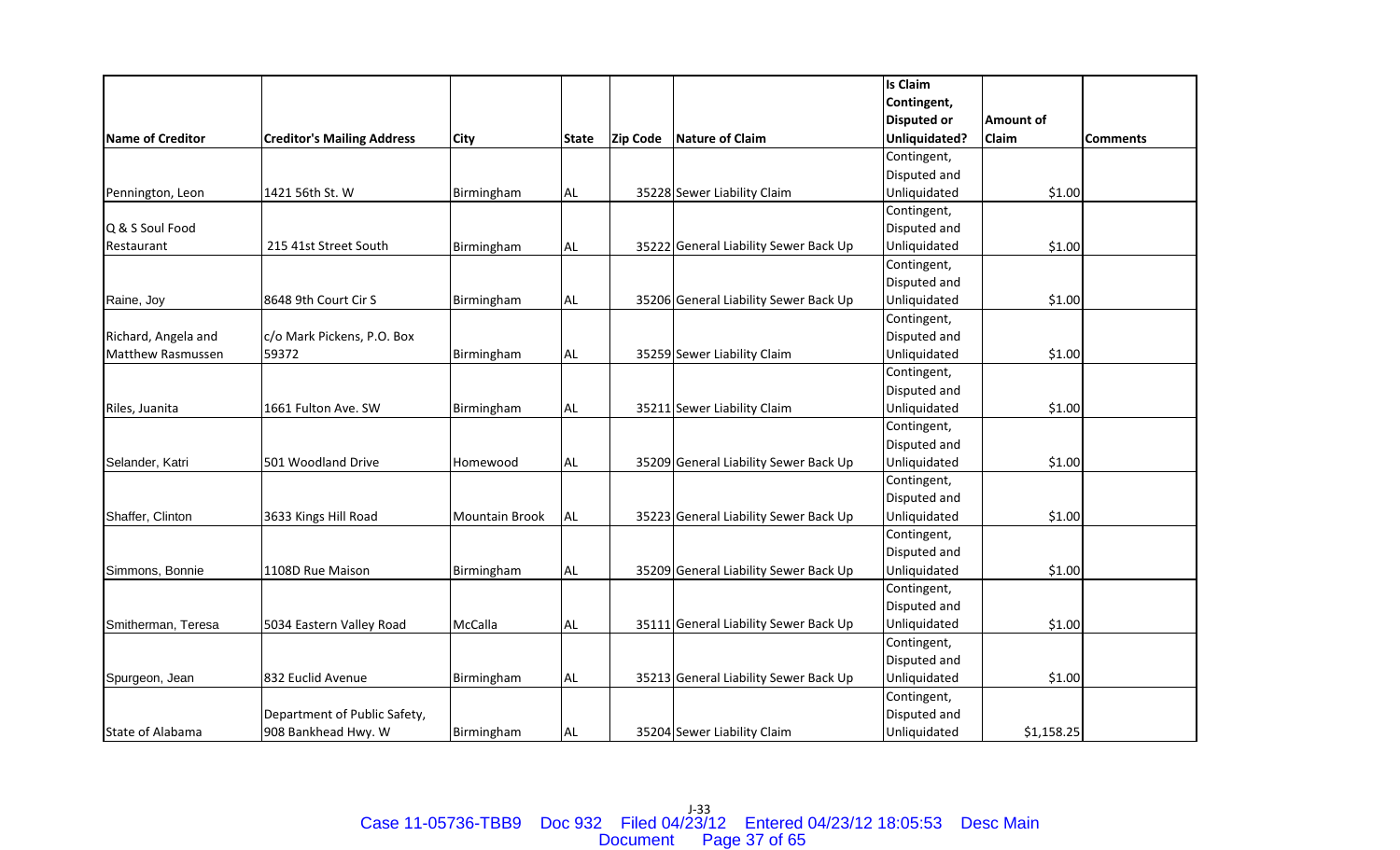|                           |                                    |             |              |                 |                                       | Is Claim           |                  |                 |
|---------------------------|------------------------------------|-------------|--------------|-----------------|---------------------------------------|--------------------|------------------|-----------------|
|                           |                                    |             |              |                 |                                       | Contingent,        |                  |                 |
|                           |                                    |             |              |                 |                                       | <b>Disputed or</b> | <b>Amount of</b> |                 |
| <b>Name of Creditor</b>   | <b>Creditor's Mailing Address</b>  | <b>City</b> | <b>State</b> | <b>Zip Code</b> | <b>Nature of Claim</b>                | Unliquidated?      | Claim            | <b>Comments</b> |
|                           |                                    |             |              |                 |                                       | Contingent,        |                  |                 |
|                           |                                    |             |              |                 |                                       | Disputed and       |                  |                 |
| Swain, Margie             | 2024 33rd Ave. N                   | Birmingham  | AL           |                 | 35207 Sewer Liability Claim           | Unliquidated       | \$8,300.00       |                 |
|                           |                                    |             |              |                 |                                       | Contingent,        |                  |                 |
|                           |                                    |             |              |                 |                                       | Disputed and       |                  |                 |
| Taylor, Mary              | 1661 Fulton Avenue                 | Birmingham  | AL           |                 | 35211 General Liability Sewer Back Up | Unliquidated       | \$1.00           |                 |
|                           |                                    |             |              |                 |                                       | Contingent,        |                  |                 |
| The Way Salvation Daycare |                                    |             |              |                 |                                       | Disputed and       |                  |                 |
| & Learning Center         | 3008 25th Street North             | Birmingham  | <b>AL</b>    |                 | 35207 General Liability Sewer Back Up | Unliquidated       | \$1.00           |                 |
|                           |                                    |             |              |                 |                                       | Contingent,        |                  |                 |
|                           |                                    |             |              |                 |                                       | Disputed and       |                  |                 |
| <b>USAA</b>               | P.O. Box 659476                    | San Antonio | <b>TX</b>    |                 | 78265 Sewer Liability Claim           | Unliquidated       | \$6,816.21       |                 |
|                           | c/o Brett Tumbull, Farris, Riley & |             |              |                 |                                       | Contingent,        |                  |                 |
|                           | Pitt LLP                           |             |              |                 |                                       | Disputed and       |                  |                 |
| Vaughn, Rebecca           | 2025 3rd Ave. N, Ste. 400          | Birmingham  | <b>AL</b>    |                 | 35203 Sewer Liability Claim           | Unliquidated       | \$5,000.00       |                 |
|                           |                                    |             |              |                 |                                       | Contingent,        |                  |                 |
|                           |                                    |             |              |                 |                                       | Disputed and       |                  |                 |
| Warren, Glenn             | 7099 Stoneybrook Crossing          | Leeds       | <b>AL</b>    |                 | 35094 General Liability Sewer Back Up | Unliquidated       | \$1.00           |                 |
|                           |                                    |             |              |                 |                                       | Contingent,        |                  |                 |
|                           |                                    |             |              |                 |                                       | Disputed and       |                  |                 |
| Wells, Chip               | 1322 32nd Street South             | Birmingham  | <b>AL</b>    |                 | 35205 General Liability Sewer Back Up | Unliquidated       | \$1.00           |                 |
|                           |                                    |             |              |                 |                                       | Contingent,        |                  |                 |
| Winery at Pepper Place,   |                                    |             |              |                 |                                       | Disputed and       |                  |                 |
| The                       | 2801 2nd Ave. S                    | Birmingham  | <b>AL</b>    |                 | 35233 Sewer Liability Claim           | Unliquidated       | \$24,675.33      |                 |
|                           |                                    |             |              |                 |                                       | Contingent,        |                  |                 |
|                           |                                    |             |              |                 |                                       | Disputed and       |                  |                 |
| Womack, Christopher       | 1661 Fulton Ave. SW                | Birmingham  | AL           |                 | 35211 Sewer Liability Claim           | Unliquidated       | \$1.00           |                 |
|                           |                                    |             |              |                 |                                       | Contingent,        |                  |                 |
|                           |                                    |             |              |                 |                                       | Disputed and       |                  |                 |
| Womack, Sandra            | 1661 Fulton Ave. SW                | Birmingham  | <b>AL</b>    |                 | 35211 Sewer Liability Claim           | Unliquidated       | \$1.00           |                 |
|                           | <b>Total Claims =</b>              |             |              |                 |                                       |                    | \$59,327.04      |                 |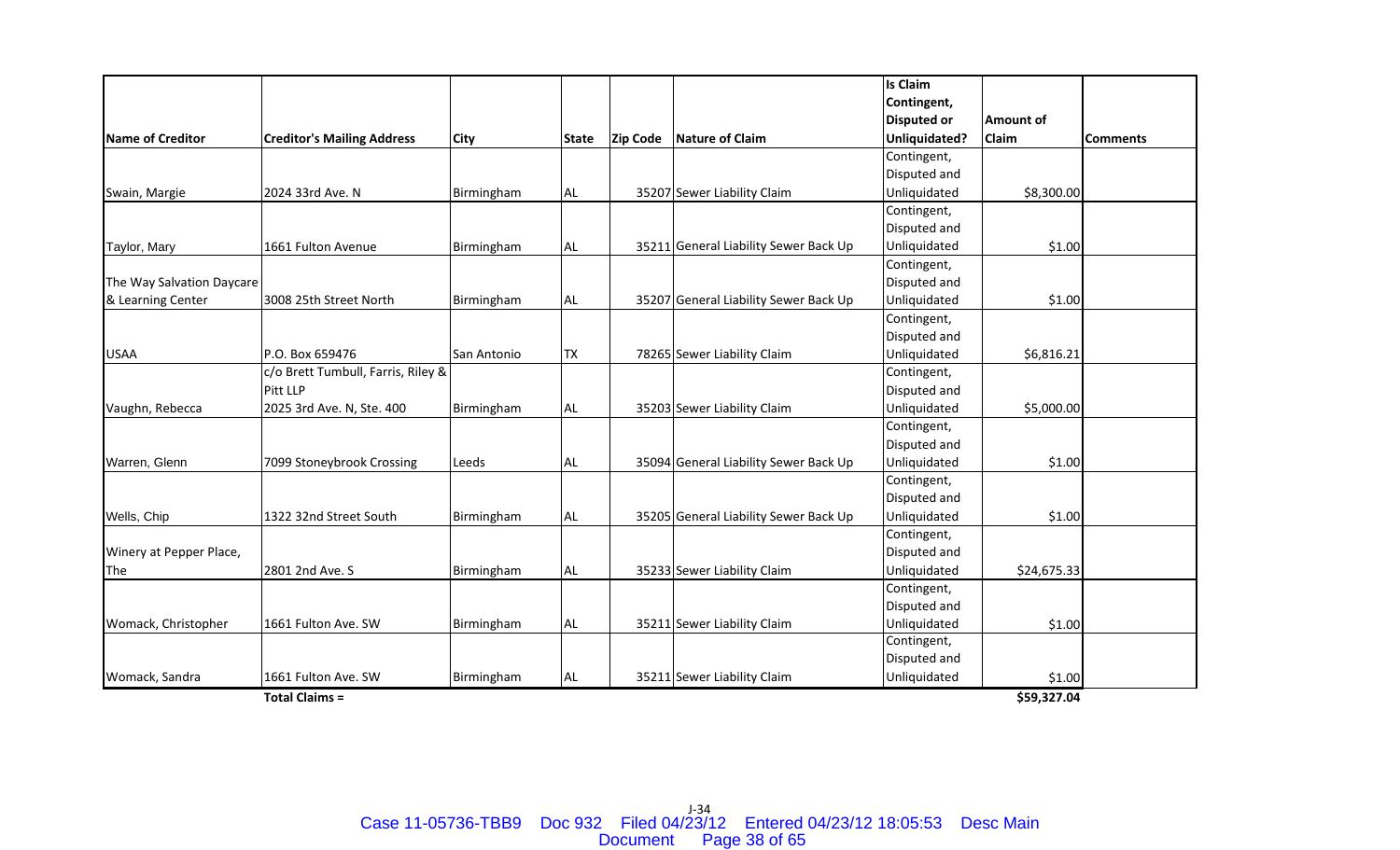#### **Schedule K General Liability Claims: Other (unsecured)**

|                                                   |                             |                                   |                 |           |            |                          |                                   | Is Claim                     |                        |                 |
|---------------------------------------------------|-----------------------------|-----------------------------------|-----------------|-----------|------------|--------------------------|-----------------------------------|------------------------------|------------------------|-----------------|
|                                                   |                             |                                   |                 |           |            |                          |                                   | Contingent,                  |                        |                 |
|                                                   |                             |                                   |                 |           |            |                          |                                   | <b>Disputed or</b>           |                        |                 |
| <b>Name of Creditor</b>                           | Firm Name (c/o)             | <b>Creditor's Mailing Address</b> | City            | State     | Zip Code   | <b>Creditor Contact</b>  | Nature of Claim                   | Unliquidated?                | <b>Amount of Claim</b> | <b>Comments</b> |
| 2010-1 CRE Venture, LLC                           | c/o Haskins W. Jones, Esq., | Colonial Brookwood Center         | Birmingham      | <b>AL</b> | 35209      |                          | Liability Claim                   | Contingent,                  | \$1.00                 |                 |
|                                                   | Johnston, Barton, Proctor & | 569 Brookwood Village             |                 |           |            |                          |                                   | Disputed and                 |                        |                 |
|                                                   | Rose, LLP                   | Suite 901                         |                 |           |            |                          |                                   | Unliquidated                 |                        |                 |
| Advance Video and Security Attention: Joe Bailey  |                             | 1104 Chalkville Road              | Trussville      | AL        | 35173      |                          | Liability Claim                   | Contingent,                  | \$1.00                 |                 |
|                                                   |                             |                                   |                 |           |            |                          |                                   | Disputed and                 |                        |                 |
|                                                   |                             |                                   |                 |           |            |                          |                                   | Unliquidated                 |                        |                 |
| Alabamians for Education.                         | c/o Earl F. Hilliard, Esg.  | 228 18th Street North             | Birmingham      | <b>AL</b> | 35203      |                          | Liability Claim                   | Contingent,                  | \$1.00                 |                 |
| Inc.                                              |                             |                                   |                 |           |            |                          |                                   | Disputed and                 |                        |                 |
|                                                   |                             |                                   |                 |           |            |                          |                                   | Unliquidated                 |                        |                 |
| Alabamians for Education,                         | Elisabeth French            | P.O.Box 43651                     | Birmingham      | AL        | 35243      |                          | Liability Claim                   | Contingent,                  | \$1.00                 |                 |
| Inc.                                              |                             |                                   |                 |           |            |                          |                                   | Disputed and                 |                        |                 |
|                                                   |                             |                                   |                 |           |            |                          |                                   | Unliquidated                 |                        |                 |
| Alexander, Louise                                 |                             | 2301 9th Avenue North             | Bessemer        | AL        | 35020      |                          | Liability Claim                   | Contingent,                  | \$1.00                 |                 |
|                                                   |                             |                                   |                 |           |            |                          |                                   | Disputed and                 |                        |                 |
|                                                   |                             |                                   |                 |           |            |                          |                                   | Unliquidated                 |                        |                 |
| Allstate Insurance Company c/o Zack M. Azar, Esq. |                             | 4276 Lomac Street                 | Montgomery      | <b>AL</b> | 36106      |                          | Liability Claim                   | Contingent,                  | \$1.00                 |                 |
|                                                   | Azar & Azar, LLC            |                                   |                 |           |            |                          |                                   | Disputed and                 |                        |                 |
|                                                   |                             |                                   |                 |           |            |                          |                                   | Unliquidated                 |                        |                 |
| American Family Care, Inc.                        | c/o R. Shan Paden, Esq.     | 6 Riverchase Ridge                | Hoover          | <b>AL</b> | 35244      |                          | Liability Claim                   | Contingent,                  | \$1.00                 |                 |
|                                                   |                             |                                   |                 |           |            |                          |                                   | Disputed and<br>Unliquidated |                        |                 |
|                                                   |                             |                                   |                 |           |            |                          |                                   | Contingent,                  | \$1.00                 |                 |
|                                                   |                             |                                   |                 |           |            |                          | Professional                      | Disputed and                 |                        |                 |
| Anderson, Kim                                     | StephensLaw Firm,LLC        | 1 Perimeter Park South            | Birmingham      | AL        |            | 35243 Stephens, Mark     | Liability/Malpractice             | Unliquidated                 |                        |                 |
| Andrew, Jackalene Barnes                          | Jackalene Barnes Andrews    | 5166 Warrior Jasper Road          | Dora            | AL        | 35062      |                          | Liability Claim                   | Contingent,                  | \$1.00                 |                 |
|                                                   |                             |                                   |                 |           |            |                          |                                   | Disputed and                 |                        |                 |
|                                                   |                             |                                   |                 |           |            |                          |                                   | Unliquidated                 |                        |                 |
| Anthony, Lydia                                    | 1025 Hillcrest Dr.          |                                   | <b>Bessemer</b> | <b>AL</b> | 35022      |                          | Liability Claim                   | Contingent,                  | \$1.00                 |                 |
|                                                   |                             |                                   |                 |           |            |                          |                                   | Disputed and                 |                        |                 |
|                                                   |                             |                                   |                 |           |            |                          |                                   | Unliquidated                 |                        |                 |
|                                                   |                             |                                   |                 |           |            |                          |                                   | Contingent,                  | \$1.00                 |                 |
|                                                   |                             |                                   |                 |           |            |                          | <b>General Liability Property</b> | Disputed and                 |                        |                 |
| <b>AT &amp; T</b>                                 |                             | 909 Chestnut Street Room 39-N-13  | St. Louis       | <b>MO</b> |            | 63101-3099 Thuell, Scott | Damage                            | Unliquidated                 |                        |                 |
| Averhart, Bernice, et al.                         | Perry Glenn Shuttlesworth,  | 19 Richard Arrington Jr. Blvd. N  | Birmingham      | AL        | 35203-4103 |                          | Liability Claim                   | Contingent,                  | \$1.00                 |                 |
|                                                   |                             |                                   |                 |           |            |                          |                                   | Disputed and                 |                        |                 |
|                                                   | Shuttlesworth Law Firm      |                                   |                 |           |            |                          |                                   | Unliquidated                 |                        |                 |
| A-Z Storage, LLC                                  | 500 Southland Drive         | Suite 212                         | Birmingham      | AL        | 35226      |                          | Liability Claim                   | Contingent,                  | \$1.00                 |                 |
|                                                   |                             |                                   |                 |           |            |                          |                                   | Disputed and                 |                        |                 |
|                                                   |                             |                                   |                 |           |            |                          |                                   | Unliquidated                 |                        |                 |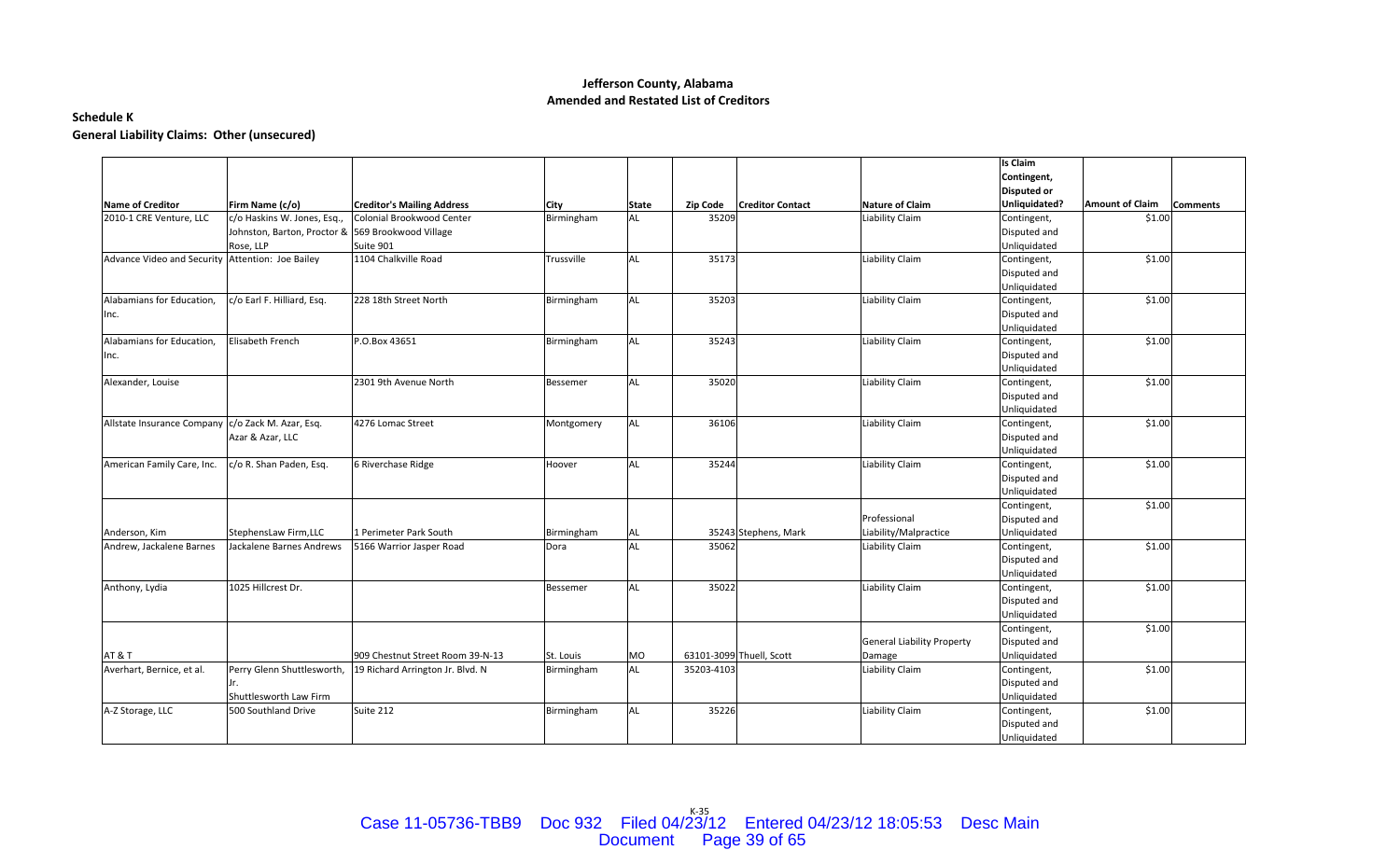|                             |                                                   |                                       |             |              |            |                         |                        | Is Claim                    |                        |                 |
|-----------------------------|---------------------------------------------------|---------------------------------------|-------------|--------------|------------|-------------------------|------------------------|-----------------------------|------------------------|-----------------|
|                             |                                                   |                                       |             |              |            |                         |                        | Contingent,                 |                        |                 |
|                             |                                                   |                                       |             |              |            |                         |                        | <b>Disputed or</b>          |                        |                 |
| <b>Name of Creditor</b>     | Firm Name (c/o)                                   | <b>Creditor's Mailing Address</b>     | City        | <b>State</b> | Zip Code   | <b>Creditor Contact</b> | <b>Nature of Claim</b> | Unliquidated?               | <b>Amount of Claim</b> | <b>Comments</b> |
| Balzli, Sr., Clifford J.    | d/b/a Valley View Partners                        | 1165 Gadsden Highway                  | Birmingham  | AL           | 35235      |                         | Liability Claim        | Contingent,                 | \$1.00                 |                 |
|                             |                                                   | Suite 101                             |             |              |            |                         |                        | Disputed and                |                        |                 |
|                             |                                                   |                                       |             |              |            |                         |                        | Unliquidated                |                        |                 |
| Bama Star, LLC              | 11755 Wilshire Blvd.                              | <b>Suite 2450</b>                     | Los Angeles | CA           | 90025      |                         | Liability Claim        | Contingent,                 | \$1.00                 |                 |
|                             |                                                   |                                       |             |              |            |                         |                        | Disputed and                |                        |                 |
|                             |                                                   |                                       |             |              |            |                         |                        | Unliquidated                |                        |                 |
| Bank of New York Mellon     | c/o Larry B. Childs, Esq.                         | 1901 Sixth Avenue North               | Birmingham  | <b>AL</b>    | 35203      |                         | Liability Claim        | Contingent,                 | \$1.00                 |                 |
|                             | Waller, Lansden, Dortch &                         | <b>Suite 1400</b>                     |             |              |            |                         |                        | Disputed and                |                        |                 |
|                             | Davis, LLC                                        |                                       |             |              |            |                         |                        | Unliquidated                |                        |                 |
| <b>Banks Leroy</b>          |                                                   | 1424 Bush Boulevard                   | Birmingham  | <b>AL</b>    | 35208      |                         | Liability Claim        | Contingent,                 | \$1.00                 |                 |
|                             |                                                   |                                       |             |              |            |                         |                        | Disputed and                |                        |                 |
|                             |                                                   |                                       |             |              |            |                         |                        | Unliquidated                |                        |                 |
| Barber, Cecilia             |                                                   | 1537 Oak Park Dr.                     | Helena      | <b>AL</b>    | 35080      |                         | Liability Claim        | Contingent,                 | \$332.29               |                 |
|                             |                                                   |                                       |             |              |            |                         |                        | Disputed and                |                        |                 |
|                             |                                                   |                                       |             |              |            |                         |                        | Unliquidated                |                        |                 |
| Barber, Donald Joe, et al.  | Donald Joe Barber                                 | <b>RR40</b>                           | Pinson      | <b>AL</b>    | 35126      |                         | Liability Claim        | Contingent,                 | \$1.00                 |                 |
|                             | Joshua Allen Barber                               | c/P.O. Box 370                        |             |              |            |                         |                        | Disputed and                |                        |                 |
|                             |                                                   |                                       |             |              |            |                         |                        | Unliquidated                |                        |                 |
| Barton, Josephine           | c/o Wendy N. Thornton,                            | 300 Richard Arrington Jr. Blvd. North | Birmingham  | <b>AL</b>    | 35203      |                         | Liability Claim        | Contingent,                 | \$1.00                 |                 |
|                             |                                                   | Suite 200                             |             |              |            |                         |                        | Disputed and                |                        |                 |
|                             | Esq.                                              |                                       |             |              |            |                         |                        |                             |                        |                 |
| Bates, Otis                 |                                                   | 2301 9th Avenue North, Suite 105      | Bessemer    | <b>AL</b>    | 35020      |                         | Liability Claim        | Unliquidated<br>Contingent, | \$1.00                 |                 |
|                             |                                                   |                                       |             |              |            |                         |                        | Disputed and                |                        |                 |
|                             |                                                   |                                       |             |              |            |                         |                        | Unliquidated                |                        |                 |
| Benefield, Melody           |                                                   | 700 Habitat Drive                     | Birmingham  | <b>AL</b>    | 35214      |                         | <b>Liability Claim</b> | Contingent,                 | \$167.95               |                 |
|                             |                                                   |                                       |             |              |            |                         |                        | Disputed and                |                        |                 |
|                             |                                                   |                                       |             |              |            |                         |                        | Unliquidated                |                        |                 |
|                             |                                                   |                                       |             |              |            |                         |                        | Contingent,                 |                        |                 |
|                             |                                                   |                                       |             |              |            |                         |                        | Disputed and                |                        |                 |
| Berryhill, Kathy            |                                                   | 905 Village Mill Road                 | Birmingham  | AL           |            | 35215 Berryhill, Kathy  | Auto Liability         | Unliquidated                | \$1.00                 |                 |
| <b>BFW Liquidation, LLC</b> | Derek F. Meek                                     | 420 North 20th Street                 | Birmingham  | <b>AL</b>    | 35203      |                         | Liability Claim        | Contingent,                 |                        |                 |
|                             | Burr & Forman, LLP                                | <b>Suite 3400</b>                     |             |              |            |                         |                        | Disputed and                |                        |                 |
|                             |                                                   |                                       |             |              |            |                         |                        | Unliquidated                | \$1.00                 |                 |
| Birchfield, Suzanne         | c/o Candice J. Shockley, Esq. 2491 Pelham Parkway |                                       | Pelham      | <b>AL</b>    | 35124      |                         | Liability Claim        | Contingent,                 |                        |                 |
|                             | Holliman & Shockley                               |                                       |             |              |            |                         |                        | Disputed and                |                        |                 |
|                             |                                                   |                                       |             |              |            |                         |                        | Unliquidated                | \$1.00                 |                 |
|                             |                                                   |                                       |             |              |            |                         |                        |                             |                        |                 |
|                             |                                                   |                                       |             |              |            |                         |                        | Contingent,                 |                        |                 |
| Blackmon, Jerry             |                                                   | 432 Shelter Wood Cirlce               | Pinson      | AL           |            | 35126 Blackmon, Jerry   | Auto Liability         | Disputed and                | \$1.00                 |                 |
|                             |                                                   |                                       |             | AL           |            |                         |                        | Unliquidated                |                        |                 |
| BNSF Railway Co., et al.    | c/o J. Forrest Hinton, Esq.                       | 420 20th Street North                 | Birmingham  |              | 35203-5202 |                         | Liability Claim        | Contingent,                 |                        |                 |
|                             | Baker, Donelson, Bearman,                         | <b>Suite 1600</b>                     |             |              |            |                         |                        | Disputed and                |                        |                 |
|                             | Caldwell & Berkowitz                              |                                       |             |              |            |                         |                        | Unliquidated                | \$1.00                 |                 |
| Boggs, Casey                |                                                   | 2424 15 <sup>th</sup> Street North    | Hueytown    | <b>AL</b>    | 35023      |                         | Liability Claim        | Contingent,                 |                        |                 |
|                             |                                                   |                                       |             |              |            |                         |                        | Disputed and                |                        |                 |
|                             |                                                   |                                       |             |              |            |                         |                        | Unliquidated                | \$1.00                 |                 |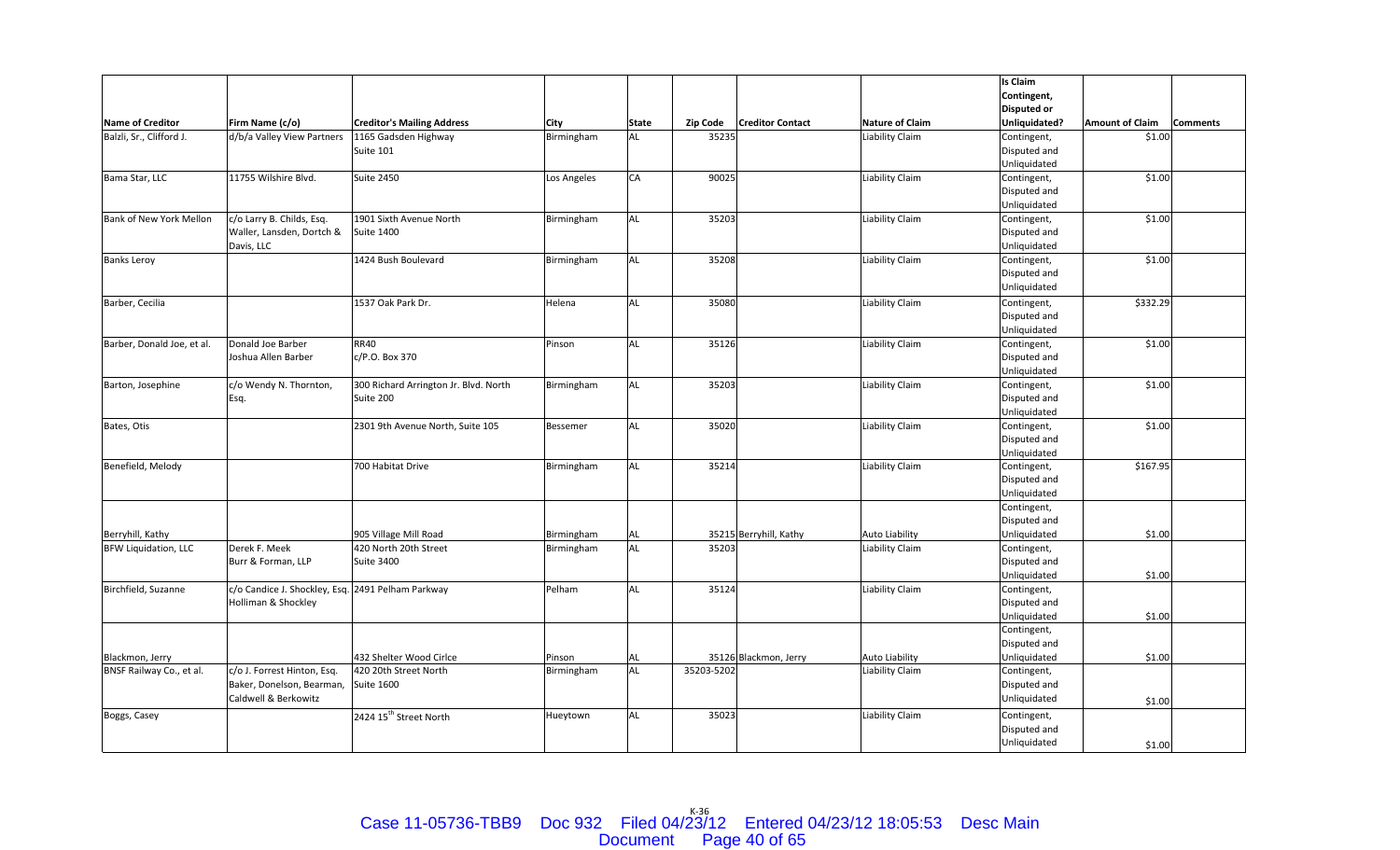|                                   |                           |                                   |                       |       |            |                         |                        | Is Claim           |                        |                 |
|-----------------------------------|---------------------------|-----------------------------------|-----------------------|-------|------------|-------------------------|------------------------|--------------------|------------------------|-----------------|
|                                   |                           |                                   |                       |       |            |                         |                        | Contingent,        |                        |                 |
|                                   |                           |                                   |                       |       |            |                         |                        | <b>Disputed or</b> |                        |                 |
| <b>Name of Creditor</b>           | Firm Name (c/o)           | <b>Creditor's Mailing Address</b> | City                  | State | Zip Code   | <b>Creditor Contact</b> | <b>Nature of Claim</b> | Unliquidated?      | <b>Amount of Claim</b> | <b>Comments</b> |
| Borklund Properties,              | Walter F. McArdle         | 2117 Second Avenue North          | Birmingham            | AL    | 35203      |                         | Liability Claim        | Contingent,        |                        |                 |
| Inc./William and Norma            | Spain & Gillon, LLC       |                                   |                       |       |            |                         |                        | Disputed and       |                        |                 |
| Borklund                          |                           |                                   |                       |       |            |                         |                        | Unliquidated       | \$1.00                 |                 |
| Boshell, Kristi                   | 1206 Slope Drive          |                                   | Mulga                 | AL    | 35118      |                         | Liability Claim        | Contingent,        | \$925.14               |                 |
|                                   |                           |                                   |                       |       |            |                         |                        | Disputed and       |                        |                 |
|                                   |                           |                                   |                       |       |            |                         |                        | Unliquidated       |                        |                 |
| Boudreaux, J. Scott               | c/o Pate & Cochrun        | P.O. Box 10448                    | Birmingham            | AL    | 35202-0448 |                         | Liability Claim        | Contingent and     | \$1.00                 |                 |
|                                   |                           |                                   |                       |       |            |                         |                        | Disputed           |                        |                 |
| Bray, Sr., Lynn A.                |                           | 409 Altamont Drive                | Pleasant Grove        | AL    | 35127      |                         | Liability Claim        | Contingent,        | \$1.00                 |                 |
|                                   |                           |                                   |                       |       |            |                         |                        | Disputed and       |                        |                 |
|                                   |                           |                                   |                       |       |            |                         |                        | Unliquidated       |                        |                 |
|                                   |                           |                                   |                       |       |            |                         |                        |                    |                        |                 |
| Breece, Charlotte                 | c/o Lee W. Loder, Esq.    | P.O. Box 13545                    | Birmingham            | AL    | 35202      |                         | Liability Claim        | Contingent,        | \$1.00                 |                 |
|                                   | Loder, PC                 |                                   |                       |       |            |                         |                        | Disputed and       |                        |                 |
|                                   |                           |                                   |                       |       |            |                         |                        | Unliquidated       |                        |                 |
| Brewer, Janet Wimberly            | c/o Heather Newsom        | Heather Leonard, PC               | Birmingham            | AL    | 35243      |                         | Liability Claim        | Contingent,        | \$1.00                 |                 |
|                                   | Leonard, Esq.             | P.O. Box 43768                    |                       |       |            |                         |                        | Disputed and       |                        |                 |
|                                   |                           |                                   |                       |       |            |                         |                        | Unliquidated       |                        |                 |
| Brown, Eloise                     |                           | 1931 Preston Ct. SW               | Birmingham            | AL    | 35211      |                         | Liability Claim        | Contingent,        | \$1.00                 |                 |
|                                   |                           |                                   |                       |       |            |                         |                        | Disputed and       |                        |                 |
|                                   |                           |                                   |                       |       |            |                         |                        | Unliquidated       |                        |                 |
| Brown, Roy                        |                           | 2241-Tal-Heim Drive               | Hoover                | AL    | 35216      |                         | Liability Claim        | Contingent,        | \$1.00                 |                 |
|                                   |                           |                                   |                       |       |            |                         |                        | Disputed and       |                        |                 |
|                                   |                           |                                   |                       |       |            |                         |                        | Unliquidated       |                        |                 |
| <b>Bryant Bank</b>                | Frank C. Galloway, III    | 2200 Woodcrest Place              | Birmingham            | AL    | 35209      |                         | Liability Claim        | Contingent,        | \$1.00                 |                 |
|                                   | Galloway & Scott, LLC     | Suite 310                         |                       |       |            |                         |                        | Disputed and       |                        |                 |
|                                   |                           |                                   |                       |       |            |                         |                        | Unliquidated       |                        |                 |
| Bunn, Patrick                     |                           | 700 Jamestown Ln.                 | Gardendale            | AL    | 35071      |                         | Liability Claim        | Contingent,        | \$758.04               |                 |
|                                   |                           |                                   |                       |       |            |                         |                        | Disputed and       |                        |                 |
|                                   |                           |                                   |                       |       |            |                         |                        | Unliquidated       |                        |                 |
| Burrell, James E.                 |                           | 2712 McKenzie Lane                | Fredericksburg        | VA    | 22408      |                         | Liability Claim        | Contingent,        | \$1.00                 |                 |
|                                   |                           |                                   |                       |       |            |                         |                        | Disputed and       |                        |                 |
|                                   |                           |                                   |                       |       |            |                         |                        | Unliquidated       |                        |                 |
| <b>Business Realty Investment</b> | c/o G. Daniel Evans, Esq. | 1736 Oxmoor Road                  | Birmingham            | AL    | 35209      |                         | Liability Claim        | Contingent,        | \$1.00                 |                 |
| Incorporated                      | The Evans Law Firm, PC    | Suite 101                         |                       |       |            |                         |                        | Disputed and       |                        |                 |
|                                   |                           |                                   |                       |       |            |                         |                        | Unliquidated       |                        |                 |
| Byars, Will                       |                           | 4205 Stone River Circle           | <b>Mountain Brook</b> | AL    | 35213      |                         | Liability Claim        | Contingent,        | \$1.00                 |                 |
|                                   |                           |                                   |                       |       |            |                         |                        | Disputed and       |                        |                 |
|                                   |                           |                                   |                       |       |            |                         |                        | Unliquidated       |                        |                 |
| Carter, Alesia                    |                           | 4299 Candle Brook Ln.             | Bessemer              | AL    | 35022      |                         | Liability Claim        | Contingent,        | \$196.97               |                 |
|                                   |                           |                                   |                       |       |            |                         |                        | Disputed and       |                        |                 |
|                                   |                           |                                   |                       |       |            |                         |                        | Unliquidated       |                        |                 |
| Cason, Kay L., Adm. Est.          | Ralph Bohanan, Jr.        | One Perimeter Park South          | Birmingham            | AL    | 35243      |                         | Liability Claim        | Contingent,        | \$1.00                 |                 |
| Kathryn Marie Tinney              | Bohanan & Associates, PC  | Suite 315 S                       |                       |       |            |                         |                        | Disputed and       |                        |                 |
|                                   |                           |                                   |                       |       |            |                         |                        | Unliquidated       |                        |                 |

Case 11-05736-TBB9 Doc 932 Filed 04/23/12 Entered 04/23/12 18:05:53 Desc Main<br>Document Page 41 of 65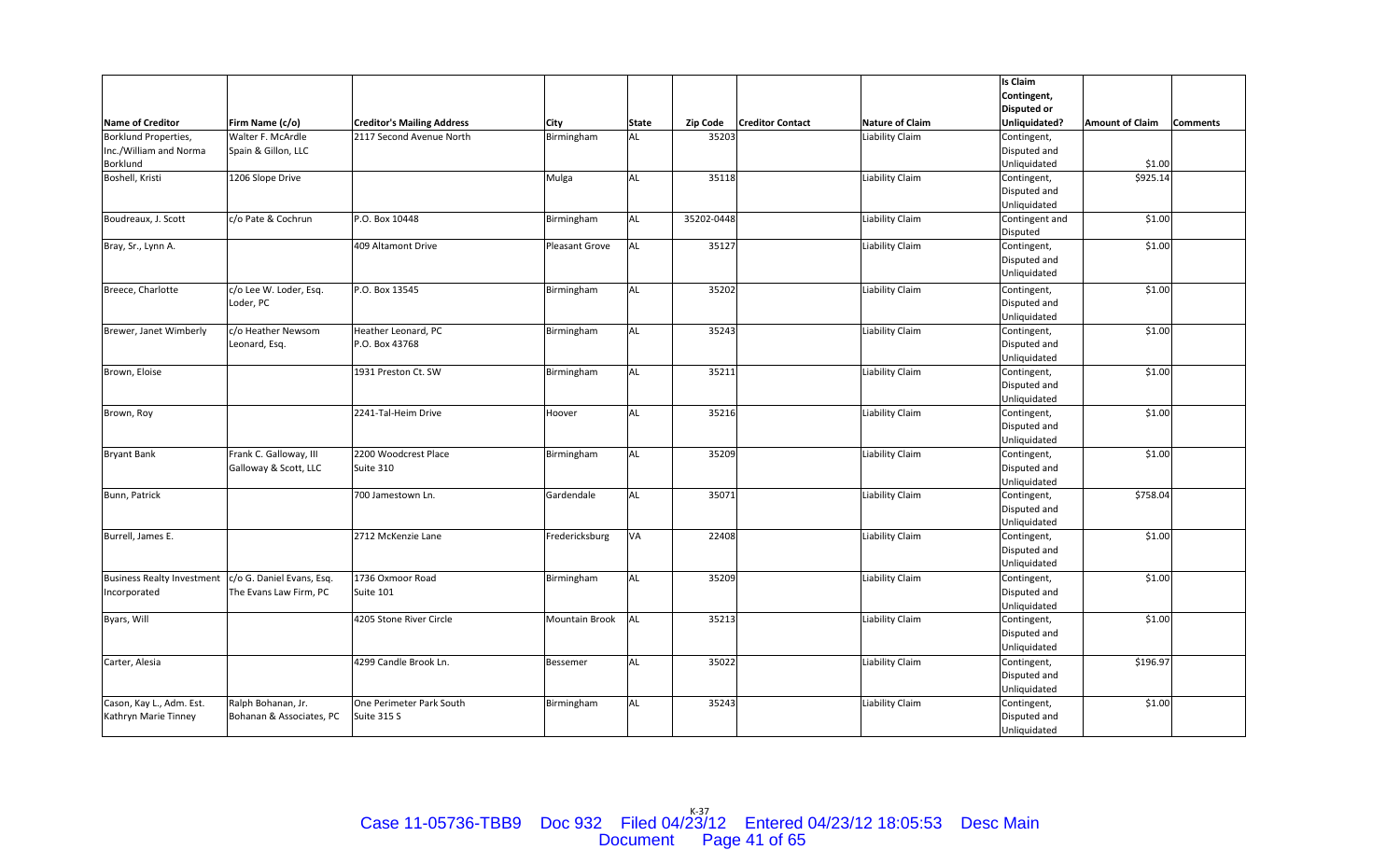|                          |                             |                                   |                |              |            |                         |                        | Is Claim           |                        |                 |
|--------------------------|-----------------------------|-----------------------------------|----------------|--------------|------------|-------------------------|------------------------|--------------------|------------------------|-----------------|
|                          |                             |                                   |                |              |            |                         |                        | Contingent,        |                        |                 |
|                          |                             |                                   |                |              |            |                         |                        | <b>Disputed or</b> |                        |                 |
| <b>Name of Creditor</b>  | Firm Name (c/o)             | <b>Creditor's Mailing Address</b> | <b>City</b>    | <b>State</b> | Zip Code   | <b>Creditor Contact</b> | <b>Nature of Claim</b> | Unliquidated?      | <b>Amount of Claim</b> | <b>Comments</b> |
| Chalkville Center, LLC   |                             | 1920 Old Springville Road         | Birmingham     | AL           | 35215      |                         | Liability Claim        | Contingent,        | \$1.00                 |                 |
|                          |                             |                                   |                |              |            |                         |                        | Disputed and       |                        |                 |
|                          |                             |                                   |                |              |            |                         |                        | Unliquidated       |                        |                 |
| Chalkville, LLC          | W. Cameron Parsons          | 2201 Jack Warner Parkway          | Tuscaloosa     | AL           | 35401      |                         | Liability Claim        | Contingent,        | \$1.00                 |                 |
|                          | The Parsons Firm            | Suite 2                           |                |              |            |                         |                        | Disputed and       |                        |                 |
|                          |                             |                                   |                |              |            |                         |                        | Unliquidated       |                        |                 |
| Chancellor, Charles      | Roger K. Fuston             | 600 Luckie Drive                  | Birmingham     | AL           | 35223-2449 |                         | Liability Claim        | Contingent,        | \$1.00                 |                 |
|                          | Fuston, Petway & French,    | Suite 300                         |                |              |            |                         |                        | Disputed and       |                        |                 |
|                          | LLP                         |                                   |                |              |            |                         |                        | Unliquidated       |                        |                 |
| Chandler, Lori           |                             | 4041 Alston Way                   | Vestavia Hills | AL           | 35242      |                         | Liability Claim        | Contingent,        | \$1,038.57             |                 |
|                          |                             |                                   |                |              |            |                         |                        | Disputed and       |                        |                 |
|                          |                             |                                   |                |              |            |                         |                        | Unliquidated       |                        |                 |
| Chastain, Vicky          |                             | 7325 Faucett Cut Off Road         | Pinson         | AL           | 35126      |                         | <b>Liability Claim</b> | Contingent,        | \$302.55               |                 |
|                          |                             |                                   |                |              |            |                         |                        | Disputed and       |                        |                 |
|                          |                             |                                   |                |              |            |                         |                        | Unliquidated       |                        |                 |
| Chorba-Lee Scholarship   | c/o Erskine R. Mathis, Esq. | 2107 5th Avenue North             | Birmingham     | <b>AL</b>    | 35203      |                         | Liability Claim        | Contingent,        | \$1.00                 |                 |
| Fund, Inc.               |                             |                                   |                |              |            |                         |                        | Disputed and       |                        |                 |
|                          |                             |                                   |                |              |            |                         |                        | Unliquidated       |                        |                 |
| City of Tarrant, Alabama | Barry A. Ragsdale           | P.O. Box 55727                    | Birmingham     | AL           | 35205      |                         | Liability Claim        | Contingent,        | \$1.00                 |                 |
|                          | Sirote & Permutt, PC        | 2311 Highland Avenue South        |                |              |            |                         |                        | Disputed and       |                        |                 |
|                          |                             |                                   |                |              |            |                         |                        | Unliquidated       |                        |                 |
| Clagett, Michael         |                             | 18468 Hidden Springs Dr.          | Vance          | <b>AL</b>    | 35490      |                         | Liability Claim        | Contingent,        | \$4,851.25             |                 |
|                          |                             |                                   |                |              |            |                         |                        | Disputed and       |                        |                 |
|                          |                             |                                   |                |              |            |                         |                        | Unliquidated       |                        |                 |
| Cole, Casandra           | c/o Ifediba Law Group, LLC  | 1220 16th St. S                   | Birmingham     | AL           | 35205      |                         | Liability Claim        | Contingent,        | \$1.00                 |                 |
|                          |                             |                                   |                |              |            |                         |                        | Disputed and       |                        |                 |
|                          |                             |                                   |                |              |            |                         |                        | Unliquidated       |                        |                 |
| Cole, Johnny             | c/o Robert W. Hensley, Jr., | 242 West Valley Avenue            | Birmingham     | AL           | 35209      |                         | Liability Claim        | Contingent,        | \$1.00                 |                 |
|                          | Esq.                        | Suite 210                         |                |              |            |                         |                        | Disputed and       |                        |                 |
|                          |                             |                                   |                |              |            |                         |                        | Unliquidated       |                        |                 |
| Coleman, Anthony         | c/o DeLeal Wininger         | 517 Richard Arrington Jr. Blvd. N | Birmingham     | AL           | 35203      |                         | Liability Claim        | Contingent,        | \$1.00                 |                 |
|                          |                             |                                   |                |              |            |                         |                        | Disputed and       |                        |                 |
|                          |                             |                                   |                |              |            |                         |                        | Unliquidated       |                        |                 |
| <b>Colonial Bank</b>     | Greg Beavers, Mortgage      | Loan Operations                   | Montgomery     | AL           | 36111      |                         | Liability Claim        | Contingent,        | \$1.00                 |                 |
|                          | Servicing                   | 100 Colonial Bank Blvd.           |                |              |            |                         |                        | Disputed and       |                        |                 |
|                          |                             |                                   |                |              |            |                         |                        | Unliquidated       |                        |                 |
| <b>Community Bank</b>    |                             | P.O. Box 370                      | Oneonta        | AL           | 35121      |                         | Liability Claim        | Contingent,        | \$1.00                 |                 |
|                          |                             |                                   |                |              |            |                         |                        | Disputed and       |                        |                 |
|                          |                             |                                   |                |              |            |                         |                        | Unliquidated       |                        |                 |
| Cook, Veronica           |                             | 1441 Fulton Avenue SW             | Birmingham     | AL           | 35211      |                         | Liability Claim        | Contingent,        | \$1.00                 |                 |
|                          |                             |                                   |                |              |            |                         |                        | Disputed and       |                        |                 |
|                          |                             |                                   |                |              |            |                         |                        | Unliquidated       |                        |                 |
| Cozzi, Jeffrey           | on behalf of Ruby Cozzi,    | Nursing Home Law Group            | Hoover         | AL           | 35216      |                         | Liability Claim        | Contingent and     | \$1.00                 |                 |
|                          | Dec.                        | 2031 Shady Crest Dr.              |                |              |            |                         |                        | Disputed           |                        |                 |
|                          | c/o Steven Baker            |                                   |                |              |            |                         |                        |                    |                        |                 |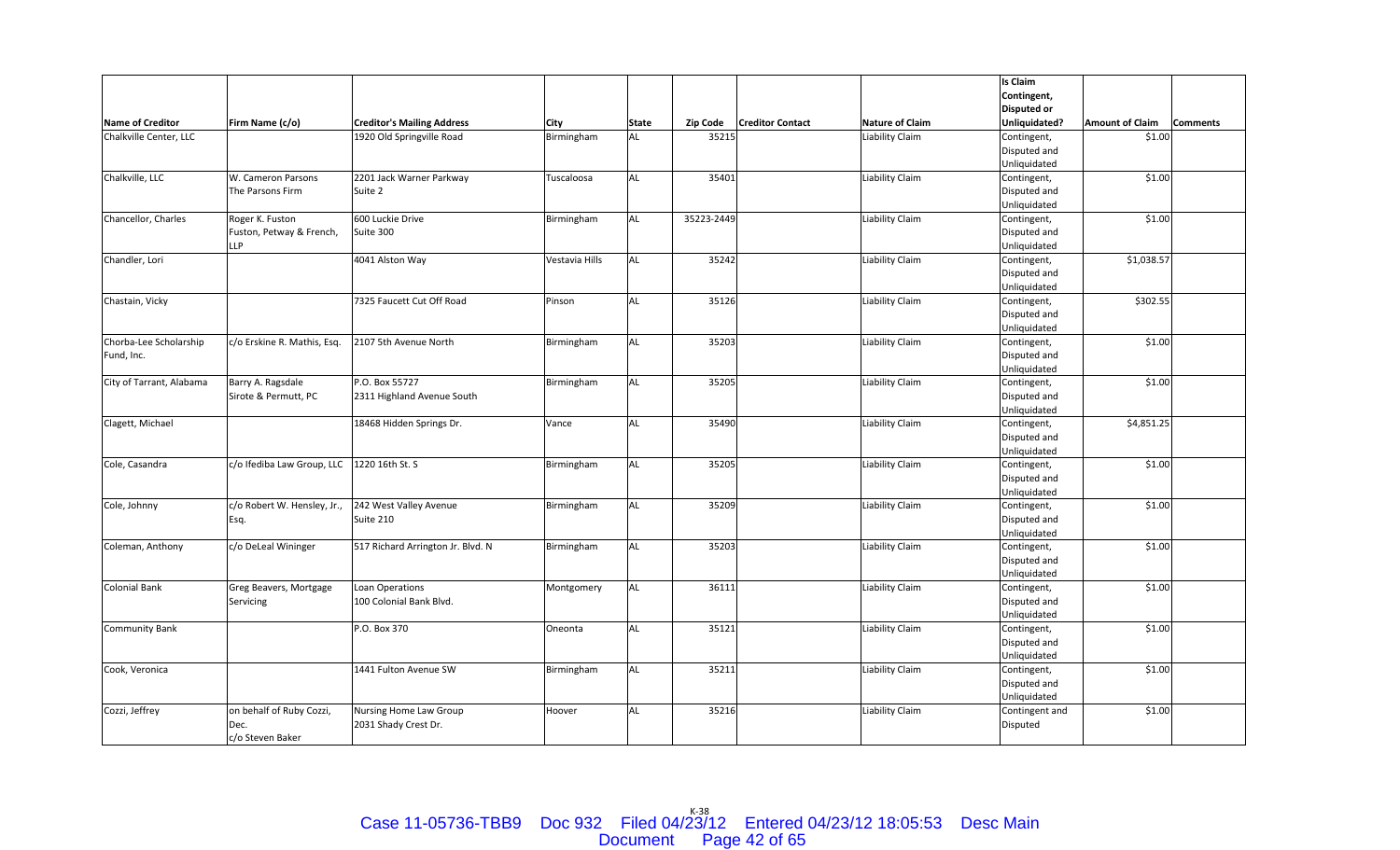|                          |                             |                                   |                |              |                 |                              |                                   | Is Claim                    |                        |                 |
|--------------------------|-----------------------------|-----------------------------------|----------------|--------------|-----------------|------------------------------|-----------------------------------|-----------------------------|------------------------|-----------------|
|                          |                             |                                   |                |              |                 |                              |                                   | Contingent,                 |                        |                 |
|                          |                             |                                   |                |              |                 |                              |                                   | <b>Disputed or</b>          |                        |                 |
| <b>Name of Creditor</b>  | Firm Name (c/o)             | <b>Creditor's Mailing Address</b> | City           | <b>State</b> | <b>Zip Code</b> | <b>Creditor Contact</b>      | <b>Nature of Claim</b>            | Unliquidated?               | <b>Amount of Claim</b> | <b>Comments</b> |
| Cranston, Mary           |                             | 2421 Maury Drive                  | Hoover         | AL           | 35242           |                              | Liability Claim                   | Contingent,                 | \$1.00                 |                 |
|                          |                             |                                   |                |              |                 |                              |                                   | Disputed and                |                        |                 |
|                          |                             |                                   |                |              |                 |                              |                                   | Unliquidated                |                        |                 |
| CSX Transportation, Inc. | J. Forrest Hinton, Jr.      | 420 20th Street North             | Birmingham     | <b>AL</b>    | 35203-5202      |                              | Liability Claim                   | Contingent,                 | \$1.00                 |                 |
|                          | Baker, Donelson, Bearman,   | <b>Suite 1600</b>                 |                |              |                 |                              |                                   | Disputed and                |                        |                 |
|                          | Caldwell & Berkowitz        |                                   |                |              |                 |                              |                                   | Unliquidated                |                        |                 |
|                          |                             |                                   |                |              |                 |                              |                                   |                             |                        |                 |
| Dailey, Marilyn          |                             | 3972 Sharon Church Rd.            | Pinson         | <b>AL</b>    | 35126           |                              | Liability Claim                   | Contingent,                 | \$601.80               |                 |
|                          |                             |                                   |                |              |                 |                              |                                   | Disputed and                |                        |                 |
|                          |                             |                                   |                |              |                 |                              |                                   | Unliquidated                |                        |                 |
| Dansby, Jr., Eddie       |                             | 5070 Lake Crest Circle            | Hoover         | <b>AL</b>    | 35226           |                              | Liability Claim                   | Contingent,                 | \$1.00                 |                 |
|                          |                             |                                   |                |              |                 |                              |                                   | Disputed and                |                        |                 |
|                          |                             |                                   |                |              |                 |                              |                                   | Unliquidated                |                        |                 |
| Davis, Xavier J.         |                             | 305 Robertson Ave.                | Birmingham     | <b>AL</b>    | 35215           |                              | <b>Liability Claim</b>            | Contingent,                 | \$1.00                 |                 |
|                          |                             |                                   |                |              |                 |                              |                                   | Disputed and                |                        |                 |
|                          |                             |                                   |                |              |                 |                              |                                   | Unliquidated                |                        |                 |
| Dolgencorp, LLC          |                             | 100 Mission Road                  | Goodlettsville | <b>TN</b>    | 37072           |                              | Liability Claim                   | Contingent,                 | \$1.00                 |                 |
|                          |                             |                                   |                |              |                 |                              |                                   | Disputed and                |                        |                 |
|                          |                             |                                   |                |              |                 |                              |                                   | Unliquidated                |                        |                 |
| Duke, Bettye             |                             | 5284 Stablehouse Ln.              | Birmingham     | <b>AL</b>    | 35126           |                              | Liability Claim                   | Contingent,                 | \$1,168.33             |                 |
|                          |                             |                                   |                |              |                 |                              |                                   | Disputed and                |                        |                 |
|                          |                             |                                   |                |              |                 |                              |                                   | Unliquidated                |                        |                 |
| Duncan, Howard E.        | c/o Frank C. Galloway, III, | 2200 Woodcrest Place              | Birmingham     | <b>AL</b>    | 35209           |                              | Liability Claim                   | Contingent,                 | \$1.00                 |                 |
|                          | Esq.                        | Suite 310                         |                |              |                 |                              |                                   | Disputed and                |                        |                 |
|                          | Galloway & Scott, LLC       |                                   |                |              |                 |                              |                                   | Unliquidated                |                        |                 |
| Dunn, Janes A.           | Mary Douglas Hawkins        | 2200 Woodcrest Place              | Birmingham     | <b>AL</b>    | 35209-1378      |                              | Liability Claim                   | Contingent,                 | \$1.00                 |                 |
|                          | Galloway & Scott, LLC       | Suite 310                         |                |              |                 |                              |                                   | Disputed and                |                        |                 |
|                          |                             |                                   |                |              |                 |                              |                                   | Unliquidated                |                        |                 |
| Dykes, Vivian            |                             | 1665 19th St. SW                  | Birmingham     | <b>AL</b>    | 35211           |                              | Liability Claim                   | Contingent,                 | \$1.00                 |                 |
|                          |                             |                                   |                |              |                 |                              |                                   | Disputed and                |                        |                 |
|                          |                             |                                   |                |              |                 |                              |                                   | Unliquidated                |                        |                 |
| Edwards, Jessica         | c/o James H. McFerrin, Esq. | 2117 Magnolia Avenue South        | Birmingham     | <b>AL</b>    | 35205           |                              | Liability Claim                   | Contingent,                 | \$1.00                 |                 |
|                          |                             | Suite 100                         |                |              |                 |                              |                                   | Disputed and                |                        |                 |
|                          |                             |                                   |                |              |                 |                              |                                   | Unliquidated                |                        |                 |
| Edwards, Jessica, et al. | James McFerrin              | 265 Riverchase Parkway East       | Hoover         | <b>AL</b>    | 35244-2898      |                              | Liability Claim                   | Contingent,                 | \$1.00                 |                 |
|                          | Samuel Hill                 | Suite 202                         |                |              |                 |                              |                                   | Disputed and                |                        |                 |
|                          |                             |                                   |                |              |                 |                              |                                   | Unliquidated                |                        |                 |
|                          |                             |                                   |                |              |                 |                              |                                   | Contingent,                 |                        |                 |
|                          |                             |                                   |                |              |                 |                              | <b>General Liability Property</b> | Disputed and                |                        |                 |
| Edwards, Sterling        |                             | 224 Russet Woods Drive            | Hoover         | AL           |                 | 35244 Hollingsworth, Rebecca | Damage                            | Unliquidated                | \$1.00                 |                 |
| Eiland, Sandra Fay       | 5000 Pine Dr.               |                                   | Bessemer       | <b>AL</b>    | 35023           |                              | Liability Claim                   | Contingent,                 | \$696.93               |                 |
|                          |                             |                                   |                |              |                 |                              |                                   | Disputed and                |                        |                 |
| Elevator Maintenance &   | c/o J. Matthew Parnell      | Parnell & Crum, PA                |                | <b>AL</b>    | 36104           |                              |                                   | Unliquidated                |                        |                 |
| Repair                   |                             | 640 S Lawrence St.                | Montgomery     |              |                 |                              | Liability Claim                   | Contingent,<br>Disputed and | \$1.00                 |                 |
|                          |                             |                                   |                |              |                 |                              |                                   | Unliquidated                |                        |                 |
|                          |                             |                                   |                |              |                 |                              |                                   |                             |                        |                 |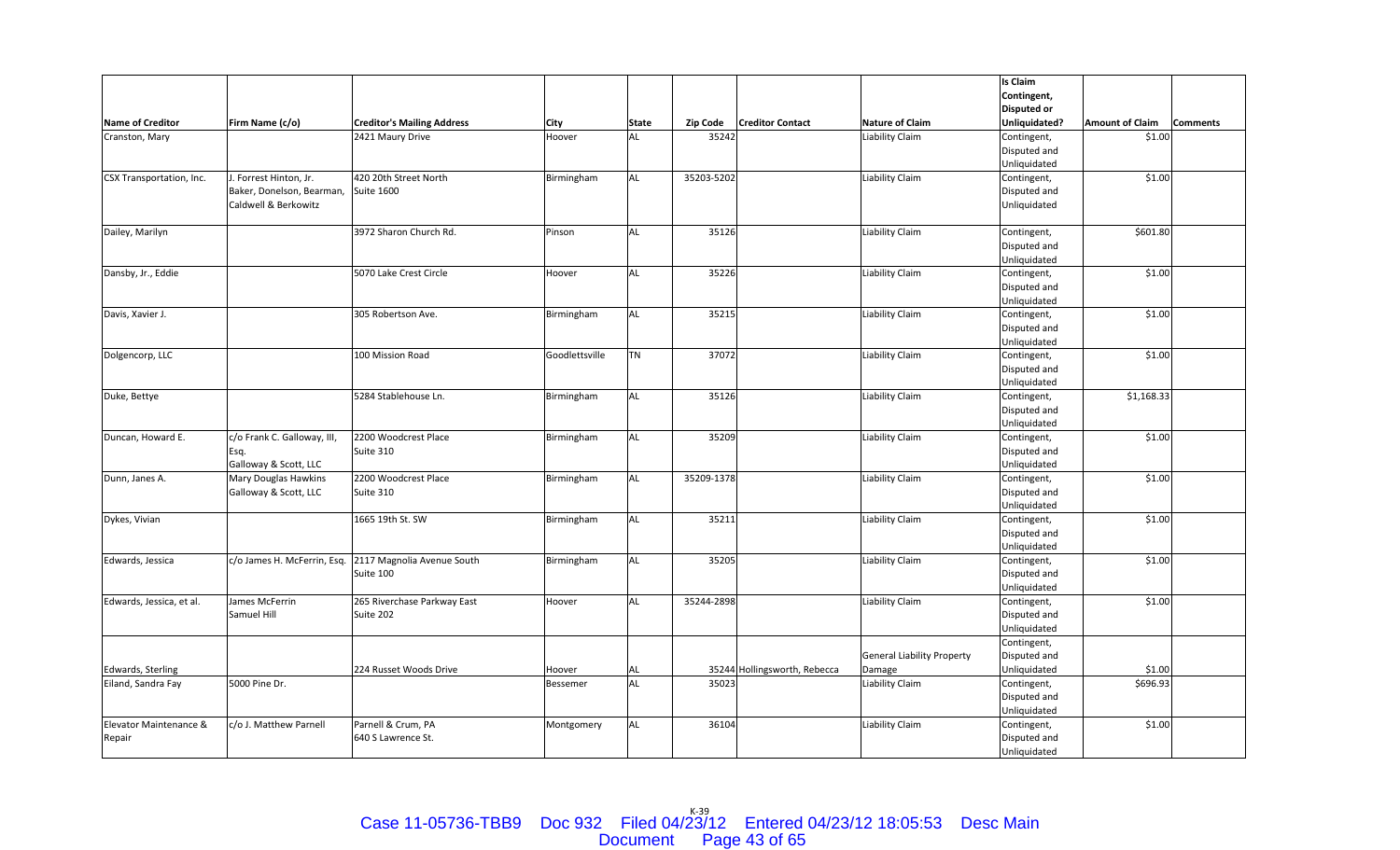|                                  |                             |                                    |                     |              |            |                         |                                   | <b>Is Claim</b>    |                        |                 |
|----------------------------------|-----------------------------|------------------------------------|---------------------|--------------|------------|-------------------------|-----------------------------------|--------------------|------------------------|-----------------|
|                                  |                             |                                    |                     |              |            |                         |                                   | Contingent,        |                        |                 |
|                                  |                             |                                    |                     |              |            |                         |                                   | <b>Disputed or</b> |                        |                 |
| <b>Name of Creditor</b>          | Firm Name (c/o)             | <b>Creditor's Mailing Address</b>  | City                | <b>State</b> | Zip Code   | <b>Creditor Contact</b> | <b>Nature of Claim</b>            | Unliquidated?      | <b>Amount of Claim</b> | <b>Comments</b> |
| Essex, Teresa Annette            |                             | 1316 Xavier St.                    | Birmingham          | AL           | 35224      |                         | Liability Claim                   | Contingent,        | \$143.61               |                 |
|                                  |                             |                                    |                     |              |            |                         |                                   | Disputed and       |                        |                 |
|                                  |                             |                                    |                     |              |            |                         |                                   | Unliquidated       |                        |                 |
| <b>Estate of Carolyn Edwards</b> | c/o Frank O. Hanson, Jr.,   | 4401 Gary Avenue                   | Fairfield           | <b>AL</b>    | 35064      |                         | Liability Claim                   | Contingent,        | \$1.00                 |                 |
|                                  | Smith & Hanson              |                                    |                     |              |            |                         |                                   | Disputed and       |                        |                 |
|                                  |                             |                                    |                     |              |            |                         |                                   | Unliquidated       |                        |                 |
| Estate of Tekaya Clark           | c/o Richard Horsley         | 1 Metroplex Drive                  | Birmingham          | AL           | 35209      |                         | Liability Claim                   | Contingent,        | \$1.00                 |                 |
|                                  |                             |                                    |                     |              |            |                         |                                   | Disputed and       |                        |                 |
|                                  |                             |                                    |                     |              |            |                         |                                   | Unliquidated       |                        |                 |
| Eubank, Jared Martin             |                             | 505 Jeremiah Drive                 | Trussville          | <b>AL</b>    | 35173      |                         | Liability Claim                   | Contingent,        | \$286.96               |                 |
|                                  |                             |                                    |                     |              |            |                         |                                   | Disputed and       |                        |                 |
|                                  |                             |                                    |                     |              |            |                         |                                   | Unliquidated       |                        |                 |
| Evans, Margo                     | Anthony J. Piazza           | 1030 16th Avenue South             | Birmingham          | <b>AL</b>    | 35205-4644 |                         | Liability Claim                   | Contingent,        | \$1.00                 |                 |
|                                  |                             |                                    |                     |              |            |                         |                                   | Disputed and       |                        |                 |
|                                  |                             |                                    |                     |              |            |                         |                                   | Unliquidated       |                        |                 |
| <b>Ever Green Cleaners</b>       |                             | 2260 Brewster Road                 | Clay                | <b>AL</b>    | 35235      |                         | Liability Claim                   | Contingent,        | \$1.00                 |                 |
|                                  |                             |                                    |                     |              |            |                         |                                   | Disputed and       |                        |                 |
|                                  |                             |                                    |                     |              |            |                         |                                   | Unliquidated       |                        |                 |
| Fairfield Ventures, LLC          | c/o Romaine S. Scott, III,  | 2001 Park Place North              | Birmingham          | <b>AL</b>    | 35203      |                         | Liability Claim                   | Contingent,        | \$1.00                 |                 |
|                                  | Esq.                        | <b>Suite 1400</b>                  |                     |              |            |                         |                                   | Disputed and       |                        |                 |
|                                  | Haskell, Slaughter, Young & |                                    |                     |              |            |                         |                                   | Unliquidated       |                        |                 |
|                                  | Rediker, LLC                |                                    |                     |              |            |                         |                                   |                    |                        |                 |
| <b>Family Automotive</b>         | c/o Bruce A. Rawls, Esq.    | 3400 Wachovia Tower                | Birmingham          | <b>AL</b>    | 35203      |                         | Liability Claim                   | Contingent,        | \$1.00                 |                 |
| Enterprises, LLC                 | Burr & Forman               | 420 20th Street North              |                     |              |            |                         |                                   | Disputed and       |                        |                 |
|                                  |                             |                                    |                     |              |            |                         |                                   | Unliquidated       |                        |                 |
| Farooqui Restaurants, Inc.       |                             | 30 Poppy Hill Road                 | Laguna Niguel       | CA           | 92677      |                         | Liability Claim                   | Contingent,        | \$1.00                 |                 |
|                                  |                             |                                    |                     |              |            |                         |                                   | Disputed and       |                        |                 |
|                                  |                             |                                    |                     |              |            |                         |                                   | Unliquidated       |                        |                 |
| Fidelity & Deposit Co. of        | Graves Stiff, III           | P.O. Box 598512                    | Birmingham          | <b>AL</b>    | 35259-8512 |                         | Liability Claim                   | Contingent,        | \$1.00                 |                 |
| Maryland                         | Starnes Davis Florie, LLP   |                                    |                     |              |            |                         |                                   | Disputed and       |                        |                 |
|                                  |                             |                                    |                     |              |            |                         |                                   | Unliquidated       |                        |                 |
| Fields, Ethel                    | Kira Forteneau              | 1933 Richard Arrington Jr. Blvd. S | Birmingham          | <b>AL</b>    | 35203      |                         | <b>Liability Claim</b>            | Contingent,        | \$1.00                 |                 |
|                                  | The Forteneau Firm, LLC     | Suite 223                          |                     |              |            |                         |                                   | Disputed and       |                        |                 |
|                                  |                             |                                    |                     |              |            |                         |                                   | Unliquidated       |                        |                 |
| <b>First Commercial Bank</b>     |                             | 800 Shades Creek Parkway           | Birmingham          | <b>AL</b>    | 35209      |                         | Liability Claim                   | Contingent,        | \$1.00                 |                 |
|                                  |                             |                                    |                     |              |            |                         |                                   | Disputed and       |                        |                 |
|                                  |                             |                                    |                     |              |            |                         |                                   | Unliquidated       |                        |                 |
| Fitzpatrick, Bonnie (Keith)      | Frank Wayne Keith           | 15 Southlake Lane                  | Hoover              | <b>AL</b>    | 35244-3334 |                         | Liability Claim                   | Contingent,        | Contingent,            |                 |
|                                  |                             | Suite 150                          |                     |              |            |                         |                                   | Disputed and       | Disputed and           |                 |
|                                  |                             |                                    |                     |              |            |                         |                                   | Unliquidated       | Unliquidated           |                 |
| Flagstar Enterprises, Inc.       | c/o Robin Beardsley Mark,   | Sirote & Permutt, PC               | Birmingham          | <b>AL</b>    | 35205      |                         | Liability Claim                   | Contingent,        | \$1.00                 |                 |
|                                  | Esq.                        | 2311 Highland Avenue South         |                     |              |            |                         |                                   | Disputed and       |                        |                 |
|                                  |                             |                                    |                     |              |            |                         |                                   | Unliquidated       |                        |                 |
|                                  |                             |                                    |                     |              |            |                         | <b>General Liability Property</b> | No                 |                        |                 |
| Ford, Ronnie                     |                             | 1649 First Street N.E.             | <b>Center Point</b> | AL           |            | 35215 Ford, Ronnie      | Damage                            |                    | \$750.00               |                 |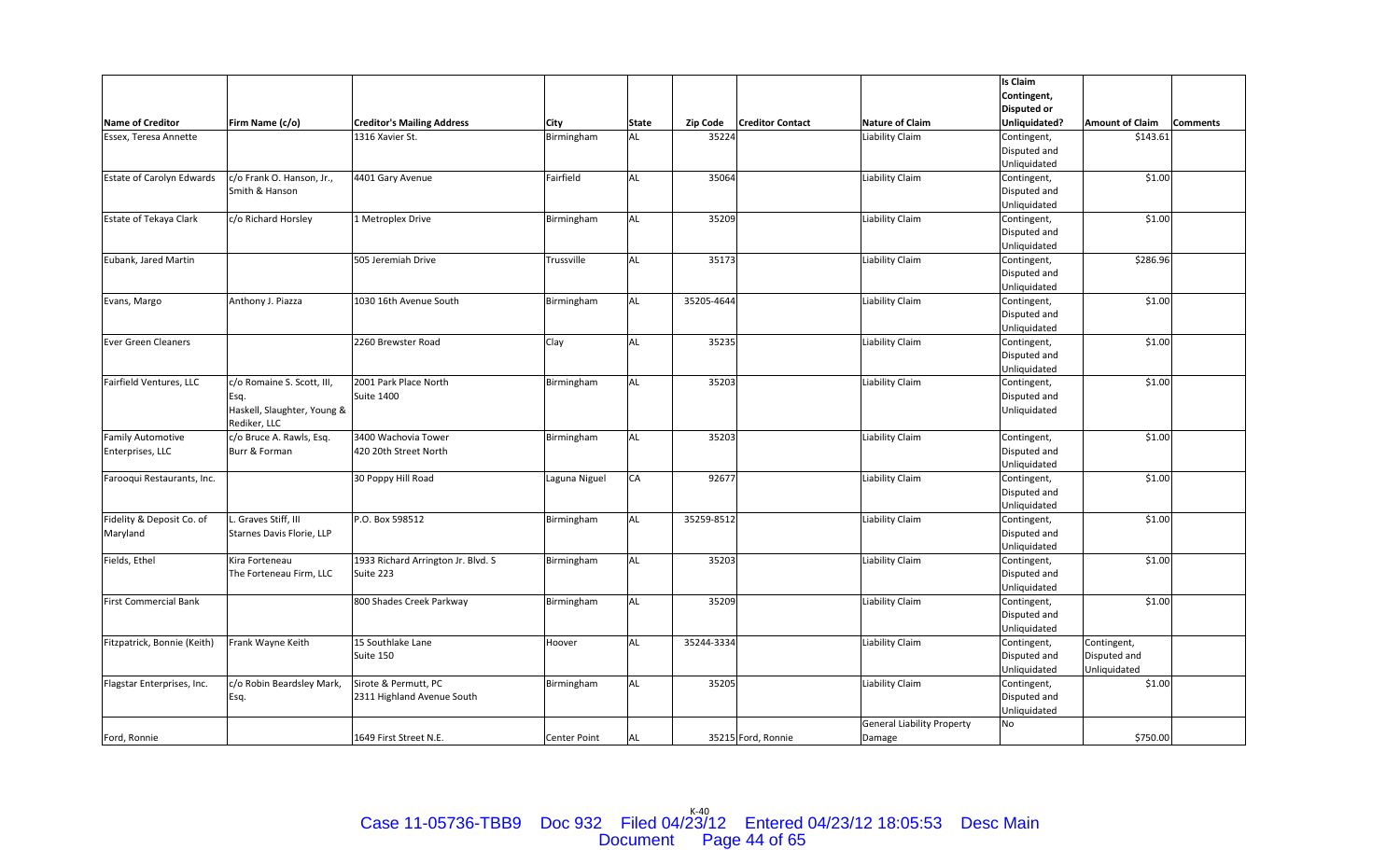|                              |                                                     |                                      |             |              |            |                         |                        | Is Claim           |                        |                 |
|------------------------------|-----------------------------------------------------|--------------------------------------|-------------|--------------|------------|-------------------------|------------------------|--------------------|------------------------|-----------------|
|                              |                                                     |                                      |             |              |            |                         |                        | Contingent,        |                        |                 |
|                              |                                                     |                                      |             |              |            |                         |                        | <b>Disputed or</b> |                        |                 |
| <b>Name of Creditor</b>      | Firm Name (c/o)                                     | <b>Creditor's Mailing Address</b>    | <b>City</b> | <b>State</b> | Zip Code   | <b>Creditor Contact</b> | <b>Nature of Claim</b> | Unliquidated?      | <b>Amount of Claim</b> | <b>Comments</b> |
| Frank C. Galloway, Attorney, | Frank C. Galloway, III                              | 2200 Woodcrest Place                 | Birmingham  | AL           | 35209      |                         | Liability Claim        | Contingent,        | \$1.00                 |                 |
| for owners Michael H.        | Galloway & Scott, LLC                               | Suite 310                            |             |              |            |                         |                        | Disputed and       |                        |                 |
| Weisser                      |                                                     |                                      |             |              |            |                         |                        | Unliquidated       |                        |                 |
| Fraternal Order of Police    | c/o Raymond P. Fitzpatrick,                         | 1929 3rd Avenue North                | Birmingham  | <b>AL</b>    | 35203      |                         | Liability Claim        | Contingent,        | \$1.00                 |                 |
|                              | Jr.                                                 | Suite 600                            |             |              |            |                         |                        | Disputed and       |                        |                 |
|                              |                                                     |                                      |             |              |            |                         |                        | Unliquidated       |                        |                 |
| Fraternal Order of Police    | Raymond P. Fitzpatrick, Jr.                         | 1929 3rd Avenue North                | Birmingham  | AL           | 35203      |                         | Liability Claim        | Contingent,        | \$1.00                 |                 |
| Lodge No. 64, et al.         | <b>Farley Building</b>                              | Suite 600                            |             |              |            |                         |                        | Disputed and       |                        |                 |
|                              |                                                     |                                      |             |              |            |                         |                        | Unliquidated       |                        |                 |
| Gantt, David D.              |                                                     | 2831 Arrowhead Dr.                   | Birmingham  | AL           | 35215      |                         | Liability Claim        | Contingent,        | \$1,400.00             |                 |
|                              |                                                     |                                      |             |              |            |                         |                        | Disputed and       |                        |                 |
|                              |                                                     |                                      |             |              |            |                         |                        | Unliquidated       |                        |                 |
| Gardner, Sharon Elaine       | D. Leon Ashford                                     | 2025 Third Avenue North              | Birmingham  | <b>AL</b>    | 35203      |                         | Liability Claim        | Contingent,        | \$1.00                 |                 |
|                              | Hare, Wynn, Newell &                                | Suite 800                            |             |              |            |                         |                        | Disputed and       |                        |                 |
|                              | Newton                                              |                                      |             |              |            |                         |                        | Unliquidated       |                        |                 |
| Garner, Charity              | c/o Goldberg Attorneys, PC 505 20th St. N, Ste. 325 |                                      | Birmingham  | AL           | 35203      |                         | Liability Claim        | Contingent,        | \$1.00                 |                 |
|                              |                                                     |                                      |             |              |            |                         |                        | Disputed and       |                        |                 |
|                              |                                                     |                                      |             |              |            |                         |                        | Unliquidated       |                        |                 |
| Garner, William              |                                                     | 3908 11 <sup>th</sup> Avenue North   | Birmingham  | AL           | 35234      |                         | Liability Claim        | Contingent,        | \$1.00                 |                 |
|                              |                                                     |                                      |             |              |            |                         |                        | Disputed and       |                        |                 |
|                              |                                                     |                                      |             |              |            |                         |                        | Unliquidated       |                        |                 |
| Gaskin, Sherrill A.          |                                                     | 629 Valley Dr.                       | Birmingham  | AL           | 35206      |                         | Liability Claim        | Contingent,        | \$589.50               |                 |
|                              |                                                     |                                      |             |              |            |                         |                        | Disputed and       |                        |                 |
|                              |                                                     |                                      |             |              |            |                         |                        | Unliquidated       |                        |                 |
| Gates, Angela                | c/o Stephen C. Norris                               | 10 Old Montgomery Highway            | Birmingham  | AL           | 35209      |                         | Liability Claim        | Contingent,        | \$1.00                 |                 |
|                              |                                                     |                                      |             |              |            |                         |                        | Disputed and       |                        |                 |
|                              |                                                     |                                      |             |              |            |                         |                        | Unliquidated       |                        |                 |
| George, Bill                 | William Smith                                       | The Kress Building                   | Birmingham  | AL           | 35203      |                         | Liability Claim        | Contingent,        | \$1.00                 |                 |
|                              | Wiggins, Childs, Quinn &                            | 301 19th Street North                |             |              |            |                         |                        | Disputed and       |                        |                 |
|                              | Pantazis                                            |                                      |             |              |            |                         |                        | Unliquidated       |                        |                 |
| <b>Gerald Robertson</b>      |                                                     | 3171 County Highway 1                | Oneonta     | AL           | 35121      |                         | Liability Claim        | Contingent,        | \$1.00                 |                 |
| Enterprises, Inc.            |                                                     |                                      |             |              |            |                         |                        | Disputed and       |                        |                 |
|                              |                                                     |                                      |             |              |            |                         |                        | Unliquidated       |                        |                 |
| Gill, Charles                | Adm. Ad Litem for Est. of                           | c/o Steven Baker, Southern Law Group | Hoover      | <b>AL</b>    | 35216-5417 |                         | <b>Liability Claim</b> | Contingent,        | \$1.00                 |                 |
|                              | Grace Graham                                        | 2031 Shady Crest Dr.                 |             |              |            |                         |                        | Disputed and       |                        |                 |
|                              |                                                     |                                      |             |              |            |                         |                        | Unliquidated       |                        |                 |
| Gilmer, William C.           | Mary Douglas Hawkins                                | 2200 Woodcrest Place                 | Birmingham  | AL           | 35209      |                         | Liability Claim        | Contingent,        | \$1.00                 |                 |
|                              | Galloway & Scott, LLC                               | Suite 310                            |             |              |            |                         |                        | Disputed and       |                        |                 |
|                              |                                                     |                                      |             |              |            |                         |                        | Unliquidated       |                        |                 |
| Goode, Isaac W.              |                                                     | 1761 Cherry Avenue                   | Birmingham  | AL           | 35214      |                         | Liability Claim        | Contingent,        | \$1,024.75             |                 |
|                              |                                                     |                                      |             |              |            |                         |                        | Disputed and       |                        |                 |
|                              |                                                     |                                      |             |              |            |                         |                        | Unliquidated       |                        |                 |
| <b>Grandview Equipment</b>   | c/o Jack J. Hall, Jr., Esq.                         | 1400 Financial Center                | Birmingham  | AL           | 35203      |                         | Liability Claim        | Contingent,        | \$1.00                 |                 |
| Company, Inc.                | Hall, Conerly & Bolvig, PC                          | 505 North 20th Street                |             |              |            |                         |                        | Disputed and       |                        |                 |
|                              |                                                     |                                      |             |              |            |                         |                        | Unliquidated       |                        |                 |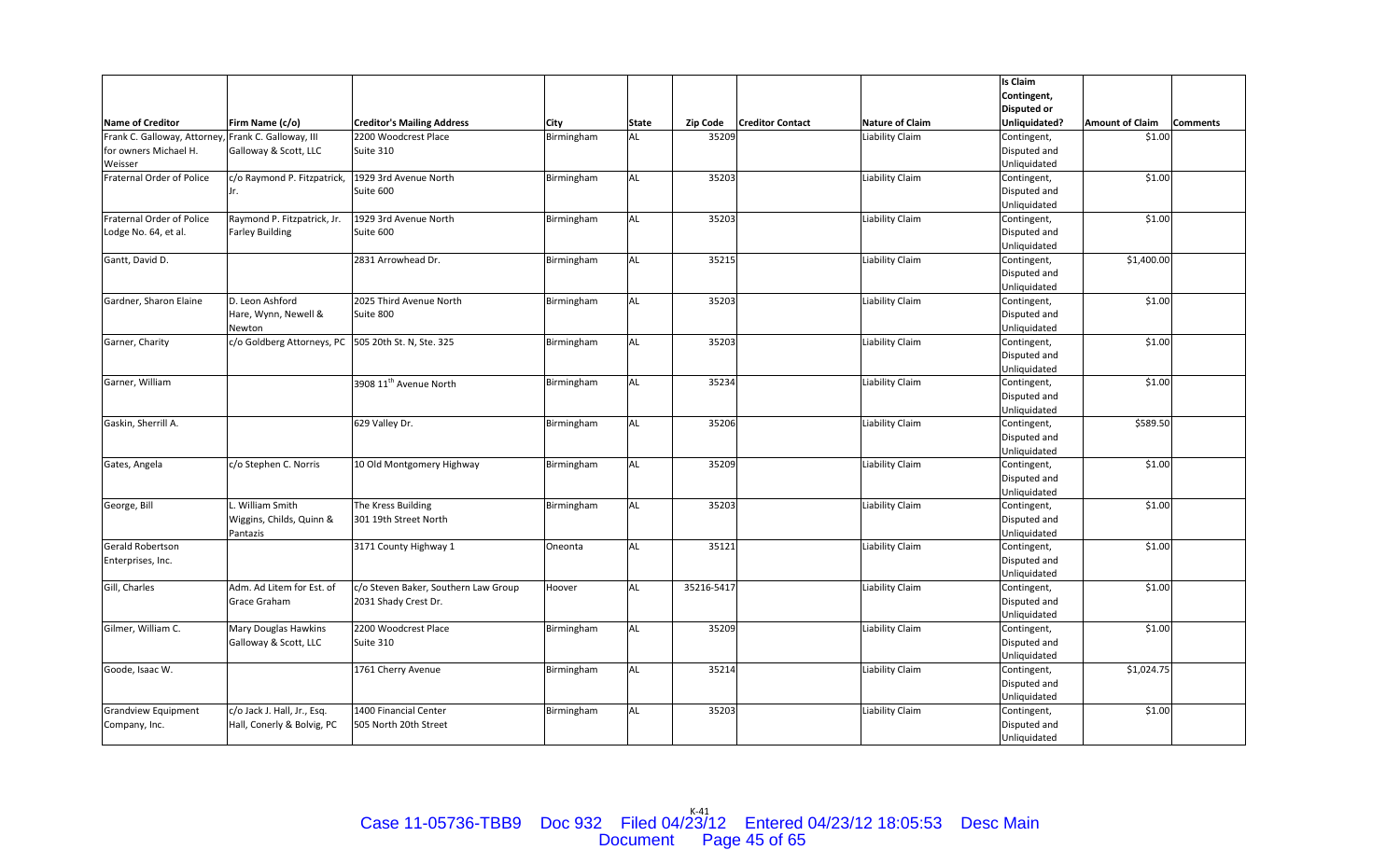|                                                            |                                      |                                   |                       |              |                 |                         |                                   | <b>Is Claim</b>    |                        |                 |
|------------------------------------------------------------|--------------------------------------|-----------------------------------|-----------------------|--------------|-----------------|-------------------------|-----------------------------------|--------------------|------------------------|-----------------|
|                                                            |                                      |                                   |                       |              |                 |                         |                                   | Contingent,        |                        |                 |
|                                                            |                                      |                                   |                       |              |                 |                         |                                   | <b>Disputed or</b> |                        |                 |
| <b>Name of Creditor</b>                                    | Firm Name (c/o)                      | <b>Creditor's Mailing Address</b> | <b>City</b>           | <b>State</b> | <b>Zip Code</b> | <b>Creditor Contact</b> | <b>Nature of Claim</b>            | Unliquidated?      | <b>Amount of Claim</b> | <b>Comments</b> |
| Gray, Jean                                                 |                                      | 1405 Acorn Way West               | Mt. Olive             | AL           | 35117           |                         | Liability Claim                   | Contingent,        | \$81.00                |                 |
|                                                            |                                      |                                   |                       |              |                 |                         |                                   | Disputed and       |                        |                 |
|                                                            |                                      |                                   |                       |              |                 |                         |                                   | Unliquidated       |                        |                 |
|                                                            |                                      |                                   |                       |              |                 |                         |                                   | Contingent,        | Contingent,            |                 |
|                                                            |                                      |                                   |                       |              |                 |                         | <b>General Liability Property</b> | Disputed and       | Disputed and           |                 |
| Green, Kristen                                             |                                      | 2122 5th Way N. W.                | <b>Center Point</b>   | AL           |                 | 35215 Green, Kristen    | Damage                            | Unliquidated       | Unliquidated           |                 |
| Greene, Erick                                              |                                      | 1713 Ave. V                       | Birmingham            | <b>AL</b>    | 35218           |                         | Liability Claim                   | Contingent,        | \$245.00               |                 |
|                                                            |                                      |                                   |                       |              |                 |                         |                                   | Disputed and       |                        |                 |
|                                                            |                                      |                                   |                       |              |                 |                         |                                   | Unliquidated       |                        |                 |
| Gunn, Jr., Arthur H.                                       |                                      | 4120 Woodridge Lane               | <b>Pleasant Grove</b> | <b>AL</b>    | 35127           |                         | <b>Liability Claim</b>            | Contingent,        | \$650.00               |                 |
|                                                            |                                      |                                   |                       |              |                 |                         |                                   | Disputed and       |                        |                 |
|                                                            |                                      |                                   |                       |              |                 |                         |                                   | Unliquidated       |                        |                 |
| Hall, Jerry, d/b/a Hall, Biddle c/o Virgil E. Hunter, Esq. |                                      | P.O. Box 2423                     | Birmingham            | <b>AL</b>    | 35201-2423      |                         | Liability Claim                   | Contingent,        | \$1.00                 |                 |
| and Associates                                             |                                      |                                   |                       |              |                 |                         |                                   | Disputed and       |                        |                 |
|                                                            |                                      |                                   |                       |              |                 |                         |                                   | Unliquidated       |                        |                 |
| Hall, Jr., Billy Jay                                       |                                      | 2601 2 <sup>nd</sup> Place NW     | Birmingham            | <b>AL</b>    | 35215           |                         | Liability Claim                   | Contingent,        | \$746.80               |                 |
|                                                            |                                      |                                   |                       |              |                 |                         |                                   | Disputed and       |                        |                 |
|                                                            |                                      |                                   |                       |              |                 |                         |                                   | Unliquidated       |                        |                 |
| Hall, Julie                                                |                                      | 108 Twin Lakes Road               | Trussville            | AL           |                 | 35173 Hall, Julie       | <b>Auto Liability</b>             | No                 | \$192.00               |                 |
| Hall, Melvin                                               | c/o William V. Powell, Jr.,          | 1320 Alford Avenue                | Birmingham            | <b>AL</b>    | 35226           |                         | Liability Claim                   | Contingent,        | \$1.00                 |                 |
|                                                            | Esg.                                 | Suite 201                         |                       |              |                 |                         |                                   | Disputed and       |                        |                 |
|                                                            | Powell & Denny                       |                                   |                       |              |                 |                         |                                   | Unliquidated       |                        |                 |
| Hambright, Tywanna S. and                                  | c/o Anthony Piazza                   | P.O. Box 550217                   | Birmingham            | <b>AL</b>    | 35255-0217      |                         | Liability Claim                   | Contingent,        | \$1.00                 |                 |
| Doyle Watkins                                              |                                      |                                   |                       |              |                 |                         |                                   | Disputed and       |                        |                 |
|                                                            |                                      |                                   |                       |              |                 |                         |                                   | Unliquidated       |                        |                 |
| Hardee's Food Systems, Inc.                                | c/o Robin Beardsley Mark,            | Sirote & Permutt, PC              | Birmingham            | <b>AL</b>    | 35205           |                         | Liability Claim                   | Contingent,        | \$1.00                 |                 |
|                                                            | Esq.                                 | 2311 Highland Avenue South        |                       |              |                 |                         |                                   | Disputed and       |                        |                 |
|                                                            |                                      |                                   |                       |              |                 |                         |                                   | Unliquidated       |                        |                 |
| Harris, Charles                                            |                                      | 205 20th St. N, Ste. 822          | Birmingham            | <b>AL</b>    | 35203           |                         | Liability Claim                   | Contingent,        | \$1.00                 |                 |
|                                                            |                                      |                                   |                       |              |                 |                         |                                   | Disputed and       |                        |                 |
|                                                            |                                      |                                   |                       |              |                 |                         |                                   | Unliquidated       |                        |                 |
| Hart, Teresa, K                                            |                                      | 8991 Jade Lake Rd. W              | Pinson                | <b>AL</b>    | 35126           |                         | Liability Claim                   | Contingent,        | \$161.86               |                 |
|                                                            |                                      |                                   |                       |              |                 |                         |                                   | Disputed and       |                        |                 |
|                                                            |                                      |                                   |                       |              |                 |                         |                                   | Unliquidated       |                        |                 |
| Hawes, Vekesha                                             | c/o Tyrone Townsend                  | Townsend & Associates, LLC        | Birmingham            | <b>AL</b>    | 35201           |                         | Liability Claim                   | Contingent,        | \$1.00                 |                 |
|                                                            |                                      | P.O. Box 2105                     |                       |              |                 |                         |                                   | Disputed and       |                        |                 |
|                                                            |                                      |                                   |                       |              |                 |                         |                                   | Unliquidated       |                        |                 |
| Heartwood 88, LLC                                          | c/o Frank C. Galloway, III,          | 2200 Woodcrest Place              | Birmingham            | <b>AL</b>    | 35209           |                         | Liability Claim                   | Contingent,        | \$1.00                 |                 |
|                                                            | Esq.                                 | Suite 310                         |                       |              |                 |                         |                                   | Disputed and       |                        |                 |
|                                                            | Galloway & Scott, LLC                |                                   |                       |              |                 |                         |                                   | Unliquidated       |                        |                 |
| Hendon Engineering Assoc.,                                 | Roger C. Foster                      | P.O. Box 43798                    | Birmingham            | <b>AL</b>    | 35243-0798      |                         | Liability Claim                   | Contingent,        | \$1.00                 |                 |
| Inc.                                                       | Laney & Foster                       |                                   |                       |              |                 |                         |                                   | Disputed and       |                        |                 |
|                                                            |                                      |                                   |                       |              |                 |                         |                                   | Unliquidated       |                        |                 |
| Hernandez, James                                           | c/o Robert Potter, Esq.              | 2000-B SouthBridge Parkway        | Birmingham            | <b>AL</b>    | 35209           |                         | Liability Claim                   | Contingent,        | \$1.00                 |                 |
|                                                            | Mann, Cowan & Potter, P.C. Suite 601 |                                   |                       |              |                 |                         |                                   | Disputed and       |                        |                 |
|                                                            |                                      |                                   |                       |              |                 |                         |                                   | Unliquidated       |                        |                 |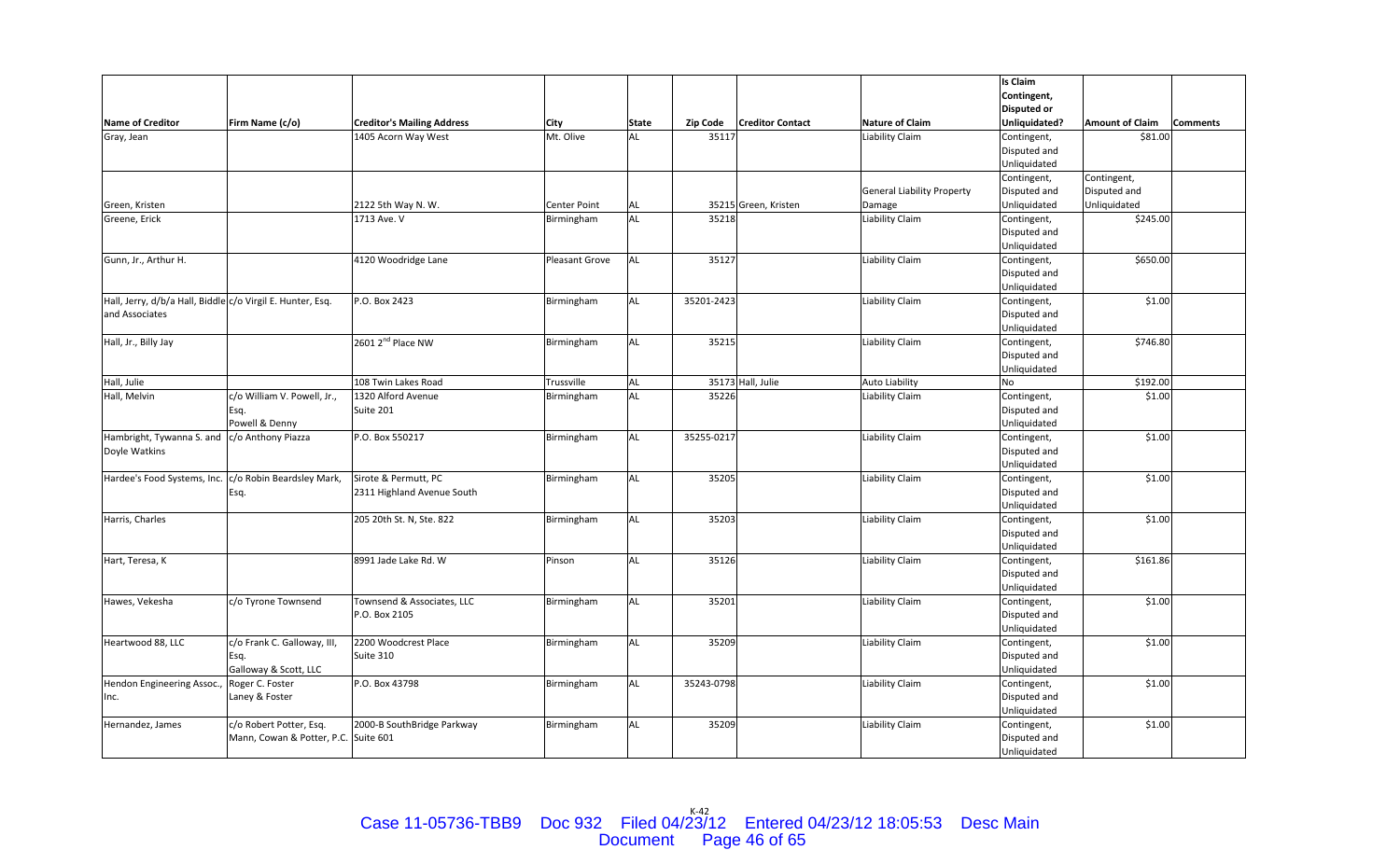|                               |                                       |                                          |            |              |            |                         |                                   | Is Claim           |                        |                 |
|-------------------------------|---------------------------------------|------------------------------------------|------------|--------------|------------|-------------------------|-----------------------------------|--------------------|------------------------|-----------------|
|                               |                                       |                                          |            |              |            |                         |                                   | Contingent,        |                        |                 |
|                               |                                       |                                          |            |              |            |                         |                                   | <b>Disputed or</b> |                        |                 |
| <b>Name of Creditor</b>       | Firm Name (c/o)                       | <b>Creditor's Mailing Address</b>        | City       | <b>State</b> | Zip Code   | <b>Creditor Contact</b> | <b>Nature of Claim</b>            | Unliquidated?      | <b>Amount of Claim</b> | <b>Comments</b> |
| High, Steve                   |                                       | 3108 Exeter Ave                          | Bessemer   | AL           | 35020      |                         | Liability Claim                   | Contingent,        | \$1.00                 |                 |
|                               |                                       |                                          |            |              |            |                         |                                   | Disputed and       |                        |                 |
|                               |                                       |                                          |            |              |            |                         |                                   | Unliquidated       |                        |                 |
| Hill-Williams, Annie M.       |                                       | 12863 S Green St.                        | Chicago    | IL           | 60643      |                         | Liability Claim                   | Contingent,        | \$4,000.00             |                 |
|                               |                                       |                                          |            |              |            |                         |                                   | Disputed and       |                        |                 |
|                               |                                       |                                          |            |              |            |                         |                                   | Unliquidated       |                        |                 |
|                               |                                       |                                          |            |              |            |                         |                                   | Contingent,        |                        |                 |
|                               |                                       |                                          |            |              |            |                         | <b>General Liability Property</b> | Disputed and       |                        |                 |
| <b>Hoover Fire Department</b> |                                       | 800 Municipal Drive                      | Hoover     | AL           |            | 35216 Williamson, Scott | Damage                            | Unliquidated       | \$1.00                 |                 |
| Ingrum, Karli V.              | c/o Roger D. Burton, Esq.             | Rogers-Taylor Manor                      | Birmingham | <b>AL</b>    | 35205      |                         | Liability Claim                   | Contingent,        |                        |                 |
|                               | Roger D. Burton, PC                   | 1905 14th Avenue South                   |            |              |            |                         |                                   | Disputed and       |                        |                 |
|                               |                                       |                                          |            |              |            |                         |                                   | Unliquidated       | \$1.00                 |                 |
| Irwin, D. Bruce               | c/o R. Shan Paden, Esq.               | 5 Riverchase Ridge                       | Hoover     | <b>AL</b>    | 35244      |                         | Liability Claim                   | Contingent,        |                        |                 |
|                               |                                       |                                          |            |              |            |                         |                                   | Disputed and       |                        |                 |
|                               |                                       |                                          |            |              |            |                         |                                   | Unliquidated       | \$1.00                 |                 |
| Ishman, Tabathia Dukes        | Adm. Est. of Claudia Dukes            | c/o Kirk Davenport                       | Birmingham | <b>AL</b>    | 35236      |                         | <b>Liability Claim</b>            | Contingent,        | \$1.00                 |                 |
|                               |                                       | P.O. Box 360186                          |            |              |            |                         |                                   | Disputed and       |                        |                 |
|                               |                                       |                                          |            |              |            |                         |                                   | Unliquidated       |                        |                 |
| J & M Gaming, LLC             | c/o Samuel R. McCord, Esq.            | 2126 Morris Avenue                       | Birmingham | <b>AL</b>    | 35203      |                         | Liability Claim                   | Contingent,        | \$1.00                 |                 |
|                               |                                       |                                          |            |              |            |                         |                                   | Disputed and       |                        |                 |
|                               |                                       |                                          |            |              |            |                         |                                   | Unliquidated       |                        |                 |
| Jackson, Shanda L.            | Robert C. Keller                      | 315 Gadsden Highway                      | Birmingham | <b>AL</b>    | 35235      |                         | Liability Claim                   | Contingent,        | \$1.00                 |                 |
|                               |                                       | Suite D                                  |            |              |            |                         |                                   | Disputed and       |                        |                 |
|                               |                                       |                                          |            |              |            |                         |                                   | Unliquidated       |                        |                 |
| Jackson, Unique               | c/o David B. Norris                   | 10 Old Montgomery Hwy.                   | Birmingham | <b>AL</b>    | 35209      |                         | Liability Claim                   | Contingent,        | \$1.00                 |                 |
|                               |                                       |                                          |            |              |            |                         |                                   | Disputed and       |                        |                 |
|                               |                                       |                                          |            |              |            |                         |                                   | Unliquidated       |                        |                 |
| <b>JCCEO</b>                  |                                       | 300 8th Ave. W                           | Birmingham | <b>AL</b>    | 35204      |                         | Liability Claim                   | Contingent,        | \$1.00                 |                 |
|                               |                                       |                                          |            |              |            |                         |                                   | Disputed and       |                        |                 |
|                               |                                       |                                          |            |              |            |                         |                                   | Unliquidated       |                        |                 |
| Johnson, Paul                 | c/o David L. Graves                   | Alexander Shunnarah Injury Attorneys, PC | Birmingham | <b>AL</b>    | 35222      |                         | Liability Claim                   | Contingent,        | \$1.00                 |                 |
|                               |                                       | 3626 Clairmont Ave.                      |            |              |            |                         |                                   | Disputed and       |                        |                 |
|                               |                                       |                                          |            |              |            |                         |                                   | Unliquidated       |                        |                 |
| <b>JPMorgan Securities</b>    | Don B. Long, Jr.                      | 569 Brookwood Center                     | Birmingham | <b>AL</b>    | 35209-4513 |                         | Liability Claim                   | Contingent,        | \$1.00                 |                 |
|                               | Johnston, Barton, Proctor & Suite 901 |                                          |            |              |            |                         |                                   | Disputed and       |                        |                 |
|                               | Rose                                  |                                          |            |              |            |                         |                                   | Unliquidated       |                        |                 |
| Kellogg, Donna                |                                       | 2017 Lee Terrace SW                      | Birmingham | AL           | 35211      |                         | Liability Claim                   | Contingent,        | \$1.00                 |                 |
|                               |                                       |                                          |            |              |            |                         |                                   | Disputed and       |                        |                 |
|                               |                                       |                                          |            |              |            |                         |                                   | Unliquidated       |                        |                 |
| Kelly, Paulette               | c/o David D. Wininger                 | 517 Richard Arrington Jr. Blvd. N.       | Birmingham | <b>AL</b>    | 35203      |                         | Liability Claim                   | Contingent,        | \$1.00                 |                 |
|                               |                                       |                                          |            |              |            |                         |                                   | Disputed and       |                        |                 |
|                               |                                       |                                          |            |              |            |                         |                                   | Unliquidated       |                        |                 |
| Kohl, Sidney                  |                                       | 305 Royal Poinciana Plaza                | Palm Beach | IFL.         | 33480      |                         | Liability Claim                   | Contingent,        | \$1.00                 |                 |
|                               |                                       |                                          |            |              |            |                         |                                   | Disputed and       |                        |                 |
|                               |                                       |                                          |            |              |            |                         |                                   | Unliquidated       |                        |                 |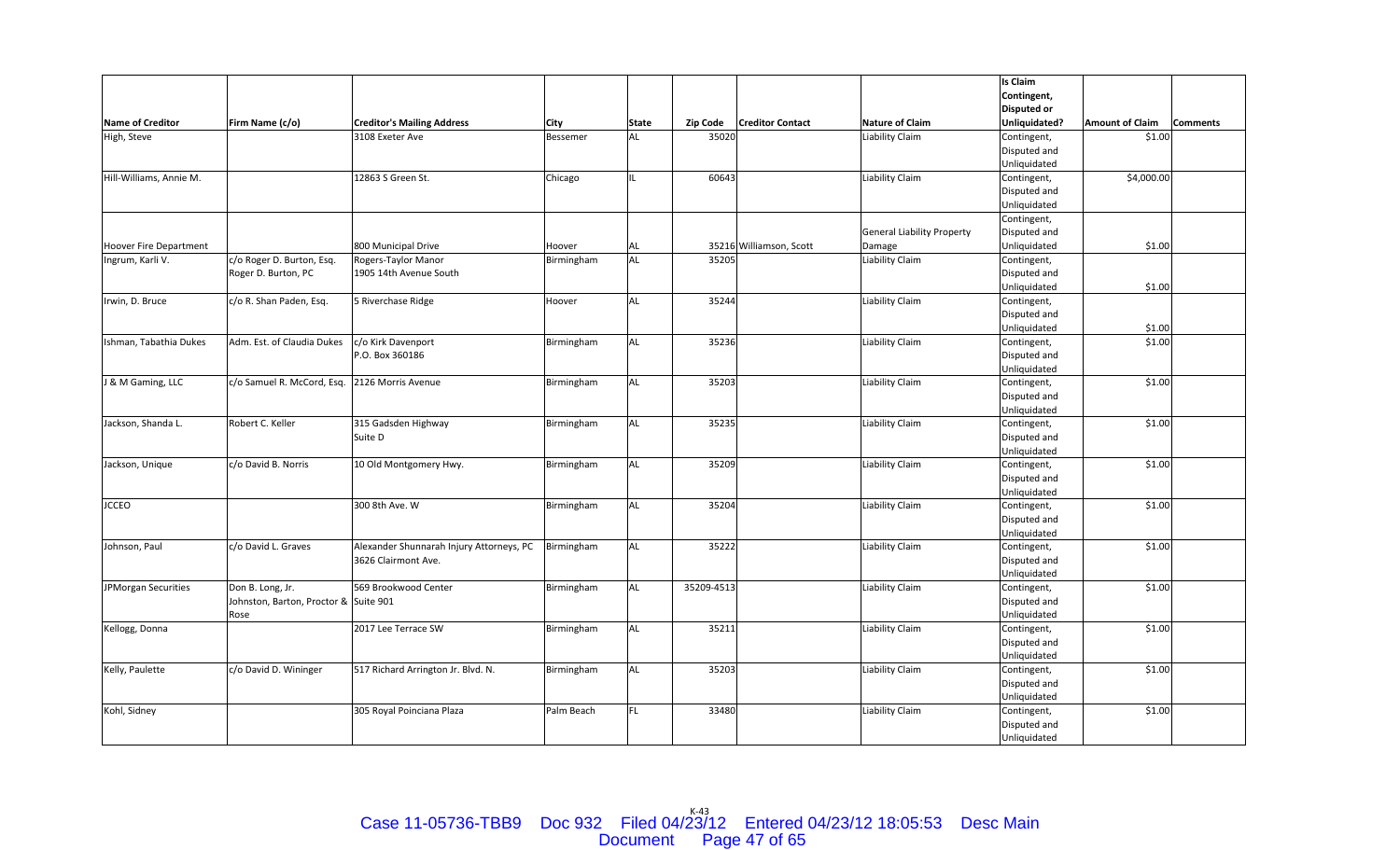|                           |                            |                                         |            |              |            |                         |                        | <b>Is Claim</b>    |                        |                 |
|---------------------------|----------------------------|-----------------------------------------|------------|--------------|------------|-------------------------|------------------------|--------------------|------------------------|-----------------|
|                           |                            |                                         |            |              |            |                         |                        | Contingent,        |                        |                 |
|                           |                            |                                         |            |              |            |                         |                        | <b>Disputed or</b> |                        |                 |
| <b>Name of Creditor</b>   | Firm Name (c/o)            | <b>Creditor's Mailing Address</b>       | City       | <b>State</b> | Zip Code   | <b>Creditor Contact</b> | <b>Nature of Claim</b> | Unliquidated?      | <b>Amount of Claim</b> | <b>Comments</b> |
| Lee, Milton A.            |                            | 3417 28th Ave. N                        | Birmingham | AL           | 35207      |                         | Liability Claim        | Contingent,        | \$1.00                 |                 |
|                           |                            |                                         |            |              |            |                         |                        | Disputed and       |                        |                 |
|                           |                            |                                         |            |              |            |                         |                        | Unliquidated       |                        |                 |
| Lee, Thomas               |                            | 3416 33rd Court North                   | Birmingham | <b>AL</b>    | 35207      |                         | Liability Claim        | Contingent,        | \$1.00                 |                 |
|                           |                            |                                         |            |              |            |                         |                        | Disputed and       |                        |                 |
|                           |                            |                                         |            |              |            |                         |                        | Unliquidated       |                        |                 |
| Legacy Bingo, LLC         | c/o Samuel R. McCord, Esq. | 2126 Morris Avenue                      | Birmingham | <b>AL</b>    | 35203      |                         | Liability Claim        | Contingent,        | \$1.00                 |                 |
|                           |                            |                                         |            |              |            |                         |                        | Disputed and       |                        |                 |
|                           |                            |                                         |            |              |            |                         |                        | Unliquidated       |                        |                 |
| Lot of Xcellent           |                            | 2260 Brewster Road                      | Clay       | <b>AL</b>    | 35235      |                         | Liability Claim        | Contingent,        | \$1.00                 |                 |
|                           |                            |                                         |            |              |            |                         |                        | Disputed and       |                        |                 |
|                           |                            |                                         |            |              |            |                         |                        | Unliquidated       |                        |                 |
|                           |                            |                                         |            |              |            |                         |                        | Contingent,        | \$1.00                 |                 |
|                           |                            |                                         |            |              |            |                         |                        | Disputed and       |                        |                 |
| Lowe, Paulla              |                            | 7116 Cumby Greer Road                   | Quinton    | AL           |            | 35130 Lowe, Paulla      | <b>Auto Liability</b>  | Unliquidated       |                        |                 |
| Magic Nails #2            |                            | 2260 Brewster Road                      | Clay       | <b>AL</b>    | 35235      |                         | Liability Claim        | Contingent,        | \$1.00                 |                 |
|                           |                            |                                         |            |              |            |                         |                        | Disputed and       |                        |                 |
|                           |                            |                                         |            |              |            |                         |                        | Unliquidated       |                        |                 |
| Mahone, Brenda            | c/o Samuel E. Wiggins, III | 334 6th Avenue South                    | Birmingham | <b>AL</b>    | 35205      |                         | Liability Claim        | Contingent,        | \$1.00                 |                 |
|                           |                            |                                         |            |              |            |                         |                        | Disputed and       |                        |                 |
|                           |                            |                                         |            |              |            |                         |                        | Unliquidated       |                        |                 |
| Maiden, Gilneshia         |                            | 2932 Chestnut Ridge Lane                | Birmingham | <b>AL</b>    | 35216      |                         | Liability Claim        | Contingent,        | \$1.00                 |                 |
|                           |                            |                                         |            |              |            |                         |                        | Disputed and       |                        |                 |
|                           |                            |                                         |            |              |            |                         |                        | Unliquidated       |                        |                 |
| Mallard, Jeff             |                            | 3565 Lorna Road Apt.#8                  | Hoover     | <b>AL</b>    |            | 35216 Mallard, Jeff     | <b>Auto Liability</b>  | Contingent,        | \$1.00                 |                 |
|                           |                            |                                         |            |              |            |                         |                        | Disputed and       |                        |                 |
|                           |                            |                                         |            |              |            |                         |                        | Unliquidated       |                        |                 |
| <b>Marland Apartments</b> |                            | c/o Ms. Whitney Taylor, Manager, 2727-E | Birmingham | <b>AL</b>    | 35211      |                         | Liability Claim        | Contingent,        | \$1.00                 |                 |
|                           |                            | Jefferson Ave SW                        |            |              |            |                         |                        | Disputed and       |                        |                 |
|                           |                            |                                         |            |              |            |                         |                        | Unliquidated       |                        |                 |
| Mason, John, IV, et al.   | Dan C. King, III           | 1823 Third Avenue North                 | Bessemer   | <b>AL</b>    | 35020      |                         | Liability Claim        | Contingent,        | \$1.00                 |                 |
|                           | Anna Louise Hart           | Suite 300                               |            |              |            |                         |                        | Disputed and       |                        |                 |
|                           | Stewart & Stewart, PC      |                                         |            |              |            |                         |                        | Unliquidated       |                        |                 |
| Mason, Rodney Lewis       | c/o Edward May, II         | 1820 7th Ave. N, Ste. 108               | Birmingham | <b>AL</b>    | 35203      |                         | Liability Claim        | Contingent,        | \$1.00                 |                 |
|                           |                            |                                         |            |              |            |                         |                        | Disputed and       |                        |                 |
|                           |                            |                                         |            |              |            |                         |                        | Unliquidated       |                        |                 |
| Mattox, Robert G.         |                            | 5819 Miles Spring Rd.                   | Pinson     | <b>AL</b>    | 35126      |                         | Liability Claim        | Contingent,        | \$8,200.00             |                 |
|                           |                            |                                         |            |              |            |                         |                        | Disputed and       |                        |                 |
|                           |                            |                                         |            |              |            |                         |                        | Unliquidated       |                        |                 |
| Mauldin, Marcus Adam      | c/o Smith,Tyra, Thomas &   | P.O. Box 586                            | Alabaster  | <b>AL</b>    | 35007-0586 |                         | Liability Claim        | Contingent,        | \$1.00                 |                 |
|                           | Haggard                    |                                         |            |              |            |                         |                        | Disputed and       |                        |                 |
|                           |                            |                                         |            |              |            |                         |                        | Unliquidated       |                        |                 |
| Mays, Katie               |                            | 34417 Eli Ave.                          | Birmingham | <b>AL</b>    | 35221      |                         | Liability Claim        | Contingent,        | \$1.00                 |                 |
|                           |                            |                                         |            |              |            |                         |                        | Disputed and       |                        |                 |
|                           |                            |                                         |            |              |            |                         |                        | Unliquidated       |                        |                 |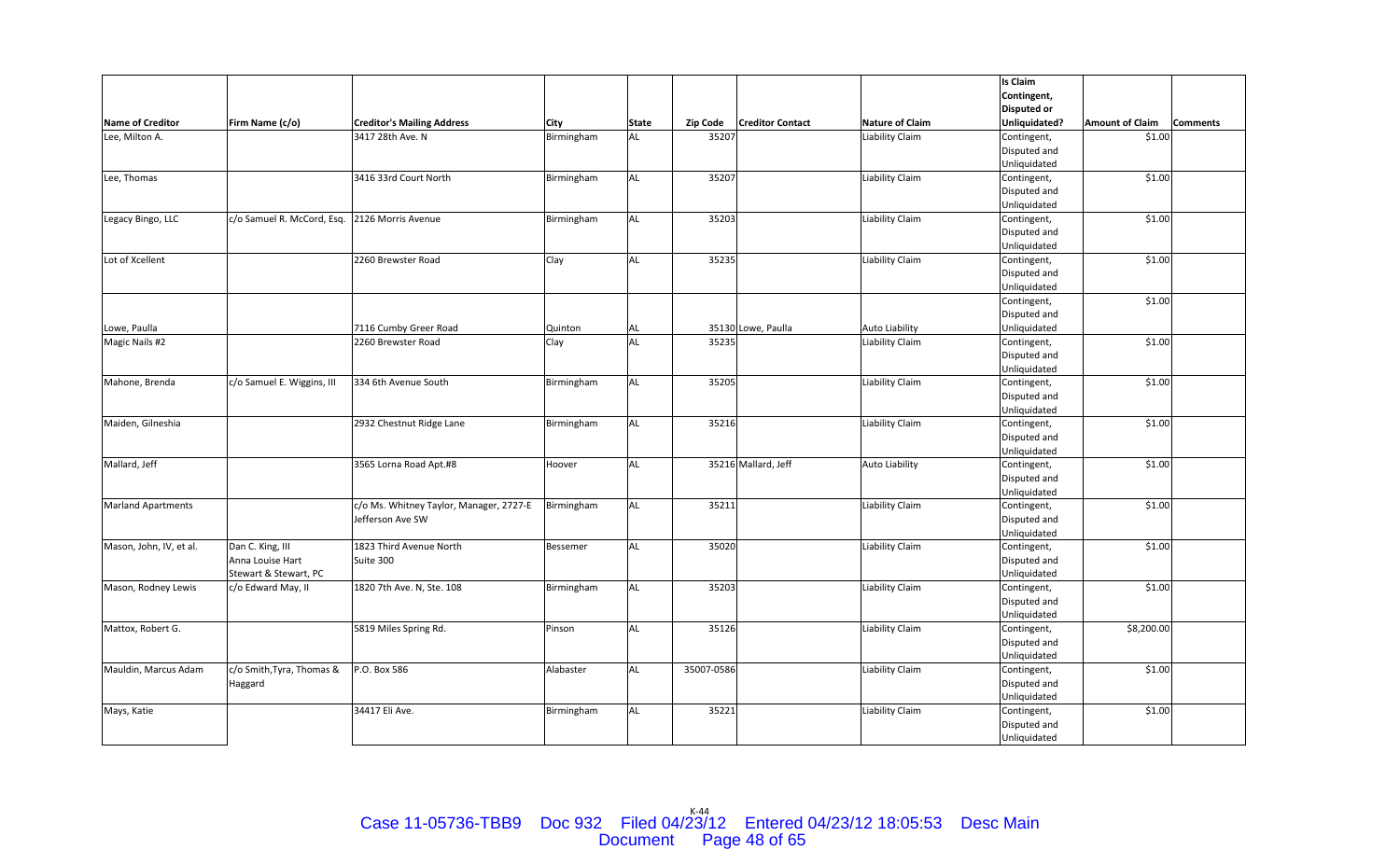|                             |                                |                                         |            |       |                 |                         |                                         | Is Claim                    |                        |                 |
|-----------------------------|--------------------------------|-----------------------------------------|------------|-------|-----------------|-------------------------|-----------------------------------------|-----------------------------|------------------------|-----------------|
|                             |                                |                                         |            |       |                 |                         |                                         | Contingent,                 |                        |                 |
|                             |                                |                                         |            |       |                 |                         |                                         | <b>Disputed or</b>          |                        |                 |
| <b>Name of Creditor</b>     | Firm Name (c/o)                | <b>Creditor's Mailing Address</b>       | City       | State | <b>Zip Code</b> | <b>Creditor Contact</b> | <b>Nature of Claim</b>                  | Unliquidated?               | <b>Amount of Claim</b> | <b>Comments</b> |
| McAlpine, Blake             |                                | 706 Cherokee Trail                      | Warrior    | AL    | 35180           |                         | Liability Claim                         | Contingent,                 | \$299.00               |                 |
|                             |                                |                                         |            |       |                 |                         |                                         | Disputed and                |                        |                 |
|                             |                                |                                         |            |       |                 |                         |                                         | Unliquidated                |                        |                 |
| McCray, Jr., Charles W.     |                                | 2335 Steiner Avenue S.W.                | Birmingham | AL    | 35211           |                         | Liability Claim                         | Contingent,                 | \$2,547.21             |                 |
|                             |                                |                                         |            |       |                 |                         |                                         | Disputed and                |                        |                 |
|                             |                                |                                         |            |       |                 |                         |                                         |                             |                        |                 |
| McCullers, Zhaleh           | c/o Abigail P. van Alstyne,    | Suite 380 East                          | Birmingham | AL    | 35223           |                         | Liability Claim                         | Unliquidated<br>Contingent, | \$1.00                 |                 |
|                             |                                | 2700 Highway 280                        |            |       |                 |                         |                                         | Disputed and                |                        |                 |
|                             | Esq.<br>Quinn, Walls, Weaver & |                                         |            |       |                 |                         |                                         | Unliquidated                |                        |                 |
|                             |                                |                                         |            |       |                 |                         |                                         |                             |                        |                 |
|                             | Davis, LLP                     |                                         |            |       |                 |                         |                                         |                             |                        |                 |
| McCullers, Zhaleh           | Abigail P. Van Alstyne         | 420 20th Street North                   | Birmingham | AL    | 35203-3221      |                         | Liability Claim                         | Contingent,                 | \$1.00                 |                 |
|                             |                                | <b>Suite 1400</b>                       |            |       |                 |                         |                                         | Disputed and                |                        |                 |
|                             |                                |                                         |            |       |                 |                         |                                         | Unliquidated                |                        |                 |
| McDonald, Robbie E.         |                                | 307 Candy Mountain Road                 | Birmingham | AL    | 35217           |                         | Liability Claim                         | Contingent,                 | \$1.00                 |                 |
|                             |                                |                                         |            |       |                 |                         |                                         | Disputed and                |                        |                 |
|                             |                                |                                         |            |       |                 |                         |                                         | Unliquidated                |                        |                 |
| McElroy, Elizabeth          | Adm. Est. of Jakayla Gable     | c/o Jackson and Tucker, PC              | Birmingham | AL    | 35203           |                         | Liability Claim                         | Contingent,                 | \$1.00                 |                 |
|                             | and Jordan Dukes               | 2229 1st Ave. N                         |            |       |                 |                         |                                         | Disputed and                |                        |                 |
|                             |                                |                                         |            |       |                 |                         |                                         | Unliquidated                |                        |                 |
| McMillan, Jr., George D. H. | c/o John W. Scott, Esq.        | 2100 Third Avenue North                 | Birmingham | AL    | 35203           |                         | Liability Claim                         | Contingent,                 | \$1.00                 |                 |
|                             | Scott, Dukes & Geisler, PC     | Suite 700                               |            |       |                 |                         |                                         | Disputed and                |                        |                 |
|                             |                                |                                         |            |       |                 |                         |                                         | Unliquidated                |                        |                 |
|                             |                                |                                         |            |       |                 |                         |                                         | Contingent,                 | \$1.00                 |                 |
|                             |                                |                                         |            |       |                 |                         |                                         | Disputed and                |                        |                 |
| McMillan, Linda             |                                | Smith & Hanson 44012 Gary Avenue        | Fairfield  | AL    |                 | 35064 Hanson, Frank     | General Liability Personal Injury       | Unliquidated                |                        |                 |
|                             |                                |                                         |            |       |                 |                         |                                         | Contingent,                 | \$1.00                 |                 |
|                             |                                |                                         |            |       |                 |                         | <b>General Liability Property</b>       | Disputed and                |                        |                 |
| McMurray, Anna              |                                | 5430 Dug Hollow Road                    | Pinson     | AL    |                 | 35126 McMurray, Anna    | Damage                                  | Unliquidated                |                        |                 |
| McNear, Denise              | for the Estate of Kanecia      | Ifediba Law Group, LLC                  | Birmingham | AL    | 35205           |                         | Liability Claim                         | Contingent,                 | \$1.00                 |                 |
|                             | McNear, Dec.                   | 1220 16th St. S                         |            |       |                 |                         |                                         | Disputed and                |                        |                 |
|                             | c/o Anthony Ifediba            |                                         |            |       |                 |                         |                                         | Unliquidated                |                        |                 |
| Melvin, Terrye R.           | Herbie Brewer                  | 341 West 19th Street                    | Jasper     | AL    | 35501           |                         | Liability Claim                         | Contingent,                 | \$1.00                 |                 |
|                             |                                |                                         |            |       |                 |                         |                                         | Disputed and                |                        |                 |
|                             |                                |                                         |            |       |                 |                         |                                         | Unliquidated                |                        |                 |
| Merchant, Marceyleene       |                                | 2735 Jefferson Avenue S.W., Apartment B | Birmingham | AL    | 35211           |                         | Liability Claim                         | Contingent,                 | \$1.00                 |                 |
|                             |                                |                                         |            |       |                 |                         |                                         | Disputed and                |                        |                 |
|                             |                                |                                         |            |       |                 |                         |                                         | Unliquidated                |                        |                 |
| Meza, Terryu Estate of      | Hollis, Wright & Couch, P.C.,  | 1500 Financial Center, 505 North 20th   | Birmingham | AL    | 35203           |                         | Liability Claim                         | Contingent,                 | \$1.00                 |                 |
| Jonathan A. Davis           | c/o atty. Joshua L. Firth      | <b>Street</b>                           |            |       |                 |                         |                                         | Disputed and                |                        |                 |
|                             |                                |                                         |            |       |                 |                         |                                         | Unliquidated                |                        |                 |
| Miami Tribe of Oklahoma     | c/o Stephen W. Shaw, Esq.      | 940 Financial Center                    | Birmingham | AL    | 35203           |                         | Liability Claim                         | Contingent,                 | \$1.00                 |                 |
| <b>Business Development</b> | Redden, Mills & Clark, LLP     | 505 20th Street North                   |            |       |                 |                         |                                         | Disputed and                |                        |                 |
| Authority                   |                                |                                         |            |       |                 |                         |                                         | Unliquidated                |                        |                 |
|                             |                                |                                         |            |       |                 |                         |                                         |                             |                        |                 |
| Miller, Starla              |                                | 800 Meadowbrook Drive                   | Birmingham | AL    |                 | 35215 Miller, Starla    | <b>General Liability Property Theft</b> | Contingent,                 | \$1.00                 |                 |
|                             |                                |                                         |            |       |                 |                         |                                         | Disputed and                |                        |                 |
|                             |                                |                                         |            |       |                 |                         |                                         | Unliquidated                |                        |                 |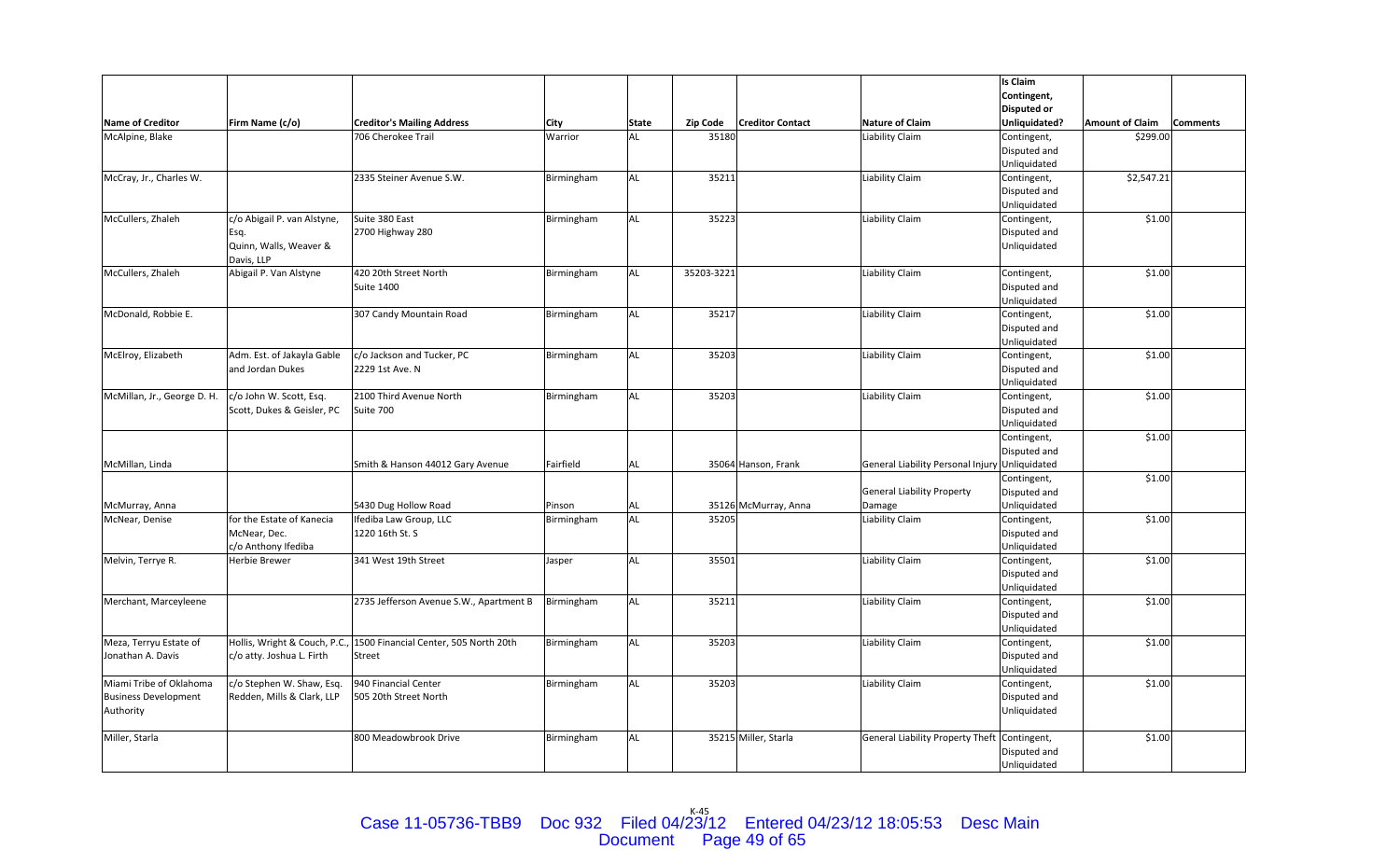|                           |                                |                                         |            |              |            |                         |                                   | Is Claim           |                        |                 |
|---------------------------|--------------------------------|-----------------------------------------|------------|--------------|------------|-------------------------|-----------------------------------|--------------------|------------------------|-----------------|
|                           |                                |                                         |            |              |            |                         |                                   | Contingent,        |                        |                 |
|                           |                                |                                         |            |              |            |                         |                                   | <b>Disputed or</b> |                        |                 |
| <b>Name of Creditor</b>   | Firm Name (c/o)                | <b>Creditor's Mailing Address</b>       | City       | <b>State</b> | Zip Code   | <b>Creditor Contact</b> | <b>Nature of Claim</b>            | Unliquidated?      | <b>Amount of Claim</b> | <b>Comments</b> |
| Montgomery, Rosie         |                                | 613 84th Street South                   | Birmingham | AL           | 35206      |                         | Liability Claim                   | Contingent,        | \$1.00                 |                 |
|                           |                                |                                         |            |              |            |                         |                                   | Disputed and       |                        |                 |
|                           |                                |                                         |            |              |            |                         |                                   | Unliquidated       |                        |                 |
| Morrison, Ricky           | c/o Marcelyn M. Morrison,      | P.O. Box 682                            | Bessemer   | <b>AL</b>    | 35021      |                         | Liability Claim                   | Contingent,        | \$1.00                 |                 |
|                           | Esq.                           |                                         |            |              |            |                         |                                   | Disputed and       |                        |                 |
|                           |                                |                                         |            |              |            |                         |                                   | Unliquidated       |                        |                 |
| Mosley, Maralyn           | c/o William J. Baxley, Esq.    | 2008 3rd Avenue South                   | Birmingham | AL           | 35233      |                         | Liability Claim                   | Contingent,        | \$1.00                 |                 |
|                           | Baxley, Dillard, Cauphin,      |                                         |            |              |            |                         |                                   | Disputed and       |                        |                 |
|                           | McKnight & Barclift            |                                         |            |              |            |                         |                                   | Unliquidated       |                        |                 |
|                           |                                |                                         |            |              |            |                         |                                   |                    |                        |                 |
|                           |                                |                                         |            |              |            |                         |                                   | Contingent,        | \$1.00                 |                 |
|                           |                                | Ifediba Law Group, LLC 1220 16th Street |            |              |            |                         |                                   | Disputed and       |                        |                 |
| Nix, Rita                 |                                | South                                   | Birmingham | AL           |            | 35203 Spellen, Brian    | General Liability Personal Injury | Unliquidated       |                        |                 |
| Nova Gaming, LLC          | c/o Vincent J. Schilleci, III, | 420 20th Street North                   | Birmingham | <b>AL</b>    | 35203-5202 |                         | Liability Claim                   | Contingent,        | \$1.00                 |                 |
|                           | Esq.                           | <b>Suite 1600</b>                       |            |              |            |                         |                                   | Disputed and       |                        |                 |
|                           | Baker, Donelson, Bearman,      |                                         |            |              |            |                         |                                   | Unliquidated       |                        |                 |
|                           | Caldwell & Berkowitz           |                                         |            |              |            |                         |                                   |                    |                        |                 |
|                           |                                |                                         |            |              |            |                         |                                   |                    |                        |                 |
| Oaks at Springville       |                                | 600 Earline Circle                      | Birmingham | <b>AL</b>    | 35215      |                         | Liability Claim                   | Contingent,        | \$1.00                 |                 |
|                           |                                |                                         |            |              |            |                         |                                   | Disputed and       |                        |                 |
|                           |                                |                                         |            |              |            |                         |                                   | Unliquidated       |                        |                 |
| Ogden, Laura              | Laura Ogden                    | 3298 Allison Bonnett Memorial Drive     | Hueytown   | <b>AL</b>    | 35023      |                         | Liability Claim                   | Contingent,        | \$1.00                 |                 |
|                           |                                |                                         |            |              |            |                         |                                   | Disputed and       |                        |                 |
|                           |                                |                                         |            |              |            |                         |                                   | Unliquidated       |                        |                 |
| Oglesby, Kinsey           |                                | 8744 4th Avenue South                   | Birmingham | <b>AL</b>    | 35206      |                         | Liability Claim                   | Contingent,        | \$1.00                 |                 |
|                           |                                |                                         |            |              |            |                         |                                   | Disputed and       |                        |                 |
|                           |                                |                                         |            |              |            |                         |                                   | Unliquidated       |                        |                 |
| Oris Automotive Parts AL, | Max A. Moseley                 | 2900 AmSouth/Harbert Plaza              | Birmingham | <b>AL</b>    | 35203      |                         | Liability Claim                   | Contingent,        | \$1.00                 |                 |
| Ltd.                      | Johnston Barton Proctor &      | 1901 6th Avenue North                   |            |              |            |                         |                                   | Disputed and       |                        |                 |
|                           | Rose                           |                                         |            |              |            |                         |                                   | Unliquidated       |                        |                 |
| Parsons, Carla            |                                | 264 Crews Dr.                           | Dora       | <b>AL</b>    | 35062      |                         | Liability Claim                   | Contingent,        | \$1.00                 |                 |
|                           |                                |                                         |            |              |            |                         |                                   | Disputed and       |                        |                 |
|                           |                                |                                         |            |              |            |                         |                                   | Unliquidated       |                        |                 |
| Parsons, Michael Wayne    | c/o Bret Gray                  | 1818 3rd Ave. N                         | Bessemer   | <b>AL</b>    | 35020      |                         | Liability Claim                   | Contingent,        | \$4,707.45             |                 |
|                           |                                |                                         |            |              |            |                         |                                   | Disputed and       |                        |                 |
|                           |                                |                                         |            |              |            |                         |                                   | Unliquidated       |                        |                 |
|                           |                                |                                         |            |              |            |                         |                                   | Contingent,        |                        |                 |
|                           |                                |                                         |            |              |            |                         | <b>General Liability Property</b> | Disputed and       |                        |                 |
| Pearson, Meather          |                                | 5293 Dresden Road                       | Irondale   | AL           |            | 35210 Pearson, Meather  | Damage                            | Unliquidated       | \$1.00                 |                 |
| Pennington, Cheryl        | Stevan K. Goozee               | 1023 Edenton Street                     | Birmingham | <b>AL</b>    | 35242-9259 |                         | Liability Claim                   | Contingent,        | \$1.00                 |                 |
|                           |                                |                                         |            |              |            |                         |                                   | Disputed and       |                        |                 |
|                           |                                |                                         |            |              |            |                         |                                   | Unliquidated       |                        |                 |
| Pennington, Leon          |                                | 1421 56th St. W                         | Birmingham | <b>AL</b>    | 35228      |                         | Liability Claim                   | Contingent,        | \$1.00                 |                 |
|                           |                                |                                         |            |              |            |                         |                                   | Disputed and       |                        |                 |
|                           |                                |                                         |            |              |            |                         |                                   | Unliquidated       |                        |                 |

Case 11-05736-TBB9 Doc 932 Filed 04/23/12 Entered 04/23/12 18:05:53 Desc Main<br>Document Page 50 of 65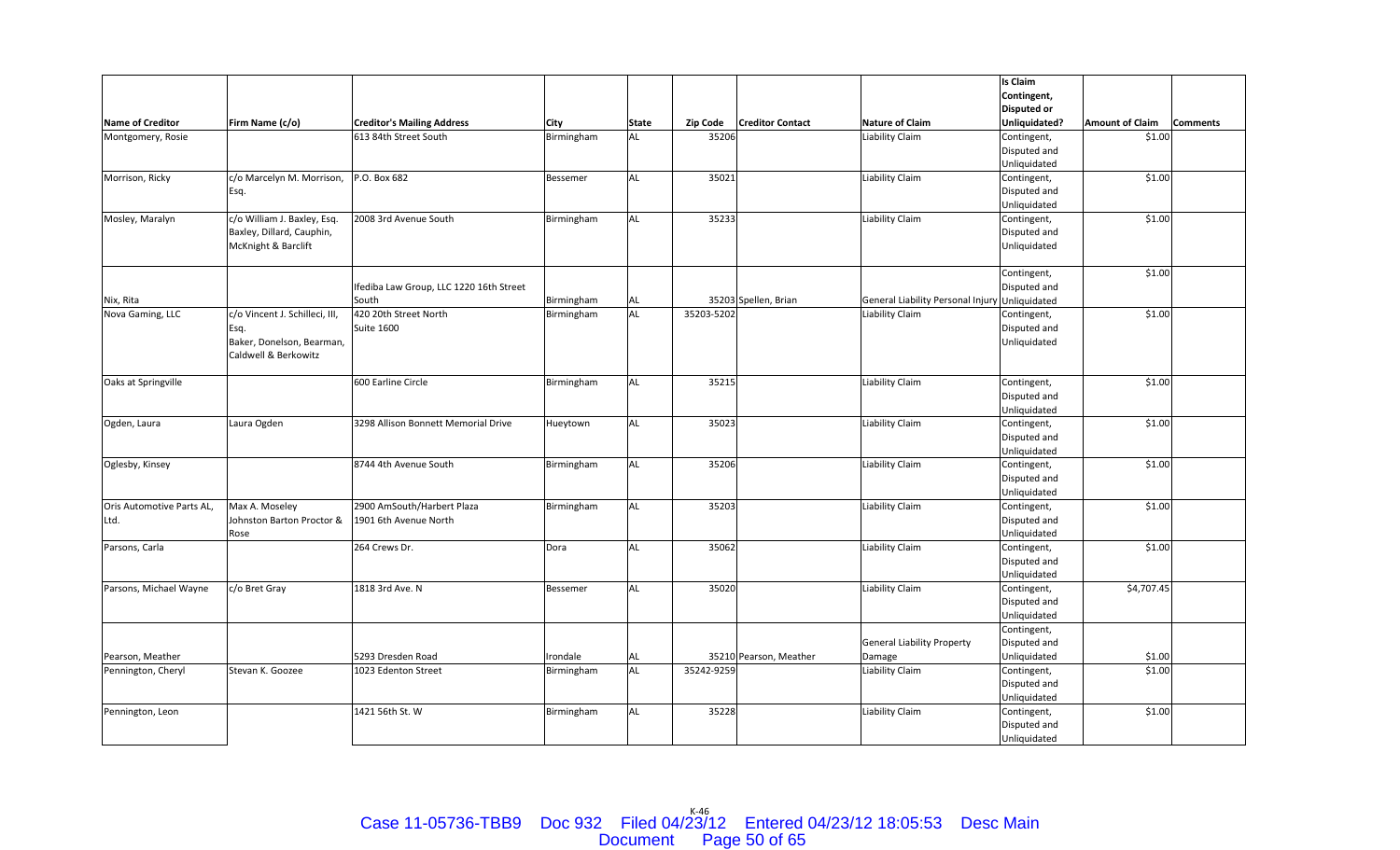|                             |                             |                                           |                     |              |            |                         |                        | Is Claim                    |                        |                 |
|-----------------------------|-----------------------------|-------------------------------------------|---------------------|--------------|------------|-------------------------|------------------------|-----------------------------|------------------------|-----------------|
|                             |                             |                                           |                     |              |            |                         |                        | Contingent,                 |                        |                 |
|                             |                             |                                           |                     |              |            |                         |                        | <b>Disputed or</b>          |                        |                 |
| <b>Name of Creditor</b>     | Firm Name (c/o)             | <b>Creditor's Mailing Address</b>         | City                | <b>State</b> | Zip Code   | <b>Creditor Contact</b> | <b>Nature of Claim</b> | Unliquidated?               | <b>Amount of Claim</b> | <b>Comments</b> |
|                             |                             |                                           |                     |              |            |                         |                        | Contingent,                 |                        |                 |
|                             |                             |                                           |                     |              |            |                         |                        | Disputed and                |                        |                 |
| Perry, Brandon              |                             | 409 Elm Street                            | Bessemer            | AL           |            | 35022 Perry, Brandon    | Auto Liability         | Unliquidated                | \$1.00                 |                 |
| Pettiford, Patricia         | 100 Robert Jemison Rd.      | Apartment 202A                            | Birmingham          | AL           | 35209      |                         | Liability Claim        | Contingent,                 | \$7,000.00             |                 |
|                             |                             |                                           |                     |              |            |                         |                        | Disputed and                |                        |                 |
|                             |                             |                                           |                     |              |            |                         |                        | Unliquidated                |                        |                 |
| Piazza, Anthony             |                             | 1030 16th Avenue South                    | Birmingham          | AL           | 35205-4644 |                         | Liability Claim        | Contingent,                 | \$1.00                 |                 |
|                             |                             |                                           |                     |              |            |                         |                        | Disputed and                |                        |                 |
|                             |                             |                                           |                     |              |            |                         |                        | Unliquidated                |                        |                 |
| Plymouth Park Tax Services, | c/o Frank C. Galloway, III, | 2200 Woodcrest Place                      | Birmingham          | AL           | 35209      |                         | Liability Claim        | Contingent,                 | \$1.00                 |                 |
| LLC                         | Esq.                        | Suite 310                                 |                     |              |            |                         |                        | Disputed and                |                        |                 |
|                             | Galloway & Scott, LLC       |                                           |                     |              |            |                         |                        | Unliquidated                |                        |                 |
| Precision Plumbing, Inc.    | c/o K. Edward Sexton, II,   | 501 Riverchase Parkway East               | Hoover              | AL           | 35244      |                         | Liability Claim        | Contingent,                 | \$1.00                 |                 |
|                             | Esq.                        | Suite 100                                 |                     |              |            |                         |                        | Disputed and                |                        |                 |
|                             | Gentle, Turner & Sexton     |                                           |                     |              |            |                         |                        | Unliquidated                |                        |                 |
| Pruitt, Dorothea            | c/o Roderick T. Cooks, Esq. | Winston Cooks, LLC                        | Birmingham          | AL           | 35203      |                         | Liability Claim        | Contingent,                 | \$1.00                 |                 |
|                             | Lee D. Winston              | 2 20th Street North                       |                     |              |            |                         |                        | Disputed and                |                        |                 |
|                             |                             | <b>Suite 1330</b>                         |                     |              |            |                         |                        | Unliquidated                |                        |                 |
| Pruitt, Eric R.             | William M. Dawson           | 2229 Morris Avenue                        | Birmingham          | AL           | 35203      |                         | Liability Claim        | Contingent,                 | \$1.00                 |                 |
|                             | Dwson Law, LLC              |                                           |                     |              |            |                         |                        | Disputed and                |                        |                 |
|                             |                             |                                           |                     |              |            |                         |                        | Unliquidated                |                        |                 |
| Pruitt, James               | Cynthia Forman Wilkinson    | New South Federal Savings Bldg. Suite 811 | Birmingham          | AL           | 35203      |                         | Liability Claim        | Contingent,                 | \$1.00                 |                 |
|                             | Wilkinson Law Firm, PC      |                                           |                     |              |            |                         |                        | Disputed and                |                        |                 |
|                             |                             |                                           |                     |              |            |                         |                        | Unliquidated                |                        |                 |
|                             |                             |                                           |                     |              |            |                         |                        |                             |                        |                 |
| Raine, Joy                  |                             | 3438 Hurricane Road                       | Hoover              | AL           | 35226      |                         | <b>Auto Liability</b>  | Contingent,                 | \$1.00                 |                 |
|                             |                             |                                           |                     |              |            |                         |                        | Disputed and                |                        |                 |
| RAJ Gaming, LLC             | Jack J. Hall, Jr.           | 1400 Financial Center                     | Birmingham          | AL           |            |                         | Liability Claim        | Unliquidated                | \$1.00                 |                 |
|                             | Hall, Conerly & Bolvig, PC  | 505 North 20th Street                     |                     |              | 35203      |                         |                        | Contingent,<br>Disputed and |                        |                 |
|                             |                             |                                           |                     |              |            |                         |                        | Unliquidated                |                        |                 |
| Reed, Derrick               |                             | 2404 5th Place N.W.                       | <b>Center Point</b> | AL           | 35215      |                         | Liability Claim        | Contingent,                 | \$1.00                 |                 |
|                             |                             |                                           |                     |              |            |                         |                        | Disputed and                |                        |                 |
|                             |                             |                                           |                     |              |            |                         |                        | Unliquidated                |                        |                 |
| Reeves, Angela              | 5008 Oak Leaf Circle        |                                           | Adamsville          | AL           | 35005      |                         | Liability Claim        | Contingent,                 | \$120.00               |                 |
|                             |                             |                                           |                     |              |            |                         |                        | Disputed and                |                        |                 |
|                             |                             |                                           |                     |              |            |                         |                        | Unliquidated                |                        |                 |
| Reeves, Chantel             | c/o Don L. Hall, Esq.       | 1616 Third Avenue North                   | Bessemer            | AL           | 35020      |                         | Liability Claim        | Contingent,                 | \$1.00                 |                 |
|                             | Hall & Tucker, LLC          |                                           |                     |              |            |                         |                        | Disputed and                |                        |                 |
|                             |                             |                                           |                     |              |            |                         |                        | Unliquidated                |                        |                 |
| Reeves, Greg                | c/o Don L. Hall, Esq.       | 1616 Third Avenue North                   | Bessemer            | AL           | 35020      |                         | Liability Claim        | Contingent,                 | \$1.00                 |                 |
|                             | Hall & Tucker, LLC          |                                           |                     |              |            |                         |                        | Disputed and                |                        |                 |
|                             |                             |                                           |                     |              |            |                         |                        | Unliquidated                |                        |                 |
| Reeves, Greg and Chantel    | Don L. Hall                 | 1616 3rd Avenue North                     | Bessemer            | AL           | 35020-5709 |                         | Liability Claim        | Contingent,                 | \$1.00                 |                 |
|                             | Hall & Tucker, LLC          |                                           |                     |              |            |                         |                        | Disputed and                |                        |                 |
|                             |                             |                                           |                     |              |            |                         |                        | Unliquidated                |                        |                 |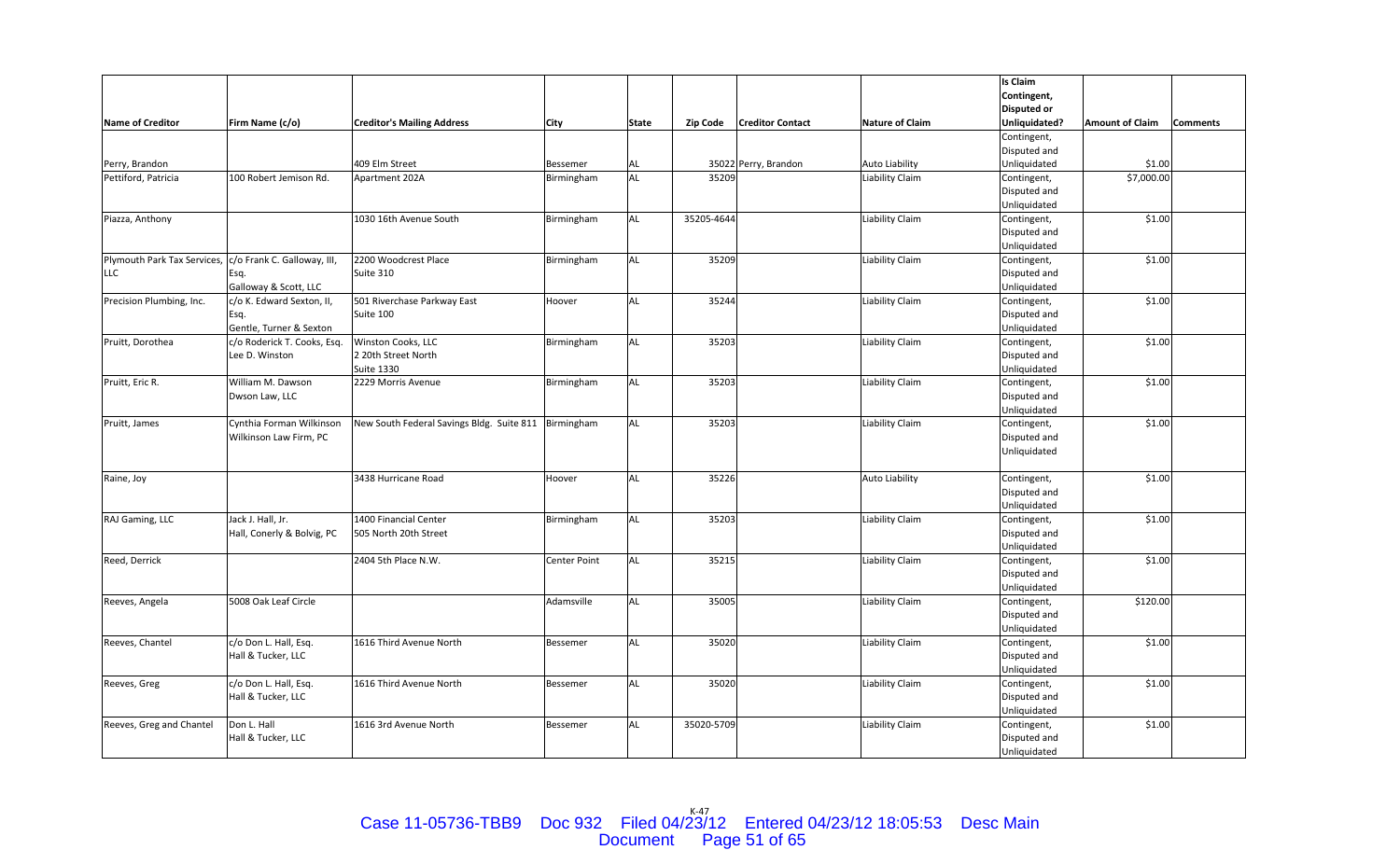|                                                |                                               |                                                                |                       |              |            |                            |                                   | <b>Is Claim</b>    |                        |                 |
|------------------------------------------------|-----------------------------------------------|----------------------------------------------------------------|-----------------------|--------------|------------|----------------------------|-----------------------------------|--------------------|------------------------|-----------------|
|                                                |                                               |                                                                |                       |              |            |                            |                                   | Contingent,        |                        |                 |
|                                                |                                               |                                                                |                       |              |            |                            |                                   | <b>Disputed or</b> |                        |                 |
| <b>Name of Creditor</b>                        | Firm Name (c/o)                               | <b>Creditor's Mailing Address</b>                              | City                  | <b>State</b> | Zip Code   | <b>Creditor Contact</b>    | <b>Nature of Claim</b>            | Unliquidated?      | <b>Amount of Claim</b> | <b>Comments</b> |
| <b>Regions Bank</b>                            | Casey G. Moore                                | 2400 Regions/Harbert Plaza                                     | Birmingham            | AL           | 35203      |                            | Liability Claim                   | Contingent,        | \$1.00                 |                 |
|                                                | Maynard, Cooper & Gale, PC                    | 1901 6th Avenue North                                          |                       |              |            |                            |                                   | Disputed and       |                        |                 |
|                                                |                                               |                                                                |                       |              |            |                            |                                   | Unliquidated       |                        |                 |
| Rocket Gaming Systems, LLC                     | c/o William D. Lineberry,                     | P.O. Box 306                                                   | Birmingham            | <b>AL</b>    | 35201-0306 |                            | Liability Claim                   | Contingent,        | \$1.00                 |                 |
|                                                | Esg.                                          |                                                                |                       |              |            |                            |                                   | Disputed and       |                        |                 |
|                                                | Balch & Bingham, LLP                          |                                                                |                       |              |            |                            |                                   | Unliquidated       |                        |                 |
| Rogers, Jessica                                | c/o Michael D. Blalock, Esq., P. O. Box 26365 |                                                                | Hoover                | <b>AL</b>    | 35260      |                            | Liability Claim                   | Contingent,        | \$1.00                 |                 |
|                                                | Blalock & Blalock, PC                         |                                                                |                       |              |            |                            |                                   | Disputed and       |                        |                 |
|                                                |                                               |                                                                |                       |              |            |                            |                                   | Unliquidated       |                        |                 |
| Rowry, Valerie                                 | c/o Monica Austin-Hatcher,                    | 2202 2nd Avenue North                                          | Birmingham            | <b>AL</b>    | 35203      |                            | Liability Claim                   | Contingent,        | \$1.00                 |                 |
|                                                | Esq., Hatcher Law Office,                     |                                                                |                       |              |            |                            |                                   | Disputed and       |                        |                 |
|                                                | LLC                                           |                                                                |                       |              |            |                            |                                   | Unliquidated       |                        |                 |
| Rudolph, Maxine                                |                                               | Frank S. Buck, P.C. Attorney a P.O. Box 55089 2160 14th Ave S. | Birmingham            | <b>AL</b>    |            | 35255-5089 McCullough, Don | General Liability Personal Injury | Contingent,        | \$1.00                 |                 |
|                                                |                                               |                                                                |                       |              |            |                            |                                   | Disputed and       |                        |                 |
|                                                |                                               |                                                                |                       |              |            |                            |                                   | Unliquidated       |                        |                 |
| <b>SAFECO Insurance Company Agency Markets</b> |                                               | P.O. Box 461 ATTN: Subrogation Cashier                         | St. Louis             | <b>MO</b>    |            | 63166-0461 Barton, Melanie | <b>Auto Liability</b>             | Contingent,        | \$2,401.04             |                 |
|                                                | Subrogation o/b/o Ruby                        |                                                                |                       |              |            |                            |                                   | Disputed and       |                        |                 |
|                                                | Hall                                          |                                                                |                       |              |            |                            |                                   | Unliquidated       |                        |                 |
| Schafer, Fred W.                               | James A. Kee, Jr.                             | 1900 International Park Drive                                  | Birmingham            | <b>AL</b>    | 35243      |                            | Liability Claim                   | Contingent,        | \$1.00                 |                 |
|                                                | Jon M. Hughes                                 | Suite 220                                                      |                       |              |            |                            |                                   | Disputed and       |                        |                 |
|                                                | Kee & Selby, LLP                              |                                                                |                       |              |            |                            |                                   | Unliquidated       |                        |                 |
| SED, Inc. of South Carolina                    | c/o William D. Lineberry,                     | P.O. Box 306                                                   | Birmingham            | <b>AL</b>    | 35201-0306 |                            | Liability Claim                   | Contingent,        | \$1.00                 |                 |
|                                                | Esg.                                          |                                                                |                       |              |            |                            |                                   | Disputed and       |                        |                 |
|                                                | Balch & Bingham, LLP                          |                                                                |                       |              |            |                            |                                   | Unliquidated       |                        |                 |
| Self, Ted E.                                   | Cindy Self Webb                               | 2090 Columbiana Road                                           | Birmingham            | <b>AL</b>    | 35216-2153 |                            | Liability Claim                   | Contingent,        | \$1.00                 |                 |
|                                                | Miller, Christie & Kinney, PC Suite 3400      |                                                                |                       |              |            |                            |                                   | Disputed and       |                        |                 |
|                                                |                                               |                                                                |                       |              |            |                            |                                   | Unliquidated       |                        |                 |
| Sharit, Charles R.                             | Ronald R. Crook                               | 1100 Financial Center                                          | Birmingham            | AL           | 35203-4640 |                            | Liability Claim                   | Contingent,        | \$1.00                 |                 |
|                                                | Smith & Alspaugh, PC                          | 505 North 20th Street                                          |                       |              |            |                            |                                   | Disputed and       |                        |                 |
|                                                |                                               |                                                                |                       |              |            |                            |                                   | Unliquidated       |                        |                 |
| Shirley, Barbara                               |                                               | 3176 Park Rd. E                                                | <b>Pleasant Grove</b> | <b>AL</b>    | 35118      |                            | Liability Claim                   | Contingent,        | \$290.00               |                 |
|                                                |                                               |                                                                |                       |              |            |                            |                                   | Disputed and       |                        |                 |
|                                                |                                               |                                                                |                       |              |            |                            |                                   | Unliquidated       |                        |                 |
| Silvey, Craig                                  |                                               | 5512 6th Court South                                           | Birmingham            | <b>AL</b>    | 35212      |                            | <b>Liability Claim</b>            | Contingent,        | \$1.00                 |                 |
|                                                |                                               |                                                                |                       |              |            |                            |                                   | Disputed and       |                        |                 |
|                                                |                                               |                                                                |                       |              |            |                            |                                   | Unliquidated       |                        |                 |
| Small, Tara Nix                                | Karyl Rasmussen                               | P.O. Box 141                                                   | Chelsea               | <b>AL</b>    | 35043      |                            | Liability Claim                   | Contingent,        | \$1.00                 |                 |
|                                                | Cameron Law Firm                              |                                                                |                       |              |            |                            |                                   | Disputed and       |                        |                 |
|                                                |                                               |                                                                |                       |              |            |                            |                                   | Unliquidated       |                        |                 |
| Smith, Angie                                   |                                               | 6432 Ridge View Circle                                         | Bessemer              | <b>AL</b>    |            | 35022 Smith, Angie         | Auto Liability                    | Contingent,        | \$1.00                 |                 |
|                                                |                                               |                                                                |                       |              |            |                            |                                   | Disputed and       |                        |                 |
|                                                |                                               |                                                                |                       |              |            |                            |                                   | Unliquidated       |                        |                 |
| Smith, Eddie                                   | c/o Derrick A. Mills, Esq.                    | 800 Shades Creek Parkway                                       | Birmingham            | <b>AL</b>    | 35209      |                            | Liability Claim                   | Contingent,        | \$1.00                 |                 |
|                                                | Marsh, Rickard & Bryan, PC Suite 600-D        |                                                                |                       |              |            |                            |                                   | Disputed and       |                        |                 |
|                                                |                                               |                                                                |                       |              |            |                            |                                   | Unliquidated       |                        |                 |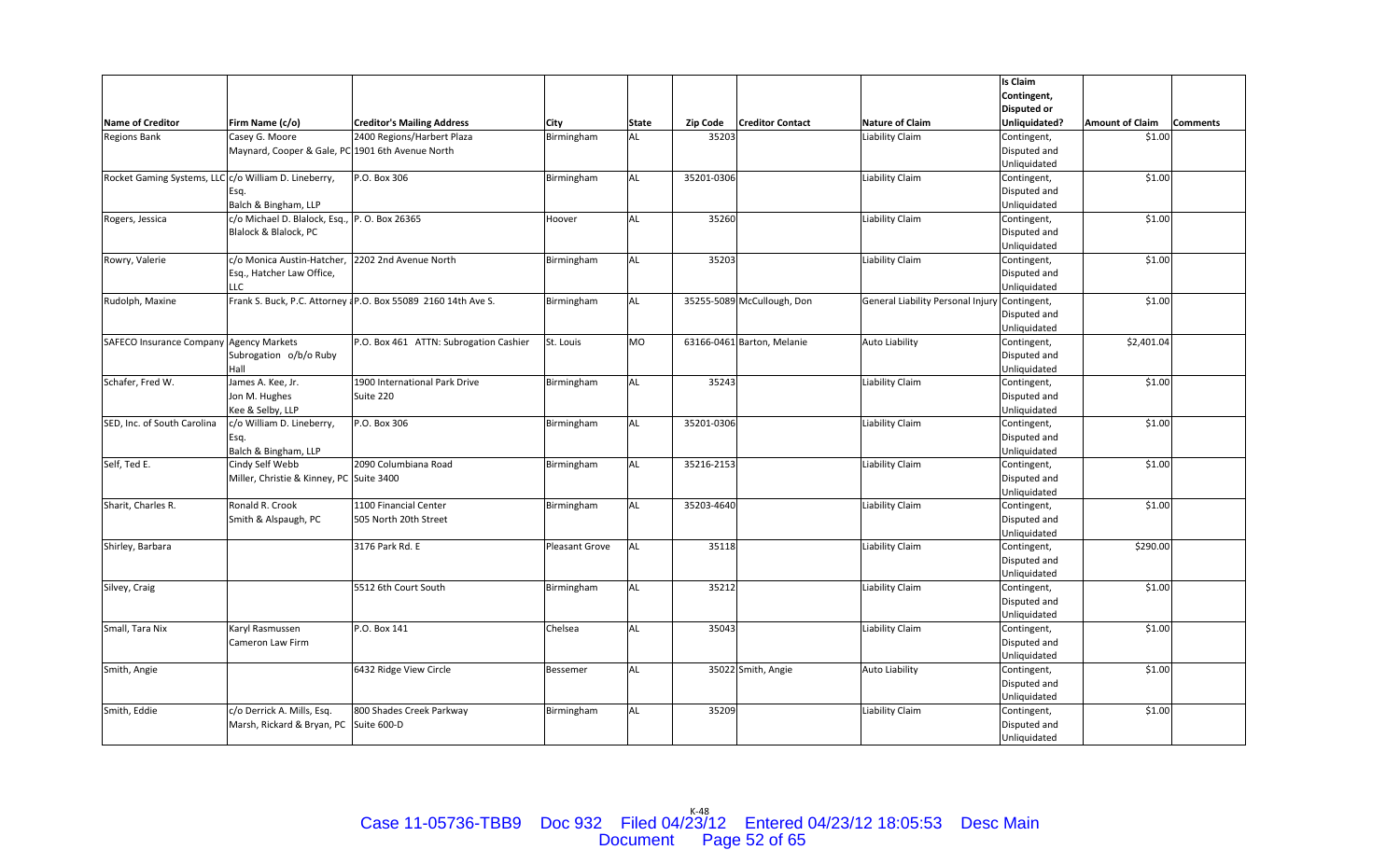|                          |                                                     |                                      |                 |              |            |                         |                                   | Is Claim           |                        |                 |
|--------------------------|-----------------------------------------------------|--------------------------------------|-----------------|--------------|------------|-------------------------|-----------------------------------|--------------------|------------------------|-----------------|
|                          |                                                     |                                      |                 |              |            |                         |                                   | Contingent,        |                        |                 |
|                          |                                                     |                                      |                 |              |            |                         |                                   | <b>Disputed or</b> |                        |                 |
| <b>Name of Creditor</b>  | Firm Name (c/o)                                     | <b>Creditor's Mailing Address</b>    | <b>City</b>     | <b>State</b> | Zip Code   | <b>Creditor Contact</b> | <b>Nature of Claim</b>            | Unliquidated?      | <b>Amount of Claim</b> | <b>Comments</b> |
| Spin and Win, Inc.       | c/o Samuel R. McCord, Esq.                          | 2126 Morris Avenue                   | Birmingham      | AL           | 35203      |                         | Liability Claim                   | Contingent,        | \$1.00                 |                 |
|                          |                                                     |                                      |                 |              |            |                         |                                   | Disputed and       |                        |                 |
|                          |                                                     |                                      |                 |              |            |                         |                                   | Unliquidated       |                        |                 |
| Sprouse, James E.        | c/o Jesse P. Evans, III, Esq.                       | 1400 Park Place Tower                | Birmingham      | AL           | 35203      |                         | Liability Claim                   | Contingent,        | \$1.00                 |                 |
|                          | Haskell, Slaughter, Young & 2001 Park Place North   |                                      |                 |              |            |                         |                                   | Disputed and       |                        |                 |
|                          | Rediker, LLC                                        |                                      |                 |              |            |                         |                                   | Unliquidated       |                        |                 |
|                          |                                                     |                                      |                 |              |            |                         |                                   |                    |                        |                 |
| State Farm Ins. Co.      |                                                     | P.O. Box 2371                        | Bloomington     | IIL.         | 61702-2371 |                         | Liability Claim                   | Contingent,        | \$1.00                 |                 |
|                          |                                                     |                                      |                 |              |            |                         |                                   | Disputed and       |                        |                 |
|                          |                                                     |                                      |                 |              |            |                         |                                   | Unliquidated       |                        |                 |
|                          |                                                     |                                      |                 |              |            |                         |                                   | Contingent,        |                        |                 |
|                          |                                                     |                                      |                 |              |            |                         | <b>General Liability Property</b> | Disputed and       |                        |                 |
| State Farm Insurance     | obo Rex Whitten                                     | 1607 Decatur Highway                 | Gardendale      | AL.          |            | 35071 Hardman, William  | Damage                            | Unliquidated       | \$4,654.73             |                 |
| State Farm Insurance Co. |                                                     | P.O. Box 2371                        | Bloomington     | lil.         | 61702-2371 |                         | Liability Claim                   | Contingent,        | \$6,647.50             |                 |
|                          |                                                     |                                      |                 |              |            |                         |                                   | Disputed and       |                        |                 |
|                          |                                                     |                                      |                 |              |            |                         |                                   | Unliquidated       |                        |                 |
| Steiner, John S.         | Russell M. Cunningham, IV                           | The Steiner Building, Suite 305      | Birmingham      | AL           | 35203      |                         | Liability Claim                   | Contingent,        | \$1.00                 |                 |
|                          | Cunningham Firm, LLC                                | 15 Richard Arrington Jr. Blvd. North |                 |              |            |                         |                                   | Disputed and       |                        |                 |
|                          |                                                     |                                      |                 |              |            |                         |                                   | Unliquidated       |                        |                 |
| Stewart, Judy            | Adm. Ad Lit. for Est of                             | c/o Steven Baker, Southern Law Group | Hoover          | AL           | 35216-5417 |                         | Liability Claim                   | Contingent,        | \$1.00                 |                 |
|                          | <b>Gladys Lewis</b>                                 | 2031 Shady Crest Dr.                 |                 |              |            |                         |                                   | Disputed and       |                        |                 |
|                          |                                                     |                                      |                 |              |            |                         |                                   | Unliquidated       |                        |                 |
| Swanson, David           | c/o Henry J. Walker, Jr., Esg. 2330 Highland Avenue |                                      | Birmingham      | AL           | 35205      |                         | Liability Claim                   | Contingent,        | \$1.00                 |                 |
|                          |                                                     |                                      |                 |              |            |                         |                                   | Disputed and       |                        |                 |
|                          |                                                     |                                      |                 |              |            |                         |                                   | Unliquidated       |                        |                 |
| Syncora Guarantee, Inc.  | Jonathan E. Pickhardt                               | 51 Madison Avenue, 22nd Floor        | <b>New York</b> | <b>NY</b>    | 10010      |                         | Liability Claim                   | Contingent,        | \$1.00                 |                 |
|                          | Quinn, Emanuel, Urquhart &                          |                                      |                 |              |            |                         |                                   | Disputed and       |                        |                 |
|                          | Sullivan                                            |                                      |                 |              |            |                         |                                   | Unliquidated       |                        |                 |
| Tabb, Maple              |                                                     | 5228 Molton Gray Dr.                 | Birmingham      | AL           | 35228      |                         | Liability Claim                   | Contingent,        | \$79.95                |                 |
|                          |                                                     |                                      |                 |              |            |                         |                                   | Disputed and       |                        |                 |
|                          |                                                     |                                      |                 |              |            |                         |                                   | Unliquidated       |                        |                 |
| Talia Family Trust, The  | Mazin S. Talia and Baan H.                          | 6086 Camino Largo                    | San Diego       | CA           | 92120      |                         | Liability Claim                   | Contingent,        | \$1.00                 |                 |
|                          | Talia, Co-Trustees                                  |                                      |                 |              |            |                         |                                   | Disputed and       |                        |                 |
|                          |                                                     |                                      |                 |              |            |                         |                                   | Unliquidated       |                        |                 |
|                          |                                                     |                                      |                 |              |            |                         |                                   | Contingent,        | \$1.00                 |                 |
|                          |                                                     |                                      |                 |              |            |                         |                                   | Disputed and       |                        |                 |
| Taylor, Paula            |                                                     | 2649 Piedmont Drive                  | Helena          | <b>AL</b>    |            | 35022 Taylor, Paula     | General Liability Personal Injury | Unliquidated       |                        |                 |
| Teresa, Charlotte        | c/o Mary Douglas Hawkins,                           | 2200 Woodcrest Place                 | Birmingham      | AL           | 35209      |                         | Liability Claim                   | Contingent,        | \$1.00                 |                 |
|                          | Esq.                                                | Suite 310                            |                 |              |            |                         |                                   | Disputed and       |                        |                 |
|                          | Galloway & Scott, LLC                               |                                      |                 |              |            |                         |                                   | Unliquidated       |                        |                 |
| The Bank of New York     | Larry Childs                                        | 1901 6th Avenue North                | Birmingham      | AL           | 35203-2618 |                         | Liability Claim                   | Contingent,        | \$1.00                 |                 |
| Mellon, et al.           | <b>Brian Malcolm</b>                                | <b>Suite 1400</b>                    |                 |              |            |                         |                                   | Disputed and       |                        |                 |
|                          | Ryan Cochran                                        |                                      |                 |              |            |                         |                                   | Unliquidated       |                        |                 |
|                          | Waller, Lansden, Dortch &                           |                                      |                 |              |            |                         |                                   |                    |                        |                 |
|                          | Davis                                               |                                      |                 |              |            |                         |                                   |                    |                        |                 |
|                          |                                                     |                                      |                 |              |            |                         |                                   |                    |                        |                 |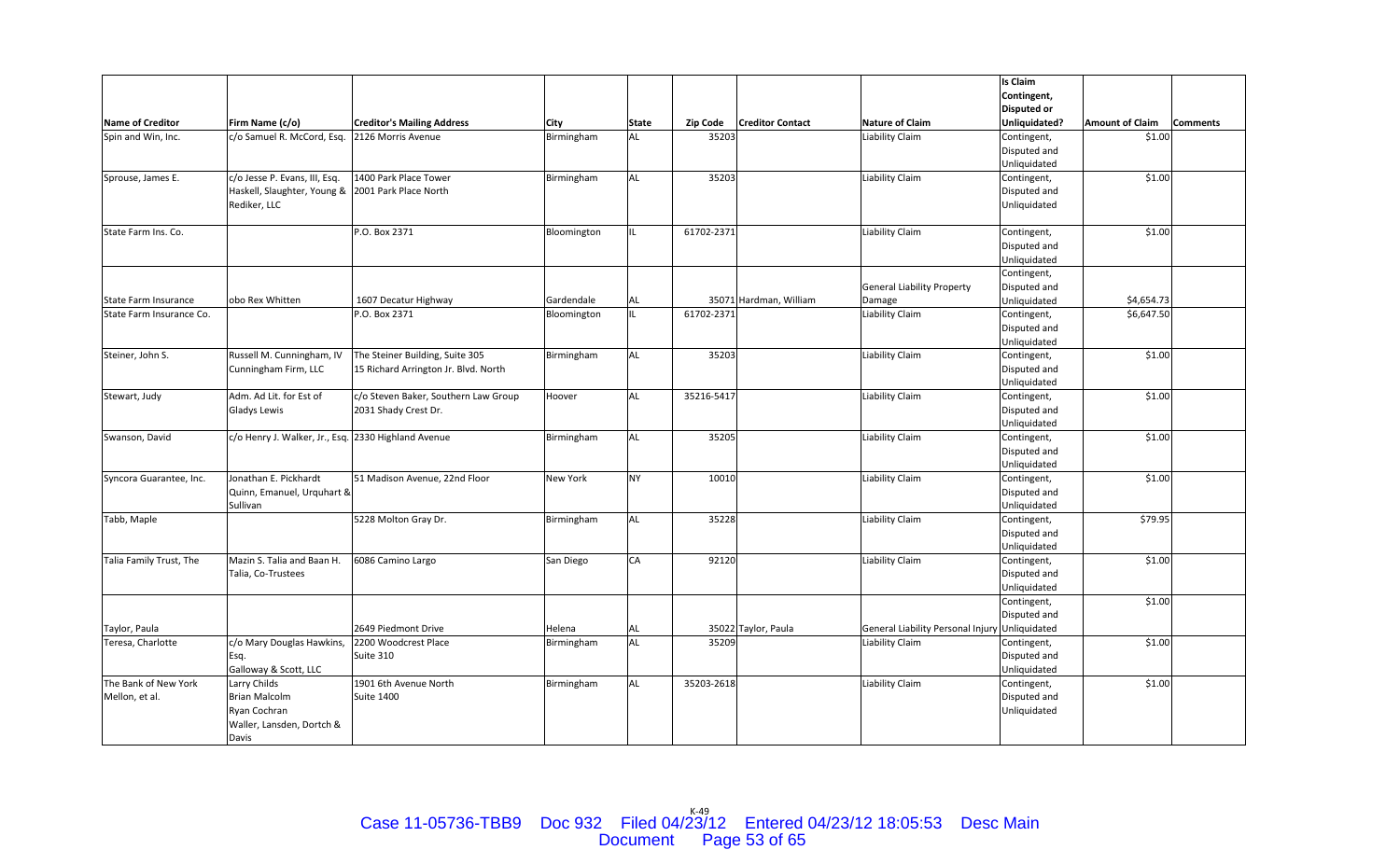|                           |                                                    |                                   |                    |              |            |                          |                       | <b>Is Claim</b>    |                        |                 |
|---------------------------|----------------------------------------------------|-----------------------------------|--------------------|--------------|------------|--------------------------|-----------------------|--------------------|------------------------|-----------------|
|                           |                                                    |                                   |                    |              |            |                          |                       | Contingent,        |                        |                 |
|                           |                                                    |                                   |                    |              |            |                          |                       | <b>Disputed or</b> |                        |                 |
| <b>Name of Creditor</b>   | Firm Name (c/o)                                    | <b>Creditor's Mailing Address</b> | City               | <b>State</b> | Zip Code   | <b>Creditor Contact</b>  | Nature of Claim       | Unliquidated?      | <b>Amount of Claim</b> | <b>Comments</b> |
| Thomas, Flora             | c/o J. Tim Coyle                                   | P.O. Box 43693                    | Birmingham         | AL           | 35243      |                          | Liability Claim       | Contingent,        | \$2,170.00             |                 |
|                           |                                                    |                                   |                    |              |            |                          |                       | Disputed and       |                        |                 |
|                           |                                                    |                                   |                    |              |            |                          |                       | Unliquidated       |                        |                 |
| Thomas, Gregory T.        | c/o William D. Davis, III, Esg. 2213 Morris Avenue |                                   | Birmingham         | <b>AL</b>    | 35203      |                          | Liability Claim       | Contingent,        | \$1.00                 |                 |
|                           | Davis & Associates                                 | Suite 200                         |                    |              |            |                          |                       | Disputed and       |                        |                 |
|                           |                                                    |                                   |                    |              |            |                          |                       | Unliquidated       |                        |                 |
| Thomas, Leonard           | c/o Varlier Rucker Russell,                        | 306 North Main Street             | Tuskegee           | <b>AL</b>    | 36083      |                          | Liability Claim       | Contingent,        | \$1.00                 |                 |
|                           | Cochran, Cherry, Givens,                           |                                   |                    |              |            |                          |                       | Disputed and       |                        |                 |
|                           | Smith PC                                           |                                   |                    |              |            |                          |                       | Unliquidated       |                        |                 |
| Thomas, Miaonette         | c/o Petway, Tucker &                               | 2001 Park Pl. N, Ste. 510         | Birmingham         | <b>AL</b>    | 35203      |                          | Liability Claim       | Contingent,        | \$1.00                 |                 |
|                           | Barganier                                          |                                   |                    |              |            |                          |                       | Disputed and       |                        |                 |
|                           |                                                    |                                   |                    |              |            |                          |                       | Unliquidated       |                        |                 |
| Thomas, William           | as next friend of Bruce                            | 2100 3rd Ave. N, Ste. 900         | Birmingham         | <b>AL</b>    | 35203      |                          | Liability Claim       | Contingent,        | \$1.00                 |                 |
|                           | Thomas                                             |                                   |                    |              |            |                          |                       | Disputed and       |                        |                 |
|                           | c/o Gathings Law                                   |                                   |                    |              |            |                          |                       | Unliquidated       |                        |                 |
| Thompson, Angela          | 129 23rd Terr, NW                                  |                                   | Centerpoint        | <b>AL</b>    | 35215      |                          | Liability Claim       | Contingent,        | \$1,444.63             |                 |
|                           |                                                    |                                   |                    |              |            |                          |                       | Disputed and       |                        |                 |
|                           |                                                    |                                   |                    |              |            |                          |                       | Unliquidated       |                        |                 |
| Thompson, Diane           |                                                    | 1820 Linthicum Street             | Tarrant            | <b>AL</b>    | 35217      |                          | Liability Claim       | Contingent,        | \$1.00                 |                 |
|                           |                                                    |                                   |                    |              |            |                          |                       | Disputed and       |                        |                 |
|                           |                                                    |                                   |                    |              |            |                          |                       | Unliquidated       |                        |                 |
| Thompson, Williae Fanette | c/o Anthony Piazza                                 | P.O. Box 550217                   | Birmingham         | <b>AL</b>    | 35255-0217 |                          | Liability Claim       | Contingent,        | \$1.00                 |                 |
|                           |                                                    |                                   |                    |              |            |                          |                       | Disputed and       |                        |                 |
|                           |                                                    |                                   |                    |              |            |                          |                       | Unliquidated       |                        |                 |
| <b>Tobacco Express</b>    |                                                    | 2260 Brewster Road                | Clay               | <b>AL</b>    | 35235      |                          | Liability Claim       | Contingent,        | \$1.00                 |                 |
|                           |                                                    |                                   |                    |              |            |                          |                       | Disputed and       |                        |                 |
|                           |                                                    |                                   |                    |              |            |                          |                       | Unliquidated       |                        |                 |
| Toles, James              |                                                    | 528 Leewood Ln.                   | Birmingham         | <b>AL</b>    | 35214      |                          | Liability Claim       | Contingent,        | \$839.00               |                 |
|                           |                                                    |                                   |                    |              |            |                          |                       | Disputed and       |                        |                 |
|                           |                                                    |                                   |                    |              |            |                          |                       | Unliquidated       |                        |                 |
| Towns, Terry              | c/o Rodney F. Barganier                            | 2001 Park Pl. N, Ste. 510         | Birmingham         | <b>AL</b>    | 35203      |                          | Liability Claim       | Contingent,        | \$1,000.00             |                 |
|                           | Petway, Tucker & Barganier                         |                                   |                    |              |            |                          |                       | Disputed and       |                        |                 |
|                           |                                                    |                                   |                    |              |            |                          |                       | Unliquidated       |                        |                 |
| Townsend, Lisa Ann        |                                                    | 5149 S. Broken Bow Drive          | Birmingham         | <b>AL</b>    |            | 35242 Townsend, Lisa Ann | <b>Auto Liability</b> | Contingent,        | \$906.17               |                 |
|                           |                                                    |                                   |                    |              |            |                          |                       | Disputed and       |                        |                 |
|                           |                                                    |                                   |                    |              |            |                          |                       | Unliquidated       |                        |                 |
| Tsukerman, Alexander      |                                                    | 30 Port Royal Avenue              | <b>Foster City</b> | CA           | 94404-3581 |                          | Liability Claim       | Contingent,        | \$1.00                 |                 |
|                           |                                                    |                                   |                    |              |            |                          |                       | Disputed and       |                        |                 |
|                           |                                                    |                                   |                    |              |            |                          |                       | Unliquidated       |                        |                 |
| Tsukerman, Michael        |                                                    | 30 Port Royal Avenue              | <b>Foster City</b> | CA           | 94404-3581 |                          | Liability Claim       | Contingent,        | \$1.00                 |                 |
|                           |                                                    |                                   |                    |              |            |                          |                       | Disputed and       |                        |                 |
|                           |                                                    |                                   |                    |              |            |                          |                       | Unliquidated       |                        |                 |
| Tyler, Phil               |                                                    | 2306 Warrior-Tafford Road         | <b>Trafford</b>    | <b>AL</b>    |            | 35172 Tyler, Phil        | <b>Auto Liability</b> | Contingent,        | \$1,539.92             |                 |
|                           |                                                    |                                   |                    |              |            |                          |                       | Disputed and       |                        |                 |
|                           |                                                    |                                   |                    |              |            |                          |                       | Unliquidated       |                        |                 |

Case 11-05736-TBB9 Doc 932 Filed 04/23/12 Entered 04/23/12 18:05:53 Desc Main<br>Document Page 54 of 65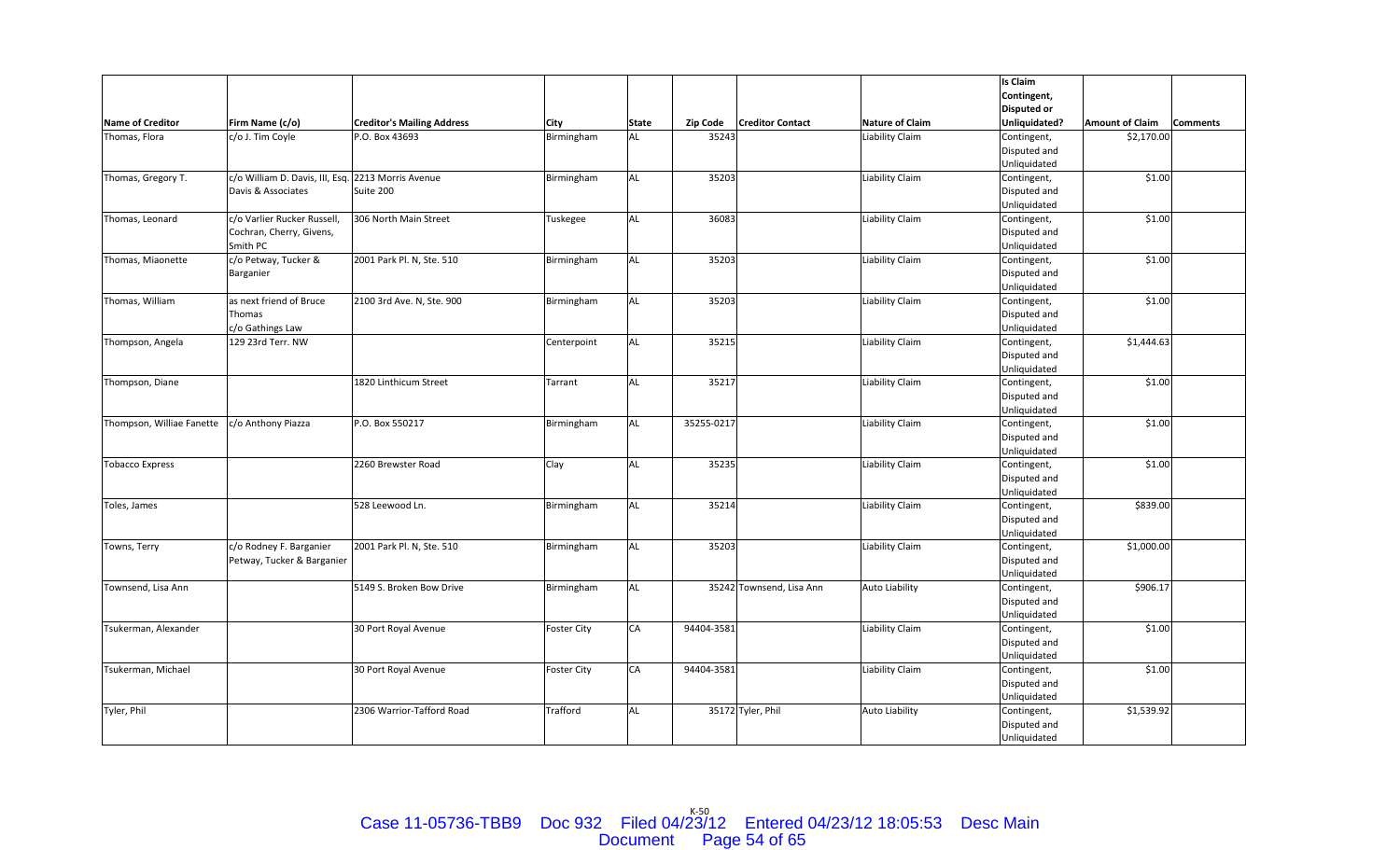|                             |                                                 |                                   |             |              |            |                         |                        | Is Claim<br>Contingent,      |                        |                 |
|-----------------------------|-------------------------------------------------|-----------------------------------|-------------|--------------|------------|-------------------------|------------------------|------------------------------|------------------------|-----------------|
|                             |                                                 |                                   |             |              |            |                         |                        | <b>Disputed or</b>           |                        |                 |
| Name of Creditor            | Firm Name (c/o)                                 | <b>Creditor's Mailing Address</b> | City        | <b>State</b> | Zip Code   | <b>Creditor Contact</b> | <b>Nature of Claim</b> | Unliquidated?                | <b>Amount of Claim</b> | <b>Comments</b> |
| Tyson, Lavelle              | c/o C. Michael Quinn, Esq.,                     | 301 19 <sup>th</sup> Street North | Birmingham  | AL           | 35203      |                         | Liability Claim        | Contingent,                  | \$1.00                 |                 |
|                             | Wiggins, Childs, Quinn &<br>Pantazis, LLC       |                                   |             |              |            |                         |                        | Disputed and<br>Unliquidated |                        |                 |
| US Construction Systems,    | Frank C. Galloway, III                          | 2200 Woodcrest Place              | Birmingham  | AL           | 35209      |                         | Liability Claim        | Contingent,                  | \$1.00                 |                 |
| LLC                         | Galloway & Scott, LLC                           | Suite 310                         |             |              |            |                         |                        | Disputed and                 |                        |                 |
|                             |                                                 |                                   |             |              |            |                         |                        | Unliquidated                 |                        |                 |
| USAA Casualty Ins CO.       |                                                 | 9800 Fredericksburg Road          | San Antonio | <b>TX</b>    |            | 78288 Chase, Summer     | <b>Auto Liability</b>  | Contingent,                  | \$2,451.85             |                 |
|                             |                                                 |                                   |             |              |            |                         |                        | Disputed and                 |                        |                 |
|                             |                                                 | P.O. Box 360186                   |             |              | 35236      |                         | Liability Claim        | Unliquidated                 | \$1.00                 |                 |
| Vance, Krystal L            | c/o Kirk Davenport                              |                                   | Birmingham  | AL           |            |                         |                        | Contingent,<br>Disputed and  |                        |                 |
|                             |                                                 |                                   |             |              |            |                         |                        | Unliquidated                 |                        |                 |
| Ward, Annie R.              | c/o Roderick T. Cooks, Esg.                     | Winston Cooks, LLC                | Birmingham  | <b>AL</b>    | 35204      |                         | Liability Claim        | Contingent,                  | \$1.00                 |                 |
|                             | Lee D. Winston                                  | 2 20th Street North               |             |              |            |                         |                        | Disputed and                 |                        |                 |
|                             |                                                 | <b>Suite 1330</b>                 |             |              |            |                         |                        | Unliquidated                 |                        |                 |
| Warrior River Vending, Inc. | c/o Samuel R. McCord, Esg.                      | 2126 Morris Avenue                | Birmingham  | <b>AL</b>    | 35203      |                         | Liability Claim        | Contingent,                  | \$1.00                 |                 |
|                             |                                                 |                                   |             |              |            |                         |                        | Disputed and                 |                        |                 |
|                             |                                                 |                                   |             |              |            |                         |                        | Unliquidated                 |                        |                 |
| Warwick Development Co.,    | Frank C. Galloway, III<br>Galloway & Scott, LLC | 2200 Woodcrest Place              | Birmingham  | AL           | 35209      |                         | Liability Claim        | Contingent,<br>Disputed and  | \$1.00                 |                 |
| Inc.                        |                                                 | Suite 310                         |             |              |            |                         |                        | Unliquidated                 |                        |                 |
| Watford, III, William       | Kevin L. Weaver                                 | 300 Cahaba Park Circle            | Birmingham  | AL           | 35203-3357 |                         | Liability Claim        | Contingent,                  | \$1.00                 |                 |
|                             | Weaver Tidmore, LLC                             | Suite 200                         |             |              |            |                         |                        | Disputed and                 |                        |                 |
|                             |                                                 |                                   |             |              |            |                         |                        | Unliquidated                 |                        |                 |
| Webb, Teresa                |                                                 | 1961 Alton Rd.                    | Birmingham  | AL           | 35210      |                         | <b>Liability Claim</b> | Contingent,                  | \$910.00               |                 |
|                             |                                                 |                                   |             |              |            |                         |                        | Disputed and                 |                        |                 |
|                             |                                                 |                                   |             |              |            |                         |                        | Unliquidated                 |                        |                 |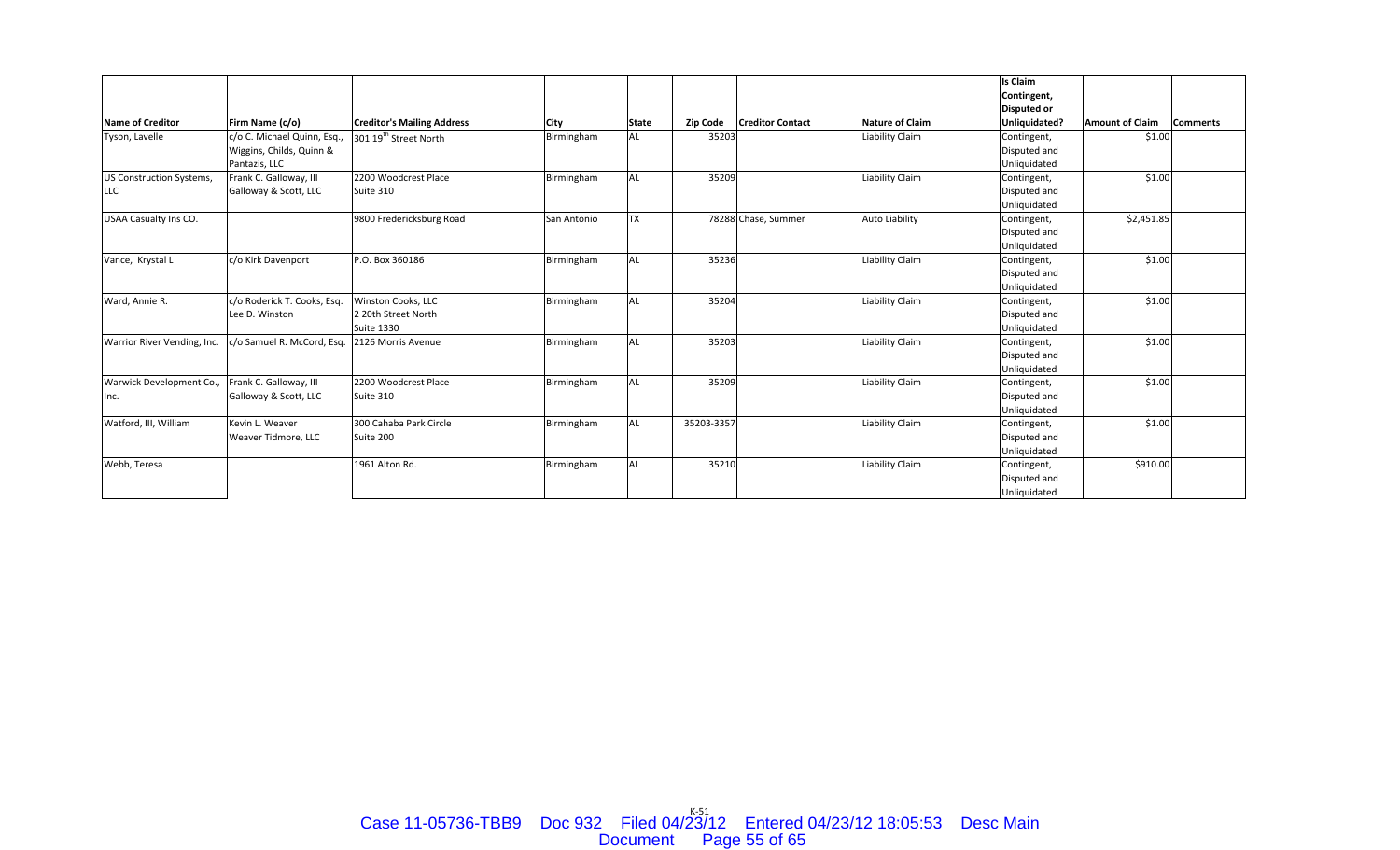|                             |                                                    |                                         |                    |              |                 |                          |                                   | <b>Is Claim</b>    |                        |                 |
|-----------------------------|----------------------------------------------------|-----------------------------------------|--------------------|--------------|-----------------|--------------------------|-----------------------------------|--------------------|------------------------|-----------------|
|                             |                                                    |                                         |                    |              |                 |                          |                                   | Contingent,        |                        |                 |
|                             |                                                    |                                         |                    |              |                 |                          |                                   | <b>Disputed or</b> |                        |                 |
| <b>Name of Creditor</b>     | Firm Name (c/o)                                    | <b>Creditor's Mailing Address</b>       | City               | <b>State</b> | <b>Zip Code</b> | <b>Creditor Contact</b>  | <b>Nature of Claim</b>            | Unliquidated?      | <b>Amount of Claim</b> | <b>Comments</b> |
| Weissman, Jeffrey, D.D.S.   | c/o Wilson F. Green, Esg.                          | 1150 Financial Center                   | Birmingham         | <b>AL</b>    | 35203           |                          | Liability Claim                   | Contingent,        | \$1.00                 |                 |
|                             | Battle, Fleenor, Green, Winn 505 North 20th Street |                                         |                    |              |                 |                          |                                   | Disputed and       |                        |                 |
|                             | & Clemmer, LLP                                     |                                         |                    |              |                 |                          |                                   | Unliquidated       |                        |                 |
| Westry, Michael             | c/o Darold Matthews                                | Alexander Shunnarah Injury Attorneys PC | Birmingham         | AL           | 35222           |                          | Liability Claim                   | Contingent,        | \$1.00                 |                 |
|                             |                                                    | 3626 Clairmont Ave.                     |                    |              |                 |                          |                                   | Disputed and       |                        |                 |
|                             |                                                    |                                         |                    |              |                 |                          |                                   | Unliquidated       |                        |                 |
|                             |                                                    |                                         |                    |              |                 |                          |                                   | Contingent,        |                        |                 |
|                             |                                                    |                                         |                    |              |                 |                          | <b>General Liability Property</b> | Disputed and       |                        |                 |
| White, Richard              |                                                    | 124 16th Court Circle N.E.              | Birmingham         | AL           |                 | 35215 White, Richard     | Damage                            | Unliquidated       | \$1.00                 |                 |
|                             |                                                    |                                         |                    |              |                 |                          |                                   | Contingent,        |                        |                 |
|                             |                                                    |                                         |                    |              |                 |                          |                                   | Disputed and       |                        |                 |
| Whitley, Mack               |                                                    | 5817 Stone Arbor Place                  | Pinson             | AL           |                 | 35126 Whitley, Mack      | Auto Liability                    | Unliquidated       | \$1.00                 |                 |
| Wiggins, Jacqueline         | c/o Roger D. Burton, Esq.                          | Rogers-Taylor Manor                     | Birmingham         | AL           | 35205           |                          | <b>Liability Claim</b>            | Contingent,        |                        |                 |
|                             | Roger D. Burton, PC                                | 1905 14th Avenue South                  |                    |              |                 |                          |                                   | Disputed and       |                        |                 |
|                             |                                                    |                                         |                    |              |                 |                          |                                   | Unliquidated       | \$1.00                 |                 |
| Williams, Kesha D., et al.  | Henry J. Walker, Jr.                               | 2330 Highland Avenue South              | Birmingham         | AL           | 35205-2912      |                          | <b>Liability Claim</b>            | Contingent,        |                        |                 |
|                             |                                                    |                                         |                    |              |                 |                          |                                   | Disputed and       |                        |                 |
|                             |                                                    |                                         |                    |              |                 |                          |                                   | Unliquidated       | \$1.00                 |                 |
| Williams, Shirley A.        | Jaffe & Erdberg, PC                                | Frank Nelson Building                   | Birmingham         | AL           | 35203           |                          | Liability Claim                   | Contingent,        |                        |                 |
|                             | Suite 817                                          | 205 20th Street North                   |                    |              |                 |                          |                                   | Disputed and       |                        |                 |
|                             |                                                    |                                         |                    |              |                 |                          |                                   | Unliquidated       | \$1.00                 |                 |
| Wilson, Charles E.          | c/o Katherine S. Harrington, 505 20th Street North |                                         | Birmingham         | AL           | 35203           |                          | Liability Claim                   | Contingent,        |                        |                 |
|                             | Esg.                                               | <b>Suite 1500</b>                       |                    |              |                 |                          |                                   | Disputed and       |                        |                 |
|                             | Hollis & Wright                                    |                                         |                    |              |                 |                          |                                   | Unliquidated       | \$1.00                 |                 |
| Winston, Raymond C., et al. | Edgar C. Gentle, III                               | 510 Riverchase Parkway East             | Hoover             | AL           | 35244-1834      |                          | Liability Claim                   | Contingent,        |                        |                 |
|                             | Gentle, Turner & Sexton                            | Suite 100                               |                    |              |                 |                          |                                   | Disputed and       |                        |                 |
|                             |                                                    |                                         |                    |              |                 |                          |                                   | Unliquidated       | \$1.00                 |                 |
|                             |                                                    |                                         |                    |              |                 |                          |                                   | Contingent,        |                        |                 |
|                             |                                                    |                                         |                    |              |                 |                          |                                   | Disputed and       |                        |                 |
| Witherspoon, Joyce          |                                                    | 629 Yellowbird Lane                     | Hueytown           | AL           |                 | 35023 Witherspoon, Joyce | Auto Liability                    | Unliquidated       | \$1.00                 |                 |
| Woods, Daniel               |                                                    | 1540 17th Way SW                        | Birmingham         | AL           | 35211           |                          | Liability Claim                   | Contingent,        | \$1.00                 |                 |
|                             |                                                    |                                         |                    |              |                 |                          |                                   | Disputed and       |                        |                 |
|                             |                                                    |                                         |                    |              |                 |                          |                                   | Unliquidated       |                        |                 |
| Working, Patricia           | c/o Albert L. Jordan, Esq.                         | P.O. Box 530910                         | Birmingham         | AL           | 35253           |                          | Liability Claim                   | Contingent,        | \$1.00                 |                 |
|                             | Wallace, Jordan, Ratliff &                         |                                         |                    |              |                 |                          |                                   | Disputed and       |                        |                 |
|                             | Brandt, LLC                                        |                                         |                    |              |                 |                          |                                   | Unliquidated       |                        |                 |
|                             |                                                    |                                         |                    |              |                 |                          |                                   | Contingent,        |                        |                 |
|                             |                                                    |                                         |                    |              |                 |                          |                                   | Disputed and       |                        |                 |
| Yates, Julie                |                                                    | 489 Starnes Chapel Road                 | Blountsville       | AL           |                 | 35031 Yates, Julie       | Auto Liability                    | Unliquidated       | \$1.00                 |                 |
| Youngson, Leslie            |                                                    | 1605 Lake Ridge Cir.                    | Birmingham         | AL           | 35216           |                          | Liability Claim                   | Contingent,        | \$217.61               |                 |
|                             |                                                    |                                         |                    |              |                 |                          |                                   | Disputed and       |                        |                 |
|                             |                                                    |                                         |                    |              |                 |                          |                                   | Unliquidated       |                        |                 |
| Zhou, Sharon                |                                                    | 30 Port Royal Avenue                    | <b>Foster City</b> | CA           | 94404-3581      |                          | Liability Claim                   | Contingent,        | \$1.00                 |                 |
|                             |                                                    |                                         |                    |              |                 |                          |                                   | Disputed and       |                        |                 |
|                             |                                                    |                                         |                    |              |                 |                          |                                   | Unliquidated       |                        |                 |

**Total claims <sup>=</sup>**

**\$54,551.72**

Case 11-05736-TBB9 Doc 932 Filed 04/23/12 Entered 04/23/12 18:05:53 Desc Main<br>Document Page 56 of 65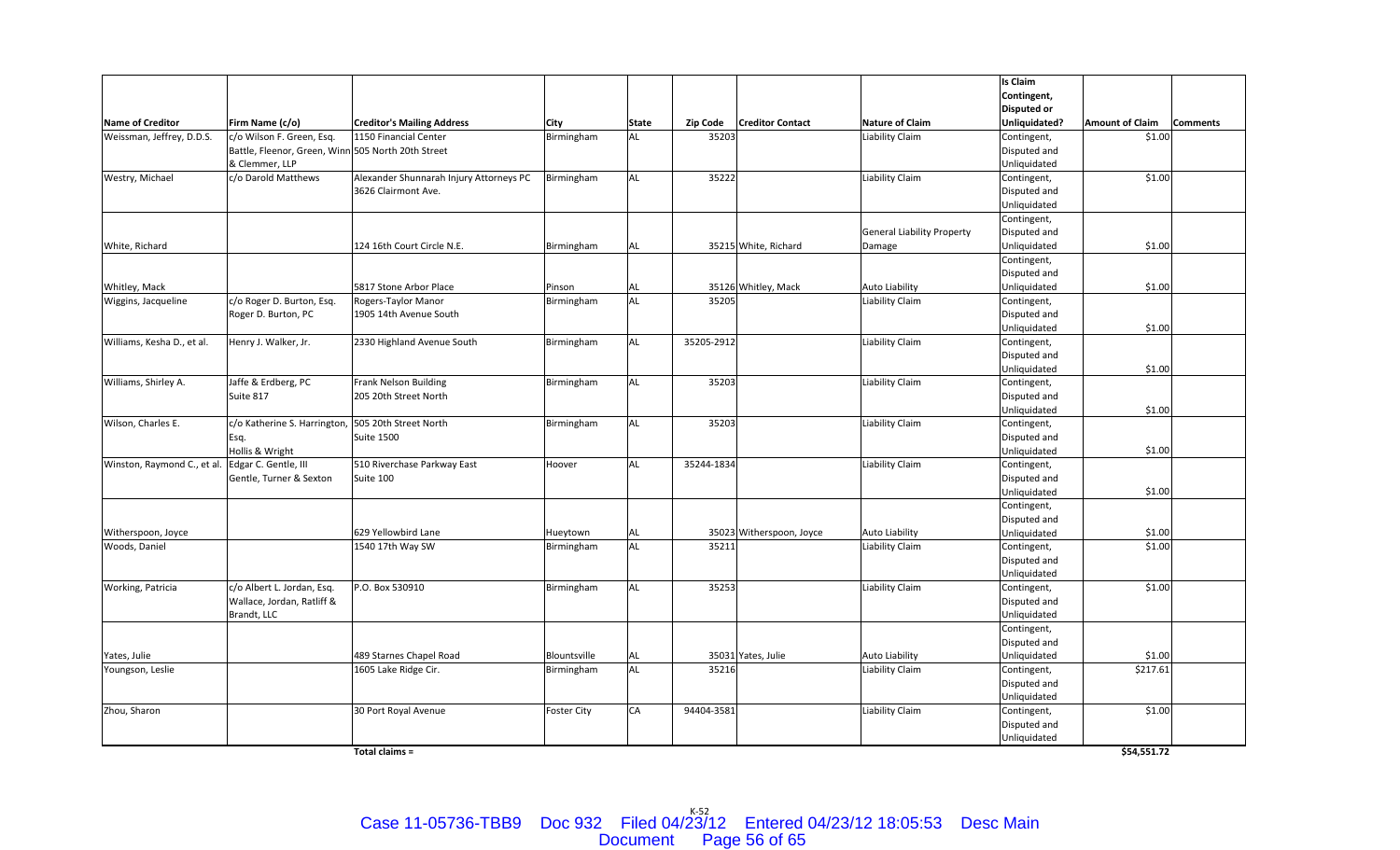#### **Schedule L Deposits**

| Name of Creditor                    | <b>Creditor's Mailing Address</b>             | City                 | State     | <b>Zip Code</b> | <b>Creditor Contact</b> | <b>Nature of Claim</b>     | Is Claim<br>Contingent,<br>Disputed or<br>Unliquidated? | <b>Amount of Claim</b> | <b>Comments</b> |
|-------------------------------------|-----------------------------------------------|----------------------|-----------|-----------------|-------------------------|----------------------------|---------------------------------------------------------|------------------------|-----------------|
|                                     |                                               |                      |           |                 |                         |                            |                                                         |                        |                 |
|                                     |                                               |                      |           |                 |                         |                            |                                                         |                        |                 |
|                                     |                                               |                      |           |                 |                         |                            |                                                         |                        |                 |
| Kinsel Industries, Inc.             | Morgan Raod Industrial Pk, 3061 Dublin Circle | Bessemer             | AL        |                 | 35022 636-530-8000      | Sanitary Sewer Rehab       | Contingent                                              | \$55,867.36            |                 |
|                                     |                                               |                      |           |                 |                         |                            |                                                         |                        |                 |
| <b>Storm Water CDs</b>              |                                               |                      |           |                 |                         |                            |                                                         |                        |                 |
|                                     |                                               |                      |           |                 |                         |                            |                                                         |                        |                 |
| Berry J Dye Jr                      | 1560 Rainbow Lane                             | Warrior              | AL        | 35180           |                         | <b>Storm Water Permits</b> | Contingent                                              | \$3,000.00             |                 |
| Carolyn and William Chatham         | 4215 Main Street                              | Pinson               | AL        | 35126           |                         | <b>Storm Water Permits</b> | Contingent                                              | \$3,000.00             |                 |
| Charles H. Vickers/Meredith Vickers | 4836 15th Road                                | Hueytown             | AL        | 35023           |                         | Storm Water Permits        | Contingent                                              | \$3,000.00             |                 |
| Charles Poe Realty Co Inc           | 7480 Highway 75                               | Pinson               | <b>AL</b> | 35126           |                         | <b>Storm Water Permits</b> | Contingent                                              | \$3,000.00             |                 |
| Christopher L Cowing                | 1084 Saddle Creek Parkway                     | Leeds                | AL        | 35242           |                         | <b>Storm Water Permits</b> | Contingent                                              | \$3,000.00             |                 |
| Consuella Bland                     | 5524 Norway Avenue                            | McDonald's Chapel AL |           | 35224           |                         | <b>Storm Water Permits</b> | Contingent                                              | \$3,000.00             |                 |
| D Mark Hardison                     | 3900 Crosshaven Drive                         | Cahaba Heights       | AL        | 35243           |                         | <b>Storm Water Permits</b> | Contingent                                              | \$3,000.00             |                 |
| Don F. Meadows Jr.                  | 130 Red Stone Lane                            | Adger                | AL        | 35006           |                         | <b>Storm Water Permits</b> | Contingent                                              | \$3,000.00             |                 |
| <b>Edward Amick Jr</b>              | 6348 Amick Lane                               | Bessemer             | AL        | 35023           |                         | Storm Water Permits        | Contingent                                              | \$3,000.00             |                 |
| Fred Miller and Jeff Co             |                                               |                      |           |                 |                         | <b>Storm Water Permits</b> | Contingent                                              | \$3,000.00             |                 |
| Gaeton Michael Lorino               | 4924 Cahaba River Road                        | Cahaba Heights       | AL        | 35243           |                         | <b>Storm Water Permits</b> | Contingent                                              | \$3,000.00             |                 |
| James G. Sullivan                   | Center Point Road                             | Center Point         | AL        | 35215           |                         | Storm Water Permits        | Contingent                                              | \$3,000.00             |                 |
| James Knutson                       |                                               |                      |           |                 |                         | <b>Storm Water Permits</b> | Contingent                                              | \$3,000.00             |                 |
| Jerry Bahakel                       | 3990 Martha's Circle                          | Galleria             | AL        | 35244           |                         | <b>Storm Water Permits</b> | Contingent                                              | \$3,000.00             |                 |
| John W. Stewart/Jeanette H. Steward | 7137 Old Tuscaloosa Hwy                       | McCalla              | AL        | 35111           |                         | <b>Storm Water Permits</b> | Contingent                                              | \$3,000.00             |                 |
| Joy S Parker                        | 6335 Snowville Brent Road                     | Dora                 | AL        | 35062           |                         | Storm Water Permits        | Contingent                                              | \$3,000.00             |                 |
| <b>Kerry Whatley</b>                | 2581 Kerry Circle                             | Morris               | AL        | 35116           |                         | <b>Storm Water Permits</b> | Contingent                                              | \$3,000.00             |                 |
| Kimberly R. Sanders                 | 8420 Bill Jones Road                          | Morris               | AL        | 35116           |                         | <b>Storm Water Permits</b> | Contingent                                              | \$3,000.00             |                 |
| Lowery Homes, Inc.                  | 2655 Piedmont Drive                           | Bessemer             | AL        | 35022           |                         | Storm Water Permits        | Contingent                                              | \$3,000.00             |                 |
| Lowery Homes, Inc.                  | 2624 Oakleaf Circle - Lot 229                 | Bessemer             | AL        | 35022           |                         | <b>Storm Water Permits</b> | Contingent                                              | \$3,000.00             |                 |
| Lowery Homes, Inc.                  | 2665 Piedmont Drive                           | Bessemer             | AL        | 35022           |                         | <b>Storm Water Permits</b> | Contingent                                              | \$3,000.00             |                 |
| Lowery Homes, Inc.                  | 2664 Piedmont Drive                           | Bessemer             | AL        | 35022           |                         | <b>Storm Water Permits</b> | Contingent                                              | \$3,000.00             |                 |
| Lowery Homes, Inc.                  | 2552 Oak Leaf Circle                          | Bessemer             | AL        | 35022           |                         | Storm Water Permits        | Contingent                                              | \$3,000.00             |                 |
| Lowery Homes, Inc.                  | 2629 Hawthorne Lake Road                      | Bessemer             | <b>AL</b> | 35022           |                         | <b>Storm Water Permits</b> | Contingent                                              | \$3,000.00             |                 |
| Lowery Homes, Inc.                  | 2576 Oak Leaf Circle                          | Bessemer             | AL        | 35022           |                         | <b>Storm Water Permits</b> | Contingent                                              | \$3,000.00             |                 |
| <b>Mark Anderson</b>                | 2701 Corner Road                              | Warrior              | AL        | 35180           |                         | Storm Water Permits        | Contingent                                              | \$3,000.00             |                 |
| McKee Constr Jeff Cty               |                                               |                      |           |                 |                         | <b>Storm Water Permits</b> | Contingent                                              | \$3,000.00             |                 |
| McKee Constr Jeff Cty               |                                               |                      |           |                 |                         | <b>Storm Water Permits</b> | Contingent                                              | \$2,000.00             |                 |
| Micheal Or Misti Bartlet            | 9869 Hill Lane                                | Warrior              | AL        | 35180           |                         | <b>Storm Water Permits</b> | Contingent                                              | \$3,000.00             |                 |
| National Homebuilders Inc.          | Chalkville Mountain Rd & Martin Rd            | Trussville           | AL        | 35173           |                         | <b>Storm Water Permits</b> | Contingent                                              | \$3,000.00             |                 |
| New Centennial Realty LLC           | <b>Green Valley Road</b>                      | Cahaba Heights       | AL        | 35243           |                         | <b>Storm Water Permits</b> | Contingent                                              | \$3,000.00             |                 |
| <b>New Centennial Realty LLC</b>    | 2300 Christopher Knoll                        | Vestavia Hills       | AL        | 35243           |                         | Storm Water Permits        | Contingent                                              | \$3,000.00             |                 |
| Pinson                              | Pinson                                        | Pinson               | AL        | 35126           |                         | <b>Storm Water Permits</b> | Contingent                                              | \$1,000.00             |                 |
|                                     |                                               |                      |           |                 |                         |                            |                                                         |                        |                 |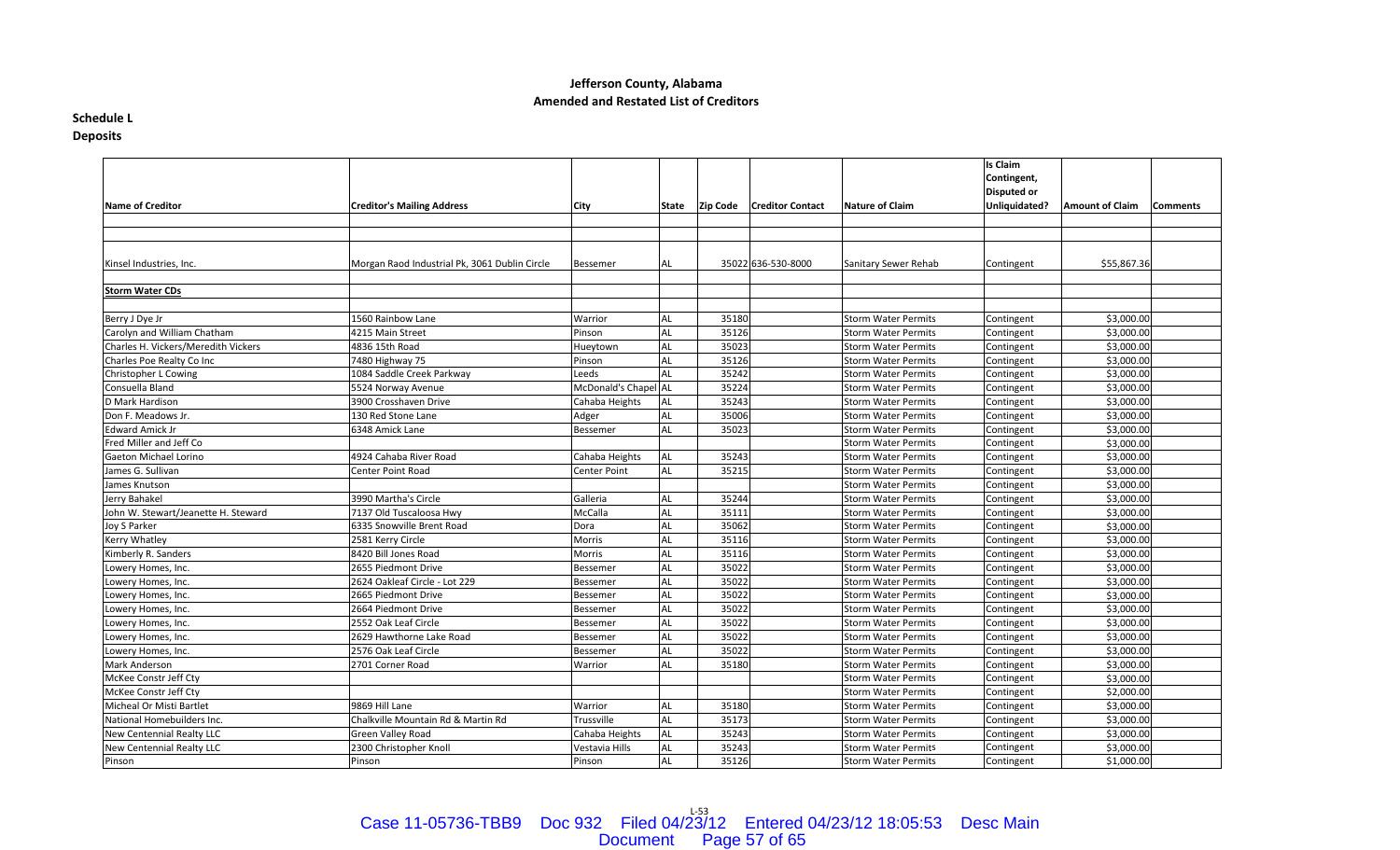|                                       |                                   |                       |           |                 |                         |                            | <b>Is Claim</b>    |                 |                 |
|---------------------------------------|-----------------------------------|-----------------------|-----------|-----------------|-------------------------|----------------------------|--------------------|-----------------|-----------------|
|                                       |                                   |                       |           |                 |                         |                            | Contingent,        |                 |                 |
|                                       |                                   |                       |           |                 |                         |                            | <b>Disputed or</b> |                 |                 |
| Name of Creditor                      | <b>Creditor's Mailing Address</b> | City                  | State     | <b>Zip Code</b> | <b>Creditor Contact</b> | <b>Nature of Claim</b>     | Unliquidated?      | Amount of Claim | <b>Comments</b> |
| <b>Robert E Yeilding</b>              | 3765 White Road                   | Dora                  | <b>AL</b> | 35062           |                         | <b>Storm Water Permits</b> | Contingent         | \$3,000.00      |                 |
| Shannon Pate/ASP Homebuilding Inc     | 2870 Glen Gate Circle             | Bessemer              | <b>AL</b> | 35022           |                         | <b>Storm Water Permits</b> | Contingent         | \$3,000.00      |                 |
| <b>Theodore Popee</b>                 | 6063 Woodland Avenue              | Pinson                | <b>AL</b> | 35126           |                         | <b>Storm Water Permits</b> | Contingent         | \$10,000.00     |                 |
| Thomas R. Smith                       | 9760 15th Street Road             | Bessemer              | <b>AL</b> | 35023           |                         |                            | Contingent         |                 |                 |
| <b>Todd Adams</b>                     | 9725 Winding Creek Drive          | Warrior               | AL        | 35180           |                         | <b>Storm Water Permits</b> | Contingent         | \$3,000.00      |                 |
|                                       |                                   |                       |           |                 |                         |                            |                    |                 |                 |
|                                       |                                   |                       |           |                 |                         |                            |                    |                 |                 |
| <b>Roads and Transportation</b>       |                                   |                       |           |                 |                         |                            |                    |                 |                 |
|                                       |                                   |                       |           |                 |                         |                            |                    |                 |                 |
| AMERICAN LAND DEVELOPMENT CORP        | 33 INVERNESS CENTER PKWY, STE 100 | <b>HOOVER</b>         | AL        | 35242           | 981-9414                | Roads and Transportation   | Contingent         | \$81,282.00     |                 |
| SALISBURY DEVELOPMENT                 | 1541 COOPER HILL ROAD             | <b>BIRMINGHAM</b>     | AL        | 35210           |                         | Roads and Transportation   | Contingent         | \$23,500.00     |                 |
| <b>BILL CHAPMAN</b>                   | 1000 COLEMAN DRIVE                | <b>MCCALLA</b>        | <b>AL</b> | 35111           |                         | Roads and Transportation   | Contingent         | \$14,000.00     |                 |
| CATO LAND & DEVELOPMENT, LLC          | 441 HIGHWAY 31 NORTH              | <b>WARROR</b>         | <b>AL</b> | 35180           | 205-590-4120            | Roads and Transportation   | Contingent         | \$37,000.00     |                 |
| FORESIGHT DEVELOPMENT                 | 3477 INDIAN LAKE WAY              | PELHAM                | AL        | 35124           |                         | Roads and Transportation   | Contingent         | \$42,000.00     |                 |
| CHESHIRE PARC PH II-C                 | 3477 INDIAN LAKE WAY              | PELHAM                | AL        | 35124           |                         | Roads and Transportation   | Contingent         | \$18,500.00     |                 |
| <b>CHESHIRE PARK PH 2</b>             |                                   |                       |           |                 |                         | Roads and Transportation   | Contingent         | \$45,000.00     |                 |
| COSTWALD'S DEVELOPMENT LTD            | STE 2300, 820 SHADES CREEK PKWY   | <b>BIRMINGHAM</b>     | <b>AL</b> | 35209           | 205-877-3199            | Roads and Transportation   | Contingent         | \$125,000.00    |                 |
| COTSWALD PHASE 4 SECTOR A3            |                                   |                       |           |                 |                         | Roads and Transportation   | Contingent         | \$32,000.00     |                 |
| COTSWALD PHASE 5 SECTOR A2            |                                   |                       |           |                 |                         | Roads and Transportation   | Contingent         | \$45,500.00     |                 |
| <b>Bill Chapman</b>                   | 1000 Coleman Drive                | McCalla               | AL        |                 | 35111 205-426-5256      | Roads and Transportation   | Contingent         | \$15,000.00     |                 |
| D&S LAND INTERNATIONAL LLC            | <b>PO BOX 295</b>                 | GARDENDALE            | AL        | 35071           | 205-608-3727            | Roads and Transportation   | Contingent         | \$83,000.00     |                 |
| D.R. HORTON, INC                      | 2090 COLUMBIANA RD, STE 4000      | <b>BIRMINGHAM</b>     | AL        | 35146           | 822-1611                | Roads and Transportation   | Contingent         | \$106,508.22    |                 |
| DEERFOOT POINT CRRT 3 CENTS LEFT OF   |                                   |                       |           |                 |                         | Roads and Transportation   | Contingent         | \$0.03          |                 |
| DELCOR CONSTRUCTION, INC              | PO BOX 773                        | <b>GARDENDALE</b>     | <b>AL</b> | 35071           | 631-0750                | Roads and Transportation   | Contingent         | \$36,500.00     |                 |
| DELCOR CONSTRUCTION, INC              | PO BOX 773                        | GARDENDALE            | AL        | 35071           | 631-1926                | Roads and Transportation   | Contingent         | \$14,000.00     |                 |
| DONNIE PAIR & STEVE KIMBROUGH         | <b>PO BOX 295</b>                 | GARDENDALE            | <b>AL</b> | 35071           | 205-608-3727            | Roads and Transportation   | Contingent         | \$21,900.00     |                 |
| DORMAN DEVELOPMENT & CONSTRUCTION     | 4115 BRADFOR HOPEWLL ROAD         | <b>PINSON</b>         | AL        | 35126           | 205-681-5595            | Roads and Transportation   | Contingent         | \$13,800.00     |                 |
| EAGLE DEVELOPMENT NORTH, LLC          | PO BOX 773                        | GARDENDALE            | <b>AL</b> | 35071           | 368-9032                | Roads and Transportation   | Contingent         | \$45,000.00     |                 |
| ENGINEERING DESIGN GROUP, LLC         | 246 YEAGER PARKWAY                | PELHAM                | <b>AL</b> | 35124           | 205-685-9880            | Roads and Transportation   | Contingent         | \$24,000.00     |                 |
| <b>G&amp;T DEVELOPMENT LLC</b>        | 5051 LINWOOD DRIVE                | <b>BIRMINGHAM</b>     | <b>AL</b> | 35244           | 322-5594                | Roads and Transportation   | Contingent         | \$11,992.50     |                 |
| HBC HOLDING LLC                       | 6309 PINNIACLE CIRCLE             | <b>MT OLIVE</b>       | AL        | 35117           | 631-2575                | Roads and Transportation   | Contingent         | \$21,000.00     |                 |
| INDIAN GAP PARTNERS, LLC              | PO BOX 554                        | <b>MCCALLA</b>        | <b>AL</b> | 35111           | 205-477-5179            | Roads and Transportation   | Contingent         | \$31,500.00     |                 |
| L&M EXCAVATING, INC                   | PO BOX 407                        | <b>MORRIS</b>         | <b>AL</b> | 35116           | 683-0114                | Roads and Transportation   | Contingent         | \$9,000.00      |                 |
| L&M EXCAVATING, INC                   | PO BOX 407                        | <b>MORRIS</b>         | AL        | 35116           | 683-0114                | Roads and Transportation   | Contingent         | \$16,650.00     |                 |
| LINDSEY ESTATES, LLC                  | 15 SOUTHLAKE LANE, SUITE 300      | <b>BIRMINGHAM</b>     | AL        | 35244           | 402-6385                | Roads and Transportation   | Contingent         | \$62,000.00     |                 |
| MCASHAN RIDGE DEVELOPMENT INC         | PO BOX 554                        | <b>MCCALLA</b>        | <b>AL</b> | 35111           | 205-477-5179            | Roads and Transportation   | Contingent         | \$20,767.50     |                 |
| MCCALLA PROPERTIES LLC                | PO BOX 660205                     | <b>VESTAVIA HILLS</b> | <b>AL</b> | 35266-0205      |                         | Roads and Transportation   | Contingent         | \$55,000.00     |                 |
| <b>BRENTWOOD COMPANIES</b>            | PO BOX 361405                     | <b>HOOVER</b>         | <b>AL</b> | 35242           |                         | Roads and Transportation   | Contingent         | \$20,000.00     |                 |
| MEADOW RIDGE, LLC                     | 14 OFFICE PARK CIRCLE, SUITE 260  | <b>BIRMINGHAM</b>     | <b>AL</b> | 35223           | 205-871-2466            | Roads and Transportation   | Contingent         | \$25,000.00     |                 |
| MORGAN RUN DEVELOPMENT CO, INC        | 128 HIGH CREST ROAD               | PELHAM                | <b>AL</b> | 35124           | 663-4877                | Roads and Transportation   | Contingent         | \$34,200.00     |                 |
| MORGANS RUN SUBD PH I SEC 1           |                                   |                       |           |                 |                         | Roads and Transportation   | Contingent         | \$58,500.00     |                 |
| GREATER BIRMINGHAM HABIT FOR HUMANITY | PO BOX 540                        | <b>FAIRFIELD</b>      | AL        | 35064           |                         | Roads and Transportation   | Contingent         | \$23,500.00     |                 |
| PALMETTO GARDENS                      |                                   |                       |           |                 |                         | Roads and Transportation   | Contingent         | \$11,521.14     |                 |
| PREMIRE DEVELOPMENT GROUP LLC         | 3807 HELENA ROAD                  | HELENA                | AL        | 35080           | 621-3313                | Roads and Transportation   | Contingent         | \$23,500.00     |                 |
| ROSSER FARMS, PH 2 SEC 1&2            |                                   |                       |           |                 |                         | Roads and Transportation   | Contingent         | \$121,257.50    |                 |
| SADGFIELD DEVELOPMENT. LLC            | <b>690 BEASLEY ROAD</b>           | <b>GARDENDALE</b>     | <b>AL</b> | 35071           | 205-418-1010            | Roads and Transportation   | Contingent         | \$38,456.25     |                 |

L‐54 Case 11-05736-TBB9 Doc 932 Filed 04/23/12 Entered 04/23/12 18:05:53 Desc Main Document Page 58 of 65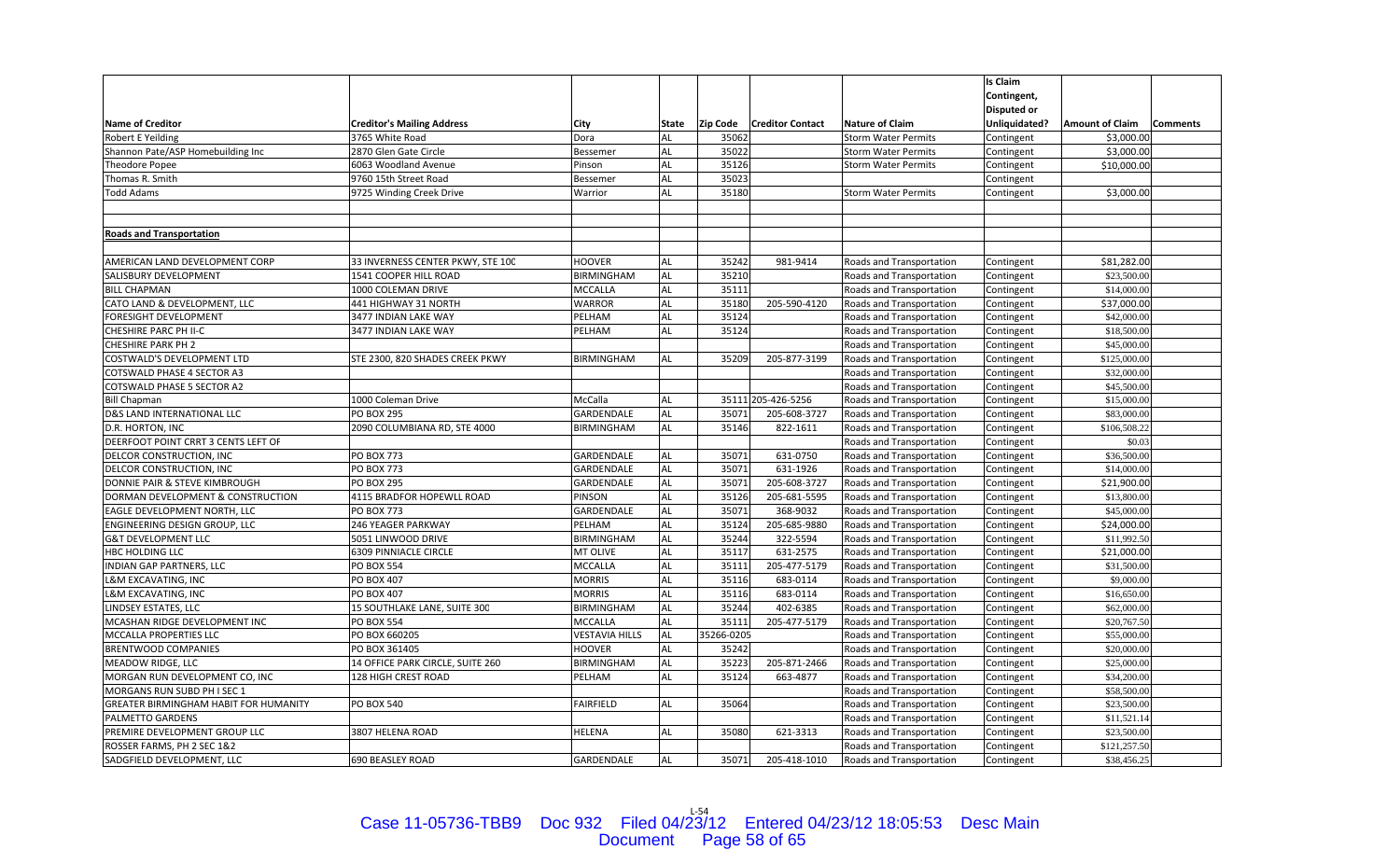|                                                     |                                              |                   |              |                 |                          |                              | <b>Is Claim</b>    |                        |                 |
|-----------------------------------------------------|----------------------------------------------|-------------------|--------------|-----------------|--------------------------|------------------------------|--------------------|------------------------|-----------------|
|                                                     |                                              |                   |              |                 |                          |                              | Contingent,        |                        |                 |
|                                                     |                                              |                   |              |                 |                          |                              | <b>Disputed or</b> |                        |                 |
| Name of Creditor                                    | <b>Creditor's Mailing Address</b>            | City              | <b>State</b> | <b>Zip Code</b> | <b>Creditor Contact</b>  | <b>Nature of Claim</b>       | Unliquidated?      | <b>Amount of Claim</b> | <b>Comments</b> |
| SAVANNAH RIDGE, LLC                                 | 2086-A VALLEYDALE TERRACE                    | <b>BIRMINGHAM</b> | AL           | 35244           | 988-3985                 | Roads and Transportation     | Contingent         | \$35,500.00            |                 |
| <b>STAN PARKER</b>                                  | 3004 DUNDEE LANE                             | BIRMINGHAM        | AL           | 35242           | 281-7625                 | Roads and Transportation     | Contingent         | \$1,250.00             |                 |
| <b>TIM BAGWELL</b>                                  | 9532 TRAMMEL ROAD                            | <b>DORA</b>       | <b>AL</b>    | 35062           | 531-4100                 | Roads and Transportation     | Contingent         | \$11,100.00            |                 |
| TIMBERLEAF II, LLC                                  | 4518 VALLEYDALE ROAD, SUITE 203              | BIRMINGHAM        | AL           | 35242           | 205-965-6645             | Roads and Transportation     | Contingent         | \$28,980.00            |                 |
| TIMBERLINE BUILDING CO INC                          | 7951 WYNWOOD ROAD                            | TRUSSVILLE        | AL           | 35173           | 369-2657                 | Roads and Transportation     | Contingent         | \$16,000.00            |                 |
| VICKY & MIKE ELROD BUILDER'S INC                    | 705 1ST AVE, STE 100                         | PLEASANT GOVE     | AL           | 35127           | 205-369-3196             | Roads and Transportation     | Contingent         | \$12,870.00            |                 |
|                                                     |                                              |                   |              |                 | Jim Gunter and           |                              |                    |                        |                 |
|                                                     |                                              |                   |              |                 | <b>Scott Tidwell</b>     |                              |                    |                        |                 |
| <b>Waverly Subdivision LLC</b>                      | 6010 Victoria Lane                           | PINSON            | AL           |                 | 35126 Construction, Inc. | Roads and Transportation     | Contingent         | \$24,581.25            |                 |
| WILLOW GLEN, LLC                                    | 14 OFFICE PARK CIRCLE, SUITE 260             | BIRMINGHAM        | AL           | 35223           |                          | Roads and Transportation     | Contingent         | \$9,250.00             |                 |
| Willow Glenn, LLC                                   | 15 OFFICE PARK CIRCLE, SUITE 260             | BIRMINGHAM        | AL           | 35224           |                          | Roads and Transportation     | Contingent         | $-$29,205.00$          |                 |
| <b>WILLOW GLEN, LLC</b>                             | 14 OFFICE PARK CIRCLE, SUITE 260             | <b>BIRMINGHAM</b> | <b>AL</b>    | 35223           | 205-871-4974             | Roads and Transportation     | Contingent         | \$15,000.00            |                 |
| WILLOW GLEN, LLC                                    | 14 OFFICE PARK CIRCLE, SUITE 260             | BIRMINGHAM        | AL           | 35223           | 205-871-4974             | Roads and Transportation     | Contingent         | \$10,500.00            |                 |
| THE SANDERS TRUST                                   | 1000 URBAN CENTER DRIVE, STE 675             | BIRMINGHAM        | <b>AL</b>    | 35242           |                          | Roads and Transportation     | Contingent         | \$50,000.00            |                 |
|                                                     |                                              |                   |              |                 |                          |                              |                    |                        |                 |
|                                                     |                                              |                   |              |                 |                          |                              |                    |                        |                 |
| Jefferson Rehabilitation and Health Center Deposits |                                              |                   |              |                 |                          |                              |                    |                        |                 |
|                                                     |                                              |                   |              |                 |                          |                              |                    |                        |                 |
| Albright, Esie                                      | c/o Cinde Merritt, 141 5th Ave, SW Apt. A    | Birmingham        | AL           | 35211           |                          | <b>Nursing Home Deposits</b> | Contingent         | \$1,473.18             |                 |
| Alexander, Jocial                                   | c/o Ilene Watts, 1016 Walker Ave.            | Birmingham        | AL           | 35217           |                          | <b>Nursing Home Deposits</b> | Contingent         | \$39.00                |                 |
| Boone, Sue                                          | c/o Stephen Lee, 16200 Hwy. 61               | Wilsonville       | AL           | 35186           |                          | <b>Nursing Home Deposits</b> | Contingent         | \$120.04               |                 |
| Burton, Jimmy                                       | c/o Rpger Burton, 6044 Brookhill Circle      | Birmingham        | <b>AL</b>    | 35242           |                          | <b>Nursing Home Deposits</b> | Contingent         | \$991.39               |                 |
| Cardon, Mary                                        | c/o Joan Jackson, 1601 23rd Street           | <b>Gulf Port</b>  | <b>MS</b>    | 39501           |                          | <b>Nursing Home Deposits</b> | Contingent         | \$865.33               |                 |
| Fincher, Charles                                    | c/o Celeste Jackson, 4025 Beverly Drive      | Birmingham        | AL           | 35206           |                          | <b>Nursing Home Deposits</b> | Contingent         | \$1,356.61             |                 |
| Fuller, Britney                                     | c/o Mary Pollard, P.O. Box 455               | Birmingham        | AL           | 35201           |                          | <b>Nursing Home Deposits</b> | Contingent         | \$155.10               |                 |
| Green, Jerry                                        | c/o Geraldine Raines, P.O. Box 563           | Chelsea           | AL           | 35043           |                          | <b>Nursing Home Deposits</b> | Contingent         | \$105.09               |                 |
| Gregg, Keith                                        | c/o Freddie Mae Gregg, 4229 2nd Ave. S.      | Birmingham        | AL           | 35222           |                          | <b>Nursing Home Deposits</b> | Contingent         | \$30.04                |                 |
| Harper, Mercedes                                    | c/o Anita Scott, P.O. Box 455                | Birmingham        | AL           | 35201           |                          | <b>Nursing Home Deposits</b> | Contingent         | \$330.79               |                 |
| Hughes, Lucky                                       | c/o Rickey Allison, 1003 Scotch Heather Ave. | Mt. Airy          | <b>MD</b>    | 21771           |                          | <b>Nursing Home Deposits</b> | Contingent         | \$323.25               |                 |
| Johnson, Mary                                       | c/o Archie Fields, 4312 51st Ave. N.         | Birmingham        | AL           | 35217           |                          | <b>Nursing Home Deposits</b> | Contingent         | \$46.76                |                 |
| Jones, Michael                                      | c/o John Henry Jones 5950 Scottsdale Drive   | Mobile            | AL           | 36618           |                          | <b>Nursing Home Deposits</b> | Contingent         | \$0.75                 |                 |
| King, Leonard                                       | c/o Terry King, 7433 1st Ave. S.             | Birmingham        | AL           | 35206           |                          | <b>Nursing Home Deposits</b> | Contingent         | \$714.57               |                 |
| Martin Jr., James                                   | c/o Jeff Martin, 3221 Grandlake Blvd.        | Kenner            | LA           | 70065           |                          | <b>Nursing Home Deposits</b> | Contingent         | \$264.61               |                 |
| Odom, Annie                                         | c/o Sidney Summey, P.O. Box 248              | Birmingham        | AL           | 35201           |                          | <b>Nursing Home Deposits</b> | Contingent         | \$181.33               |                 |
| Robertson, Jimmy                                    |                                              |                   |              |                 |                          | <b>Nursing Home Deposits</b> | Contingent         | \$577.11               |                 |
| Stapleton, Margaret                                 | c/o Sidney Summey, P.O. Box 248              | Birmingham        | AL           | 35201           |                          | <b>Nursing Home Deposits</b> | Contingent         | \$402.09               |                 |
| Taylor, Martin                                      | c/o Theresa Evans, 762 80th Street S,        | Birmingham        | AL           | 35206           |                          | <b>Nursing Home Deposits</b> | Contingent         | \$19.42                |                 |
| Terry, Helen                                        | c/o Carlene Penry, 6338 D'Olive Court        | Daphnie           | AL           | 35526           |                          | <b>Nursing Home Deposits</b> | Contingent         | \$210.83               |                 |
| Terry, Sarah                                        | c/o Jackie B. Taylor, 9601 Harvella Road     | Warrior           | AL           | 35180           |                          | <b>Nursing Home Deposits</b> | Contingent         | \$314.02               |                 |
| Warden, Shirley                                     | c/o Thomas Pelt, 604 Bell Ave.               | Birmingham        | AL           | 35217           |                          | <b>Nursing Home Deposits</b> | Contingent         | \$110.35               |                 |
| Williams, Mary                                      | c/o Phyllis Walker, 4291 Osage Drive         | Birmingham        | AL           | 35217           |                          | <b>Nursing Home Deposits</b> | Contingent         | \$180.05               |                 |
| Wright, Octavia                                     | c/o Robin Wright, 3408 Hickory Ave. SW       | Birmingham        | <b>AL</b>    | 35211           |                          | <b>Nursing Home Deposits</b> | Contingent         | \$678.22               |                 |
|                                                     | Total claims =                               |                   |              |                 |                          |                              |                    | \$1,773,518.68         |                 |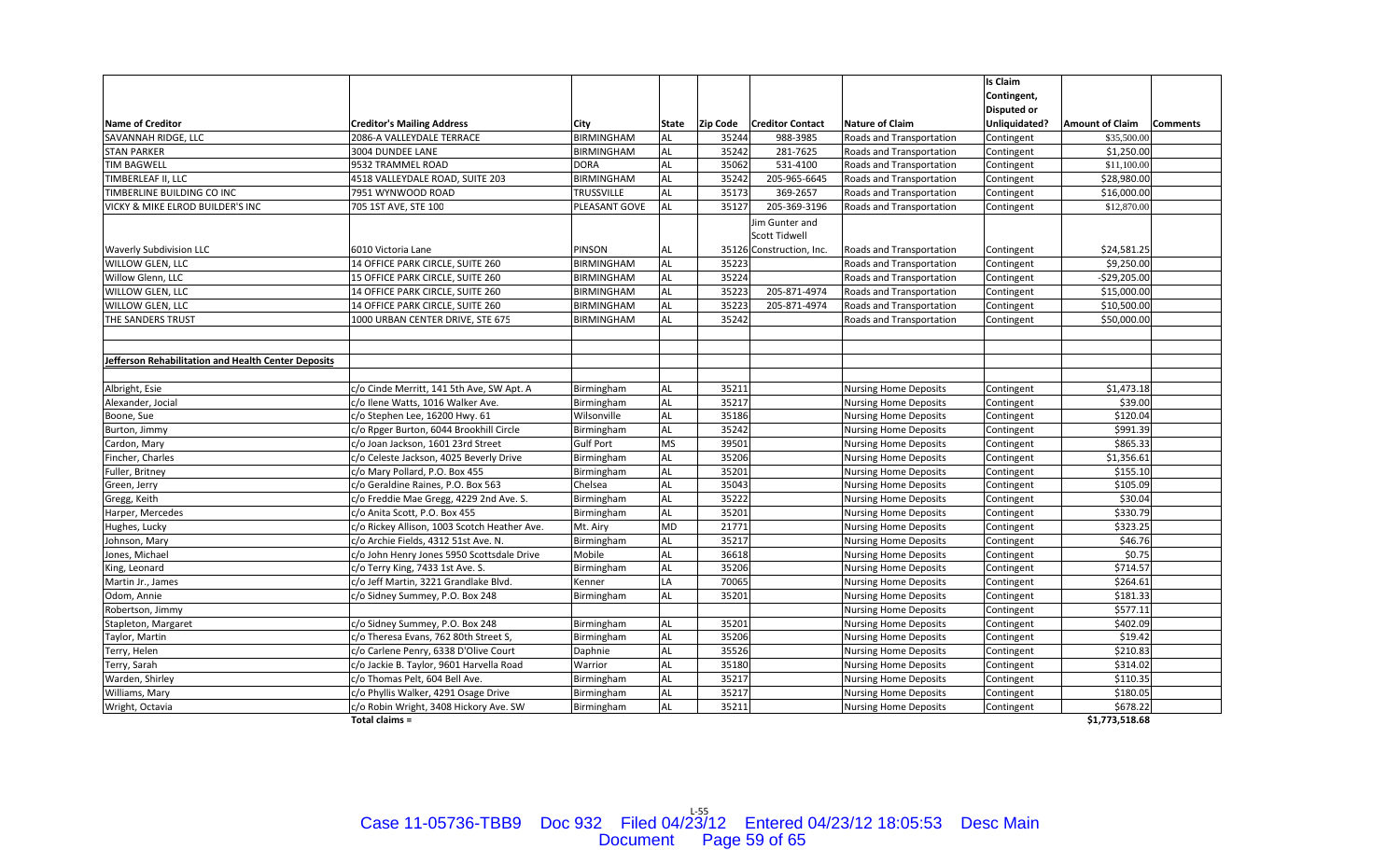### **Schedule M Pass‐Through Claims**

| <b>Name of Creditor</b> | <b>Creditor's Mailing Address</b> | City              | State |       | Zip Code Nature of Claim            | Is Claim<br>Contingent,<br>Disputed or | Unliquidated? Amount of Claim | <b>Comments</b>                                                                  |
|-------------------------|-----------------------------------|-------------------|-------|-------|-------------------------------------|----------------------------------------|-------------------------------|----------------------------------------------------------------------------------|
| City of Bessemer        | 1800 3RD AVENUE NORTH             | <b>BESSEMER</b>   | AL    | 35020 | Road Tax and Business Privilege Tax |                                        | \$2,817,769.93                |                                                                                  |
| City of Bessemer        | 1800 3RD AVENUE NORTH             | <b>BESSEMER</b>   | AL    | 35020 | Tax Increment Financing             | Disputed                               |                               | \$627,861.97 Estimated amount; not certain as to total<br>amount owed            |
| City of Birmingham      | 710 20TH STREET NORTH             | <b>BIRMINGHAM</b> |       | 35203 | <b>Tax Increment Financing</b>      |                                        |                               | \$3,142,783.34 Amount has been paid post-petition.                               |
| City of Birmingham      | 710 20TH STREET NORTH             | <b>BIRMINGHAM</b> | AL    | 35203 | Road Tax and Business Privilege Tax | Disputed                               |                               | \$5,425,581.64 Estimated amount for 2011; not certain<br>as to total amount owed |
| City of Birmingham      | 710 20TH STREET NORTH             | <b>BIRMINGHAM</b> |       | 35203 | Road Tax and Business Privilege Tax |                                        | \$8,222,256.25                |                                                                                  |
| City of Brighton        | 3700 MAIN STREET                  | <b>BRIGHTON</b>   | AL    | 35020 | Road Tax and Business Privilege Tax |                                        | \$40,348.42                   |                                                                                  |
| City of Fairfield       | P O DRAWER 437                    | FAIRFIELD         |       | 35064 | Road Tax and Business Privilege Tax |                                        | \$745,110.00                  |                                                                                  |
| City of Leeds           |                                   |                   |       |       | Tax Increment Financing             | Disputed                               |                               | \$375,642.87 Estimated amount; not certain as to total<br>amount owed            |
| City of Lipscomb        | 5512 AVENUE H                     | <b>LIPSCOMB</b>   | AL    | 35020 | Road Tax and Business Privilege Tax |                                        | \$16,314.35                   |                                                                                  |
| City of Midfield        | 725 BESSEMER SUPER HWY            | <b>MIDFIELD</b>   |       | 35228 | Road Tax and Business Privilege Tax |                                        | \$50,028.25                   |                                                                                  |
| City of Mulga           | P O BOX 549                       | MULGA             |       | 35118 | Road Tax and Business Privilege Tax |                                        | \$8,375.47                    |                                                                                  |
| City of Tarrant         | 1604 Pinson Valley Pkwy           | <b>TARRANT</b>    | AL    | 35217 | Tax Increment Financing             |                                        | \$146.20                      |                                                                                  |

#### **TOTAL PASS-THROUGH CLAIMS =**

**\$21,472,218.69**

NOTE: The County's List of Creditors includes this Schedule in the event the County's obligations to these municipalities give rise to a debtor- creditor relationship. However, it is the County's position that these obliga relationship, not <sup>a</sup> debtor‐creditor relationship.

NOTE: The amount of these claims may be subject to set off.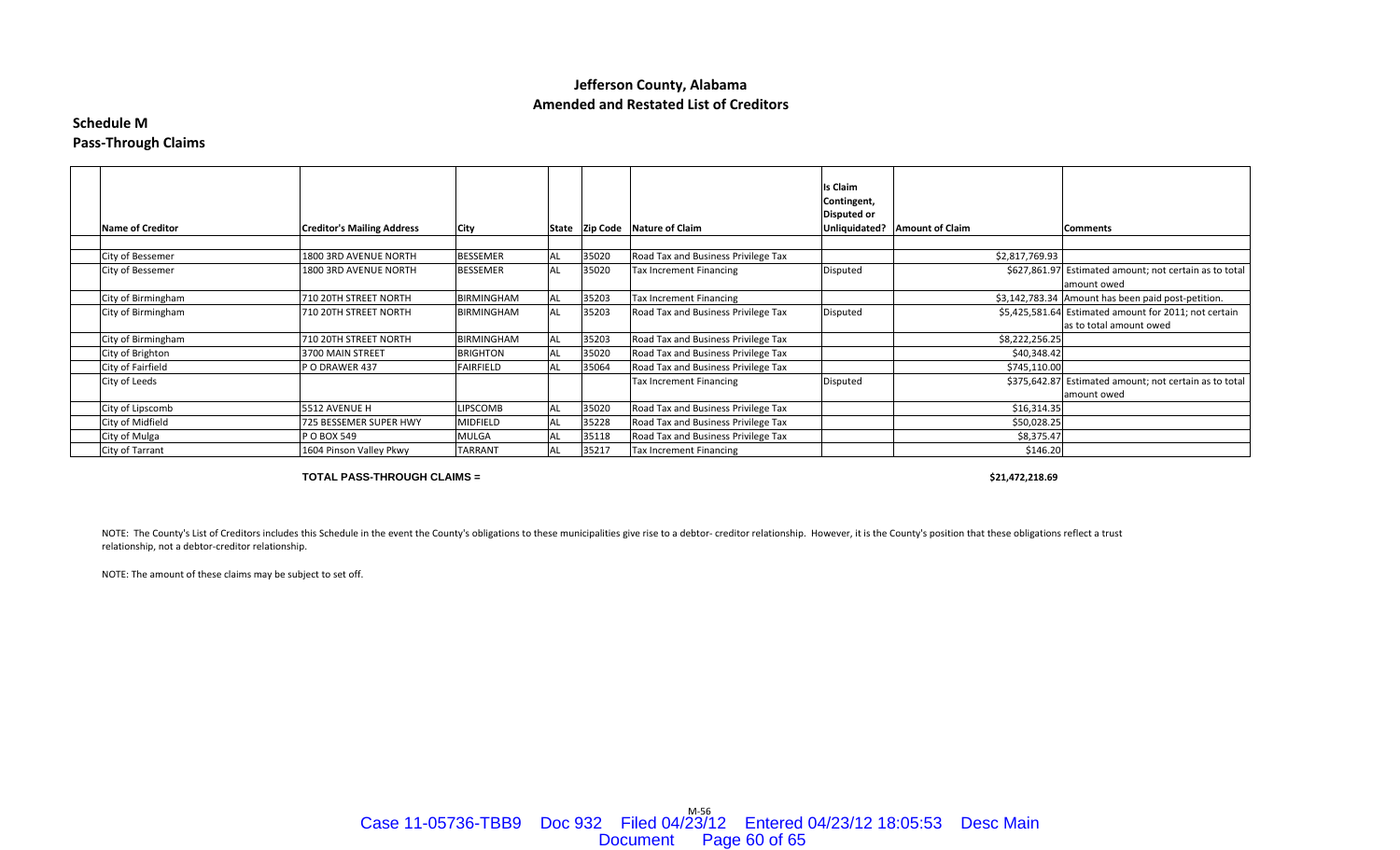# **Schedule N**

# **Occupational Tax Claims (unsecured)**

| <b>Name of Creditor</b>                                                     | <b>Creditor's Mailing Address</b>                        | <b>City</b> | <b>State</b> | <b>Zip Code</b> | <b>Creditor Contact</b>                                                                              | Nature of Claim                                                    | <b>Is Claim</b><br>Contingent,<br><b>Disputed or</b><br>Unliquidated? | <b>Amount of Claim</b>        | <b>Comments</b>                                                                                  |
|-----------------------------------------------------------------------------|----------------------------------------------------------|-------------|--------------|-----------------|------------------------------------------------------------------------------------------------------|--------------------------------------------------------------------|-----------------------------------------------------------------------|-------------------------------|--------------------------------------------------------------------------------------------------|
| Jeffrey Weissman, D.D.S., and<br>Keith Shannon, as class<br>representatives | c/o Fleenor & Green, LLP, 204<br>Marina Drive, Suite 200 | Tuscaloosa  | <b>AL</b>    |                 | 35406 Wilson F. Green,<br>Esq.                                                                       | Disputed claim for<br>refund of<br>occupational tax<br>collections | Disputed,<br>unliquidated,<br>and contingent                          | \$100,000,000.00 Claim denied | by trial court;<br>plaintiffs have<br>appealed<br>ruling to<br>Alabama<br>Supreme Court          |
| Jessica Edwards, as class<br>representative                                 | c/o Hill Turner LLC, 2117 Magnolia<br>Avenue, Suite 100  | Birmingham  | <b>AL</b>    |                 | 35205 Samuel M. Hill, Esq. Disputed claim for<br>(counsel for<br>plaintiff class)                    | refund of<br>occupational tax                                      | Disputed,<br>unliquidated,<br>and contingent                          | \$6,400,000.00 Settlement     | reached with<br>Edwards class,                                                                   |
|                                                                             | c/o Weathers Law Firm LLC, P.O. Box Birmingham<br>1826   |             | <b>AL</b>    | 35201-<br>1826  | Matthew<br>Weathers, Esq.<br>(counsel for<br>Carmella Macon<br>and William Casey,<br>as intervenors) | collections                                                        |                                                                       |                               | but intervenors<br>Macon and<br>Casey have<br>appealed to<br>Alabama<br>Supreme Court<br>to seek |

Total claims <sup>=</sup>

**\$106,400,000.00**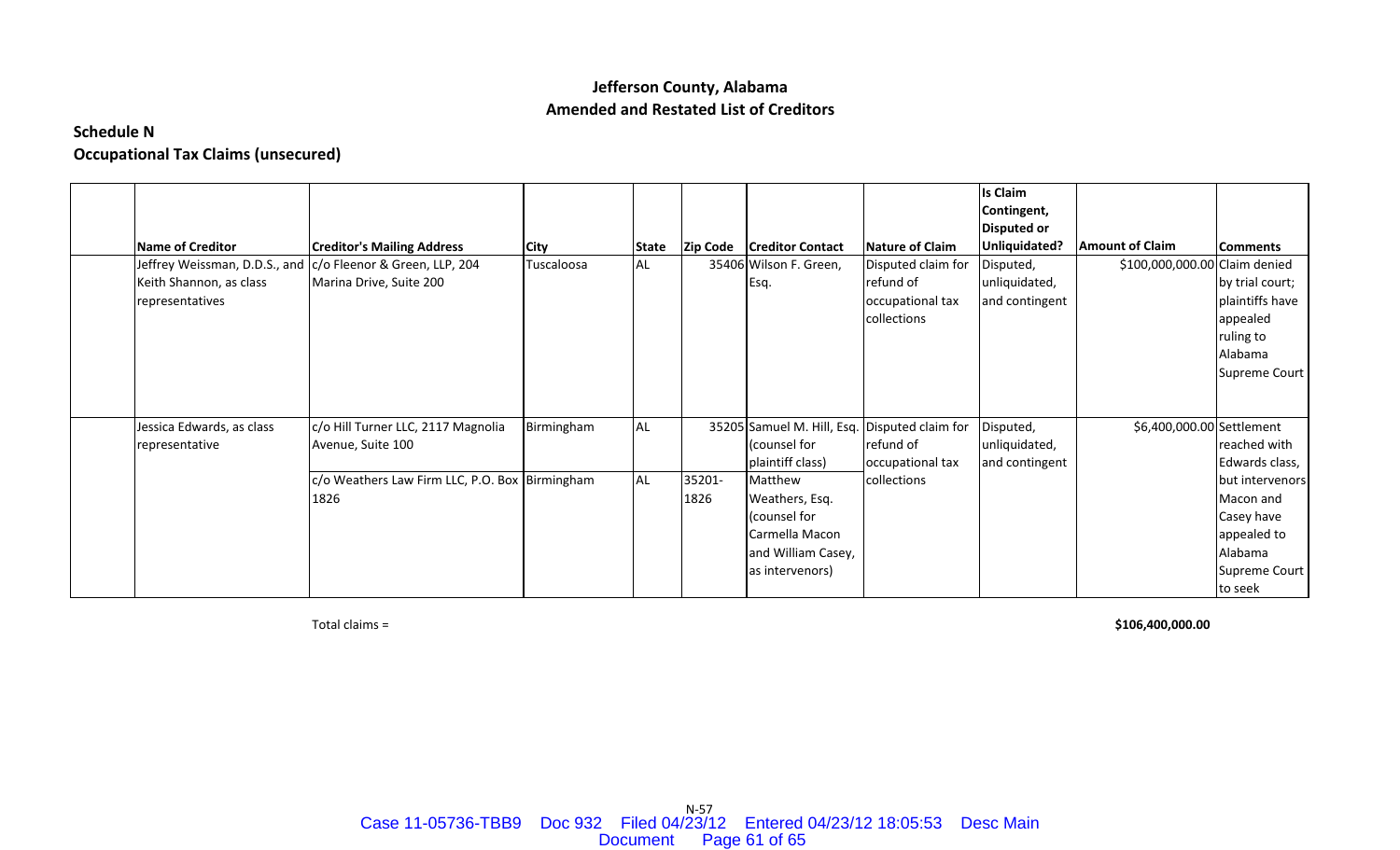# **Schedule O Receivership Claims (unsecured)**

|                            |                                   |             |       |                 |                         |                        | Is Claim           |                        |                             |
|----------------------------|-----------------------------------|-------------|-------|-----------------|-------------------------|------------------------|--------------------|------------------------|-----------------------------|
|                            |                                   |             |       |                 |                         |                        | Contingent,        |                        |                             |
|                            |                                   |             |       |                 |                         |                        | <b>Disputed or</b> |                        |                             |
| Name of Creditor           | <b>Creditor's Mailing Address</b> | <b>City</b> | State | <b>Zip Code</b> | <b>Creditor Contact</b> | <b>Nature of Claim</b> | Unliquidated?      | <b>Amount of Claim</b> | <b>Comments</b>             |
| John S. Young, Jr., LLC, a | c/o Baker, Donelson, Bearman,     | Birmingham  | AL    |                 | 35203 Patton Hahn, Esq. | Disputed claim for     | Disputed           |                        | \$75,000,000.00 Demand made |
| Delaware limited liability | Caldwell & Berkowitz, PC, 1600    |             |       |                 |                         | payment of funds       |                    |                        | upon County's               |
| company, as receiver       | Wachovia Tower, 420 20th Street   |             |       |                 |                         | received by County     |                    |                        | general fund                |
|                            | North                             |             |       |                 |                         | from JPMorgan          |                    |                        |                             |
|                            |                                   |             |       |                 |                         | settlement with        |                    |                        |                             |
|                            |                                   |             |       |                 |                         | Securities Exchange    |                    |                        |                             |
|                            |                                   |             |       |                 |                         | Commission             |                    |                        |                             |
|                            |                                   |             |       |                 |                         |                        |                    |                        |                             |
|                            |                                   |             |       |                 |                         |                        |                    |                        |                             |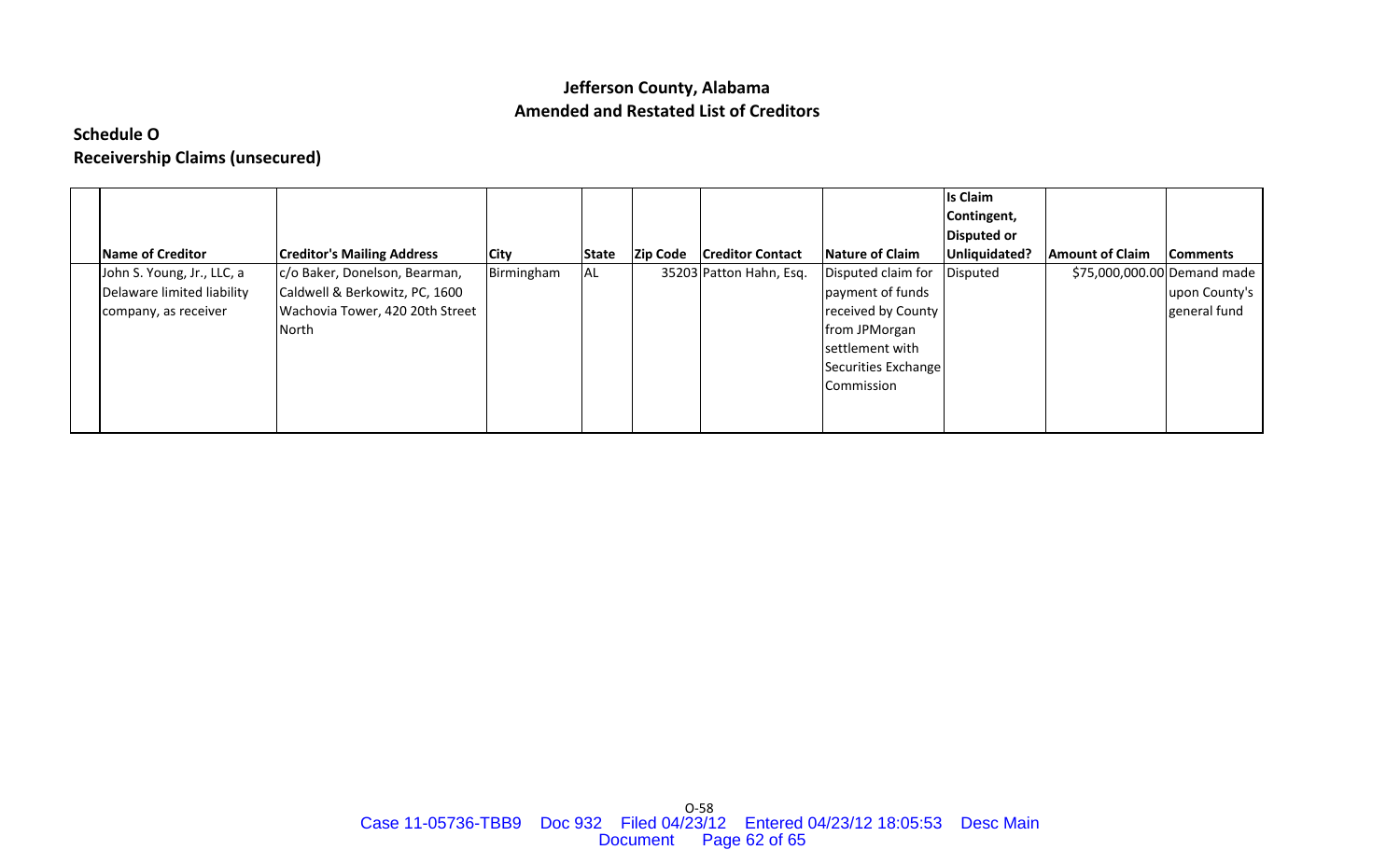### **Schedule P**

# **Executory Contracts & Unexpired Leases (unsecured)**

| Name of Creditor                                                       | <b>Creditor's Mailing Address</b>                                | City            | <b>State</b> |       | <b>Zip Cod Creditor Contact</b>                          | Nature of Claim                                                                                                                                                                      | Is Claim Contingent,<br><b>Disputed or</b><br>Unliquidated? | <b>Amount of Claim</b> | <b>Comments</b>                                                                                                                                                |
|------------------------------------------------------------------------|------------------------------------------------------------------|-----------------|--------------|-------|----------------------------------------------------------|--------------------------------------------------------------------------------------------------------------------------------------------------------------------------------------|-------------------------------------------------------------|------------------------|----------------------------------------------------------------------------------------------------------------------------------------------------------------|
| B.A.S.L.L.P.                                                           | c/o All South Properties, Inc., Suite 100,<br>200 Citation Court | Birmingham      | <b>AL</b>    | 35209 |                                                          | Satellite Courthouse Lease                                                                                                                                                           | Contingent, Disputed<br>and Unliquidated                    |                        | \$1.00 County has rejected                                                                                                                                     |
| Banc of America Securities LLC                                         | 1640 Gulf to Bay Boulevard,<br>FL2-020 01 04                     | Clearwater      | FL.          |       | 33755 John Generalli                                     | Broker-Dealer fees re: Sewer<br>Revenue Refunding<br>Warrants, Series 2003-C                                                                                                         | Contingent, Disputed<br>and Unliquidated                    |                        | \$1.00 Broker-Dealer<br>Agreement dated<br>8/1/2003 between<br>The Bank of New<br>York, as agent of<br>County, and Banc of<br>America Securities<br><b>LLC</b> |
| The Bank of New York, as Auction 100 Church Street, 8th Floor<br>Agent |                                                                  | New York        | <b>NY</b>    |       | 10286 Dealing and Trading<br><b>Group - Auction Desk</b> | auction agent fees and<br>reimbursement obligations<br>re: Auction Agency<br>Agreement dated 10/1/2001<br>re: Sewer Revenue Refunding<br>Warrants, Series 2002-C                     | Contingent, Disputed<br>and Unliquidated                    |                        | \$1.00 Auction Agency<br>Agreement dated<br>10/1/2001 re:<br>Sewer Revenue<br>Refunding<br>Warrants, Series<br>2002-C                                          |
| The Bank of New York, as Auction 100 Church Street, 8th Floor<br>Agent |                                                                  | <b>New York</b> | <b>NY</b>    |       | 10286 Dealing and Trading                                | auction agent fees and<br>Group - Auction Desk reimbursement obligations<br>re: Auction Agency<br>Agreement dated 8/1/2003<br>re: Sewer Revenue Refunding<br>Warrants, Series 2003-C | Contingent, Disputed<br>and Unliquidated                    |                        | \$1.00 Auction Agency<br>Agreement dated<br>8/1/2003 re: Sewer<br>Revenue Refunding<br>Warrants, Series<br>2003-C                                              |
| <b>BBA Developments, LLC</b>                                           | P.O. Box 1537                                                    | Gardendale      | <b>AL</b>    |       | 35071 Chuck Belcher                                      | Satellite Courthouse Lease                                                                                                                                                           | Contingent, Disputed<br>and Unliquidated                    |                        | \$207,000.00 County has rejected                                                                                                                               |
| Beers Properties, LLC                                                  | Suite 400, 2100 Data Park Drive                                  | Birmingham      | <b>AL</b>    |       | 35244 Greg Beers                                         | Satellite Courthouse Lease                                                                                                                                                           | Contingent, Disputed<br>and Unliquidated                    |                        | \$192,750.00 County has rejected                                                                                                                               |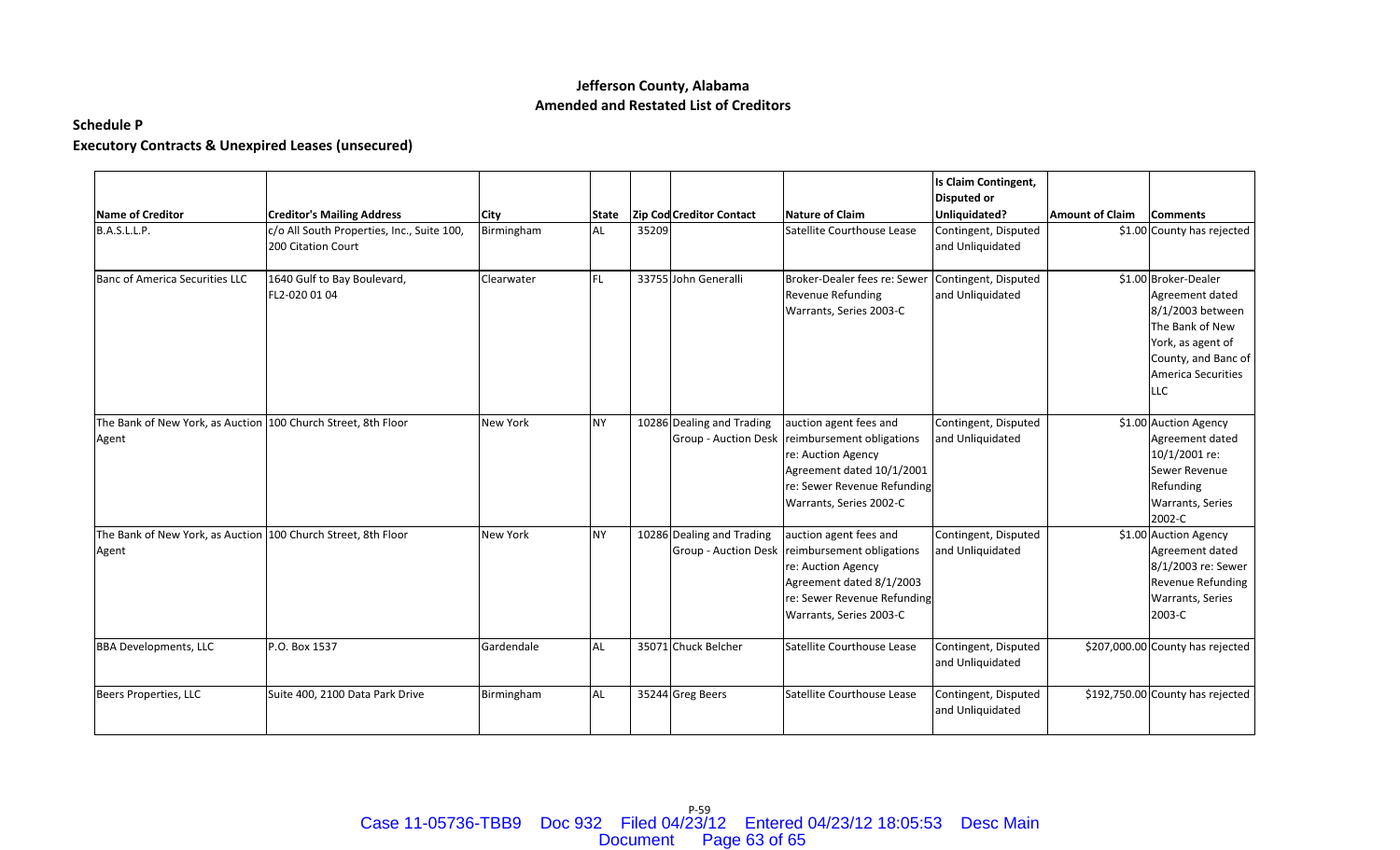|                                           |                                                                |                       |             |       |                                                              |                                                                                     | Is Claim Contingent,<br><b>Disputed or</b> |                        |                                                                                                                                                        |
|-------------------------------------------|----------------------------------------------------------------|-----------------------|-------------|-------|--------------------------------------------------------------|-------------------------------------------------------------------------------------|--------------------------------------------|------------------------|--------------------------------------------------------------------------------------------------------------------------------------------------------|
| <b>Name of Creditor</b><br>City of Hoover | <b>Creditor's Mailing Address</b><br>100 Municipal Drive       | <b>City</b><br>Hoover | State<br>AL |       | <b>Zip Cod Creditor Contact</b><br>35216 Mayor's Office      | Nature of Claim<br>Economic Development<br>(Shannon Project- Ross<br>Bridge)        | Unliquidated?                              | <b>Amount of Claim</b> | <b>Comments</b><br>\$500,000.00 Reimbursement<br>Agreement dated<br>December 17, 2002                                                                  |
| Colonial Realty Limited<br>Partnership    | c/o Colonial Properties, 2101 Sixth<br>Avenue North, Suite 750 | Birmingham            | <b>AL</b>   | 35203 | Reynolds Thompson,<br>Ш<br><b>Chief Executive</b><br>Officer | Tax rebates for economic<br>development                                             | Contingent                                 |                        | \$403,500.78 Development<br>Agreement dated<br>December 12, 2006                                                                                       |
| Dolgencorp, LLC                           | 100 Mission Ridge                                              | Goodlettsville        | <b>TN</b>   |       | 37072 John Flanigan,<br><b>Executive Vice-</b><br>President  | Tax rebates for economic<br>development                                             | Contingent and<br>Unliquidated             |                        | \$1.00 Project<br>Development<br>Agreement with<br>County, Dolgencorp<br>LLC, City of<br>Bessemer, and State<br>of Alabama                             |
| <b>Entrepreneurial Center</b>             | 110 12th Street North                                          | Birmingham            | <b>AL</b>   |       | 35203 Susan Matlock,<br>President                            | Economic Development                                                                | Contingent and<br>Unliquidated             |                        | \$571,430.00 Development<br>Agreement<br>approved<br>November 22, 2005                                                                                 |
| J.P. Morgan Securities, Inc.              | 270 Park Avenue                                                | <b>New York</b>       | <b>NY</b>   |       | 10017 Eileen Ogle                                            | Broker-Dealer fees re: Sewer<br>Revenue Refunding<br>Warrants, Series 2002-C        | Contingent, Disputed<br>and Unliquidated   |                        | \$1.00 Broker-Dealer<br>Agreement dated<br>10/1/2002 between<br>The Bank of New<br>York, as agent of<br>County, and J.P.<br>Morgan Securities,<br>Inc. |
| J.P. Morgan Securities, Inc.              | 390 North Orange Avenues, Suite 1850                           | Orlando               | FL.         |       | 32801 Charles LeCroy                                         | Broker-Dealer fees re: Sewer<br><b>Revenue Refunding</b><br>Warrants, Series 2003-C | Contingent, Disputed<br>and Unliquidated   |                        | \$1.00 Broker-Dealer<br>Agreement dated<br>8/1/2003 between<br>The Bank of New<br>York, as agent of<br>County, and J.P.<br>Morgan Securities,<br>Inc.  |